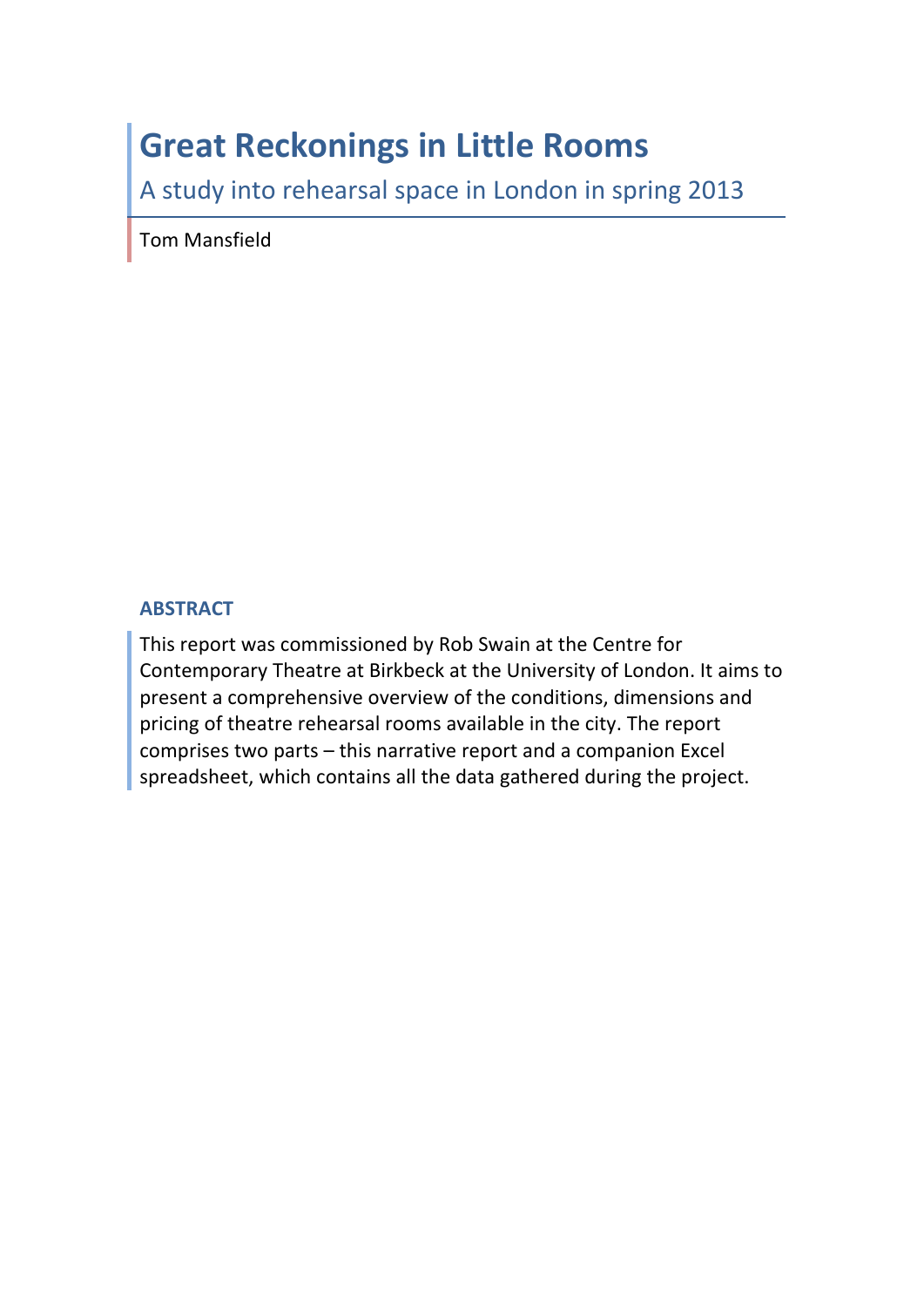### **Table of Contents**

| List of spaces in order of cost per square meter per hour 32     |  |
|------------------------------------------------------------------|--|
|                                                                  |  |
| List of venues in order of cost per square meter per week 48     |  |
| List of venues in descending order of size (pricing included) 56 |  |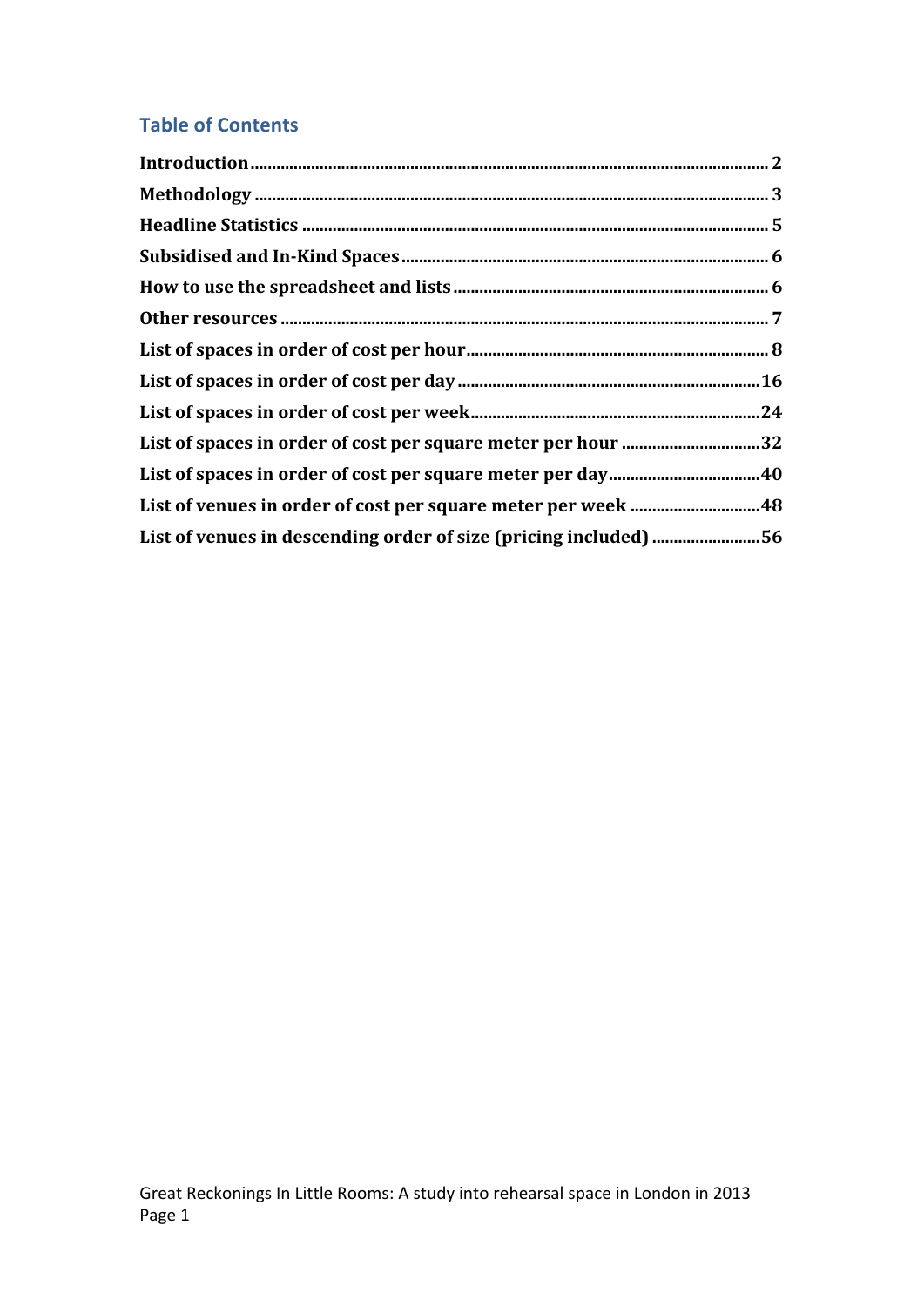#### **Introduction**

For directors, actors and other creative personnel, a good space is a vital element of the rehearsal process. One of the key aims of any director is to establish a safe, supportive space in which the creative forces of the ensemble can easily be released. For producers, finding a rehearsal room in which this can happen without breaking the budget is a tough task. Particularly when working at a fringe or small-scale level, there is often a choice to make between rehearsing in a pleasant environment and being able to pay the actors their expenses, never mind a proper salary. This is not surprising, since rents for all properties in London are notoriously high. Yet, in researching over 300 rehearsal spaces, it has been possible to find many spaces that provide pleasant working conditions without being prohibitively expensive.

This report aims to give an overview of the conditions, size and pricing of rehearsal rooms in London in spring 2013. It comprises two parts, this narrative report document and an Excel spreadsheet which contains all the data gathered, ordered in a variety of ways.

While I have endeavoured to make this report as comprehensive as possible, there are many spaces not included on here. There are spaces listed, both in Contacts and online, which do not have websites and/or have not returned phone calls asking for more information. There are other spaces that don't go to the trouble of advertising, but regularly hire out spaces for theatre rehearsals. And still more spaces throughout London might well be available for hire if asked.

The venues included in this report all have some form of online presence. While many such as the Jerwood Space or the many dance studios, are purpose-built or  $$ refurbished rehearsal spaces, many others are charities that have substantial space that is not used all the time. It is therefore reasonable to hypothesise that, when planning a production, local church halls, community centres, youth clubs and even schools will be well worth asking about hire as rehearsal space. The figures for similar venues in this report could be useful as a guide in negotiating hire rates.

It is worth bearing in mind that many venues included here have different rates for arts purposes, activities by registered charities and commercial purposes. Where different rates have been offered, I have listed the rate for arts organisations that are not registered charities. Commercial rates - for example for shooting film or photography – are likely to be much higher than the rates listed here. On the other hand, if you are working with a company that is also a charity, discounts may well be available. Many organisations on the list are charities themselves and have policies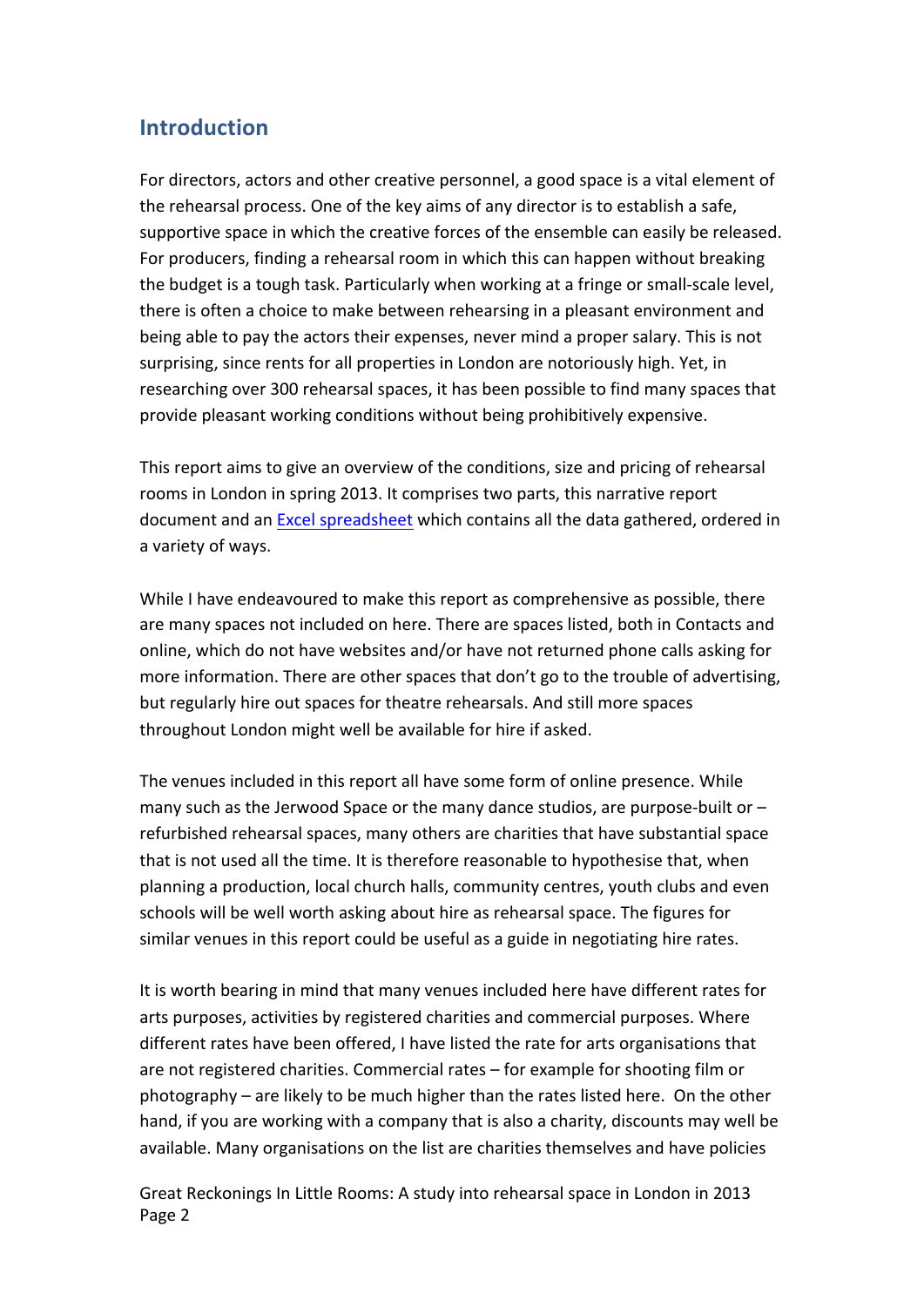of helping other charitable organisations. VAT may also have an impact on the price. Where possible I have noted the spaces which will charge VAT on top of the listed price, but I strongly advise double-checking with the venue before writing a budget.

It is also important to bear in mind that this report is a snapshot of rehearsal space in London in spring 2013. Like everything else in London, rehearsal space is a dynamic market and prices will be subject to change with time. However, even as time moves forward and prices inflate, this report will hopefully be useful in giving a sense of the spaces and facilities available, as well as remaining as a guide to costs.

### **Methodology**

The research for this project was carried out between Monday  $29<sup>th</sup>$  April and Wednesday  $8<sup>th</sup>$  May 2013. Information on rehearsal spaces was gathered through Contacts, the industry bible produced by The Spotlight; through the Genesis Director's Program website at the Young Vic, of which I am a member; through www.rehearsalspaceslondon.com and www.rehearsalstudioslondon.net. Other websites were also identified but pressure of time has meant that not every single space has been listed here. All the information was entered into the attached Excel spreadsheet.

For each organisation providing rehearsal space, I have gathered the following information:

- Name;
- Address;
- Telephone number;
- Email address;
- Website;
- Hours of operation.

I then gathered information on each of the individual spaces at each rehearsal venue, through a combination of researching the organisation's website, email and telephone contact with them. This information included:

- Dimensions of the floor space;
- Whether there is wi-fi access;
- Whether there is access to TV or video projection;
- Whether there is a sound system;
- Whether there is a lighting rig;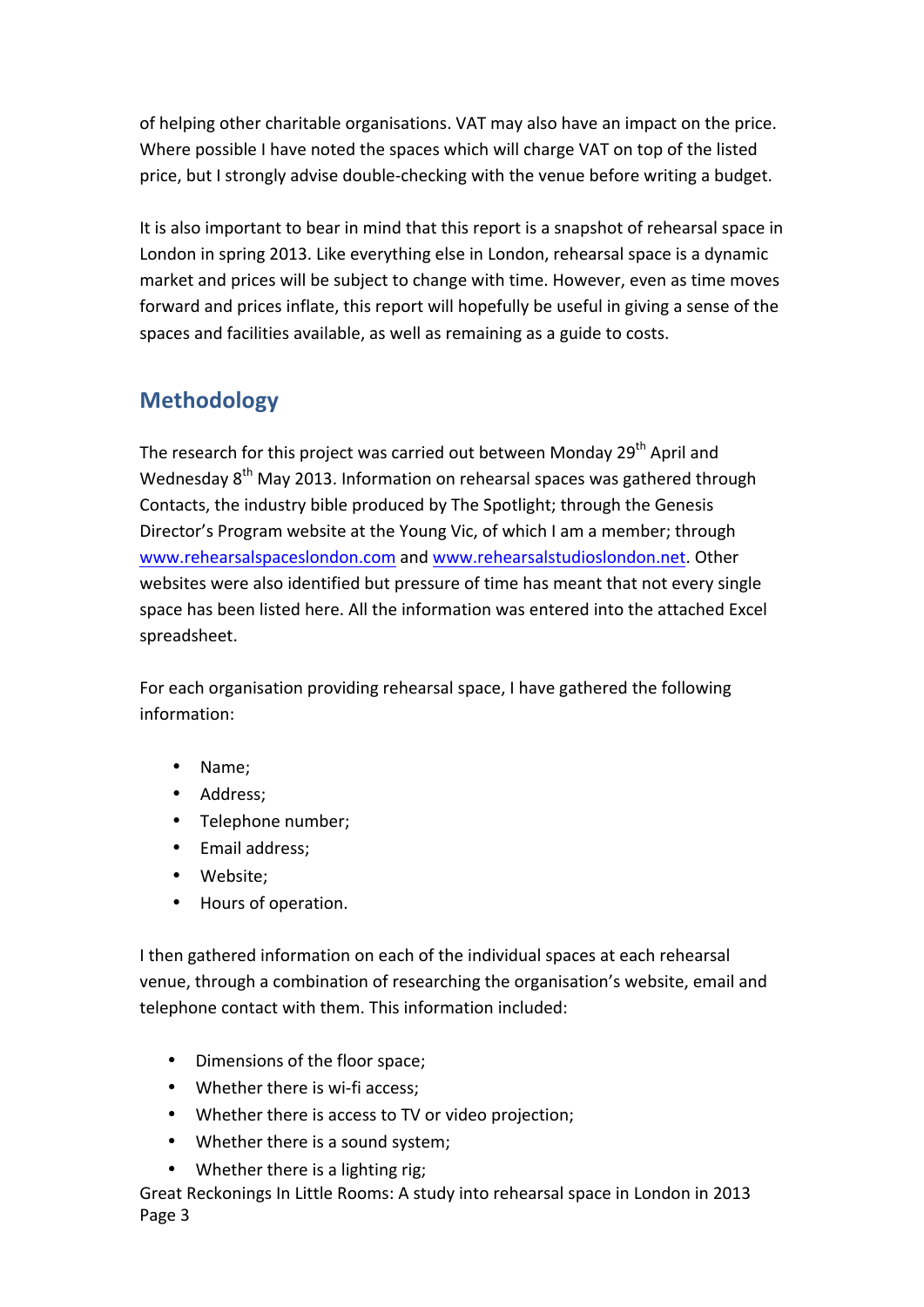- Whether there is a sprung floor for physical work;
- Whether there is a piano;
- Pricing.

Pricing presented something of a challenge since there is no standard approach to venues' pricing policies. Some charge by the hour, some by the day, some by the week. While many, particularly the more 'professional' organisations like Shoreditch Town Hall or the Jerwood Space, offer a number of different prices depending on the length of time the space will be used for, others simply offer a single price.

In order to make comparison easier, I have provided hourly, daily and weekly prices for each space in the study. Where a price has not been provided, I have calculated it based on the information given.

| Example #1                |         |         |           |  |  |
|---------------------------|---------|---------|-----------|--|--|
| Weekly<br>Hourly<br>Daily |         |         |           |  |  |
| Venue A                   | £15.00  | £100.00 | £500.00   |  |  |
| Venue B                   | £8.00   | £64.00  | £320.00   |  |  |
| Venue C                   | £111.88 | £895.00 | £4,475.00 |  |  |

In example #1 above, Venue A provided prices for the hourly, daily and weekly price brackets. Venue B only provided an hourly rate. A daily rate was calculated by multiplying the hourly figure by 8. The weekly rate was calculated by multiplying the daily figure by 5. Venue C only provided a daily rate. An hourly rate was calculated by dividing the daily figure by 8, and the weekly rate calculated in the same way as for Venue B.

Each price bracket was then divided by the area of the space to give a price per square meter per hour, per day and per week. Given the wide variance in simple price between venues, these figures may be a useful guide to the cost that should be expected in each space.

Finally, I have produced figures detailing the difference between each cost (both flat cost and per square meter for hourly, daily and weekly hires) and the average cost in each bracket. 

All the data gathered can be found in the 'Main Sheet' tab of the Excel spreadsheet.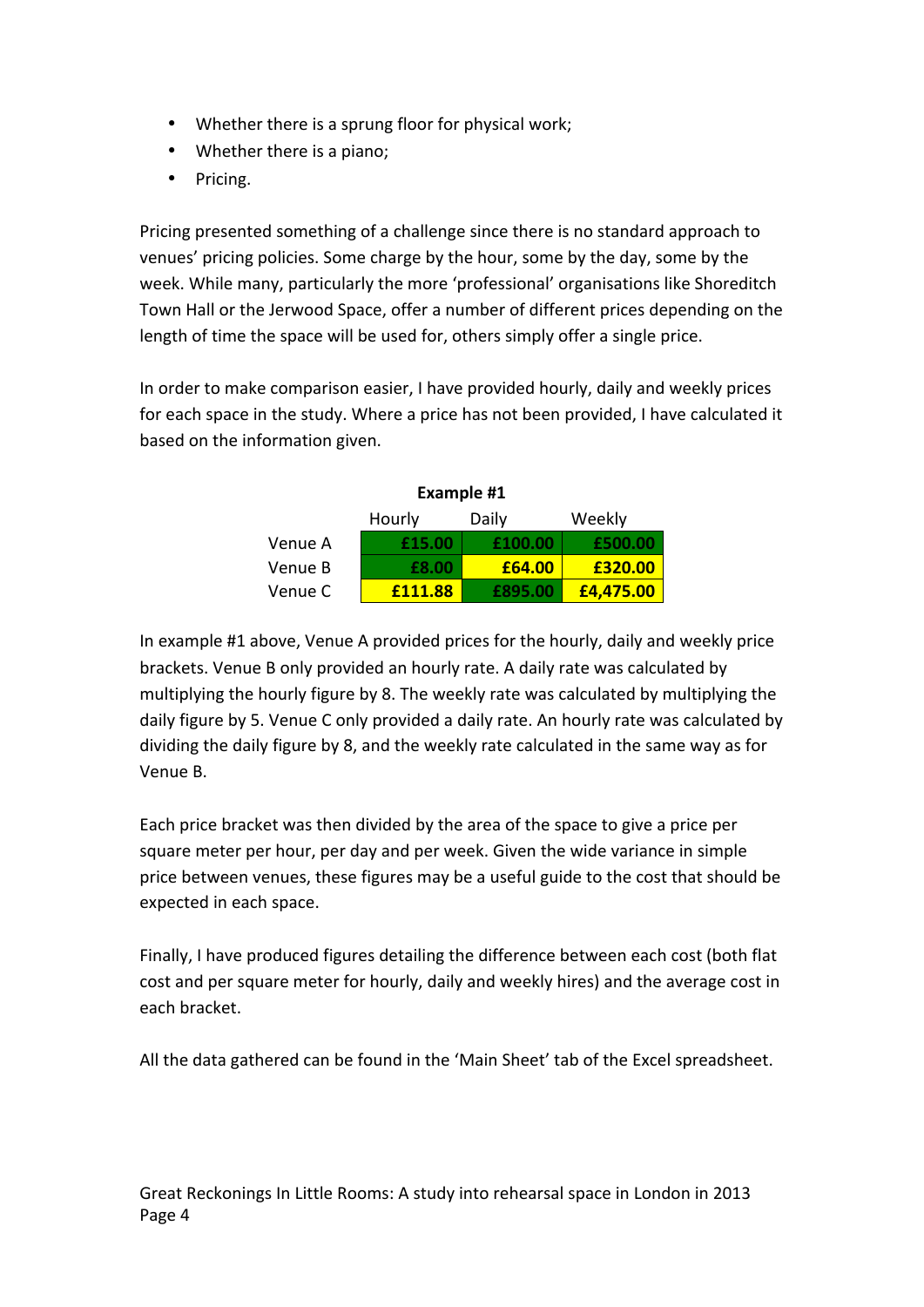### **Headline Statistics**

Of the 313 spaces listed in the survey, the averages for the basic price break down as follows:

|                       | Cost      | No. > avg | No < a <sub>VE</sub> |
|-----------------------|-----------|-----------|----------------------|
| Average cost per hour | £29.47    | 120       | 192                  |
| Average cost per day  | £224.69   | 111       | 20C                  |
| Average cost per week | £1,085.80 | 117       | 193                  |

In each bracket, substantially more spaces are cheaper than the average price. This suggests that a small number of spaces are substantially higher than the average. The same effect is notable when considering the prices per square meter:

|                                      | Cost   | No. > avg | No < ave |
|--------------------------------------|--------|-----------|----------|
| Average hourly cost per square meter | £0.45  | 109       | 192      |
| Average daily cost per square meter  | £3.34  | 115       | 186      |
| Average weekly cost per square meter | £16.16 | 110       | 190      |

This effect can easily be seen in the raw data by looking at spaces such as Alford House, Rochelle School, or Studio A at 3 Mills Studios, which have a difference from the average of more than £2,000. With these spaces removed, the averages become noticeably lower:

|                       | Cost    | No. $>$ avg | No < avg |
|-----------------------|---------|-------------|----------|
| Average cost per hour | f27.17  | 139         | 163      |
| Average cost per day  | £205.63 | 120         | 182      |
| Average cost per week | £993.14 | 148         | 154      |

|                                      | Cost   | No. > avg | No < ave |
|--------------------------------------|--------|-----------|----------|
| Average hourly cost per square meter | £0.44  | 111       | 182      |
| Average daily cost per square meter  | £3.23  | 109       | 184      |
| Average weekly cost per square meter | £15.73 | 107       | 185      |

These averages seem to be a solid baseline from which to work in planning. However, a cost of just under  $£1,000$  per week is likely to be prohibitive for emerging companies. Fortunately, many spaces cost substantially less than this. There are 50 spaces in the survey that cost less than £500 per week. While these are mostly relatively small spaces, some, such as the Mezzanine at Hangar Arts Trust, are large enough to accommodate substantial physical work. The lists below combine pricing information with the area of each space in square meters.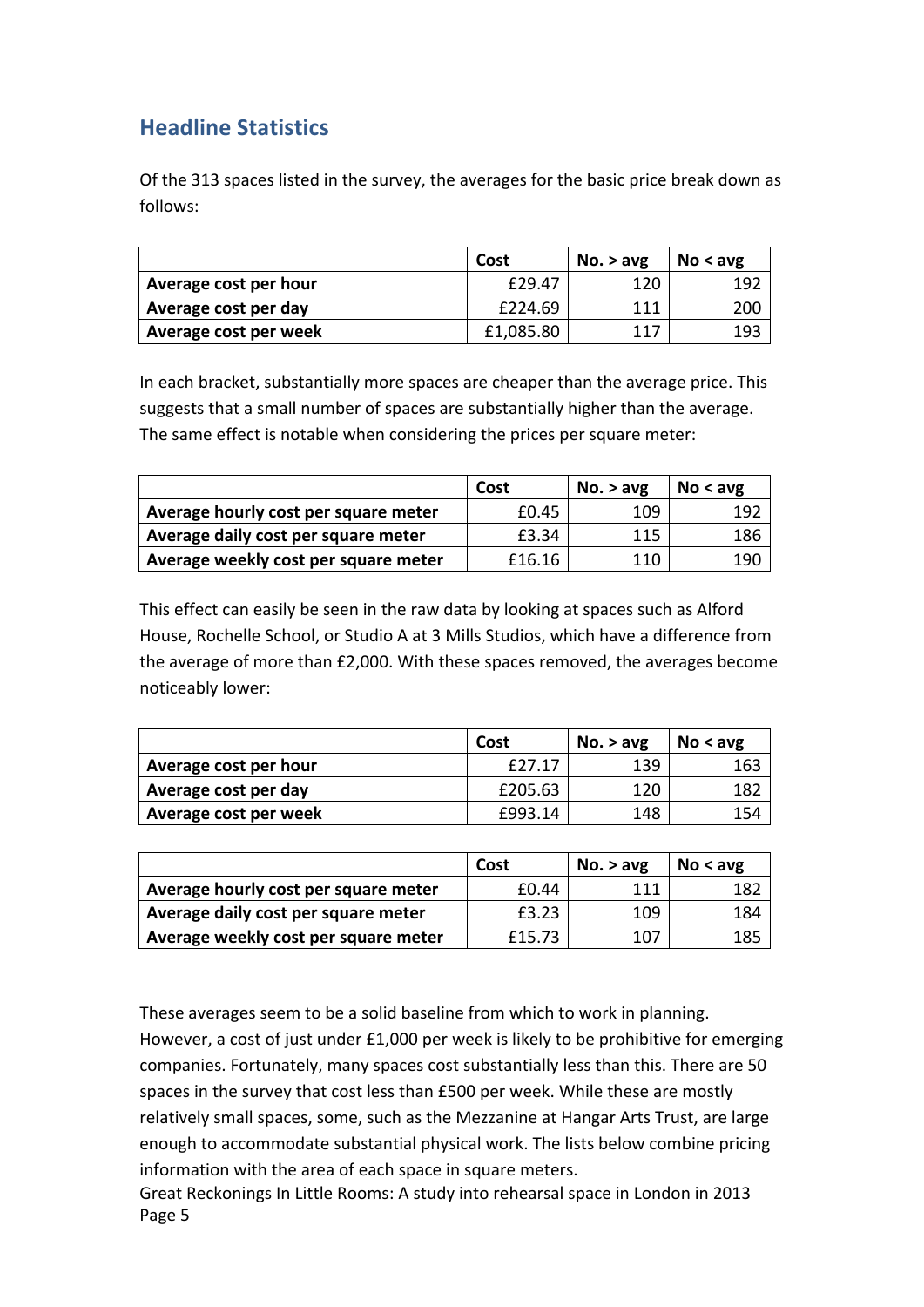I have also tried to challenge the general perception that the cheapest spaces must be the smallest by ordering the data by price per square meter on a daily, hourly and weekly basis. Again, the most affordable spaces are listed briefly in this narrative report.

#### **Subsidised and In-Kind Spaces**

As well as hiring space from the listings below, it is also worth exploring the options available to emerging directors, producers and companies. These include, but are not limited to, the following:

- The Genesis Directors Programme at the Young Vic often offers space at the Young Vic's St Andrew's rehearsal room to their members. Kirsten Adam is the contact for this (directorsprogramme@youngvic.org).
- The Old Vic New Voices programme has recently set up OVNV Lab, which aims to offer subsidised spaces for R&D to emerging artists. More details can be found on the Old Vic New Voices website.
- The Pit Lab at the Barbican has offered in-kind rehearsal space to emerging companies. Email pitlab@barbican.org.uk for further information.
- The Jerwood Space offers discounts for emerging companies. Details can be found on their website here.

For fringe and small-scale productions, it is also worth enquiring with the performance venue whether it's possible to use their space for rehearsals. Many organisations on the lists are able to offer reductions for emerging companies, especially charities. It is invariably worth discussing your production's financial position with rehearsal spaces as many will offer help in exchange for crediting.

#### **How to use the spreadsheet and lists**

This narrative report contains a number of lists that can be combined with the Excel spreadsheet. All the rehearsal spaces are listed in order of price on an hourly, daily and weekly basis, as well as on a cost per square meter basis for all three brackets. There is also a list of rehearsal spaces by size.

Once a space is found which meets your budget, search for that space in the 'Main Sheet' on the Excel workbook. This spreadsheet contains more detailed information on each space – size, dimensions, facilities available, and any additional notes, as well as information on how the cost reported here was generated. Bear in mind that any prices highlighted **green** come from the venues themselves, while prices highlighted **yellow** will have been calculated by this researcher.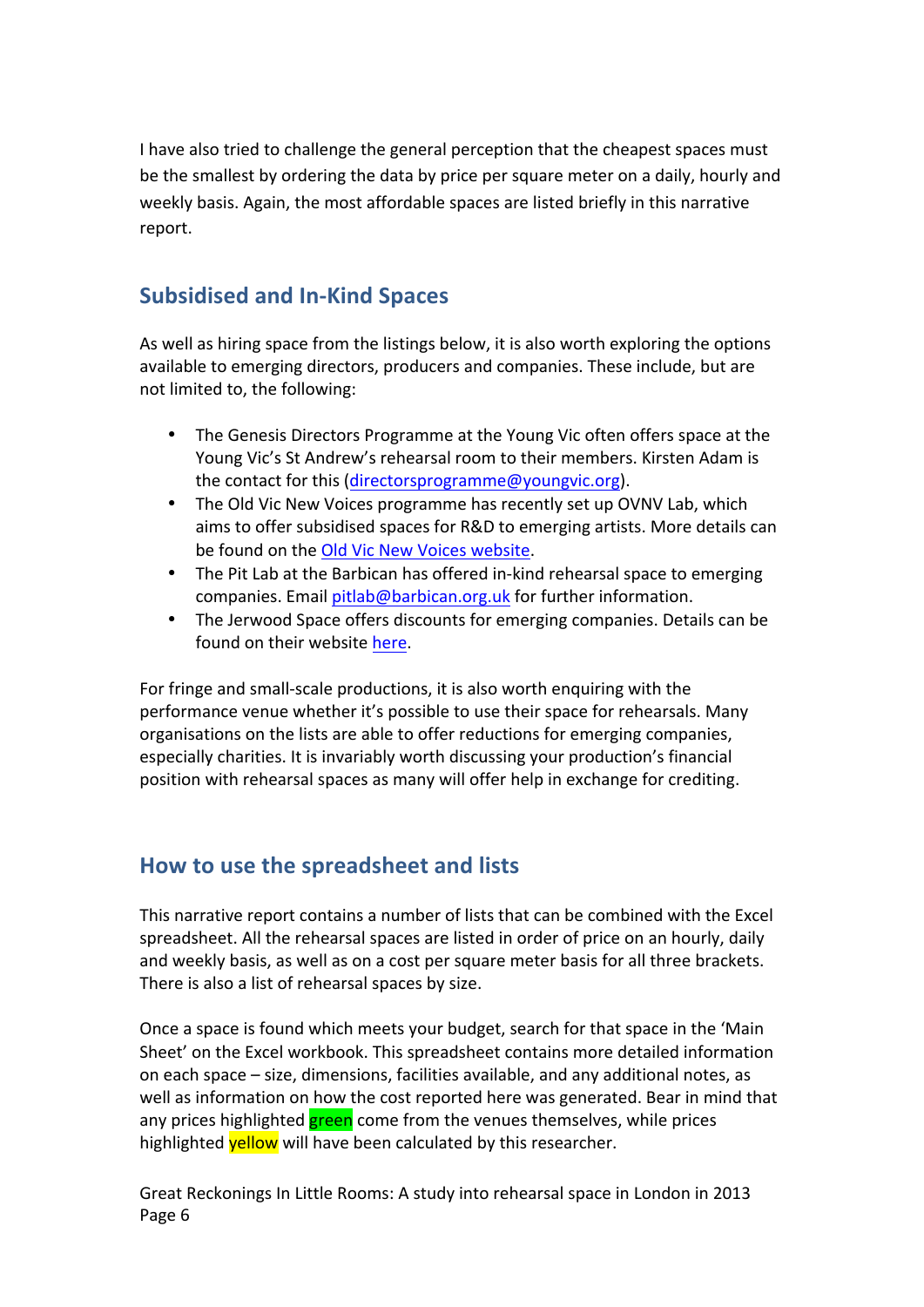Full contact information for each rehearsal venue can be found on the Main Sheet.

#### **Other resources**

The below sources may also be worth exploring when looking for space:

| <b>Contacts</b>                       | The industry 'bible'. A significant cost but useful. However, a surprising<br>number of spaces which advertise in Contacts do not provide much<br>information, and often it's easier to find details of spaces on one of the<br>sites below.                                                                                  |
|---------------------------------------|-------------------------------------------------------------------------------------------------------------------------------------------------------------------------------------------------------------------------------------------------------------------------------------------------------------------------------|
| Rehearsal<br><b>Space</b><br>London   | Good website with lots of information about each of the spaces it hosts.<br>Strong links.                                                                                                                                                                                                                                     |
| Rehearsal<br><b>Studios</b><br>London | Replicates a lot of information found on Contacts. Generally lacks links to<br>the venues' websites but a reasonably useful guide to what's out there.                                                                                                                                                                        |
| <b>Casting</b><br><b>Call Pro</b>     | Long list, often with only phone numbers and no websites.                                                                                                                                                                                                                                                                     |
| <b>The Stage</b>                      | Largely replicates information on Contacts.                                                                                                                                                                                                                                                                                   |
| <b>Young Vic</b>                      | Can only be accessed by members of the Genesis Young Directors'<br>Programme (contact Kirsten Adam to join kirstenadam@youngvic.org to<br>join). The list is crowdsourced by the directors on the programme so new<br>spaces appear with reasonable frequency. However, the information<br>provided on each space is limited. |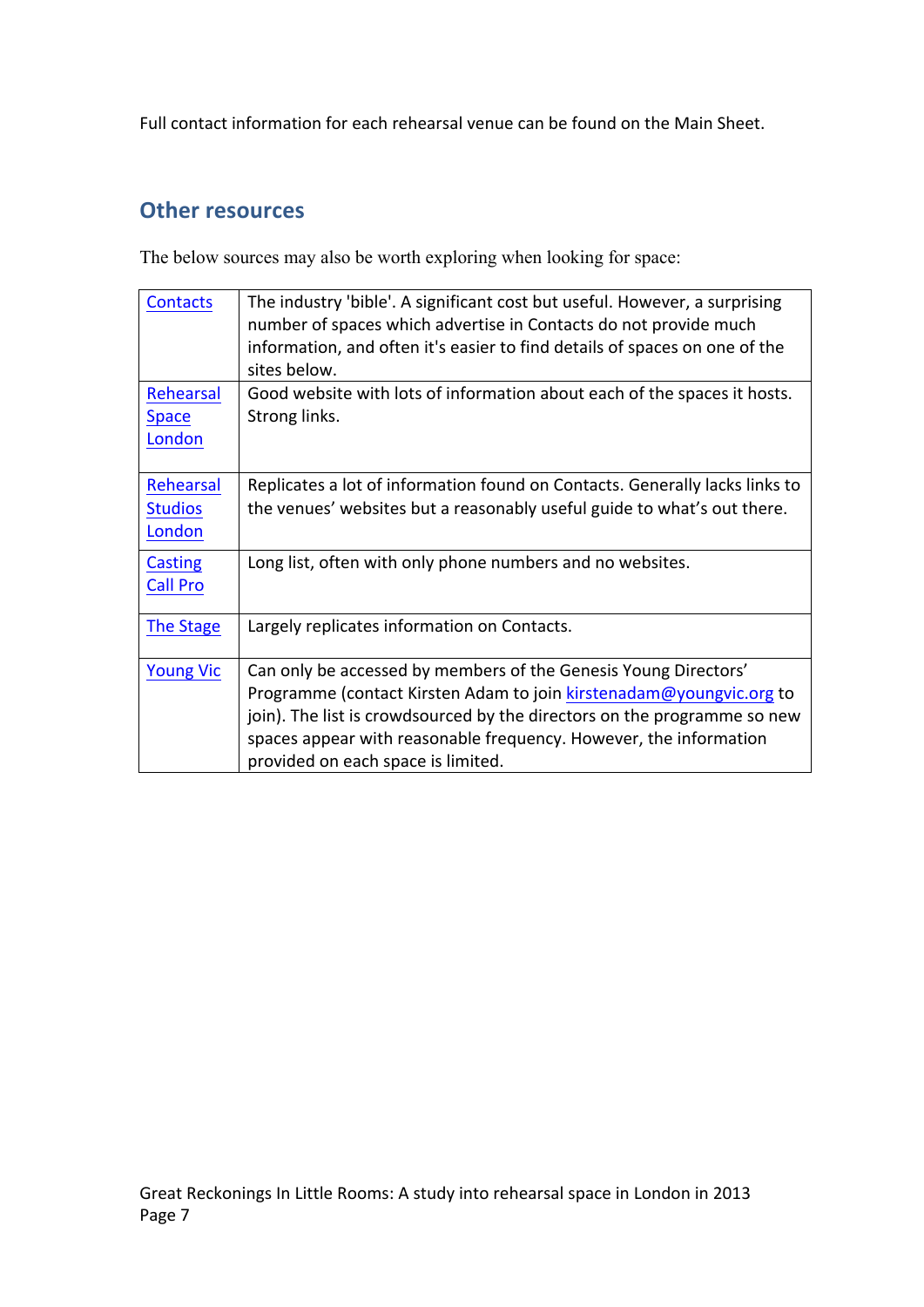# List of spaces in order of cost per hour

|                                                          | <b>Hourly</b> | <b>Square</b> |
|----------------------------------------------------------|---------------|---------------|
| <b>Space Name</b>                                        | Rate          | <b>Meters</b> |
| Lantern Arts Centre: Prayer Room                         | £5.00         | 25            |
| Arch 468: Single space                                   | £6.88         | 32            |
| <b>London Theatre: Theatre</b>                           | £7.50         | n/a           |
| <b>Calder Theatre Bookshop: Single space</b>             | £8.00         | 43            |
| <b>Chisenhale Dance Space: Small Studio</b>              | £9.00         | 50            |
| <b>St George's Church Bloomsbury: Upper Meeting Room</b> | £10.00        | 15            |
| <b>Etcetera Theatre: Theatre</b>                         | £10.00        | 20            |
| <b>Shoreditch Town Hall: Small Committee Room</b>        | £10.00        | 32            |
| <b>Make Believe Arts: Helicopter Room</b>                | £10.00        | 36            |
| <b>Artsadmin: Studio 5</b>                               | £10.00        | 38            |
| <b>Shoreditch Town Hall: Old Servery</b>                 | £10.00        | 112           |
| London School of Capoeira: Studio 2                      | £11.00        | 59            |
| The Poor School: Studio 1                                | £11.25        | 63            |
| The Poor School: Studio 2                                | £11.25        | 63            |
| <b>Out of Joint: Rehearsal Room</b>                      | £11.25        | 77            |
| <b>Rag Factory: McCoy Studio</b>                         | £11.88        | 56            |
| <b>Midi Music Company: Live Access Room</b>              | £12.00        | 13            |
| <b>Exchange Theatre: Rehearsal Room</b>                  | £12.00        | 35            |
| AYA Theatre Company / Factory Junction: Studio           | £12.00        | 42            |
| <b>Dance Research Studio: DRS</b>                        | £12.00        | 70            |
| <b>Holy Trinity W6: Carini Room</b>                      | £12.50        | 22            |
| Half Moon Young People's Theatre: Red Room               | £12.50        | 26            |
| <b>Oval House: Red Studio</b>                            | £12.50        | 29            |
| Aircraft Circus (Hangar Arts Trust): Yoga Studio         | £12.50        | 36            |
| <b>Clapham Community Project: Harlequin Room</b>         | £12.50        | 36            |
| <b>Whirled Studio: Rehearsal Studio</b>                  | £12.50        | 105           |
| Aircraft Circus (Hangar Arts Trust): Mezzanine           | £12.50        | 224           |
| <b>Lost Theatre: Room 2</b>                              | £13.00        | 38            |
| <b>Make Believe Arts: Gulliver Room</b>                  | £13.00        | 72            |
| <b>Make Believe Arts: Lorax Room</b>                     | £13.00        | 72            |
| The Albany: Purple Room                                  | £13.20        | 20            |
| <b>National Youth Theatre: Studio</b>                    | £13.75        | 81            |
| The Poor School: Studio Theatre                          | £13.75        | 104           |
| Jerwood Space: Spaces 5 & 6                              | £14.00        | 53            |
| <b>Chisenhale Dance Space: Main Studio</b>               | £14.00        | 125           |
| <b>Paines Plough: Rehearsal Room</b>                     | £14.38        | 28            |
| Rag Factory: Bangkok Studio                              | £15.00        | 14            |
| <b>Chelsea Theatre: Yellow Room</b>                      | £15.00        | 18            |
| Diorama Arts Studios: 4 Small Rooms                      | £15.00        | 24            |
| <b>Invisible Dot: Blue Room</b>                          | £15.00        | 24            |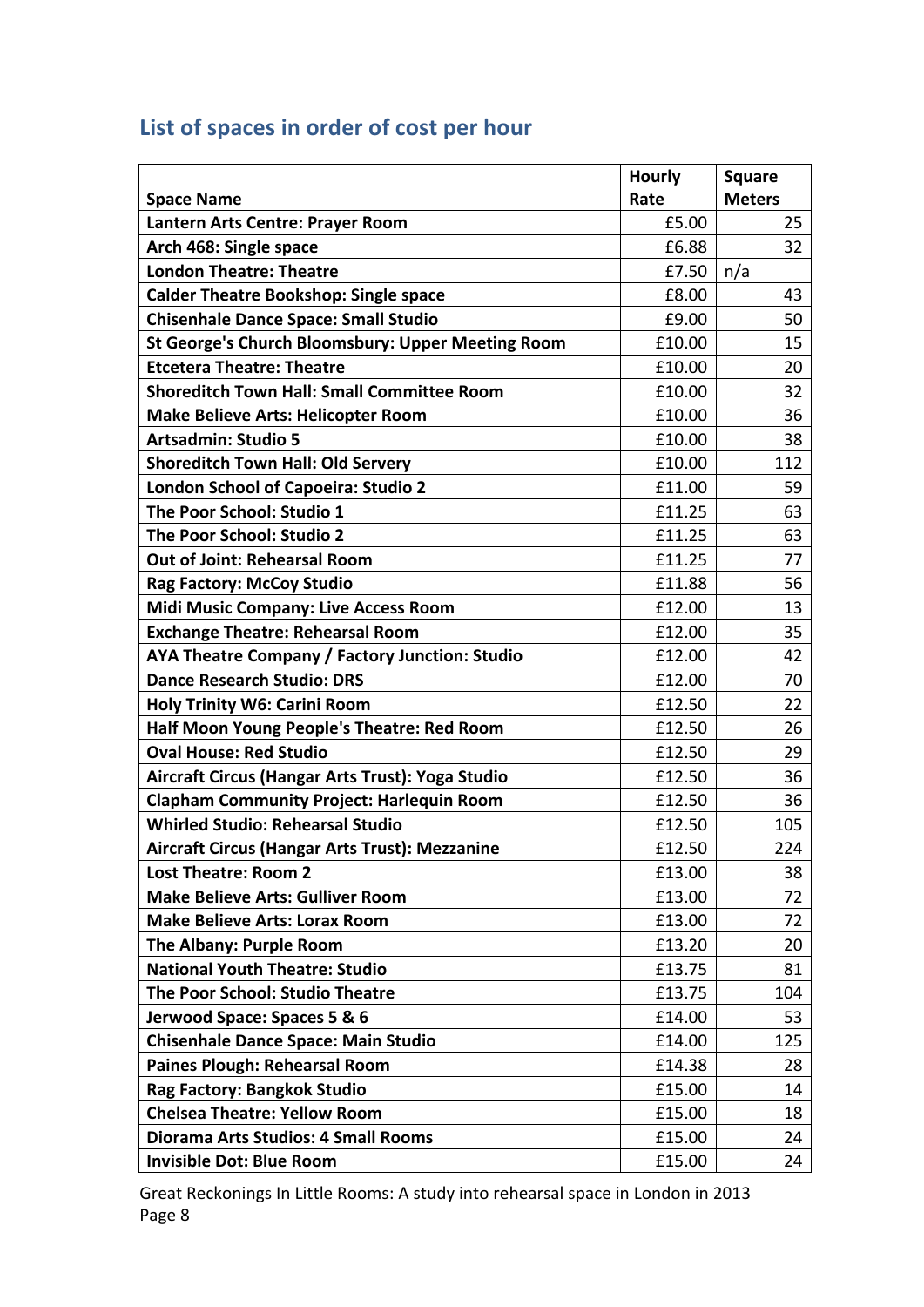| <b>Theatro Technis: Rehearsal Studio</b>           | £15.00 | 25  |
|----------------------------------------------------|--------|-----|
| <b>Cecil Sharp House: Sharp's Bar</b>              | £15.00 | 29  |
| Lantern Arts Centre: Wesley Room                   | £15.00 | 32  |
| <b>Invisible Dot: Studio</b>                       | £15.00 | 46  |
| <b>Shoreditch Town Hall: Medium Committee Room</b> | £15.00 | 49  |
| St George's Church Bloomsbury: Lower Vestry Hall   | £15.00 | 54  |
| <b>Lost Theatre: Room 1</b>                        | £15.00 | 56  |
| <b>Brixton Community Base: Lower Hall</b>          | £15.00 | 63  |
| <b>Precinct Theatre: Studio</b>                    | £15.00 | 72  |
| <b>Rag Factory: Sewing Room</b>                    | £15.00 | 75  |
| <b>Club for Acts and Actors: Concert Hall</b>      | £15.00 | 77  |
| <b>Space, The: The Space</b>                       | £15.00 | 78  |
| <b>St Gabriel's Halls: Lower Hall</b>              | £15.00 | 80  |
| <b>Islington Arts Factory: The Linbury</b>         | £15.00 | 82  |
| <b>Islington Arts Factory: The Chase</b>           | £15.00 | 100 |
| London School of Capoeira: Studio 1                | £15.00 | 108 |
| <b>Apiary Studios: Studio 1</b>                    | £15.00 | 210 |
| <b>ALRA: Various</b>                               | £15.00 | n/a |
| <b>Dance Attic Studios: Smallest space</b>         | £15.00 | n/a |
| <b>Kobi Nazrul Centre: Meeting Room</b>            | £15.00 | n/a |
| <b>Stratford Circus: Smaller Studios</b>           | £15.00 | n/a |
| 3 Mills Studios: Studio 3                          | £15.63 | 25  |
| <b>Rag Factory: Apricot Studio</b>                 | £15.63 | 103 |
| <b>Expressions Studios: Studio 1</b>               | £16.00 | 28  |
| <b>SWC: Studio</b>                                 | £16.00 | 51  |
| <b>Polka Theatre: Rehearsal Room</b>               | £16.00 | 90  |
| <b>Oval House: Downstairs Dance Studio</b>         | £16.25 | 49  |
| <b>Artsadmin: Fire Room</b>                        | £16.25 | 72  |
| <b>St Gabriel's Halls: Men's Club</b>              | £16.25 | 131 |
| The Albany: Yellow Room                            | £16.80 | 30  |
| <b>Jacksons Lane: Space 5</b>                      | £17.00 | 49  |
| <b>Jacksons Lane: Space 3</b>                      | £17.00 | 54  |
| London Bubble: Studio Space                        | £17.00 | 57  |
| <b>Jacksons Lane: Space 4</b>                      | £17.00 | 60  |
| <b>Apiary Studios: Studio 3</b>                    | £17.00 | 200 |
| <b>Apiary Studios: Studio 2</b>                    | £17.00 | 305 |
| <b>Bridge Theatre Training Company: Studio 2</b>   | £17.50 | 56  |
| <b>Hoxton Hall: Palmer Room</b>                    | £17.50 | 57  |
| <b>Bridge Theatre Training Company: Studio 1</b>   | £17.50 | 60  |
| <b>Bridge Theatre Training Company: Studio 4</b>   | £17.50 | 60  |
| <b>Bridge Theatre Training Company: Studio 3</b>   | £17.50 | 61  |
| <b>Hoxton Hall: May Scott Studio</b>               | £17.50 | 62  |
| <b>BalletBoyz: Studio 2</b>                        | £17.50 | 75  |
| <b>Factory Fitness and Dance Centre: Paris</b>     | £17.50 | 85  |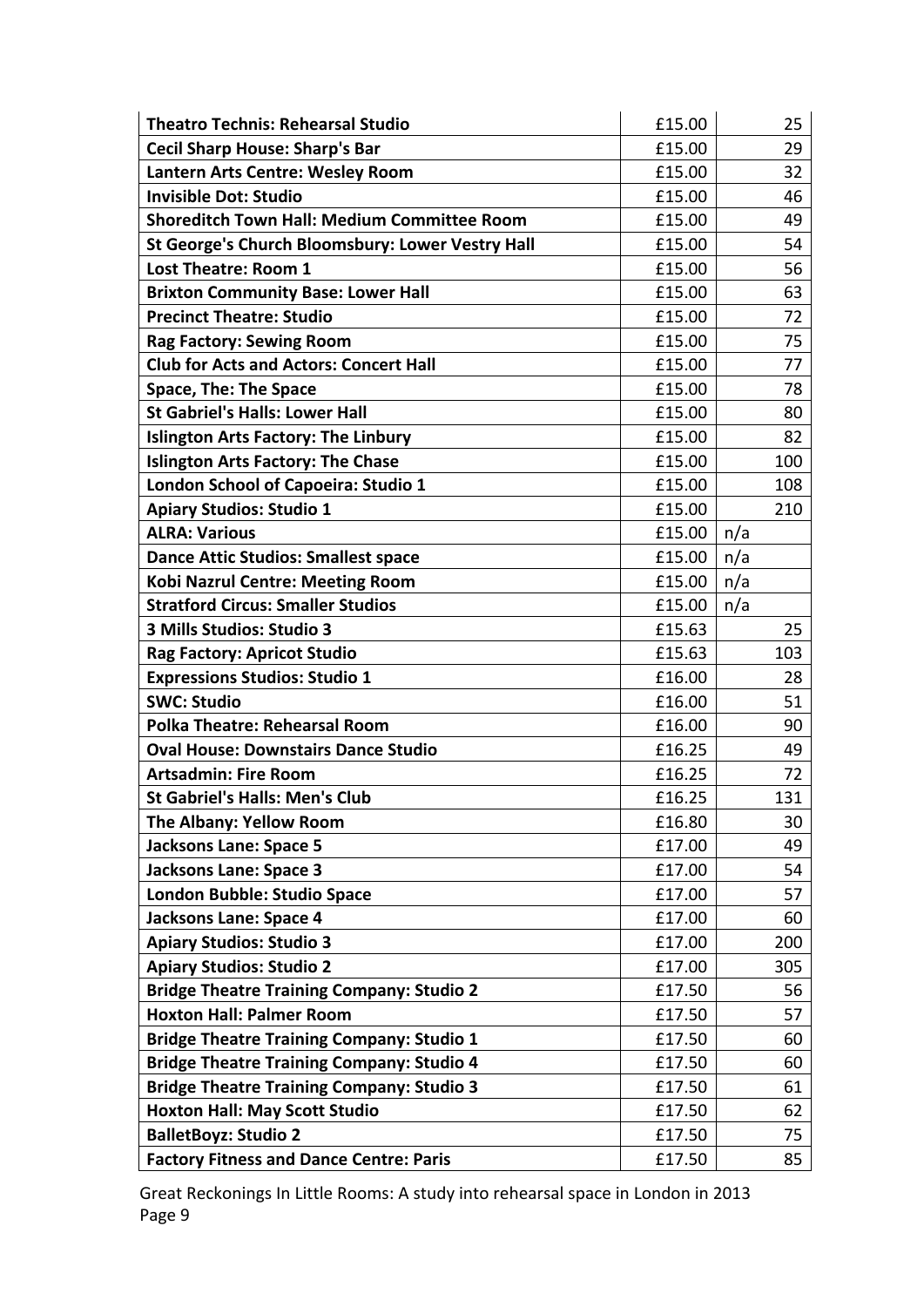| <b>St Gabriel's Halls: Boy's Club</b>                       | £17.50 | 115 |
|-------------------------------------------------------------|--------|-----|
| <b>Rooms Above: Room 3</b>                                  | £18.00 | 30  |
| <b>Rooms Above: Room 4</b>                                  | £18.00 | 33  |
| <b>Rooms Above: Room 5</b>                                  | £18.00 | 47  |
| Kobi Nazrul Centre: Main Space                              | £18.00 | n/a |
| <b>St James' Church Piccadilly: Meeting Room</b>            | £18.75 | 38  |
| <b>Cecil Sharp House: Committee Room</b>                    | £18.75 | 40  |
| London Palladium: Rehearsal Studio                          | £18.75 | 42  |
| <b>Oval House: Upstairs Dance Studio</b>                    | £18.75 | 54  |
| Diorama Arts Studios: 4 Medium Rooms                        | £18.75 | 59  |
| <b>St Gabriel's Halls: Main Hall</b>                        | £18.75 | 190 |
| Moving Arts Base: Studios 3, 5 and 6                        | £19.00 | 45  |
| <b>The Tramshed: Studio</b>                                 | £19.00 | 64  |
| The Albany: Blue Room                                       | £19.20 | 40  |
| The Albany: Orange Room                                     | £19.20 | 40  |
| <b>Maryland Studioz: Soho Studio</b>                        | £20.00 | 42  |
| <b>Rudeye Studio: Studio</b>                                | £20.00 | 47  |
| <b>Maryland Studioz: Bricklane Studio</b>                   | £20.00 | 51  |
| <b>Identity Rehearsal and Performance Studios: Mandela</b>  |        |     |
| <b>Studio</b>                                               | £20.00 | 57  |
| <b>Maryland Studioz: City Studio</b>                        | £20.00 | 58  |
| Lantern Arts Centre: Rehearsal Studio                       | £20.00 | 64  |
| London Fields Studio: Studio                                | £20.00 | 66  |
| <b>Shoreditch Town Hall: Mayor's Parlour</b>                | £20.00 | 70  |
| <b>Identity Rehearsal and Performance Studios: The Drum</b> |        |     |
| <b>Studio</b>                                               | £20.00 | 80  |
| <b>Dance Company Studios: Studio 3</b>                      | £20.00 | 81  |
| al: Upper Vestry Hall                                       | £20.00 | 82  |
| <b>Moving East: Single space</b>                            | £20.00 | 94  |
| <b>Factory Fitness and Dance Centre: Havana</b>             | £20.00 | 106 |
| <b>Brixton Community Base: Upper Hall</b>                   | £20.00 | 120 |
| <b>Dance Attic Studios: Largest space</b>                   | £20.00 | 223 |
| <b>Clean Break: Studio 2</b>                                | £21.00 | 56  |
| <b>Clean Break: Studio 1</b>                                | £21.00 | 58  |
| <b>Clean Break: Studio 3</b>                                | £21.00 | 60  |
| <b>Expressions Studios: Studio 2</b>                        | £21.00 | 77  |
| <b>Expressions Studios: Studio 4</b>                        | £21.00 | 77  |
| Jerwood Space: Spaces 2 & 4                                 | £21.00 | 111 |
| Diorama Arts Studios: 4 Large Rooms                         | £21.25 | 72  |
| <b>Artsadmin: Court Room</b>                                | £21.25 | 120 |
| <b>BalletBoyz: Studio 1</b>                                 | £21.25 | 124 |
| <b>Tricycle Theatre: Cameron Mackintosh Studio</b>          | £21.25 | 135 |
| 3 Mills Studios: Studio 4                                   | £21.88 | 71  |
| Aircraft Circus (Hangar Arts Trust): Studio 2               | £21.88 | 135 |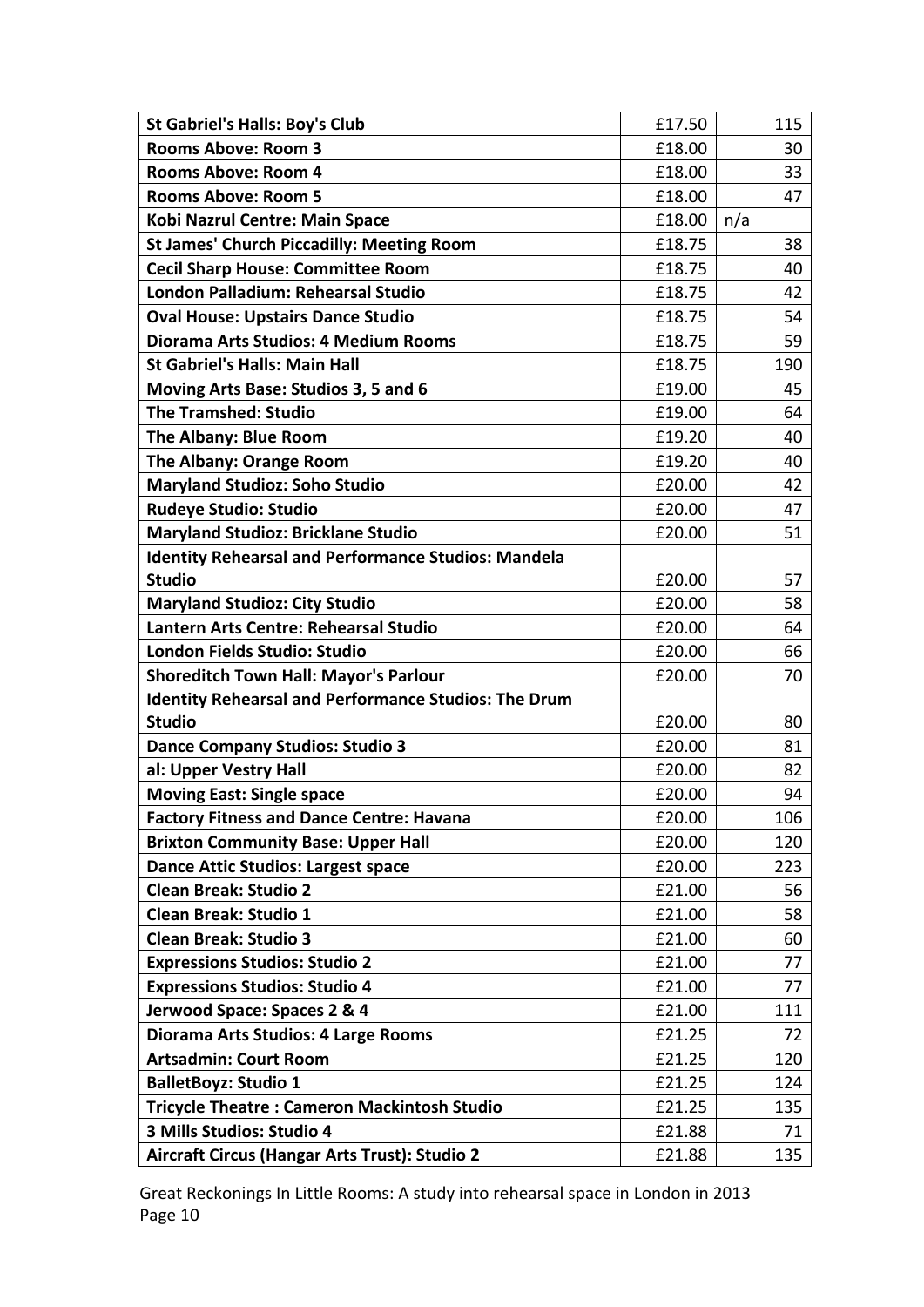| <b>RADA: Room 4</b>                                             | £22.00 | 12  |
|-----------------------------------------------------------------|--------|-----|
| <b>Actors Centre: Vocal &amp; Singing Studio</b>                | £22.00 | 14  |
| <b>RADA: Room 5</b>                                             | £22.00 | 21  |
| Jacksons Lane: Studio 2                                         | £22.50 | 65  |
| <b>Expressions Studios: Studio 3</b>                            | £23.00 | 143 |
| <b>Menier Chocolate Factory: Single space</b>                   | £23.75 | 30  |
| <b>Abacus Arts: Single space</b>                                | £23.75 | 118 |
| <b>Paddington Arts Centre: Dance Studio</b>                     | £24.00 | 81  |
| Moving Arts Base: Studios 1A & 1B, 2 and 4                      | £24.00 | 100 |
| <b>The Tramshed: Theatre</b>                                    | £24.00 | 140 |
| <b>Paddington Arts Centre: Green Room</b>                       | £24.50 | 28  |
| <b>Actors Centre: Patricia Lawrence Room</b>                    | £24.50 | 38  |
| Danceworks: Studio 4 (Mini)                                     | £25.00 | 14  |
| <b>Treadwells: Basement</b>                                     | £25.00 | 30  |
| <b>Pleasance Theatre: White Room</b>                            | £25.00 | 32  |
| <b>Tara Theatre: Theatre</b>                                    | £25.00 | 33  |
| Half Moon Young People's Theatre: Upper Studio                  | £25.00 | 43  |
| <b>Raindance Film Festival: Craven Room 1</b>                   | £25.00 | 45  |
| <b>Rooms Above: Room 2</b>                                      | £25.00 | 50  |
| <b>Tricycle Theatre: Creative Space</b>                         | £25.00 | 55  |
| <b>Raindance Film Festival: Craven Room 2</b>                   | £25.00 | 56  |
| <b>Dance Company Studios: Studio 2</b>                          | £25.00 | 69  |
| <b>Pleasance Theatre: Boiler Room</b>                           | £25.00 | 70  |
| <b>Clapham Community Project: Lower Hall</b>                    | £25.00 | 72  |
| <b>Rooms Above: Room 1</b>                                      | £25.00 | 73  |
| <b>The Place: Founder's Studio</b>                              | £25.00 | 75  |
| <b>Holy Trinity W6: Upper Hall</b>                              | £25.00 | 77  |
| <b>Identity Rehearsal and Performance Studios: Greta Mendez</b> |        |     |
| Room                                                            | £25.00 | 91  |
| Lantern Arts Centre: Café Studio                                | £25.00 | 105 |
| London Welsh Centre: Lower Hall                                 | £25.00 | 107 |
| <b>Central London Golf Centre: Ground Floor</b>                 | £25.00 | 111 |
| <b>Studio B: Studio</b>                                         | £25.00 | 128 |
| <b>Lantern Arts Centre: Bond Hall</b>                           | £25.00 | 140 |
| <b>Factory Fitness and Dance Centre: New York</b>               | £25.00 | 159 |
| Jerwood Space: Spaces 1 & 3                                     | £25.00 | 161 |
| <b>South London Dance Studios: Various</b>                      | £25.00 | n/a |
| <b>The Albany: Studio</b>                                       | £25.20 | 46  |
| <b>Rag Factory: Hume Studio</b>                                 | £25.63 | 216 |
| <b>London Bubble: Rehearsal Room</b>                            | £26.00 | 97  |
| <b>RADA: Edmund Kean</b>                                        | £27.00 | 50  |
| <b>RADA: Studio 7</b>                                           | £27.00 | 56  |
| <b>RADA: Fanny Kemble</b>                                       | £27.00 | 58  |
| <b>RADA: AR2</b>                                                | £27.00 | 61  |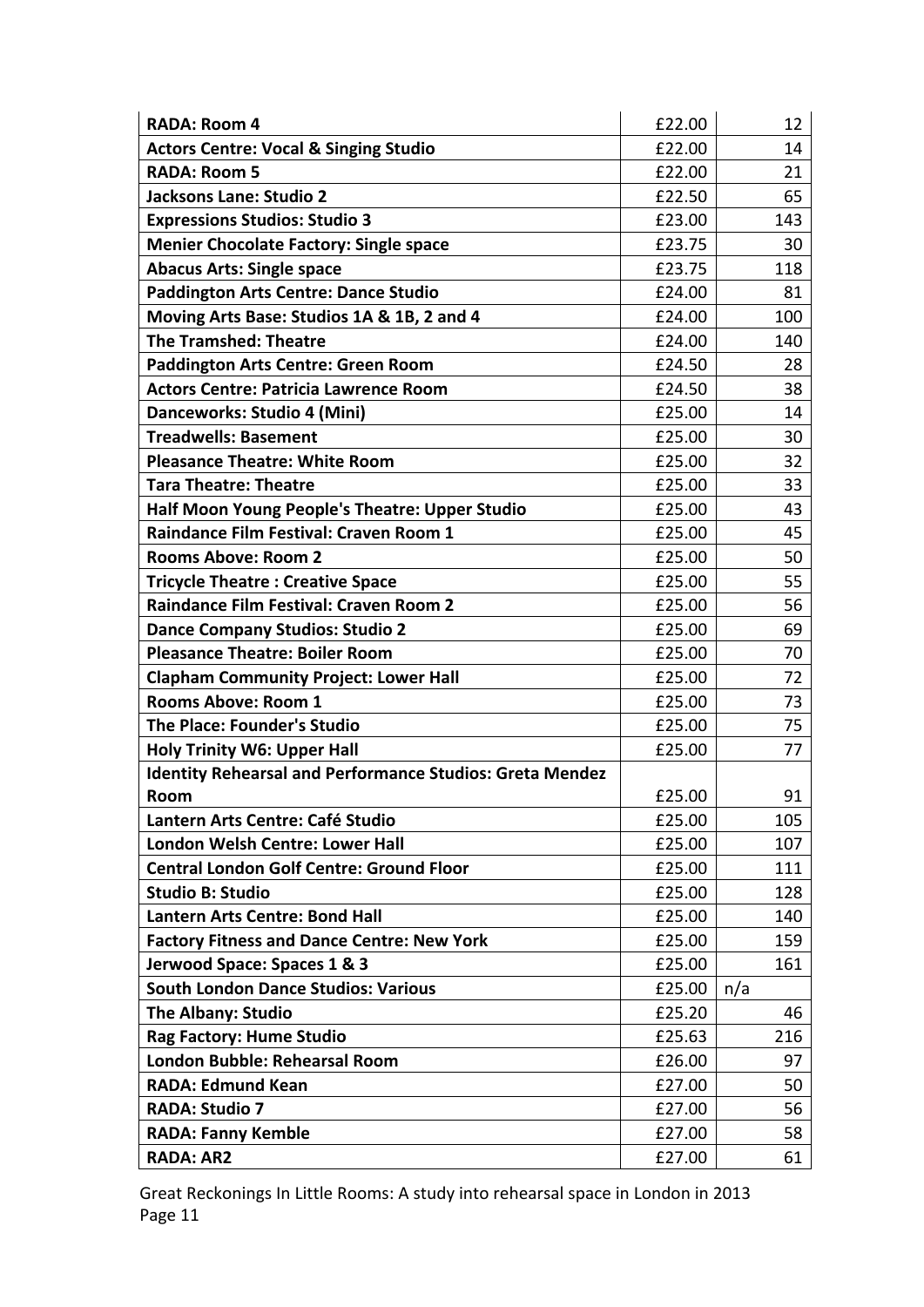| <b>RADA: Max Reinhart</b>                                      | £27.00 | 64  |
|----------------------------------------------------------------|--------|-----|
| <b>RADA: Max Rayne</b>                                         | £27.00 | 68  |
| <b>RADA: Ellen Terry</b>                                       | £27.00 | 78  |
| <b>RADA: Henry Irving</b>                                      | £27.00 | 81  |
| <b>RADA: David Garrick</b>                                     | £27.00 | 82  |
| The Albany: Red Room                                           | £27.00 | 84  |
| <b>RADA: Sarah Siddons</b>                                     | £27.00 | 91  |
| The Place: Studio 10                                           | £27.00 | 97  |
| The Place: Studio 9                                            | £27.00 | 97  |
| Midi Music Company: Performance Studio                         | £27.00 | 99  |
| The Place: Studio 7                                            | £27.00 | 109 |
| <b>ISTD2 Dance Studios: Basement</b>                           | £27.00 | 116 |
| <b>Actors Centre: Rehearsal Studio</b>                         | £27.50 | 47  |
| <b>St James' Church Piccadilly: Conference Room</b>            | £27.50 | 75  |
| Young Chelsea Bridge Club: Various                             | £27.50 | n/a |
| <b>Chelsea Theatre: Studio 1</b>                               | £28.00 | 29  |
| <b>Pineapple: Studio 5</b>                                     | £28.00 | 48  |
| Pineapple: Studio 6                                            | £28.00 | 48  |
| <b>American Musical Theatre Academy: Smaller Studios x2</b>    | £28.00 | 61  |
| American Musical Theatre Academy: Main Dance Studios x2        | £28.00 | 69  |
| <b>Neals Yard Meeting Rooms: Big Room</b>                      | £28.13 | 57  |
| <b>Artsadmin: Studio 3</b>                                     | £28.13 | 210 |
| <b>ISTD2 Dance Studios: First Floor</b>                        | £29.00 | 132 |
| <b>RADA: Attic Suite</b>                                       | £30.00 | 21  |
| <b>RADA: Nancy Diguid Room</b>                                 | £30.00 | 21  |
| <b>Chelsea Theatre: Red Room</b>                               | £30.00 | 37  |
| <b>RADA: Room 3</b>                                            | £30.00 | 42  |
| <b>Invisible Dot: Studio</b>                                   | £30.00 | 43  |
| <b>Tricycle Theatre: Baldwin Studio</b>                        | £30.00 | 58  |
| <b>Shoreditch Town Hall: Large Committee Room</b>              | £30.00 | 79  |
| <b>Holly Lodge Community Centre: Community Centre Hall</b>     | £30.00 | 81  |
| <b>Paddington Arts Centre: Pyramid Room</b>                    | £30.00 | 84  |
| <b>Identity Rehearsal and Performance Studios: Main Studio</b> | £30.00 | 114 |
| <b>Rambert Dance Company: Upper Studio</b>                     | £30.00 | 124 |
| <b>Rambert Dance Company: Lower Studio</b>                     | £30.00 | 127 |
| The Place: Studio 4                                            | £30.00 | 132 |
| The Place: Studio 6                                            | £30.00 | 132 |
| The Place: Studio 3                                            | £30.00 | 143 |
| The Place: Studio 5                                            | £30.00 | 143 |
| The Place: Studio 2                                            | £30.00 | 146 |
| Dance Company Studios: Studio 1                                | £30.00 | 149 |
| <b>Stratford Circus: Circus 3</b>                              | £30.00 | 225 |
| <b>Theatre Peckham: Theatre</b>                                | £30.00 | n/a |
| <b>Neals Yard Meeting Rooms: Small Room</b>                    | £31.25 | 18  |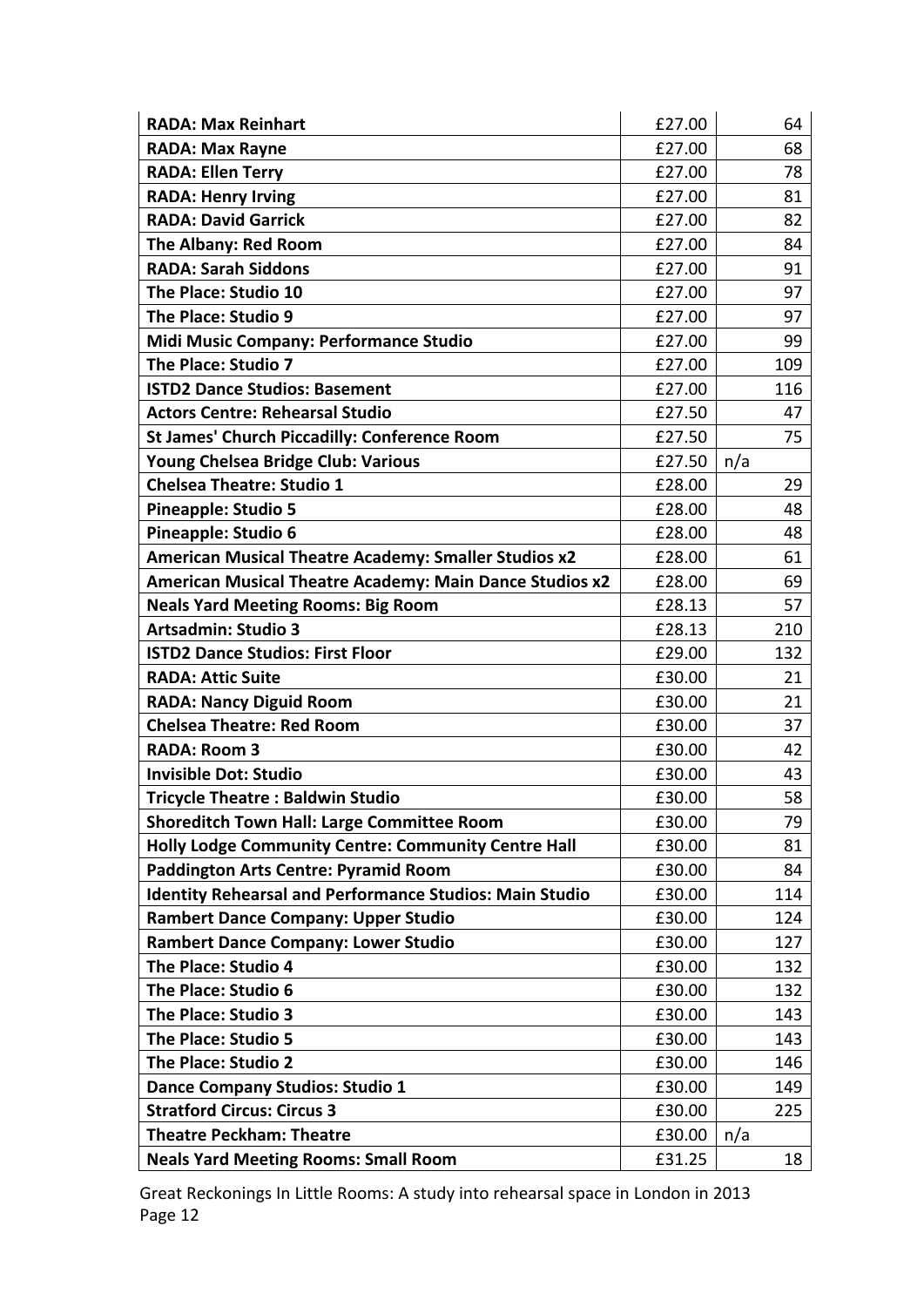| <b>Cecil Sharp House: Storrow Hall</b>             | £31.25 | 70  |
|----------------------------------------------------|--------|-----|
| 3 Mills Studios: Studio 1                          | £31.25 | 71  |
| 3 Mills Studios: Studio 2                          | £31.25 | 80  |
| <b>Hampstead Theatre: Rehearsal Room</b>           | £31.25 | 112 |
| Aircraft Circus (Hangar Arts Trust): Studio 1      | £31.25 | 240 |
| <b>Chelsea Theatre: Dance Studio</b>               | £32.00 | 52  |
| <b>Pineapple: Studio 10</b>                        | £32.00 | 54  |
| The Place: Studio 8                                | £32.00 | 162 |
| The Place: Studio 1                                | £32.00 | 176 |
| <b>Actors Centre: John Thaw Media Studio</b>       | £32.50 | 59  |
| <b>English Touring Theatre: Studio 1</b>           | £32.50 | 130 |
| <b>Urdang Academy: Lecture Room</b>                | £33.00 | 29  |
| <b>RADA: Wolfson Gielgud</b>                       | £33.00 | 60  |
| <b>RADA: Training Suite</b>                        | £33.00 | 60  |
| <b>RADA: Studio 1</b>                              | £33.00 | 66  |
| <b>RADA: Studio 2</b>                              | £33.00 | 72  |
| <b>Urdang Academy: Meeting Room</b>                | £34.00 | 33  |
| <b>Urdang Academy: Studio 5</b>                    | £34.00 | 52  |
| <b>ISTD2 Dance Studios: Ground Floor</b>           | £34.00 | 188 |
| <b>Brady Arts and Community Centre: Hall</b>       | £34.00 | 189 |
| Jacksons Lane: Studio 1                            | £34.50 | 296 |
| <b>Dragon Hall: Meeting Room</b>                   | £35.00 | 6   |
| <b>Young Actors Theatre: Theatre</b>               | £35.00 | 44  |
| <b>Sylvia Young Theatre School: 105</b>            | £35.00 | 44  |
| <b>Sylvia Young Theatre School: 106</b>            | £35.00 | 44  |
| <b>Sylvia Young Theatre School: 204</b>            | £35.00 | 46  |
| <b>Sylvia Young Theatre School: 103</b>            | £35.00 | 54  |
| <b>Sylvia Young Theatre School: 104</b>            | £35.00 | 54  |
| <b>Sylvia Young Theatre School: 201</b>            | £35.00 | 54  |
| <b>Sylvia Young Theatre School: 101</b>            | £35.00 | 61  |
| <b>Sylvia Young Theatre School: 102</b>            | £35.00 | 61  |
| <b>Pineapple: Studio 2</b>                         | £35.00 | 66  |
| <b>Sylvia Young Theatre School: 202</b>            | £35.00 | 74  |
| <b>Sylvia Young Theatre School: 203</b>            | £35.00 | 79  |
| <b>Pembroke House Hall: Hall B</b>                 | £35.00 | 180 |
| <b>Soho Gyms: Studio</b>                           | £35.00 |     |
| <b>Urdang Academy: Studio 3</b>                    | £36.00 | 78  |
| National Opera Studio: Blackburn Hall              | £36.25 | 133 |
| <b>Graeae Theatre Company: Creative Hub</b>        | £37.00 | 28  |
| <b>Actors Centre: John Curry Room</b>              | £37.00 | 44  |
| <b>Artsadmin: Theatre</b>                          | £37.50 | 90  |
| <b>Holy Trinity W6: Main Hall</b>                  | £37.50 | 126 |
| <b>Clapham Community Project: Main Hall</b>        | £37.50 | 219 |
| <b>National Youth Theatre: Main Rehearsal Room</b> | £37.50 | 254 |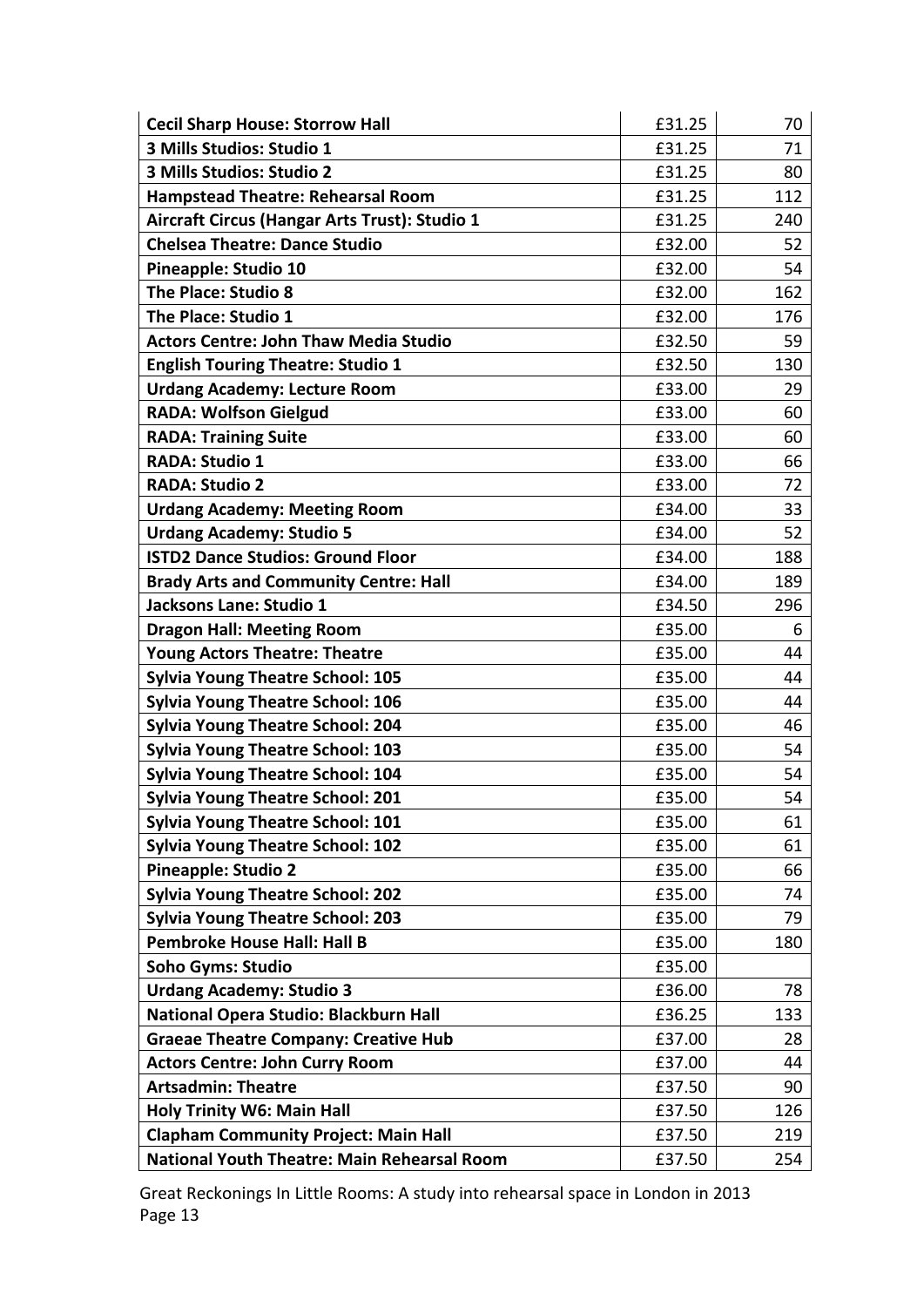| <b>RADA: GBS Studio</b>                          | £38.50 | 64  |
|--------------------------------------------------|--------|-----|
| <b>RADA: Jerwood Vanburgh</b>                    | £38.50 | 86  |
| RADA: B25                                        | £38.50 | 92  |
| <b>Dragon Hall: Purple Room</b>                  | £40.00 | 22  |
| <b>Chelsea Theatre: Studio 2</b>                 | £40.00 | 49  |
| <b>Danceworks: Studio 3</b>                      | £40.00 | 59  |
| <b>Danceworks: Studio 6</b>                      | £40.00 | 59  |
| <b>October Gallery: Club Room</b>                | £40.00 | 85  |
| <b>October Gallery: Theatre Showroom</b>         | £40.00 | 85  |
| <b>Artsadmin: Steve Whitson Studio</b>           | £40.00 | 150 |
| <b>Pineapple: Studio 1</b>                       | £42.00 | 110 |
| <b>Urdang Academy: Studio 6</b>                  | £42.00 | 110 |
| <b>Pineapple: Studio 12</b>                      | £42.00 | 130 |
| <b>Pineapple: Studio 9</b>                       | £42.00 | 130 |
| Half Moon Young People's Theatre: Main Studio    | £43.75 | 94  |
| <b>Urdang Academy: Studio 4</b>                  | £44.00 | 76  |
| <b>Bloomsbury Theatre: Studio</b>                | £45.00 | 88  |
| <b>Pembroke House Hall: Hall A</b>               | £45.00 | 144 |
| <b>Danceworks: Studio 5</b>                      | £46.00 | 70  |
| <b>RADA: Squire Bancroft</b>                     | £49.50 | 125 |
| <b>Dragon Hall: Green Room</b>                   | £50.00 | 59  |
| 3 Mills Studios: Studio B                        | £50.00 | 90  |
| 3 Mills Studios: Studio 7                        | £50.00 | 104 |
| Pineapple: Studio 11                             | £50.00 | 162 |
| <b>Pineapple: Studio 7</b>                       | £50.00 | 171 |
| London Welsh Centre: Main Hall                   | £50.00 | 174 |
| 3 Mills Studios: Studio 5                        | £50.00 | 178 |
| 3 Mills Studios: Studio 6                        | £50.00 | 233 |
| Jerwood Space: Space 7                           | £50.00 | 254 |
| Lantern Arts Centre: Main Church (The Sanctuary) | £50.00 | n/a |
| <b>Danceworks: Studio 1</b>                      | £52.00 | 110 |
| <b>Moving Arts Base: Studio 1</b>                | £52.00 | 180 |
| <b>Paddington Arts Centre: Main Hall</b>         | £52.50 | 202 |
| <b>Cecil Sharp House: Trefusis Hall</b>          | £56.25 | 113 |
| 3 Mills Studios: Studio C                        | £56.25 | 183 |
| <b>Urdang Academy: Studio 2</b>                  | £57.00 | 149 |
| Danceworks: Studio 11                            | £60.00 | 115 |
| <b>Dragon Hall: Main Hall</b>                    | £60.00 | 119 |
| <b>Urdang Academy: Council Chamber</b>           | £60.00 | 122 |
| Pineapple: Studio 79                             | £60.00 | 162 |
| <b>Shoreditch Town Hall: Council Chamber</b>     | £60.00 | 389 |
| <b>Danceworks: Studio 10</b>                     | £62.00 | 115 |
| <b>Heythrop College: Loyola Hall</b>             | £62.50 | 200 |
| <b>Graeae Theatre Company: Rehearsal Room</b>    | £63.00 | 91  |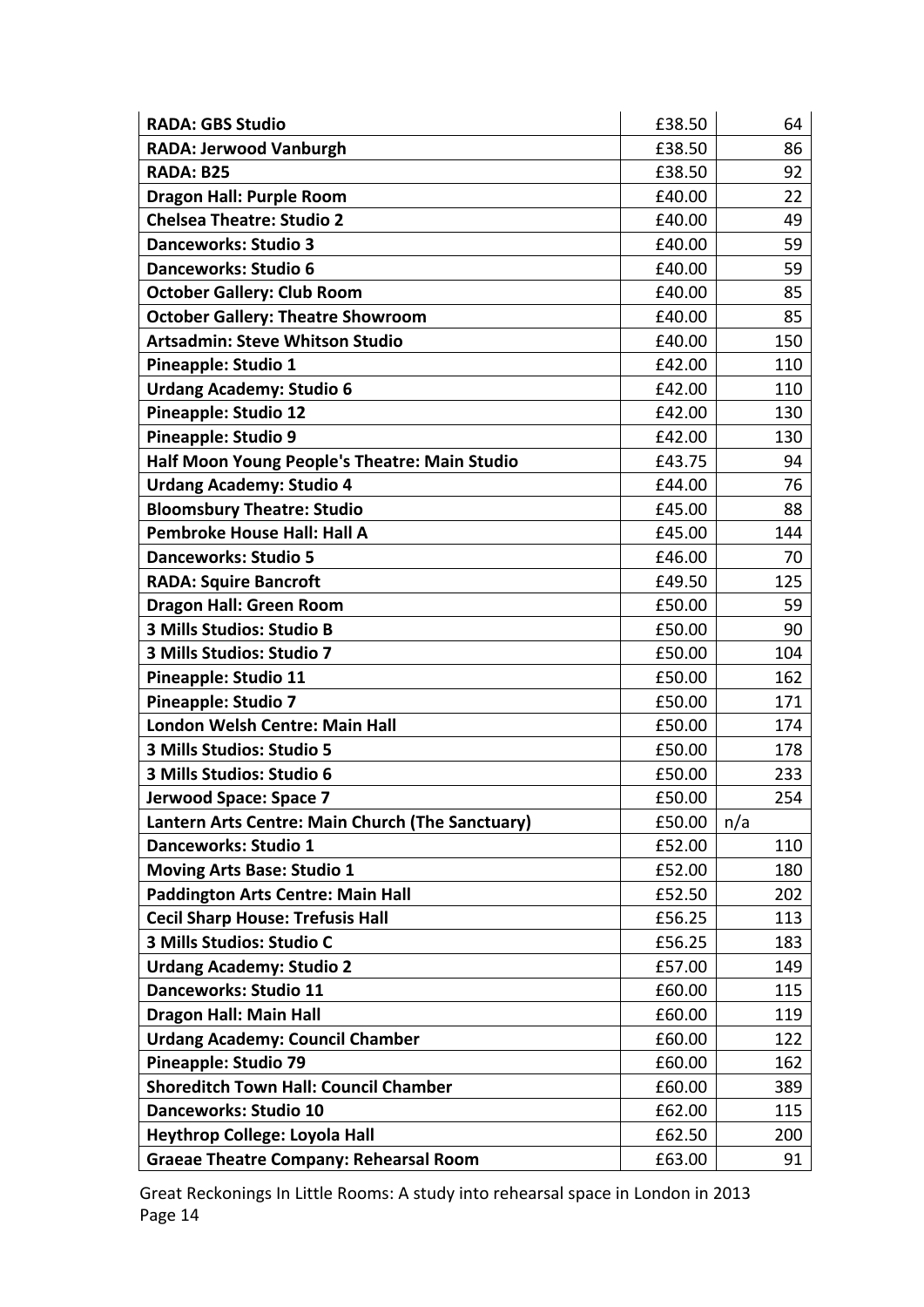| <b>Stratford Circus: Circus 2</b>      | £68.75  | 62  |
|----------------------------------------|---------|-----|
| <b>Alford House: Lower Hall</b>        | £73.75  | 97  |
| <b>Alford House: Gymnasium</b>         | £77.50  | 140 |
| <b>Alford House: Main Hall</b>         | £80.00  | 188 |
| <b>Hoxton Hall: Theatre</b>            | £84.38  | 31  |
| 3 Mills Studios: Studio A              | £100.00 | 183 |
| <b>Cecil Sharp House: Kennedy Hall</b> | £111.88 | 260 |
| <b>Stratford Circus: Circus 1</b>      | £112.50 | 182 |
| <b>Urdang Academy: Great Hall</b>      | £120.00 | 282 |
| <b>Rochelle School: First Floor</b>    | £125.00 | 330 |
| <b>Rochelle School: Ground Floor</b>   | £250.00 | 300 |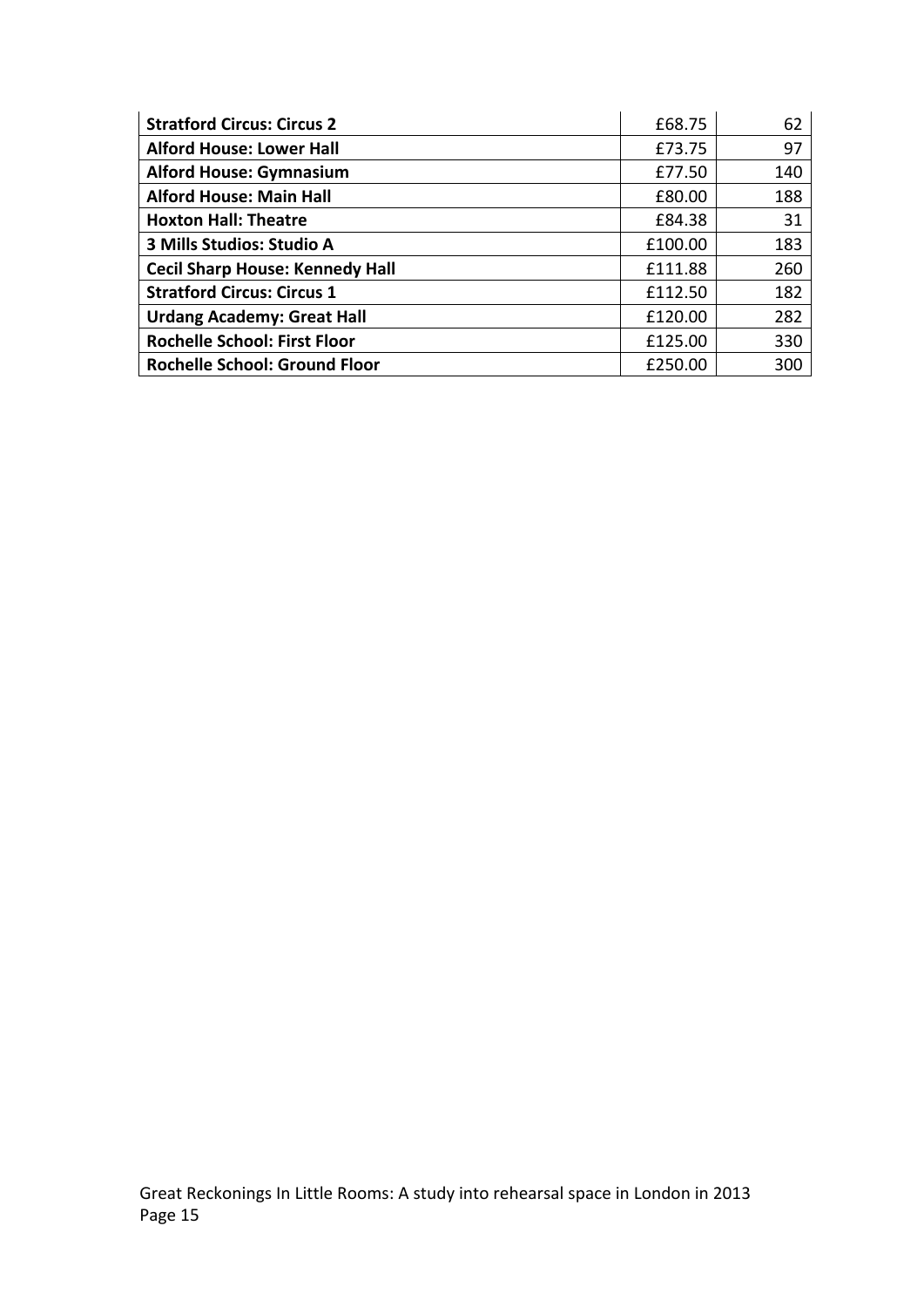|  |  | List of spaces in order of cost per day |  |  |  |  |  |  |
|--|--|-----------------------------------------|--|--|--|--|--|--|
|--|--|-----------------------------------------|--|--|--|--|--|--|

|                                                          | <b>Daily</b> | <b>Square</b> |
|----------------------------------------------------------|--------------|---------------|
| <b>Space Name</b>                                        | Rate         | <b>Meters</b> |
| Lantern Arts Centre: Prayer Room                         | £40.00       | 25            |
| <b>London Theatre: Theatre</b>                           | £45.00       | n/a           |
| Arch 468: Single space                                   | £55.00       | 32            |
| Rag Factory: Bangkok Studio                              | £60.00       | 14            |
| <b>Kobi Nazrul Centre: Meeting Room</b>                  | £60.00       | n/a           |
| <b>Calder Theatre Bookshop: Single space</b>             | £64.00       | 43            |
| <b>Etcetera Theatre: Theatre</b>                         | £65.00       | 20            |
| <b>Shoreditch Town Hall: Small Committee Room</b>        | £65.00       | 32            |
| AYA Theatre Company / Factory Junction: Studio           | £65.00       | 42            |
| <b>Shoreditch Town Hall: Old Servery</b>                 | £65.00       | 112           |
| <b>Exchange Theatre: Rehearsal Room</b>                  | £70.00       | 35            |
| <b>Chisenhale Dance Space: Small Studio</b>              | £72.00       | 50            |
| <b>Pleasance Theatre: White Room</b>                     | £75.00       | 32            |
| <b>St George's Church Bloomsbury: Upper Meeting Room</b> | £80.00       | 15            |
| <b>Make Believe Arts: Helicopter Room</b>                | £80.00       | 36            |
| <b>Artsadmin: Studio 5</b>                               | £80.00       | 38            |
| <b>Maryland Studioz: Soho Studio</b>                     | £80.00       | 42            |
| <b>Invisible Dot: Studio</b>                             | £80.00       | 46            |
| <b>Maryland Studioz: Bricklane Studio</b>                | £80.00       | 51            |
| <b>Maryland Studioz: City Studio</b>                     | £80.00       | 58            |
| <b>London Bubble: Studio Space</b>                       | £81.00       | 57            |
| <b>Invisible Dot: Blue Room</b>                          | £85.00       | 24            |
| <b>Shoreditch Town Hall: Medium Committee Room</b>       | £90.00       | 49            |
| <b>London School of Capoeira: Studio 2</b>               | £90.00       | 59            |
| The Poor School: Studio 1                                | £90.00       | 63            |
| The Poor School: Studio 2                                | £90.00       | 63            |
| <b>Out of Joint: Rehearsal Room</b>                      | £90.00       | 77            |
| <b>Rag Factory: McCoy Studio</b>                         | £95.00       | 56            |
| <b>Midi Music Company: Live Access Room</b>              | £96.00       | 13            |
| <b>Dance Research Studio: DRS</b>                        | £96.00       | 70            |
| <b>Holy Trinity W6: Carini Room</b>                      | £100.00      | 22            |
| Half Moon Young People's Theatre: Red Room               | £100.00      | 26            |
| <b>Oval House: Red Studio</b>                            | £100.00      | 29            |
| Aircraft Circus (Hangar Arts Trust): Yoga Studio         | £100.00      | 36            |
| <b>Clapham Community Project: Harlequin Room</b>         | £100.00      | 36            |
| <b>Brixton Community Base: Lower Hall</b>                | £100.00      | 63            |
| <b>Make Believe Arts: Gulliver Room</b>                  | £100.00      | 72            |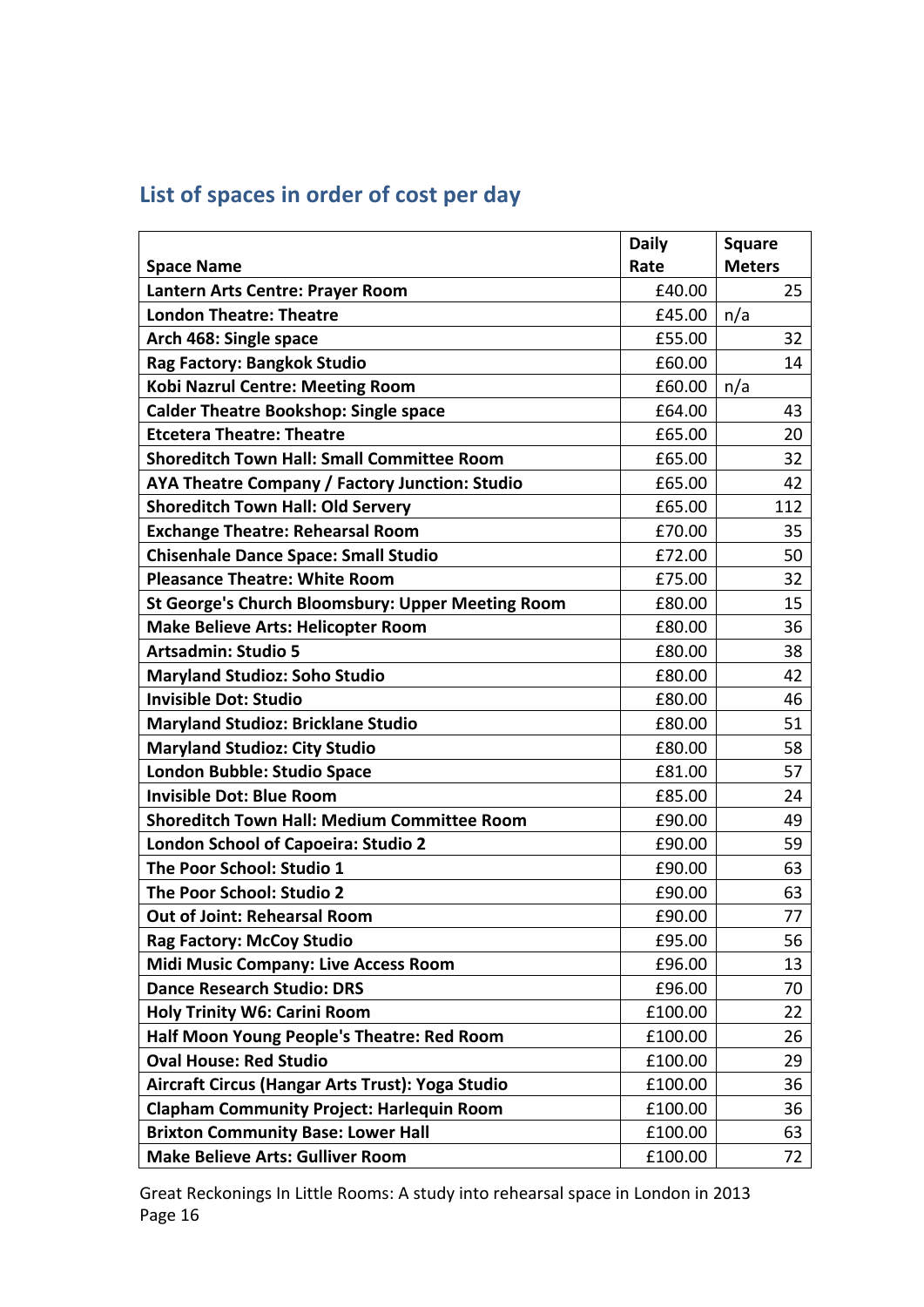| <b>Make Believe Arts: Lorax Room</b>               | £100.00 |     | 72  |
|----------------------------------------------------|---------|-----|-----|
| <b>Whirled Studio: Rehearsal Studio</b>            | £100.00 |     | 105 |
| Aircraft Circus (Hangar Arts Trust): Mezzanine     | £100.00 |     | 224 |
| <b>Dance Attic Studios: Smallest space</b>         | £100.00 | n/a |     |
| Kobi Nazrul Centre: Main Space                     | £100.00 | n/a |     |
| <b>Lost Theatre: Room 2</b>                        | £104.00 |     | 38  |
| The Albany: Purple Room                            | £105.60 |     | 20  |
| Jerwood Space: Spaces 5 & 6                        | £106.00 |     | 53  |
| <b>Islington Arts Factory: The Linbury</b>         | £108.00 |     | 82  |
| <b>Islington Arts Factory: The Chase</b>           | £108.00 |     | 100 |
| <b>Space, The: The Space</b>                       | £110.00 |     | 78  |
| <b>National Youth Theatre: Studio</b>              | £110.00 |     | 81  |
| <b>The Poor School: Studio Theatre</b>             | £110.00 |     | 104 |
| London School of Capoeira: Studio 1                | £110.00 |     | 108 |
| <b>Chisenhale Dance Space: Main Studio</b>         | £112.00 |     | 125 |
| <b>Paines Plough: Rehearsal Room</b>               | £115.00 |     | 28  |
| <b>Chelsea Theatre: Yellow Room</b>                | £120.00 |     | 18  |
| <b>Diorama Arts Studios: 4 Small Rooms</b>         | £120.00 |     | 24  |
| <b>Theatro Technis: Rehearsal Studio</b>           | £120.00 |     | 25  |
| <b>Cecil Sharp House: Sharp's Bar</b>              | £120.00 |     | 29  |
| <b>Treadwells: Basement</b>                        | £120.00 |     | 30  |
| Lantern Arts Centre: Wesley Room                   | £120.00 |     | 32  |
| St George's Church Bloomsbury: Lower Vestry Hall   | £120.00 |     | 54  |
| <b>Lost Theatre: Room 1</b>                        | £120.00 |     | 56  |
| <b>Shoreditch Town Hall: Mayor's Parlour</b>       | £120.00 |     | 70  |
| <b>Precinct Theatre: Studio</b>                    | £120.00 |     | 72  |
| <b>Rag Factory: Sewing Room</b>                    | £120.00 |     | 75  |
| <b>Club for Acts and Actors: Concert Hall</b>      | £120.00 |     | 77  |
| <b>St Gabriel's Halls: Lower Hall</b>              | £120.00 |     | 80  |
| <b>Apiary Studios: Studio 1</b>                    | £120.00 |     | 210 |
| <b>South London Dance Studios: Various</b>         | £120.00 | n/a |     |
| <b>Stratford Circus: Smaller Studios (various)</b> | £120.00 | n/a |     |
| 3 Mills Studios: Studio 3                          | £125.00 |     | 25  |
| <b>Rag Factory: Apricot Studio</b>                 | £125.00 |     | 103 |
| <b>Expressions Studios: Studio 1</b>               | £128.00 |     | 28  |
| <b>SWC: Studio</b>                                 | £128.00 |     | 51  |
| <b>Polka Theatre: Rehearsal Room</b>               | £128.00 |     | 90  |
| <b>Oval House: Downstairs Dance Studio</b>         | £130.00 |     | 49  |
| <b>Bridge Theatre Training Company: Studio 2</b>   | £130.00 |     | 56  |
| <b>Bridge Theatre Training Company: Studio 1</b>   | £130.00 |     | 60  |
| <b>Bridge Theatre Training Company: Studio 4</b>   | £130.00 |     | 60  |
| <b>Bridge Theatre Training Company: Studio 3</b>   | £130.00 |     | 61  |
| <b>Artsadmin: Fire Room</b>                        | £130.00 |     | 72  |
| <b>St Gabriel's Halls: Men's Club</b>              | £130.00 |     | 131 |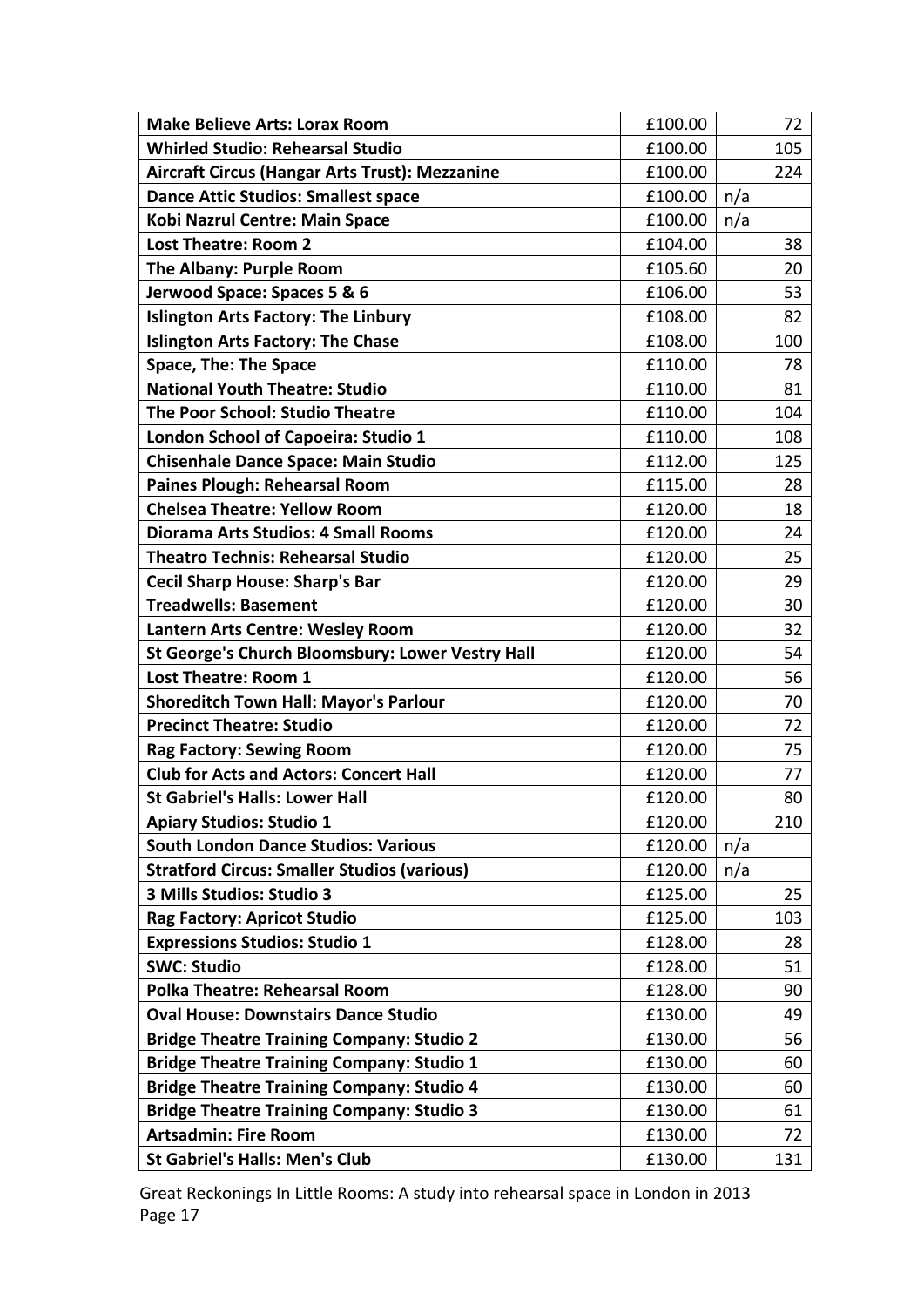| <b>Apiary Studios: Studio 3</b>                             | £130.00 | 200 |
|-------------------------------------------------------------|---------|-----|
| <b>The Tramshed: Studio</b>                                 | £132.00 | 64  |
| The Albany: Yellow Room                                     | £134.40 | 30  |
| <b>Actors Centre: Vocal &amp; Singing Studio</b>            | £135.00 | 14  |
| <b>Apiary Studios: Studio 2</b>                             | £135.00 | 305 |
| <b>Jacksons Lane: Space 5</b>                               | £136.00 | 49  |
| <b>Jacksons Lane: Space 3</b>                               | £136.00 | 54  |
| <b>Jacksons Lane: Space 4</b>                               | £136.00 | 60  |
| <b>Identity Rehearsal and Performance Studios: Mandela</b>  |         |     |
| <b>Studio</b>                                               | £140.00 | 57  |
| <b>Hoxton Hall: Palmer Room</b>                             | £140.00 | 57  |
| <b>Hoxton Hall: May Scott Studio</b>                        | £140.00 | 62  |
| <b>BalletBoyz: Studio 2</b>                                 | £140.00 | 75  |
| <b>Identity Rehearsal and Performance Studios: The Drum</b> |         |     |
| <b>Studio</b>                                               | £140.00 | 80  |
| <b>Factory Fitness and Dance Centre: Paris</b>              | £140.00 | 85  |
| <b>St Gabriel's Halls: Boy's Club</b>                       | £140.00 | 115 |
| <b>Rooms Above: Room 3</b>                                  | £144.00 | 30  |
| <b>Rooms Above: Room 4</b>                                  | £144.00 | 33  |
| <b>Rooms Above: Room 5</b>                                  | £144.00 | 47  |
| <b>London Bubble: Rehearsal Room</b>                        | £144.00 | 97  |
| <b>St James' Church Piccadilly: Meeting Room</b>            | £150.00 | 38  |
| <b>Cecil Sharp House: Committee Room</b>                    | £150.00 | 40  |
| <b>London Palladium: Rehearsal Studio</b>                   | £150.00 | 42  |
| <b>Invisible Dot: Studio</b>                                | £150.00 | 43  |
| <b>Oval House: Upstairs Dance Studio</b>                    | £150.00 | 54  |
| Diorama Arts Studios: 4 Medium Rooms                        | £150.00 | 59  |
| <b>Pleasance Theatre: Boiler Room</b>                       | £150.00 | 70  |
| <b>Shoreditch Town Hall: Large Committee Room</b>           | £150.00 | 79  |
| <b>St Gabriel's Halls: Main Hall</b>                        | £150.00 | 190 |
| <b>Dance Attic Studios: Largest space</b>                   | £150.00 | 223 |
| <b>Theatre Peckham: Theatre</b>                             | £150.00 | n/a |
| Moving Arts Base: Studios 3, 5 and 6                        | £152.00 | 45  |
| The Albany: Blue Room                                       | £153.60 | 40  |
| <b>The Albany: Orange Room</b>                              | £153.60 | 40  |
| <b>Actors Centre: Patricia Lawrence Room</b>                | £155.00 | 38  |
| <b>The Tramshed: Theatre</b>                                | £156.00 | 140 |
| <b>RADA: Room 4</b>                                         | £160.00 | 12  |
| <b>RADA: Room 5</b>                                         | £160.00 | 21  |
| <b>Rudeye Studio: Studio</b>                                | £160.00 | 47  |
| <b>Clean Break: Studio 2</b>                                | £160.00 | 56  |
| <b>Clean Break: Studio 1</b>                                | £160.00 | 58  |
| <b>Clean Break: Studio 3</b>                                | £160.00 | 60  |
| Lantern Arts Centre: Rehearsal Studio                       | £160.00 | 64  |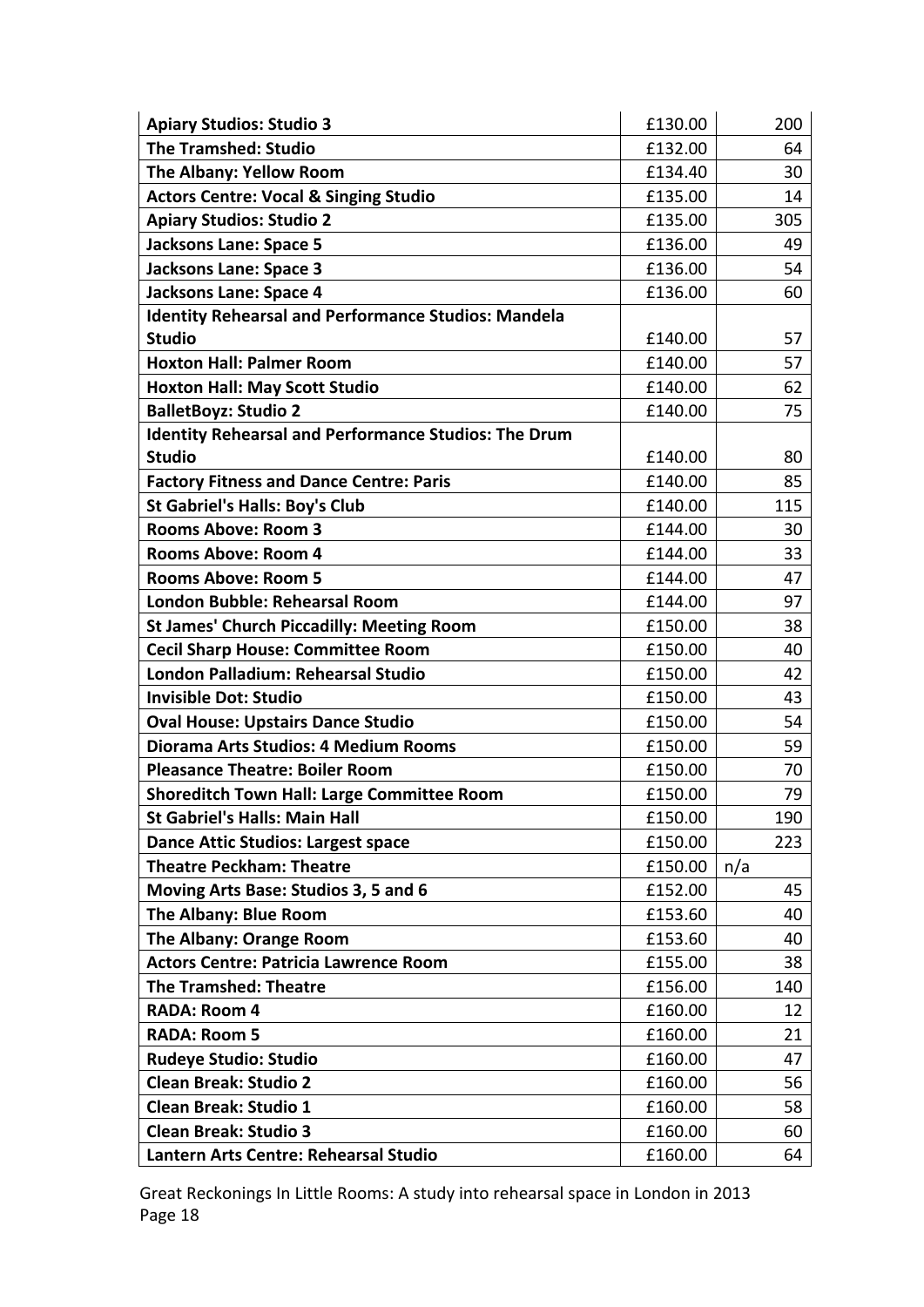| London Fields Studio: Studio                                    | £160.00 | 66  |
|-----------------------------------------------------------------|---------|-----|
| <b>Dance Company Studios: Studio 3</b>                          | £160.00 | 81  |
| al: Upper Vestry Hall                                           | £160.00 | 82  |
| <b>Moving East: Single space</b>                                | £160.00 | 94  |
| <b>Factory Fitness and Dance Centre: Havana</b>                 | £160.00 | 106 |
| Jerwood Space: Spaces 2 & 4                                     | £160.00 | 111 |
| <b>ISTD2 Dance Studios: Basement</b>                            | £167.00 | 116 |
| <b>Expressions Studios: Studio 2</b>                            | £168.00 | 77  |
| <b>Expressions Studios: Studio 4</b>                            | £168.00 | 77  |
| Diorama Arts Studios: 4 Large Rooms                             | £170.00 | 72  |
| <b>Artsadmin: Court Room</b>                                    | £170.00 | 120 |
| <b>BalletBoyz: Studio 1</b>                                     | £170.00 | 124 |
| <b>Tricycle Theatre: Cameron Mackintosh Studio</b>              | £170.00 | 135 |
| <b>Brady Arts and Community Centre: Hall</b>                    | £170.00 | 189 |
| <b>American Musical Theatre Academy: Smaller Studios x2</b>     | £175.00 | 61  |
| American Musical Theatre Academy: Main Dance Studios x2         | £175.00 | 69  |
| 3 Mills Studios: Studio 4                                       | £175.00 | 71  |
| <b>Paddington Arts Centre: Dance Studio</b>                     | £175.00 | 81  |
| Aircraft Circus (Hangar Arts Trust): Studio 2                   | £175.00 | 135 |
| <b>Actors Centre: Rehearsal Studio</b>                          | £180.00 | 47  |
| Jacksons Lane: Studio 2                                         | £180.00 | 65  |
| <b>Identity Rehearsal and Performance Studios: Greta Mendez</b> |         |     |
| Room                                                            | £180.00 | 91  |
| <b>Expressions Studios: Studio 3</b>                            | £184.00 | 143 |
| <b>Graeae Theatre Company: Creative Hub</b>                     | £190.00 | 28  |
| <b>Menier Chocolate Factory: Single space</b>                   | £190.00 | 30  |
| <b>Abacus Arts: Single space</b>                                | £190.00 | 118 |
| Jerwood Space: Spaces 1 & 3                                     | £190.00 | 161 |
| Moving Arts Base: Studios 1A & 1B, 2 and 4                      | £192.00 | 100 |
| <b>Paddington Arts Centre: Green Room</b>                       | £196.00 | 28  |
| <b>RADA: Edmund Kean</b>                                        | £198.00 | 50  |
| <b>RADA: Studio 7</b>                                           | £198.00 | 56  |
| <b>RADA: Fanny Kemble</b>                                       | £198.00 | 58  |
| <b>RADA: AR2</b>                                                | £198.00 | 61  |
| <b>RADA: Max Reinhart</b>                                       | £198.00 | 64  |
| <b>RADA: Max Rayne</b>                                          | £198.00 | 68  |
| <b>RADA: Ellen Terry</b>                                        | £198.00 | 78  |
| <b>RADA: Henry Irving</b>                                       | £198.00 | 81  |
| <b>RADA: David Garrick</b>                                      | £198.00 | 82  |
| <b>RADA: Sarah Siddons</b>                                      | £198.00 | 91  |
| Danceworks: Studio 4 (Mini)                                     | £200.00 | 14  |
| <b>Tara Theatre: Theatre</b>                                    | £200.00 | 33  |
| Half Moon Young People's Theatre: Upper Studio                  | £200.00 | 43  |
| Raindance Film Festival: Craven Room 1                          | £200.00 | 45  |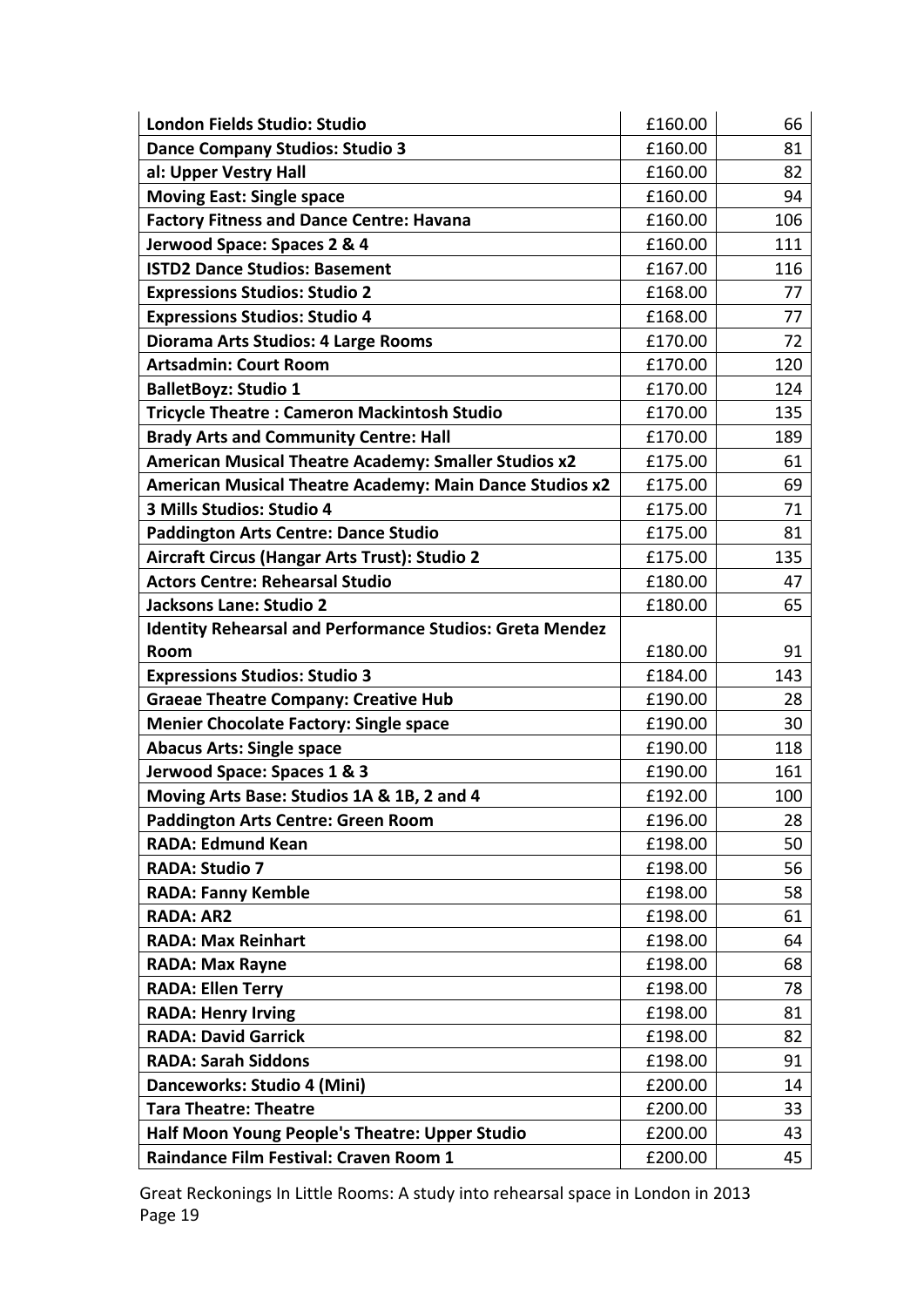| <b>Rooms Above: Room 2</b>                                     | £200.00 | 50  |
|----------------------------------------------------------------|---------|-----|
| <b>Tricycle Theatre: Creative Space</b>                        | £200.00 | 55  |
| <b>Raindance Film Festival: Craven Room 2</b>                  | £200.00 | 56  |
| <b>Dance Company Studios: Studio 2</b>                         | £200.00 | 69  |
| <b>Clapham Community Project: Lower Hall</b>                   | £200.00 | 72  |
| <b>Rooms Above: Room 1</b>                                     | £200.00 | 73  |
| <b>The Place: Founder's Studio</b>                             | £200.00 | 75  |
| <b>Holy Trinity W6: Upper Hall</b>                             | £200.00 | 77  |
| Lantern Arts Centre: Café Studio                               | £200.00 | 105 |
| London Welsh Centre: Lower Hall                                | £200.00 | 107 |
| <b>Central London Golf Centre: Ground Floor</b>                | £200.00 | 111 |
| <b>Brixton Community Base: Upper Hall</b>                      | £200.00 | 120 |
| <b>Studio B: Studio</b>                                        | £200.00 | 128 |
| <b>Lantern Arts Centre: Bond Hall</b>                          | £200.00 | 140 |
| <b>Factory Fitness and Dance Centre: New York</b>              | £200.00 | 159 |
| <b>The Albany: Studio</b>                                      | £201.60 | 46  |
| <b>ISTD2 Dance Studios: First Floor</b>                        | £202.00 | 132 |
| Rag Factory: Hume Studio                                       | £205.00 | 216 |
| <b>RADA: Attic Suite</b>                                       | £209.00 | 21  |
| <b>RADA: Nancy Diguid Room</b>                                 | £209.00 | 21  |
| <b>RADA: Room 3</b>                                            | £209.00 | 42  |
| <b>Actors Centre: John Thaw Media Studio</b>                   | £210.00 | 59  |
| <b>Identity Rehearsal and Performance Studios: Main Studio</b> | £210.00 | 114 |
| The Albany: Red Room                                           | £216.00 | 84  |
| The Place: Studio 10                                           | £216.00 | 97  |
| The Place: Studio 9                                            | £216.00 | 97  |
| Midi Music Company: Performance Studio                         | £216.00 | 99  |
| The Place: Studio 7                                            | £216.00 | 109 |
| <b>RADA: Wolfson Gielgud</b>                                   | £220.00 | 60  |
| <b>RADA: Training Suite</b>                                    | £220.00 | 60  |
| <b>RADA: Studio 1</b>                                          | £220.00 | 66  |
| <b>RADA: Studio 2</b>                                          | £220.00 | 72  |
| <b>St James' Church Piccadilly: Conference Room</b>            | £220.00 | 75  |
| Young Chelsea Bridge Club: Various                             | £220.00 | n/a |
| <b>Chelsea Theatre: Studio 1</b>                               | £224.00 | 29  |
| <b>Pineapple: Studio 5</b>                                     | £224.00 | 48  |
| Pineapple: Studio 6                                            | £224.00 | 48  |
| <b>Actors Centre: John Curry Room</b>                          | £225.00 | 44  |
| <b>Neals Yard Meeting Rooms: Big Room</b>                      | £225.00 | 57  |
| <b>Artsadmin: Studio 3</b>                                     | £225.00 | 210 |
| <b>Chelsea Theatre: Red Room</b>                               | £240.00 | 37  |
| <b>Tricycle Theatre: Baldwin Studio</b>                        | £240.00 | 58  |
| Holly Lodge Community Centre: Community Centre Hall            | £240.00 | 81  |
| <b>Paddington Arts Centre: Pyramid Room</b>                    | £240.00 | 84  |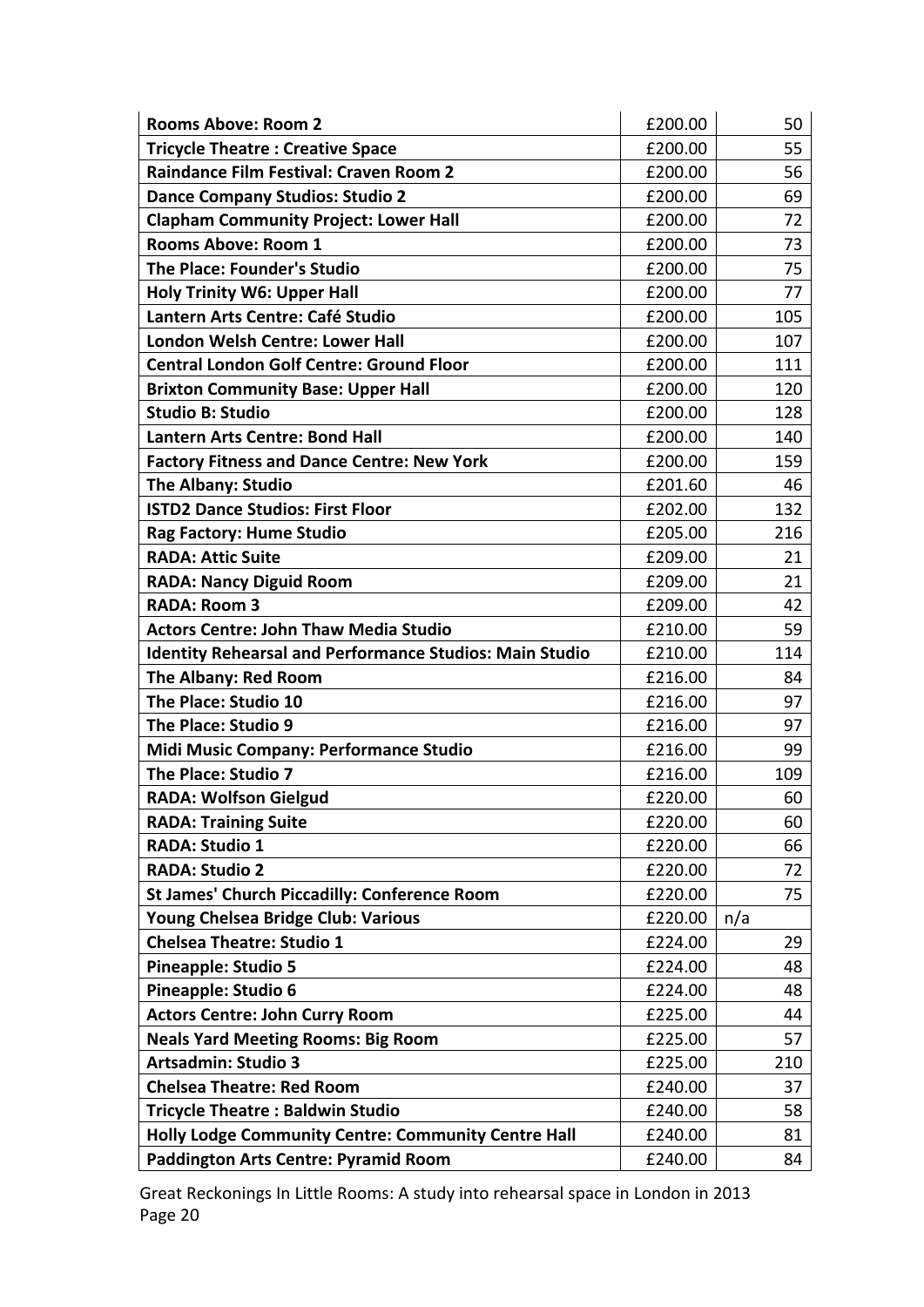| <b>Rambert Dance Company: Upper Studio</b>    | £240.00 | 124 |
|-----------------------------------------------|---------|-----|
| <b>Rambert Dance Company: Lower Studio</b>    | £240.00 | 127 |
| The Place: Studio 4                           | £240.00 | 132 |
| The Place: Studio 6                           | £240.00 | 132 |
| The Place: Studio 3                           | £240.00 | 143 |
| The Place: Studio 5                           | £240.00 | 143 |
| The Place: Studio 2                           | £240.00 | 146 |
| <b>Dance Company Studios: Studio 1</b>        | £240.00 | 149 |
| <b>Stratford Circus: Circus 3</b>             | £240.00 | 225 |
| <b>Dragon Hall: Meeting Room</b>              | £245.00 | 6   |
| <b>Neals Yard Meeting Rooms: Small Room</b>   | £250.00 | 18  |
| <b>Young Actors Theatre: Theatre</b>          | £250.00 | 44  |
| <b>Cecil Sharp House: Storrow Hall</b>        | £250.00 | 70  |
| 3 Mills Studios: Studio 1                     | £250.00 | 71  |
| 3 Mills Studios: Studio 2                     | £250.00 | 80  |
| <b>Hampstead Theatre: Rehearsal Room</b>      | £250.00 | 112 |
| <b>English Touring Theatre: Studio 1</b>      | £250.00 | 130 |
| Aircraft Circus (Hangar Arts Trust): Studio 1 | £250.00 | 240 |
| <b>Chelsea Theatre: Dance Studio</b>          | £256.00 | 52  |
| Pineapple: Studio 10                          | £256.00 | 54  |
| The Place: Studio 8                           | £256.00 | 162 |
| The Place: Studio 1                           | £256.00 | 176 |
| <b>Urdang Academy: Lecture Room</b>           | £264.00 | 29  |
| <b>ISTD2 Dance Studios: Ground Floor</b>      | £268.00 | 188 |
| <b>Urdang Academy: Meeting Room</b>           | £272.00 | 33  |
| <b>Urdang Academy: Studio 5</b>               | £272.00 | 52  |
| <b>RADA: GBS Studio</b>                       | £275.00 | 64  |
| <b>RADA: Jerwood Vanburgh</b>                 | £275.00 | 86  |
| RADA: B25                                     | £275.00 | 92  |
| Jacksons Lane: Studio 1                       | £276.00 | 296 |
| <b>Dragon Hall: Purple Room</b>               | £280.00 | 22  |
| <b>Sylvia Young Theatre School: 105</b>       | £280.00 | 44  |
| <b>Sylvia Young Theatre School: 106</b>       | £280.00 | 44  |
| <b>Sylvia Young Theatre School: 204</b>       | £280.00 | 46  |
| <b>Sylvia Young Theatre School: 103</b>       | £280.00 | 54  |
| <b>Sylvia Young Theatre School: 104</b>       | £280.00 | 54  |
| <b>Sylvia Young Theatre School: 201</b>       | £280.00 | 54  |
| <b>Sylvia Young Theatre School: 101</b>       | £280.00 | 61  |
| <b>Sylvia Young Theatre School: 102</b>       | £280.00 | 61  |
| <b>Pineapple: Studio 2</b>                    | £280.00 | 66  |
| <b>Sylvia Young Theatre School: 202</b>       | £280.00 | 74  |
| <b>Sylvia Young Theatre School: 203</b>       | £280.00 | 79  |
| <b>Pembroke House Hall: Hall B</b>            | £280.00 | 180 |
| <b>Soho Gyms: Studio</b>                      | £280.00 |     |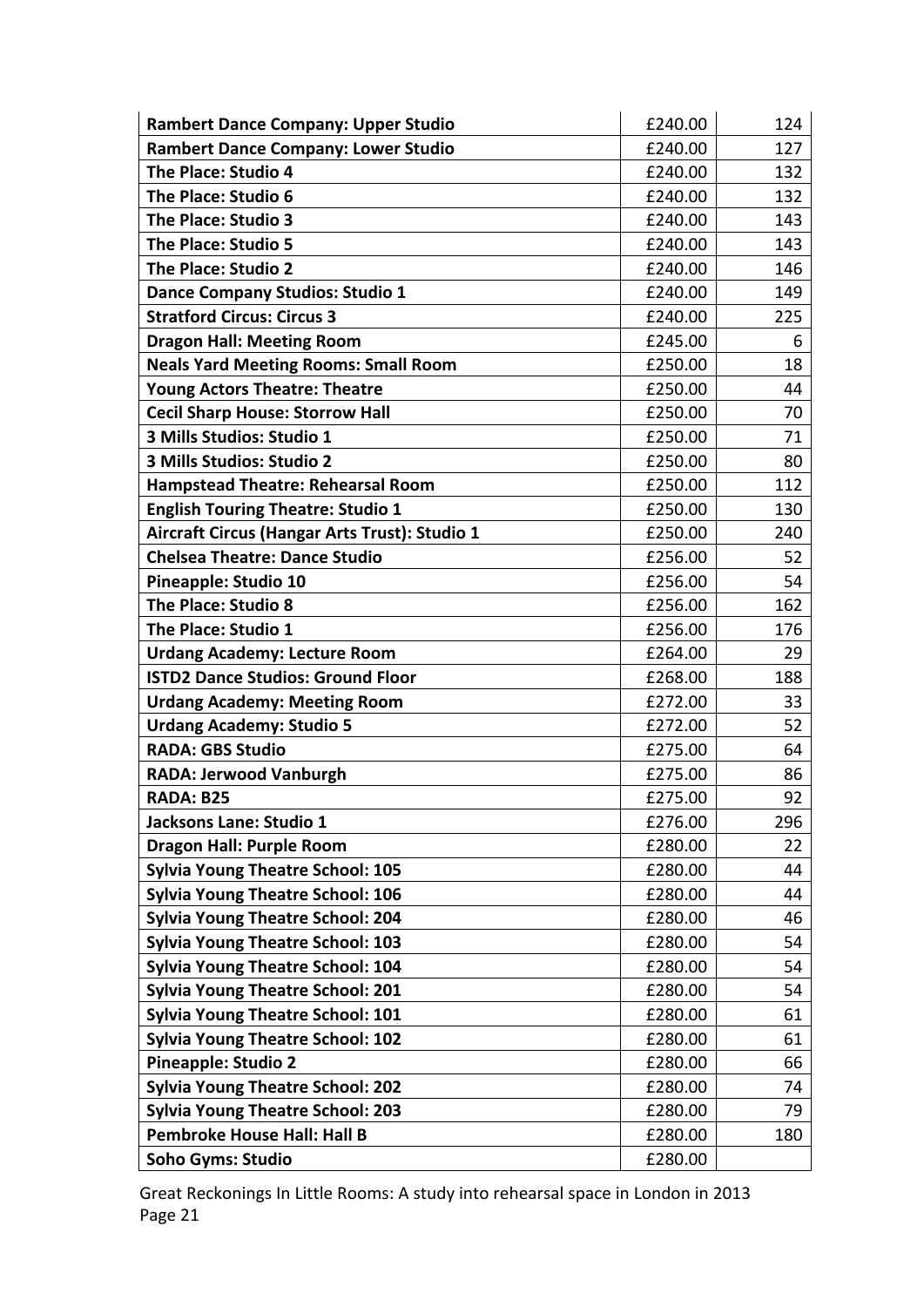| <b>Urdang Academy: Studio 3</b>                    | £288.00 | 78  |
|----------------------------------------------------|---------|-----|
| National Opera Studio: Blackburn Hall              | £290.00 | 133 |
| <b>Artsadmin: Theatre</b>                          | £300.00 | 90  |
| <b>Holy Trinity W6: Main Hall</b>                  | £300.00 | 126 |
| <b>Clapham Community Project: Main Hall</b>        | £300.00 | 219 |
| <b>National Youth Theatre: Main Rehearsal Room</b> | £300.00 | 254 |
| <b>Graeae Theatre Company: Rehearsal Room</b>      | £315.00 | 91  |
| <b>Chelsea Theatre: Studio 2</b>                   | £320.00 | 49  |
| <b>Danceworks: Studio 3</b>                        | £320.00 | 59  |
| Danceworks: Studio 6                               | £320.00 | 59  |
| <b>October Gallery: Club Room</b>                  | £320.00 | 85  |
| <b>October Gallery: Theatre Showroom</b>           | £320.00 | 85  |
| <b>Artsadmin: Steve Whitson Studio</b>             | £320.00 | 150 |
| <b>RADA: Squire Bancroft</b>                       | £330.00 | 125 |
| Pineapple: Studio 1                                | £336.00 | 110 |
| <b>Urdang Academy: Studio 6</b>                    | £336.00 | 110 |
| <b>Pineapple: Studio 12</b>                        | £336.00 | 130 |
| Pineapple: Studio 9                                | £336.00 | 130 |
| <b>Dragon Hall: Green Room</b>                     | £350.00 | 59  |
| Half Moon Young People's Theatre: Main Studio      | £350.00 | 94  |
| <b>Urdang Academy: Studio 4</b>                    | £352.00 | 76  |
| Jerwood Space: Space 7                             | £357.00 | 254 |
| <b>Bloomsbury Theatre: Studio</b>                  | £360.00 | 88  |
| <b>Pembroke House Hall: Hall A</b>                 | £360.00 | 144 |
| <b>Danceworks: Studio 5</b>                        | £368.00 | 70  |
| <b>Shoreditch Town Hall: Council Chamber</b>       | £375.00 | 389 |
| 3 Mills Studios: Studio B                          | £400.00 | 90  |
| 3 Mills Studios: Studio 7                          | £400.00 | 104 |
| Pineapple: Studio 11                               | £400.00 | 162 |
| <b>Pineapple: Studio 7</b>                         | £400.00 | 171 |
| <b>London Welsh Centre: Main Hall</b>              | £400.00 | 174 |
| 3 Mills Studios: Studio 5                          | £400.00 | 178 |
| 3 Mills Studios: Studio 6                          | £400.00 | 233 |
| Lantern Arts Centre: Main Church (The Sanctuary)   | £400.00 | n/a |
| <b>Danceworks: Studio 1</b>                        | £416.00 | 110 |
| <b>Moving Arts Base: Studio 1</b>                  | £416.00 | 180 |
| <b>Dragon Hall: Main Hall</b>                      | £420.00 | 119 |
| <b>Paddington Arts Centre: Main Hall</b>           | £420.00 | 202 |
| <b>Cecil Sharp House: Trefusis Hall</b>            | £450.00 | 113 |
| 3 Mills Studios: Studio C                          | £450.00 | 183 |
| <b>Urdang Academy: Studio 2</b>                    | £456.00 | 149 |
| Danceworks: Studio 11                              | £480.00 | 115 |
| <b>Urdang Academy: Council Chamber</b>             | £480.00 | 122 |
| Pineapple: Studio 79                               | £480.00 | 162 |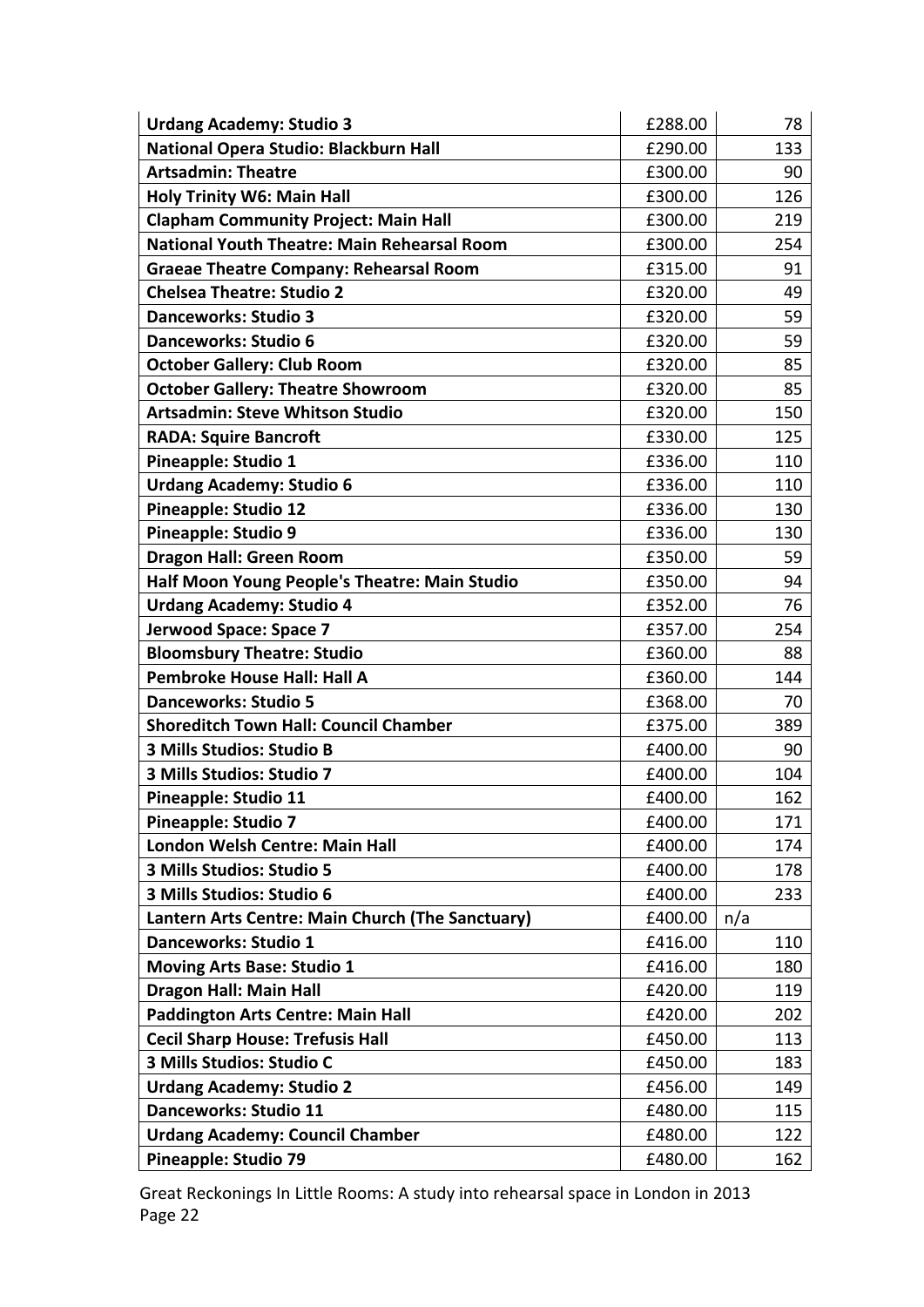| <b>Danceworks: Studio 10</b>           | £496.00   | 115 |
|----------------------------------------|-----------|-----|
| <b>Heythrop College: Loyola Hall</b>   | £500.00   | 200 |
| <b>Stratford Circus: Circus 2</b>      | £550.00   | 62  |
| <b>Alford House: Lower Hall</b>        | £590.00   | 97  |
| <b>Alford House: Gymnasium</b>         | £620.00   | 140 |
| <b>Alford House: Main Hall</b>         | £640.00   | 188 |
| <b>Hoxton Hall: Theatre</b>            | £675.00   | 31  |
| 3 Mills Studios: Studio A              | £800.00   | 183 |
| <b>Cecil Sharp House: Kennedy Hall</b> | £895.00   | 260 |
| <b>Stratford Circus: Circus 1</b>      | £900.00   | 182 |
| <b>Urdang Academy: Great Hall</b>      | £960.00   | 282 |
| <b>Rochelle School: First Floor</b>    | £1,000.00 | 330 |
| <b>Rochelle School: Ground Floor</b>   | £2,000.00 | 300 |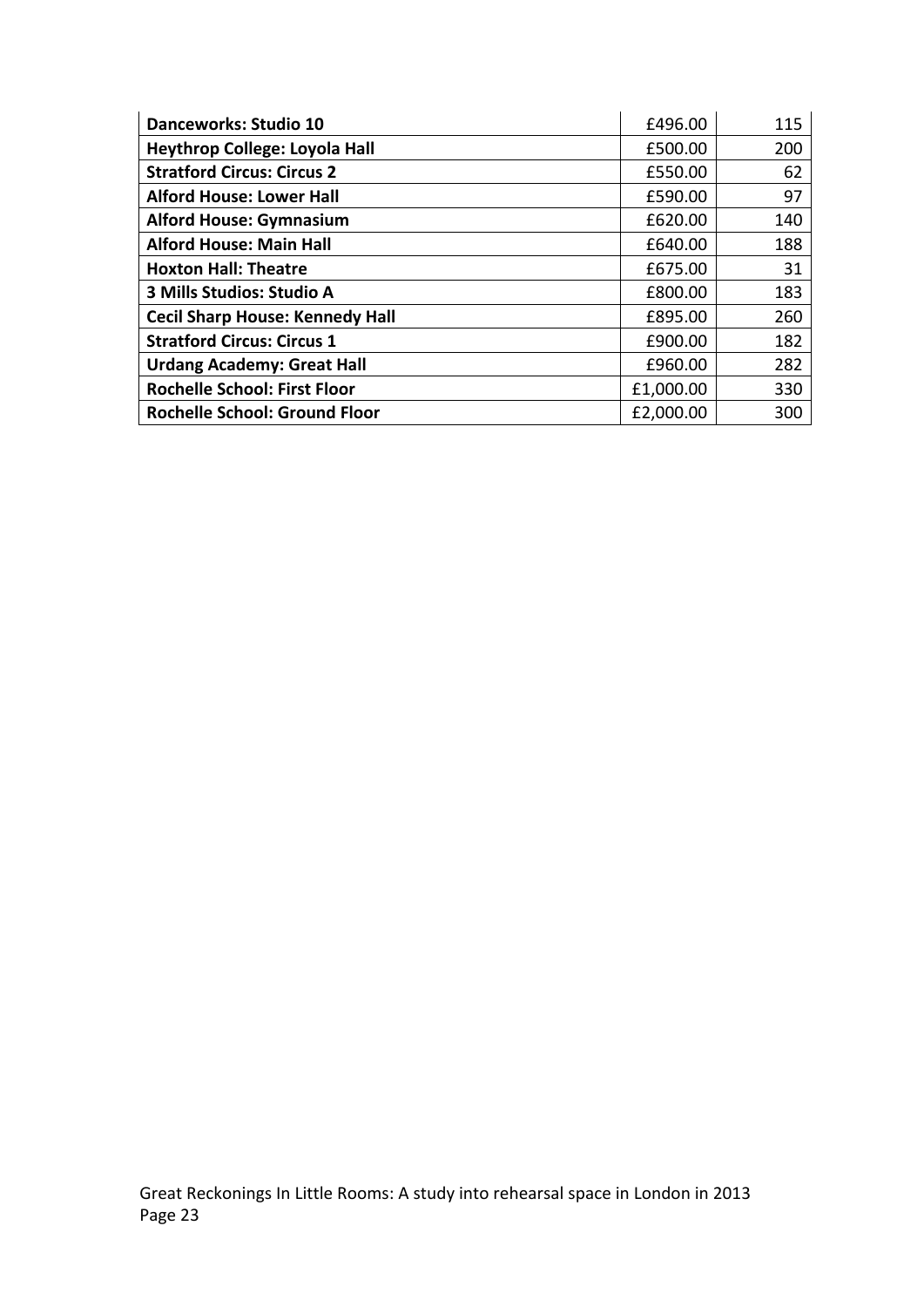# List of spaces in order of cost per week

|                                                     | <b>Square</b>      |               |
|-----------------------------------------------------|--------------------|---------------|
| <b>Space Name</b>                                   | <b>Weekly Rate</b> | <b>Meters</b> |
| Lantern Arts Centre: Prayer Room                    | £200.00            | 25            |
| <b>London Theatre: Theatre</b>                      | £225.00            | n/a           |
| AYA Theatre Company / Factory Junction: Studio      | £250.00            | 42            |
| Arch 468: Single space                              | £275.00            | 32            |
| Rag Factory: Bangkok Studio                         | £300.00            | 14            |
| <b>Shoreditch Town Hall: Small Committee Room</b>   | £300.00            | 32            |
| <b>Exchange Theatre: Rehearsal Room</b>             | £300.00            | 35            |
| <b>Shoreditch Town Hall: Old Servery</b>            | £300.00            | 112           |
| <b>Kobi Nazrul Centre: Meeting Room</b>             | £300.00            | n/a           |
| London Bubble: Studio Space                         | £310.00            | 57            |
| <b>Artsadmin: Studio 5</b>                          | £320.00            | 38            |
| <b>Calder Theatre Bookshop: Single space</b>        | £320.00            | 43            |
| <b>Etcetera Theatre: Theatre</b>                    | £325.00            | 20            |
| <b>Chisenhale Dance Space: Small Studio</b>         | £360.00            | 50            |
| <b>St George's Church Bloomsbury: Upper Meeting</b> |                    |               |
| Room                                                | £400.00            | 15            |
| <b>Pleasance Theatre: White Room</b>                | £400.00            | 32            |
| <b>Make Believe Arts: Helicopter Room</b>           | £400.00            | 36            |
| <b>Maryland Studioz: Soho Studio</b>                | £400.00            | 42            |
| <b>Invisible Dot: Studio</b>                        | £400.00            | 46            |
| <b>Maryland Studioz: Bricklane Studio</b>           | £400.00            | 51            |
| <b>Maryland Studioz: City Studio</b>                | £400.00            | 58            |
| The Poor School: Studio 1                           | £400.00            | 63            |
| The Poor School: Studio 2                           | £400.00            | 63            |
| <b>Dance Research Studio: DRS</b>                   | £400.00            | 70            |
| <b>Invisible Dot: Blue Room</b>                     | £425.00            | 24            |
| 3 Mills Studios: Studio 3                           | £450.00            | 25            |
| <b>Oval House: Red Studio</b>                       | £450.00            | 29            |
| <b>Shoreditch Town Hall: Medium Committee Room</b>  | £450.00            | 49            |
| London School of Capoeira: Studio 2                 | £450.00            | 59            |
| <b>Out of Joint: Rehearsal Room</b>                 | £450.00            | 77            |
| Rag Factory: McCoy Studio                           | £475.00            | 56            |
| <b>Midi Music Company: Live Access Room</b>         | £480.00            | 13            |
| <b>Holy Trinity W6: Carini Room</b>                 | £500.00            | 22            |
| Half Moon Young People's Theatre: Red Room          | £500.00            | 26            |
| <b>Paines Plough: Rehearsal Room</b>                | £500.00            | 28            |
| Aircraft Circus (Hangar Arts Trust): Yoga Studio    | £500.00            | 36            |
| <b>Clapham Community Project: Harlequin Room</b>    | £500.00            | 36            |
| <b>Clean Break: Studio 2</b>                        | £500.00            | 56            |
| <b>Clean Break: Studio 1</b>                        | £500.00            | 58            |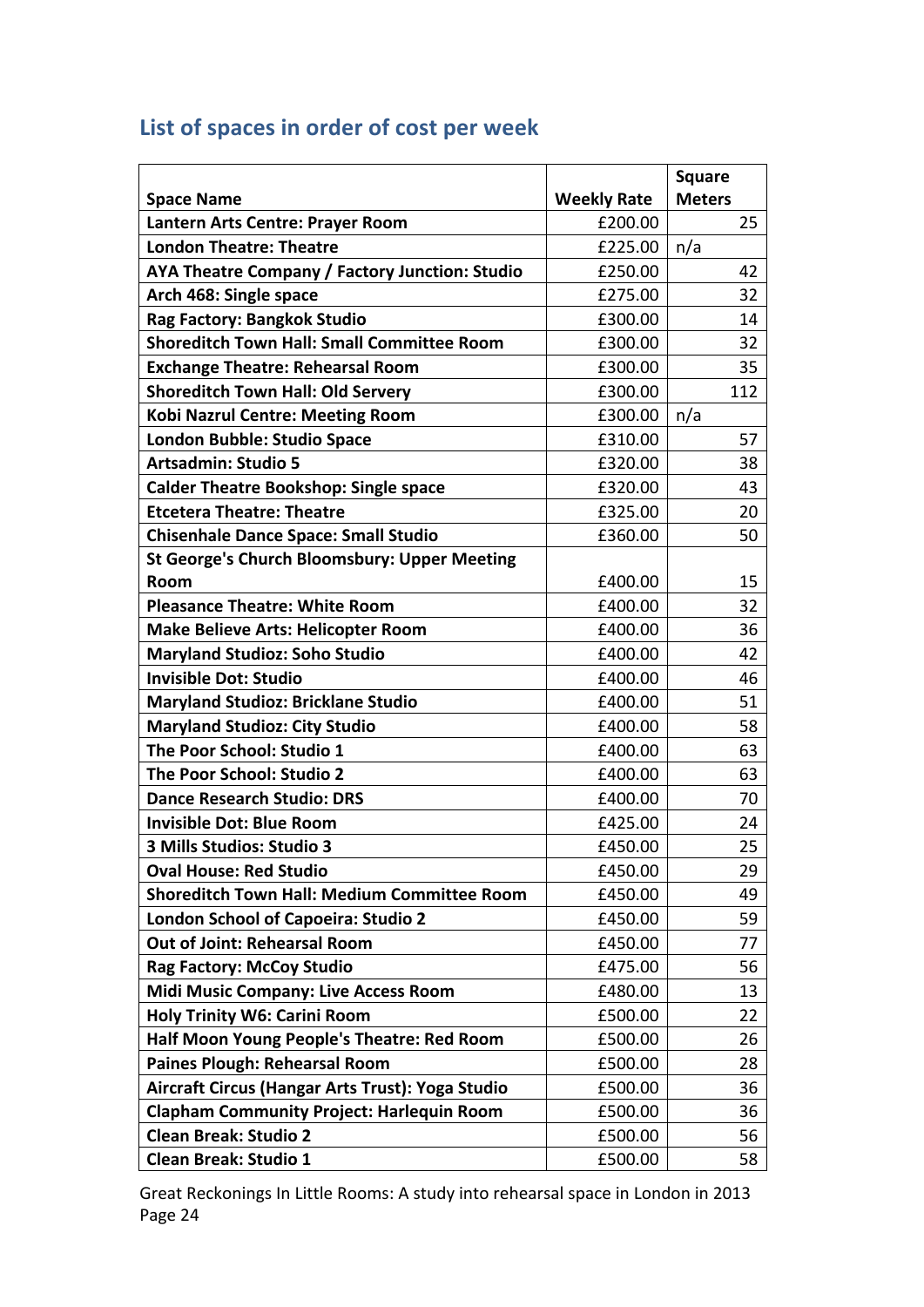| <b>Clean Break: Studio 3</b>                          | £500.00 |     | 60  |
|-------------------------------------------------------|---------|-----|-----|
| <b>Brixton Community Base: Lower Hall</b>             | £500.00 |     | 63  |
| <b>Shoreditch Town Hall: Mayor's Parlour</b>          | £500.00 |     | 70  |
| <b>Make Believe Arts: Gulliver Room</b>               | £500.00 | 72  |     |
| <b>Make Believe Arts: Lorax Room</b>                  | £500.00 |     | 72  |
| <b>The Poor School: Studio Theatre</b>                | £500.00 |     | 104 |
| <b>Whirled Studio: Rehearsal Studio</b>               | £500.00 |     | 105 |
| <b>Apiary Studios: Studio 1</b>                       | £500.00 |     | 210 |
| <b>Aircraft Circus (Hangar Arts Trust): Mezzanine</b> | £500.00 |     | 224 |
| <b>Dance Attic Studios: Smallest space</b>            | £500.00 | n/a |     |
| Kobi Nazrul Centre: Main Space                        | £500.00 |     |     |
| Jerwood Space: Spaces 5 & 6                           | £504.00 |     | 53  |
| <b>Lost Theatre: Room 2</b>                           | £520.00 |     | 38  |
| <b>Artsadmin: Fire Room</b>                           | £520.00 |     | 72  |
| The Albany: Purple Room                               | £528.00 |     | 20  |
| <b>Islington Arts Factory: The Linbury</b>            | £540.00 |     | 82  |
| <b>Islington Arts Factory: The Chase</b>              | £540.00 |     | 100 |
| <b>Space, The: The Space</b>                          | £550.00 |     | 78  |
| <b>National Youth Theatre: Studio</b>                 | £550.00 |     | 81  |
| London School of Capoeira: Studio 1                   | £550.00 |     | 108 |
| <b>Apiary Studios: Studio 3</b>                       | £550.00 |     | 200 |
| <b>Chisenhale Dance Space: Main Studio</b>            | £560.00 |     | 125 |
| <b>London Bubble: Rehearsal Room</b>                  | £564.00 |     | 97  |
| <b>Chelsea Theatre: Yellow Room</b>                   | £600.00 |     | 18  |
| <b>Diorama Arts Studios: 4 Small Rooms</b>            | £600.00 |     | 24  |
| <b>Theatro Technis: Rehearsal Studio</b>              | £600.00 |     | 25  |
| <b>Cecil Sharp House: Sharp's Bar</b>                 | £600.00 |     | 29  |
| <b>Treadwells: Basement</b>                           | £600.00 |     | 30  |
| Lantern Arts Centre: Wesley Room                      | £600.00 |     | 32  |
| <b>Oval House: Downstairs Dance Studio</b>            | £600.00 |     | 49  |
| St George's Church Bloomsbury: Lower Vestry Hall      | £600.00 |     | 54  |
| <b>Lost Theatre: Room 1</b>                           | £600.00 |     | 56  |
| <b>Precinct Theatre: Studio</b>                       | £600.00 |     | 72  |
| <b>Rag Factory: Sewing Room</b>                       | £600.00 |     | 75  |
| <b>Club for Acts and Actors: Concert Hall</b>         | £600.00 |     | 77  |
| <b>St Gabriel's Halls: Lower Hall</b>                 | £600.00 |     | 80  |
| <b>Apiary Studios: Studio 2</b>                       | £600.00 |     | 305 |
| <b>South London Dance Studios: Various</b>            | £600.00 | n/a |     |
| <b>Stratford Circus: Smaller Studios (various)</b>    | £600.00 | n/a |     |
| <b>Rag Factory: Apricot Studio</b>                    | £625.00 |     | 103 |
| <b>Expressions Studios: Studio 1</b>                  | £640.00 |     | 28  |
| <b>SWC: Studio</b>                                    | £640.00 |     | 51  |
| <b>Polka Theatre: Rehearsal Room</b>                  | £640.00 |     | 90  |
| <b>Bridge Theatre Training Company: Studio 2</b>      | £650.00 |     | 56  |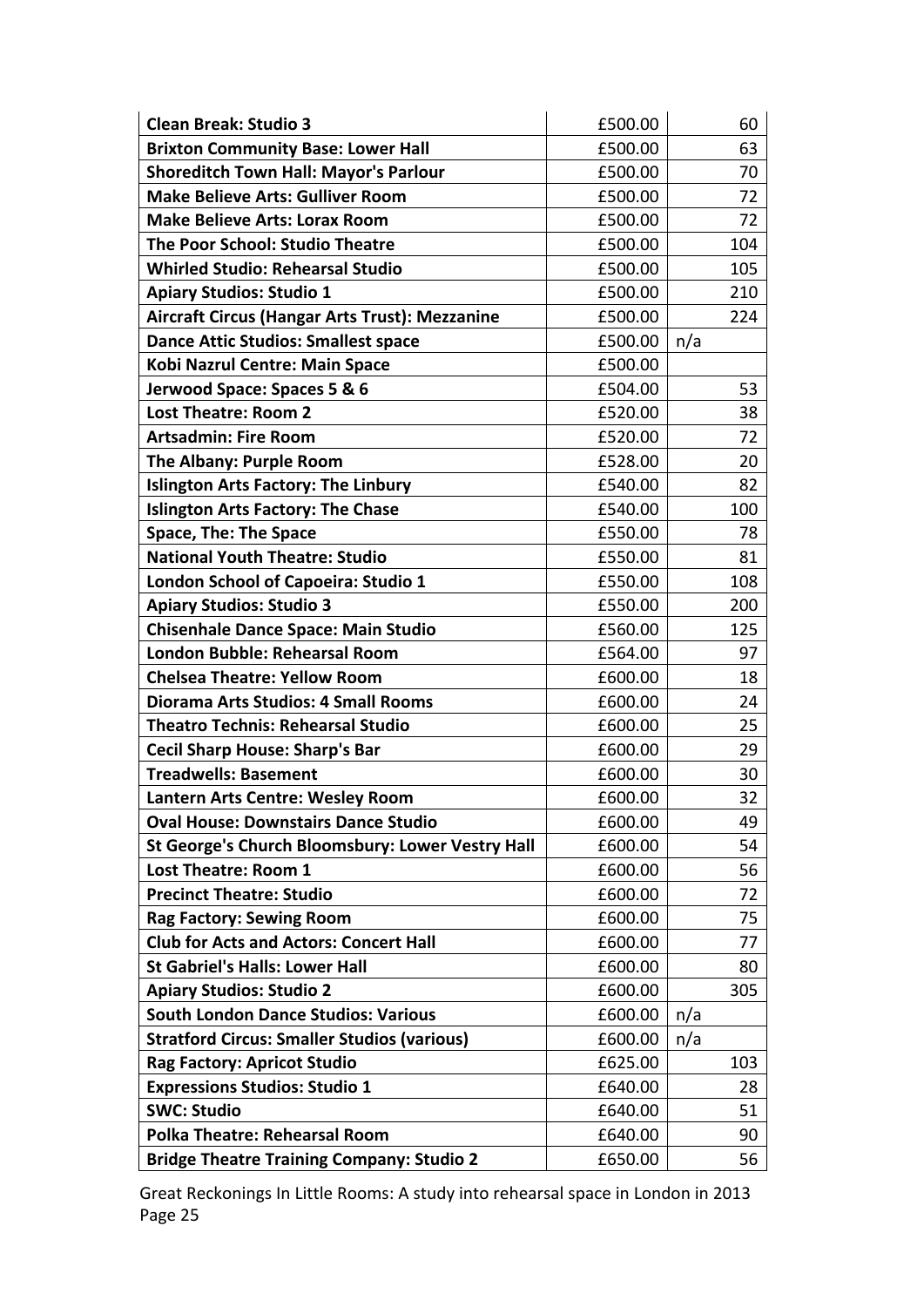| <b>Bridge Theatre Training Company: Studio 1</b>       | £650.00 | 60  |
|--------------------------------------------------------|---------|-----|
| <b>Bridge Theatre Training Company: Studio 4</b>       | £650.00 | 60  |
| <b>Bridge Theatre Training Company: Studio 3</b>       | £650.00 | 61  |
| <b>St Gabriel's Halls: Men's Club</b>                  | £650.00 | 131 |
| <b>The Tramshed: Studio</b>                            | £660.00 | 64  |
| <b>The Albany: Yellow Room</b>                         | £672.00 | 30  |
| <b>Actors Centre: Vocal &amp; Singing Studio</b>       | £675.00 | 14  |
| <b>Jacksons Lane: Space 5</b>                          | £680.00 | 49  |
| <b>Jacksons Lane: Space 3</b>                          | £680.00 | 54  |
| <b>Jacksons Lane: Space 4</b>                          | £680.00 | 60  |
| <b>Artsadmin: Court Room</b>                           | £680.00 | 120 |
| <b>Oval House: Upstairs Dance Studio</b>               | £700.00 | 54  |
| <b>Identity Rehearsal and Performance Studios:</b>     |         |     |
| <b>Mandela Studio</b>                                  | £700.00 | 57  |
| <b>Hoxton Hall: Palmer Room</b>                        | £700.00 | 57  |
| <b>Hoxton Hall: May Scott Studio</b>                   | £700.00 | 62  |
| 3 Mills Studios: Studio 4                              | £700.00 | 71  |
| <b>BalletBoyz: Studio 2</b>                            | £700.00 | 75  |
| Shoreditch Town Hall: Large Committee Room             | £700.00 | 79  |
| <b>Identity Rehearsal and Performance Studios: The</b> |         |     |
| <b>Drum Studio</b>                                     | £700.00 | 80  |
| <b>Factory Fitness and Dance Centre: Paris</b>         | £700.00 | 85  |
| <b>St Gabriel's Halls: Boy's Club</b>                  | £700.00 | 115 |
| <b>Rooms Above: Room 3</b>                             | £720.00 | 30  |
| <b>Rooms Above: Room 4</b>                             | £720.00 | 33  |
| <b>Rooms Above: Room 5</b>                             | £720.00 | 47  |
| <b>St James' Church Piccadilly: Meeting Room</b>       | £750.00 | 38  |
| <b>Cecil Sharp House: Committee Room</b>               | £750.00 | 40  |
| London Palladium: Rehearsal Studio                     | £750.00 | 42  |
| <b>Invisible Dot: Studio</b>                           | £750.00 | 43  |
| Diorama Arts Studios: 4 Medium Rooms                   | £750.00 | 59  |
| <b>Brixton Community Base: Upper Hall</b>              | £750.00 | 120 |
| <b>St Gabriel's Halls: Main Hall</b>                   | £750.00 | 190 |
| <b>Dance Attic Studios: Largest space</b>              | £750.00 | 223 |
| <b>Theatre Peckham: Theatre</b>                        | £750.00 | n/a |
| Jerwood Space: Spaces 2 & 4                            | £756.00 | 111 |
| Moving Arts Base: Studios 3, 5 and 6                   | £760.00 | 45  |
| The Albany: Blue Room                                  | £768.00 | 40  |
| <b>The Albany: Orange Room</b>                         | £768.00 | 40  |
| <b>Actors Centre: Patricia Lawrence Room</b>           | £775.00 | 38  |
| <b>The Tramshed: Theatre</b>                           | £780.00 | 140 |
| <b>RADA: Room 4</b>                                    | £800.00 | 12  |
| <b>RADA: Room 5</b>                                    | £800.00 | 21  |
| Half Moon Young People's Theatre: Upper Studio         | £800.00 | 43  |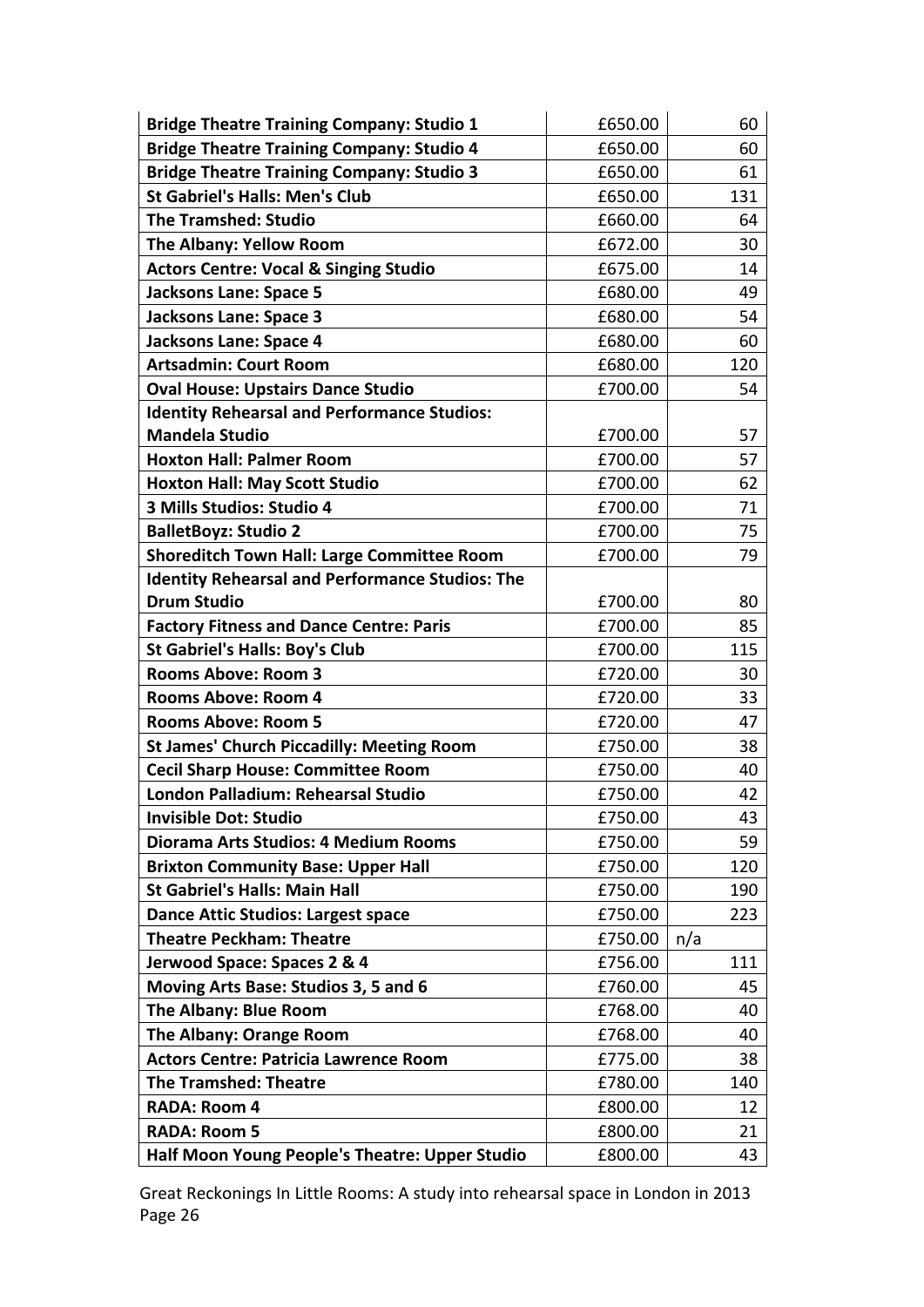| <b>Rudeye Studio: Studio</b>                        | £800.00   | 47  |
|-----------------------------------------------------|-----------|-----|
| <b>American Musical Theatre Academy: Smaller</b>    |           |     |
| <b>Studios x2</b>                                   | £800.00   | 61  |
| Lantern Arts Centre: Rehearsal Studio               | £800.00   | 64  |
| London Fields Studio: Studio                        | £800.00   | 66  |
| <b>American Musical Theatre Academy: Main Dance</b> |           |     |
| <b>Studios x2</b>                                   | £800.00   | 69  |
| <b>Pleasance Theatre: Boiler Room</b>               | £800.00   | 70  |
| <b>Paddington Arts Centre: Dance Studio</b>         | £800.00   | 81  |
| <b>Dance Company Studios: Studio 3</b>              | £800.00   | 81  |
| al: Upper Vestry Hall                               | £800.00   | 82  |
| <b>Moving East: Single space</b>                    | £800.00   | 94  |
| <b>Factory Fitness and Dance Centre: Havana</b>     | £800.00   | 106 |
| <b>Abacus Arts: Single space</b>                    | £830.00   | 118 |
| <b>ISTD2 Dance Studios: Basement</b>                | £835.00   | 116 |
| <b>Expressions Studios: Studio 2</b>                | £840.00   | 77  |
| <b>Expressions Studios: Studio 4</b>                | £840.00   | 77  |
| Diorama Arts Studios: 4 Large Rooms                 | £850.00   | 72  |
| <b>BalletBoyz: Studio 1</b>                         | £850.00   | 124 |
| <b>Tricycle Theatre: Cameron Mackintosh Studio</b>  | £850.00   | 135 |
| Aircraft Circus (Hangar Arts Trust): Studio 2       | £875.00   | 135 |
| <b>Graeae Theatre Company: Rehearsal Room</b>       | £890.00   | 91  |
| <b>Actors Centre: Rehearsal Studio</b>              | £900.00   | 47  |
| Jacksons Lane: Studio 2                             | £900.00   | 65  |
| <b>Identity Rehearsal and Performance Studios:</b>  |           |     |
| <b>Greta Mendez Room</b>                            | £900.00   | 91  |
| Jerwood Space: Spaces 1 & 3                         | £900.00   | 161 |
| <b>Artsadmin: Studio 3</b>                          | £900.00   | 210 |
| <b>Expressions Studios: Studio 3</b>                | £920.00   | 143 |
| <b>Graeae Theatre Company: Creative Hub</b>         | £950.00   | 28  |
| <b>Menier Chocolate Factory: Single space</b>       | £950.00   | 30  |
| Moving Arts Base: Studios 1A & 1B, 2 and 4          | £960.00   | 100 |
| Paddington Arts Centre: Green Room                  | £980.00   | 28  |
| <b>RADA: Edmund Kean</b>                            | £990.00   | 50  |
| <b>RADA: Studio 7</b>                               | £990.00   | 56  |
| <b>RADA: Fanny Kemble</b>                           | £990.00   | 58  |
| <b>RADA: AR2</b>                                    | £990.00   | 61  |
| <b>RADA: Max Reinhart</b>                           | £990.00   | 64  |
| <b>RADA: Max Rayne</b>                              | £990.00   | 68  |
| <b>RADA: Ellen Terry</b>                            | £990.00   | 78  |
| <b>RADA: Henry Irving</b>                           | £990.00   | 81  |
| <b>RADA: David Garrick</b>                          | £990.00   | 82  |
| <b>RADA: Sarah Siddons</b>                          | £990.00   | 91  |
| Danceworks: Studio 4 (Mini)                         | £1,000.00 | 14  |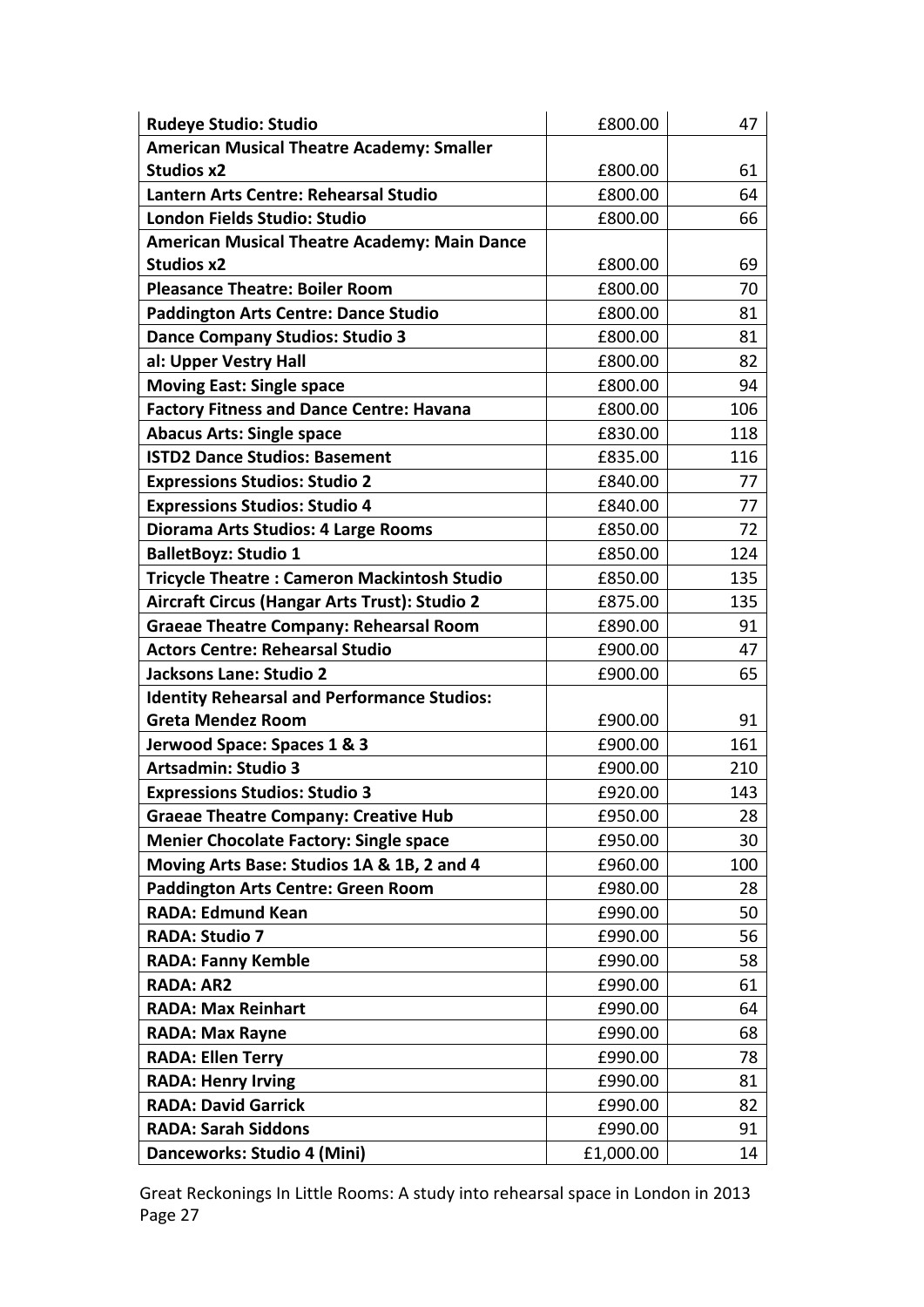| <b>Tara Theatre: Theatre</b>                            | £1,000.00 | 33  |
|---------------------------------------------------------|-----------|-----|
| Raindance Film Festival: Craven Room 1                  | £1,000.00 | 45  |
| <b>Rooms Above: Room 2</b>                              | £1,000.00 | 50  |
| <b>Tricycle Theatre: Creative Space</b>                 | £1,000.00 | 55  |
| <b>Raindance Film Festival: Craven Room 2</b>           | £1,000.00 | 56  |
| <b>Dance Company Studios: Studio 2</b>                  | £1,000.00 | 69  |
| 3 Mills Studios: Studio 1                               | £1,000.00 | 71  |
| <b>Clapham Community Project: Lower Hall</b>            | £1,000.00 | 72  |
| <b>Rooms Above: Room 1</b>                              | £1,000.00 | 73  |
| The Place: Founder's Studio                             | £1,000.00 | 75  |
| <b>Holy Trinity W6: Upper Hall</b>                      | £1,000.00 | 77  |
| 3 Mills Studios: Studio 2                               | £1,000.00 | 80  |
| Lantern Arts Centre: Café Studio                        | £1,000.00 | 105 |
| <b>London Welsh Centre: Lower Hall</b>                  | £1,000.00 | 107 |
| <b>Central London Golf Centre: Ground Floor</b>         | £1,000.00 | 111 |
| <b>Studio B: Studio</b>                                 | £1,000.00 | 128 |
| <b>Lantern Arts Centre: Bond Hall</b>                   | £1,000.00 | 140 |
| <b>Factory Fitness and Dance Centre: New York</b>       | £1,000.00 | 159 |
| <b>The Albany: Studio</b>                               | £1,008.00 | 46  |
| <b>ISTD2 Dance Studios: First Floor</b>                 | £1,010.00 | 132 |
| <b>Dragon Hall: Meeting Room</b>                        | £1,020.00 | 6   |
| Rag Factory: Hume Studio                                | £1,025.00 | 216 |
| <b>RADA: Attic Suite</b>                                | £1,045.00 | 21  |
| <b>RADA: Nancy Diguid Room</b>                          | £1,045.00 | 21  |
| <b>RADA: Room 3</b>                                     | £1,045.00 | 42  |
| <b>Actors Centre: John Thaw Media Studio</b>            | £1,050.00 | 59  |
| <b>Identity Rehearsal and Performance Studios: Main</b> |           |     |
| <b>Studio</b>                                           | £1,050.00 | 114 |
| <b>The Albany: Red Room</b>                             | £1,080.00 | 84  |
| The Place: Studio 10                                    | £1,080.00 | 97  |
| The Place: Studio 9                                     | £1,080.00 | 97  |
| Midi Music Company: Performance Studio                  | £1,080.00 | 99  |
| The Place: Studio 7                                     | £1,080.00 | 109 |
| <b>RADA: Wolfson Gielgud</b>                            | £1,100.00 | 60  |
| <b>RADA: Training Suite</b>                             | £1,100.00 | 60  |
| <b>RADA: Studio 1</b>                                   | £1,100.00 | 66  |
| <b>RADA: Studio 2</b>                                   | £1,100.00 | 72  |
| <b>St James' Church Piccadilly: Conference Room</b>     | £1,100.00 | 75  |
| <b>English Touring Theatre: Studio 1</b>                | £1,100.00 | 130 |
| <b>Chelsea Theatre: Studio 1</b>                        | £1,120.00 | 29  |
| <b>Pineapple: Studio 5</b>                              | £1,120.00 | 48  |
| Pineapple: Studio 6                                     | £1,120.00 | 48  |
| <b>Actors Centre: John Curry Room</b>                   | £1,125.00 | 44  |
| <b>Neals Yard Meeting Rooms: Big Room</b>               | £1,125.00 | 57  |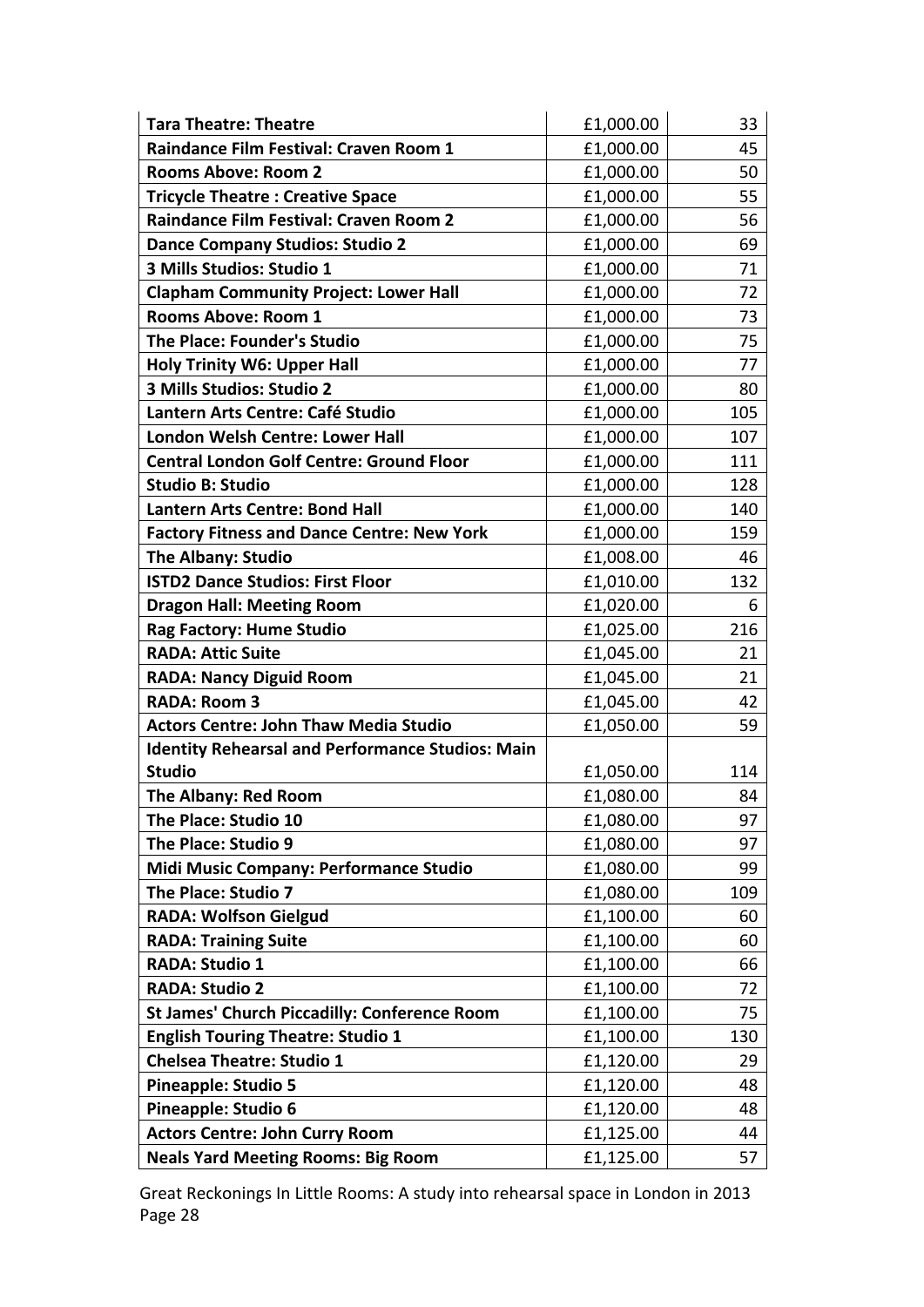| <b>Urdang Academy: Lecture Room</b>            | £1,188.00 | 29       |
|------------------------------------------------|-----------|----------|
| <b>Dragon Hall: Purple Room</b>                | £1,190.00 | 22       |
| <b>Chelsea Theatre: Red Room</b>               | £1,200.00 | 37       |
| <b>Tricycle Theatre: Baldwin Studio</b>        | £1,200.00 | 58       |
| <b>Holly Lodge Community Centre: Community</b> |           |          |
| <b>Centre Hall</b>                             | £1,200.00 | 81       |
| <b>Paddington Arts Centre: Pyramid Room</b>    | £1,200.00 | 84       |
| <b>Artsadmin: Theatre</b>                      | £1,200.00 | 90       |
| Rambert Dance Company: Upper Studio            | £1,200.00 | 124      |
| <b>Rambert Dance Company: Lower Studio</b>     | £1,200.00 | 126.7245 |
| The Place: Studio 4                            | £1,200.00 | 132      |
| The Place: Studio 6                            | £1,200.00 | 132      |
| The Place: Studio 3                            | £1,200.00 | 143      |
| The Place: Studio 5                            | £1,200.00 | 143      |
| The Place: Studio 2                            | £1,200.00 | 146      |
| <b>Dance Company Studios: Studio 1</b>         | £1,200.00 | 149      |
| <b>Stratford Circus: Circus 3</b>              | £1,200.00 | 225      |
| <b>Shoreditch Town Hall: Council Chamber</b>   | £1,200.00 | 389      |
| <b>Urdang Academy: Meeting Room</b>            | £1,224.00 | 33       |
| <b>Urdang Academy: Studio 5</b>                | £1,224.00 | 52       |
| <b>Neals Yard Meeting Rooms: Small Room</b>    | £1,250.00 | 18       |
| <b>Young Actors Theatre: Theatre</b>           | £1,250.00 | 44       |
| <b>Cecil Sharp House: Storrow Hall</b>         | £1,250.00 | 70       |
| <b>Hampstead Theatre: Rehearsal Room</b>       | £1,250.00 | 112      |
| Aircraft Circus (Hangar Arts Trust): Studio 1  | £1,250.00 | 240      |
| <b>Chelsea Theatre: Dance Studio</b>           | £1,280.00 | 52       |
| <b>Pineapple: Studio 10</b>                    | £1,280.00 | 54       |
| <b>The Place: Studio 8</b>                     | £1,280.00 | 162      |
| The Place: Studio 1                            | £1,280.00 | 176      |
| <b>Urdang Academy: Studio 3</b>                | £1,296.00 | 78       |
| <b>Artsadmin: Steve Whitson Studio</b>         | £1,300.00 | 150      |
| <b>ISTD2 Dance Studios: Ground Floor</b>       | £1,340.00 | 188      |
| <b>RADA: GBS Studio</b>                        | £1,375.00 | 64       |
| <b>RADA: Jerwood Vanburgh</b>                  | £1,375.00 | 86       |
| RADA: B25                                      | £1,375.00 | 92       |
| Jacksons Lane: Studio 1                        | £1,380.00 | 296      |
| <b>Sylvia Young Theatre School: 105</b>        | £1,400.00 | 44       |
| <b>Sylvia Young Theatre School: 106</b>        | £1,400.00 | 44       |
| <b>Sylvia Young Theatre School: 204</b>        | £1,400.00 | 46       |
| <b>Sylvia Young Theatre School: 103</b>        | £1,400.00 | 54       |
| <b>Sylvia Young Theatre School: 104</b>        | £1,400.00 | 54       |
| <b>Sylvia Young Theatre School: 201</b>        | £1,400.00 | 54       |
| <b>Sylvia Young Theatre School: 101</b>        | £1,400.00 | 61       |
| <b>Sylvia Young Theatre School: 102</b>        | £1,400.00 | 61       |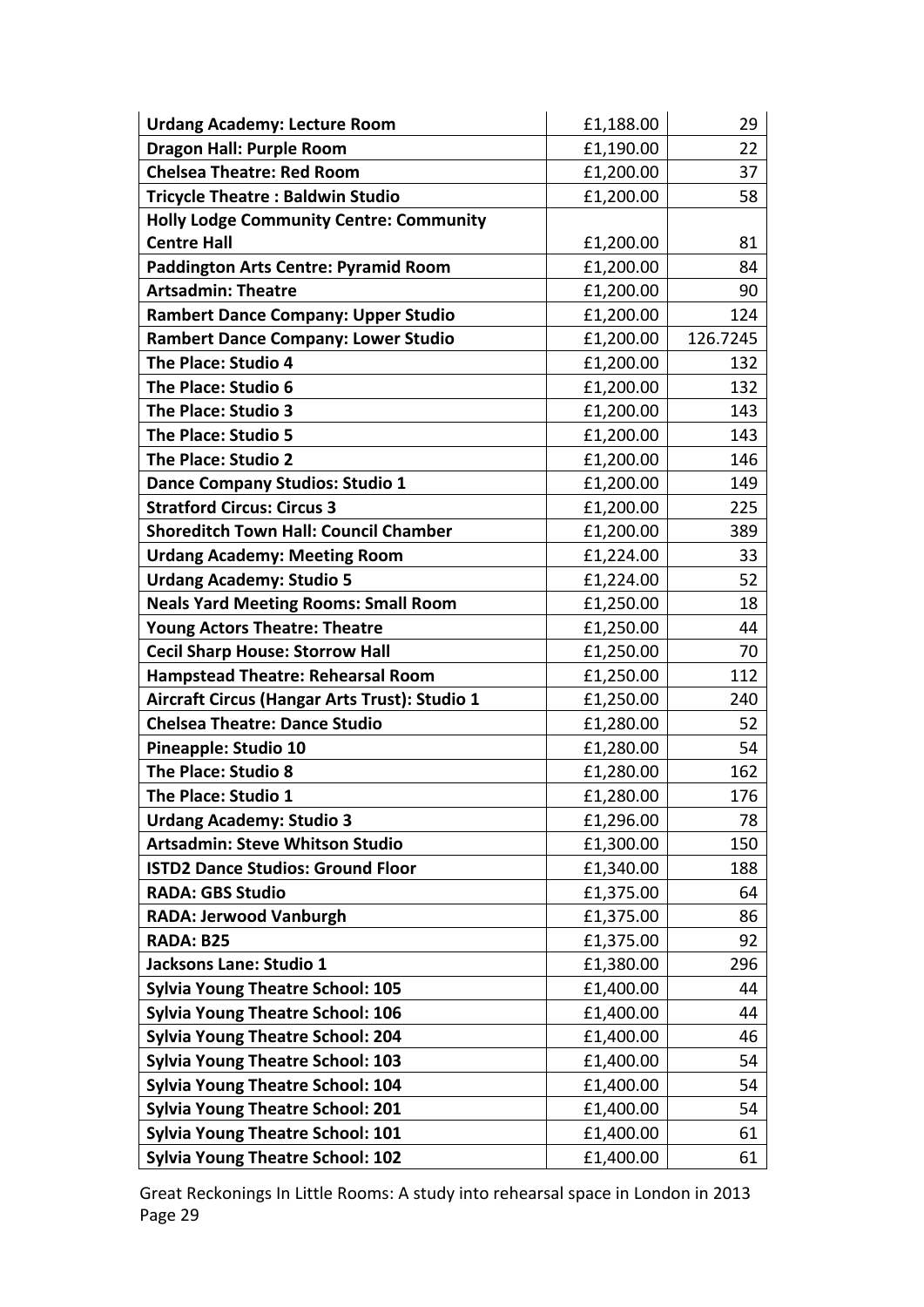| <b>Pineapple: Studio 2</b>                         | £1,400.00 | 66  |  |
|----------------------------------------------------|-----------|-----|--|
| <b>Sylvia Young Theatre School: 202</b>            | £1,400.00 | 74  |  |
| <b>Sylvia Young Theatre School: 203</b>            | £1,400.00 | 79  |  |
| <b>Pembroke House Hall: Hall B</b>                 | £1,400.00 | 180 |  |
| <b>Soho Gyms: Studio</b>                           | £1,400.00 | n/a |  |
| National Opera Studio: Blackburn Hall              | £1,450.00 | 133 |  |
| <b>Holy Trinity W6: Main Hall</b>                  | £1,500.00 | 126 |  |
| <b>Clapham Community Project: Main Hall</b>        | £1,500.00 | 219 |  |
| <b>National Youth Theatre: Main Rehearsal Room</b> | £1,500.00 | 254 |  |
| <b>Urdang Academy: Studio 6</b>                    | £1,512.00 | 110 |  |
| <b>Dragon Hall: Green Room</b>                     | £1,530.00 | 59  |  |
| <b>Urdang Academy: Studio 4</b>                    | £1,584.00 | 76  |  |
| <b>Chelsea Theatre: Studio 2</b>                   | £1,600.00 | 49  |  |
| <b>Danceworks: Studio 3</b>                        | £1,600.00 | 59  |  |
| Danceworks: Studio 6                               | £1,600.00 | 59  |  |
| <b>October Gallery: Club Room</b>                  | £1,600.00 | 85  |  |
| <b>October Gallery: Theatre Showroom</b>           | £1,600.00 | 85  |  |
| 3 Mills Studios: Studio B                          | £1,600.00 | 90  |  |
| 3 Mills Studios: Studio 7                          | £1,600.00 | 104 |  |
| 3 Mills Studios: Studio 5                          | £1,600.00 | 178 |  |
| 3 Mills Studios: Studio 6                          | £1,600.00 | 233 |  |
| <b>RADA: Squire Bancroft</b>                       | £1,650.00 | 125 |  |
| Pineapple: Studio 1                                | £1,680.00 | 110 |  |
| <b>Pineapple: Studio 12</b>                        | £1,680.00 | 130 |  |
| Pineapple: Studio 9                                | £1,680.00 | 130 |  |
| Half Moon Young People's Theatre: Main Studio      | £1,750.00 | 94  |  |
| London Welsh Centre: Main Hall                     | £1,750.00 | 174 |  |
| <b>Bloomsbury Theatre: Studio</b>                  | £1,800.00 | 88  |  |
| <b>Pembroke House Hall: Hall A</b>                 | £1,800.00 | 144 |  |
| 3 Mills Studios: Studio C                          | £1,800.00 | 183 |  |
| <b>Danceworks: Studio 5</b>                        | £1,840.00 | 70  |  |
| <b>Dragon Hall: Main Hall</b>                      | £1,870.00 | 119 |  |
| Pineapple: Studio 11                               | £2,000.00 | 162 |  |
| <b>Pineapple: Studio 7</b>                         | £2,000.00 | 171 |  |
| Lantern Arts Centre: Main Church (The Sanctuary)   | £2,000.00 | n/a |  |
| <b>Urdang Academy: Studio 2</b>                    | £2,052.00 | 149 |  |
| Danceworks: Studio 1                               | £2,080.00 | 110 |  |
| <b>Moving Arts Base: Studio 1</b>                  | £2,080.00 | 180 |  |
| Paddington Arts Centre: Main Hall                  | £2,100.00 | 202 |  |
| <b>Urdang Academy: Council Chamber</b>             | £2,160.00 | 122 |  |
| <b>Cecil Sharp House: Trefusis Hall</b>            | £2,250.00 | 113 |  |
| Jerwood Space: Space 7                             | £2,256.00 | 254 |  |
| Danceworks: Studio 11                              | £2,400.00 | 115 |  |
| Pineapple: Studio 79                               | £2,400.00 | 162 |  |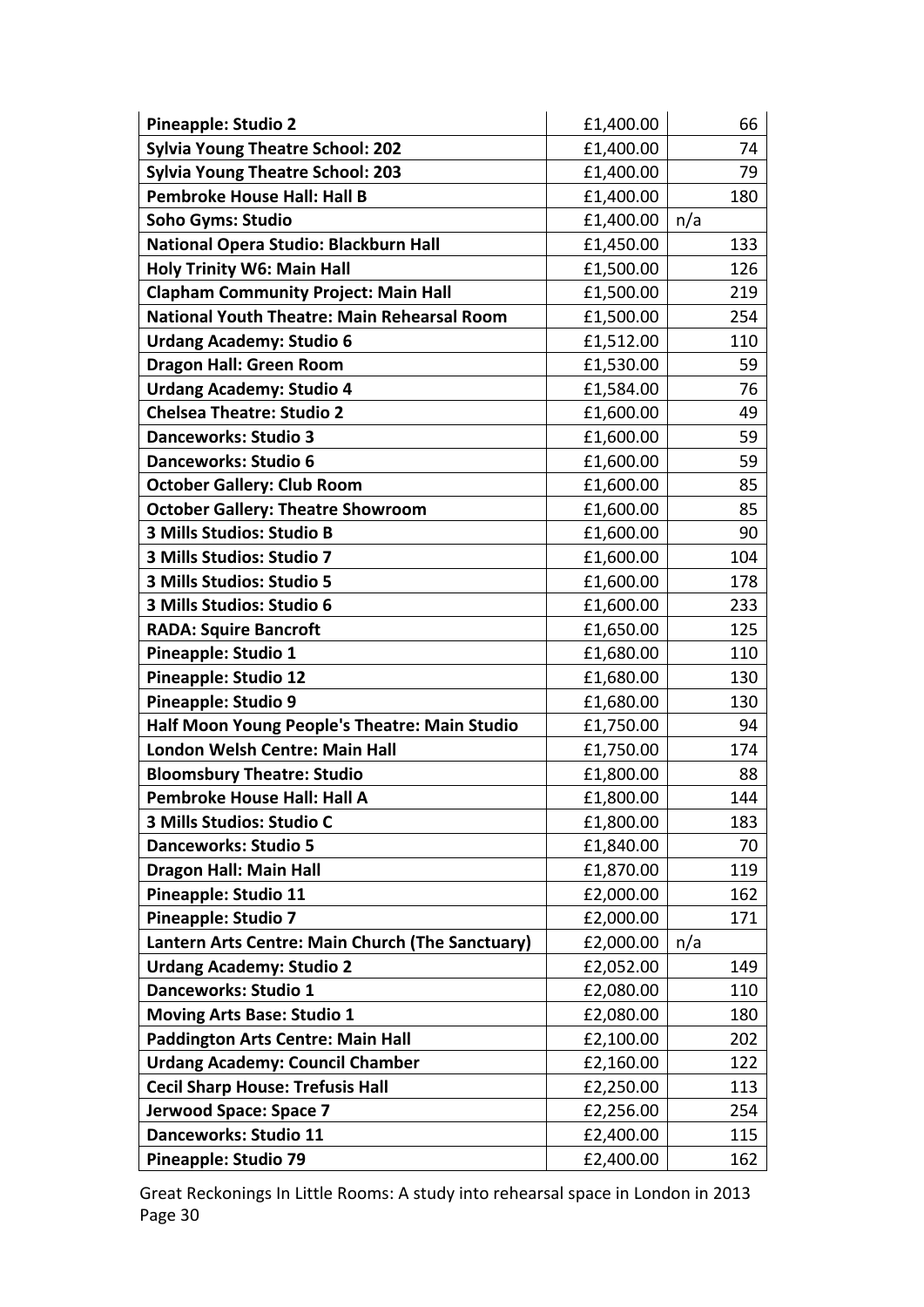| <b>Danceworks: Studio 10</b>                 | £2,480.00  | 115 |
|----------------------------------------------|------------|-----|
| <b>Heythrop College: Loyola Hall</b>         | £2,500.00  | 200 |
| <b>Stratford Circus: Circus 2</b>            | £2,750.00  | 62  |
| <b>Alford House: Lower Hall</b>              | £2,950.00  | 97  |
| <b>Alford House: Gymnasium</b>               | £3,100.00  | 140 |
| 3 Mills Studios: Studio A                    | £3,200.00  | 183 |
| <b>Alford House: Main Hall</b>               | £3,200.00  | 188 |
| <b>Hoxton Hall: Theatre</b>                  | £3,375.00  | 31  |
| <b>Urdang Academy: Great Hall</b>            | £4,320.00  | 282 |
| <b>Cecil Sharp House: Kennedy Hall</b>       | £4,475.00  | 260 |
| <b>Stratford Circus: Circus 1</b>            | £4,500.00  | 182 |
| <b>Rochelle School: First Floor</b>          | £5,000.00  | 330 |
| <b>Rochelle School: Ground Floor</b>         | £10,000.00 | 300 |
| <b>Brady Arts and Community Centre: Hall</b> | n/a        | 189 |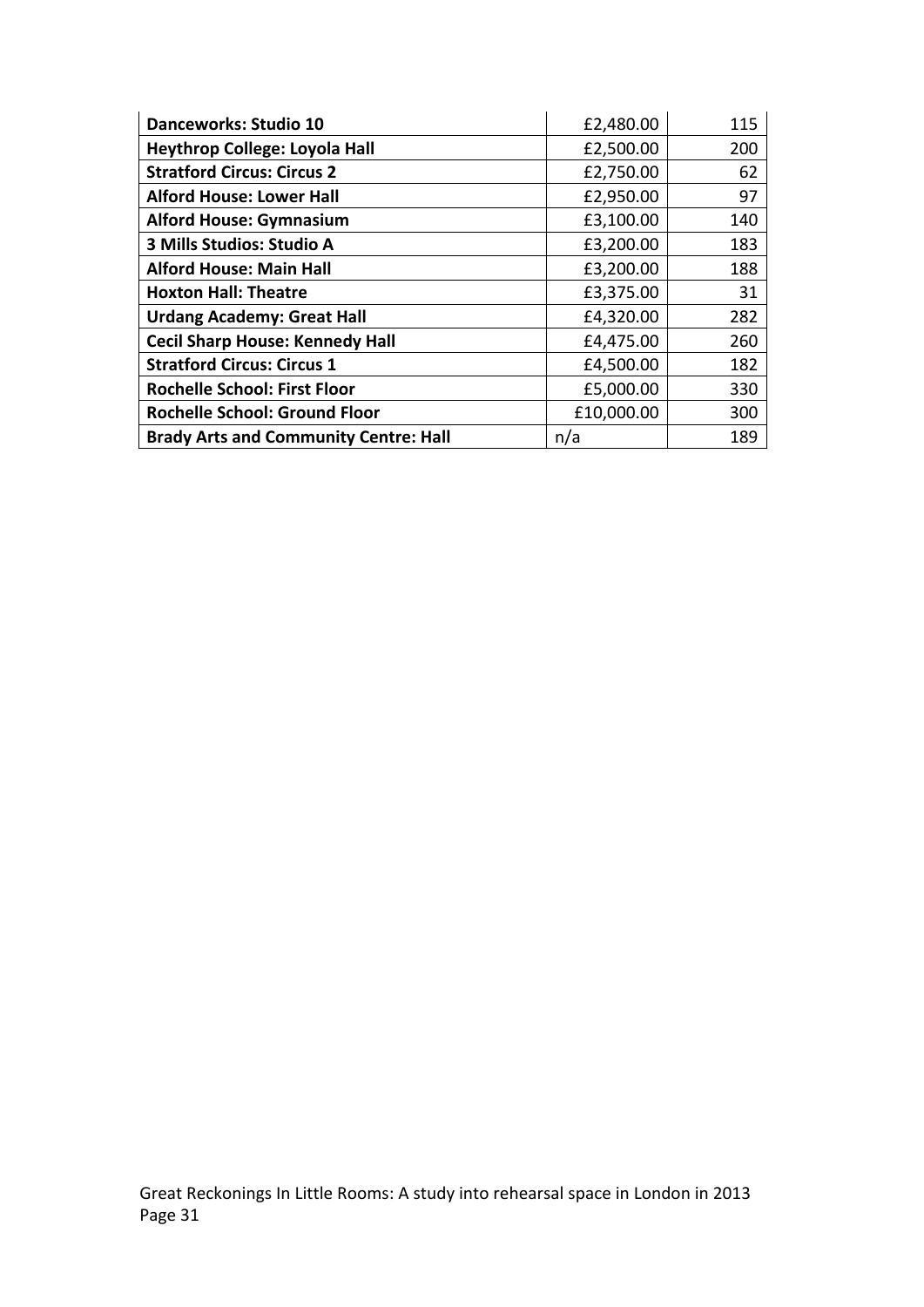# List of spaces in order of cost per square meter per hour

|                                                    | £/Square     |               |               |
|----------------------------------------------------|--------------|---------------|---------------|
|                                                    | <b>Meter</b> | <b>Hourly</b> | <b>Square</b> |
| <b>Space Name</b>                                  | (Hourly)     | Rate          | <b>Meters</b> |
| <b>Apiary Studios: Studio 2</b>                    | £0.06        | £17.00        | 305           |
| Aircraft Circus (Hangar Arts Trust): Mezzanine     | £0.06        | £12.50        | 224           |
| <b>Apiary Studios: Studio 1</b>                    | £0.07        | £15.00        | 210           |
| <b>Apiary Studios: Studio 3</b>                    | £0.09        | £17.00        | 200           |
| <b>Shoreditch Town Hall: Old Servery</b>           | £0.09        | £10.00        | 112           |
| <b>Dance Attic Studios: Largest space</b>          | £0.09        | £20.00        | 223           |
| <b>St Gabriel's Halls: Main Hall</b>               | £0.10        | £18.75        | 190           |
| <b>Chisenhale Dance Space: Main Studio</b>         | £0.11        | £14.00        | 125           |
| Jacksons Lane: Studio 1                            | £0.12        | £34.50        | 296           |
| Rag Factory: Hume Studio                           | £0.12        | £25.63        | 216           |
| <b>Whirled Studio: Rehearsal Studio</b>            | £0.12        | £12.50        | 105           |
| <b>St Gabriel's Halls: Men's Club</b>              | £0.12        | £16.25        | 131           |
| Aircraft Circus (Hangar Arts Trust): Studio 1      | £0.13        | £31.25        | 240           |
| The Poor School: Studio Theatre                    | £0.13        | £13.75        | 104           |
| <b>Stratford Circus: Circus 3</b>                  | £0.13        | £30.00        | 225           |
| <b>Artsadmin: Studio 3</b>                         | £0.13        | £28.13        | 210           |
| London School of Capoeira: Studio 1                | £0.14        | £15.00        | 108           |
| <b>Out of Joint: Rehearsal Room</b>                | £0.15        | £11.25        | 77            |
| <b>National Youth Theatre: Main Rehearsal Room</b> | £0.15        | £37.50        | 254           |
| <b>Islington Arts Factory: The Chase</b>           | £0.15        | £15.00        | 100           |
| <b>Rag Factory: Apricot Studio</b>                 | £0.15        | £15.63        | 103           |
| <b>St Gabriel's Halls: Boy's Club</b>              | £0.15        | £17.50        | 115           |
| <b>Shoreditch Town Hall: Council Chamber</b>       | £0.15        | £60.00        | 389           |
| Jerwood Space: Spaces 1 & 3                        | £0.16        | £25.00        | 161           |
| <b>Factory Fitness and Dance Centre: New York</b>  | £0.16        | £25.00        | 159           |
| <b>Tricycle Theatre: Cameron Mackintosh Studio</b> | £0.16        | £21.25        | 135           |
| <b>Expressions Studios: Studio 3</b>               | £0.16        | £23.00        | 143           |
| Aircraft Circus (Hangar Arts Trust): Studio 2      | £0.16        | £21.88        | 135           |
| <b>Brixton Community Base: Upper Hall</b>          | £0.17        | £20.00        | 120           |
| <b>National Youth Theatre: Studio</b>              | £0.17        | £13.75        | 81            |
| <b>Clapham Community Project: Main Hall</b>        | £0.17        | £37.50        | 219           |
| <b>Dance Research Studio: DRS</b>                  | £0.17        | £12.00        | 70            |
| <b>The Tramshed: Theatre</b>                       | £0.17        | £24.00        | 140           |
| <b>BalletBoyz: Studio 1</b>                        | £0.17        | £21.25        | 124           |
| <b>Artsadmin: Court Room</b>                       | £0.18        | £21.25        | 120           |
| <b>Polka Theatre: Rehearsal Room</b>               | £0.18        | £16.00        | 90            |
| The Poor School: Studio 1                          | £0.18        | £11.25        | 63            |
| The Poor School: Studio 2                          | £0.18        | £11.25        | 63            |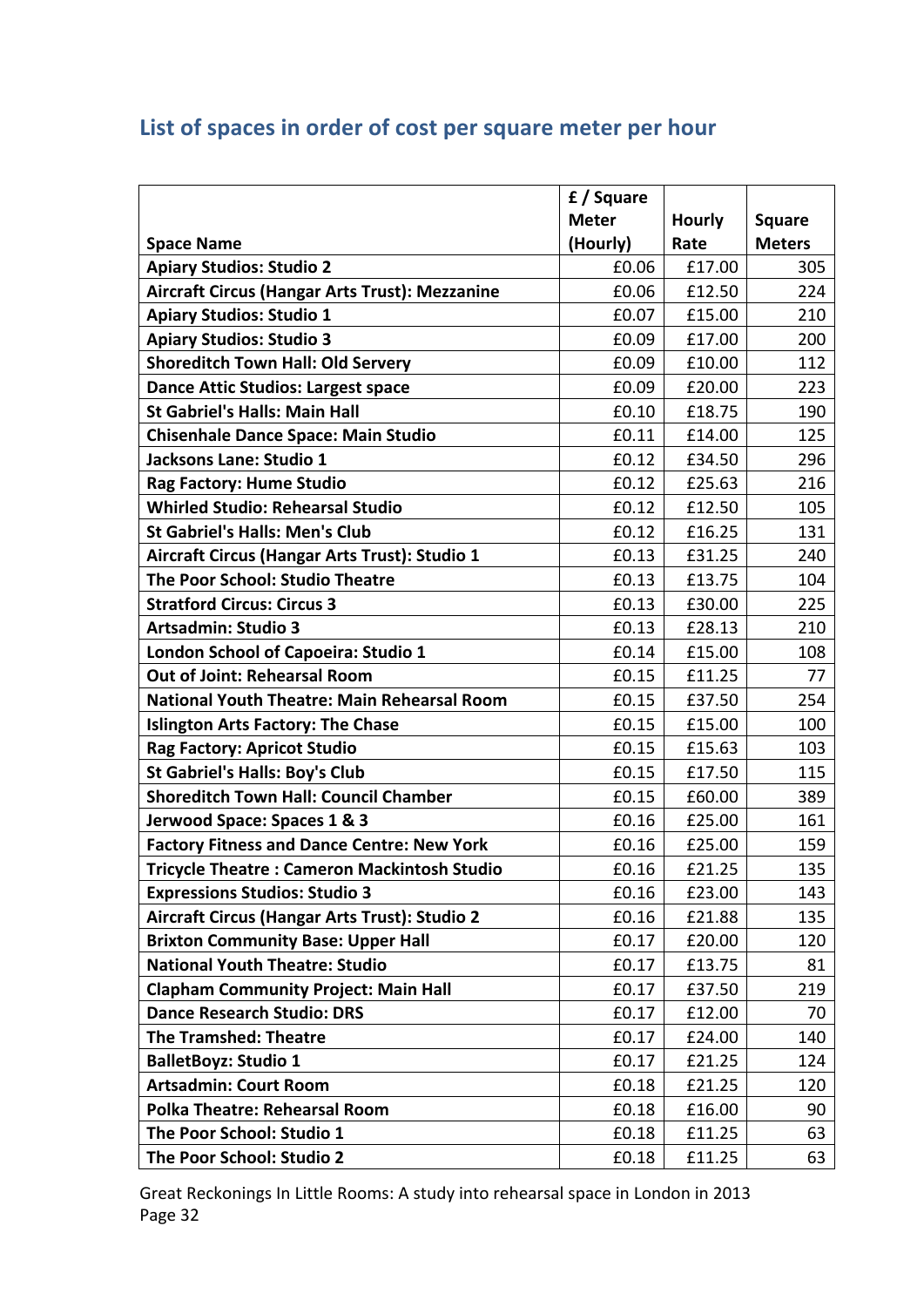| <b>Lantern Arts Centre: Bond Hall</b>           | £0.18 | £25.00 | 140      |
|-------------------------------------------------|-------|--------|----------|
| <b>Brady Arts and Community Centre: Hall</b>    | £0.18 | £34.00 | 189      |
| <b>ISTD2 Dance Studios: Ground Floor</b>        | £0.18 | £34.00 | 188      |
| <b>Chisenhale Dance Space: Small Studio</b>     | £0.18 | £9.00  | 50       |
| <b>Make Believe Arts: Gulliver Room</b>         | £0.18 | £13.00 | 72       |
| <b>Make Believe Arts: Lorax Room</b>            | £0.18 | £13.00 | 72       |
| The Place: Studio 1                             | £0.18 | £32.00 | 176      |
| <b>Islington Arts Factory: The Linbury</b>      | £0.18 | £15.00 | 82       |
| <b>Calder Theatre Bookshop: Single space</b>    | £0.19 | £8.00  | 43       |
| <b>St Gabriel's Halls: Lower Hall</b>           | £0.19 | £15.00 | 80       |
| <b>London School of Capoeira: Studio 2</b>      | £0.19 | £11.00 | 59       |
| <b>Factory Fitness and Dance Centre: Havana</b> | £0.19 | £20.00 | 106      |
| Jerwood Space: Spaces 2 & 4                     | £0.19 | £21.00 | 111      |
| <b>Space, The: The Space</b>                    | £0.19 | £15.00 | 78       |
| <b>Pembroke House Hall: Hall B</b>              | £0.19 | £35.00 | 180      |
| <b>Club for Acts and Actors: Concert Hall</b>   | £0.19 | £15.00 | 77       |
| <b>Studio B: Studio</b>                         | £0.20 | £25.00 | 128      |
| Jerwood Space: Space 7                          | £0.20 | £50.00 | 254      |
| The Place: Studio 8                             | £0.20 | £32.00 | 162      |
| Lantern Arts Centre: Prayer Room                | £0.20 | £5.00  | 25       |
| <b>Rag Factory: Sewing Room</b>                 | £0.20 | £15.00 | 75       |
| <b>Abacus Arts: Single space</b>                | £0.20 | £23.75 | 118      |
| Dance Company Studios: Studio 1                 | £0.20 | £30.00 | 149      |
| <b>Factory Fitness and Dance Centre: Paris</b>  | £0.20 | £17.50 | 85       |
| The Place: Studio 2                             | £0.21 | £30.00 | 146      |
| <b>Precinct Theatre: Studio</b>                 | £0.21 | £15.00 | 72       |
| The Place: Studio 3                             | £0.21 | £30.00 | 143      |
| The Place: Studio 5                             | £0.21 | £30.00 | 143      |
| Arch 468: Single space                          | £0.21 | £6.88  | 32       |
| <b>Moving East: Single space</b>                | £0.21 | £20.00 | 94       |
| <b>Rag Factory: McCoy Studio</b>                | £0.21 | £11.88 | 56       |
| 3 Mills Studios: Studio 6                       | £0.21 | £50.00 | 233      |
| <b>ISTD2 Dance Studios: First Floor</b>         | £0.22 | £29.00 | 132      |
| <b>Central London Golf Centre: Ground Floor</b> | £0.22 | £25.00 | 111      |
| <b>Artsadmin: Fire Room</b>                     | £0.23 | £16.25 | 72       |
| The Place: Studio 4                             | £0.23 | £30.00 | 132      |
| The Place: Studio 6                             | £0.23 | £30.00 | 132      |
| <b>BalletBoyz: Studio 2</b>                     | £0.23 | £17.50 | 75       |
| <b>ISTD2 Dance Studios: Basement</b>            | £0.23 | £27.00 | 116      |
| London Welsh Centre: Lower Hall                 | £0.23 | £25.00 | 107      |
| <b>Rambert Dance Company: Lower Studio</b>      | £0.24 | £30.00 | 126.7245 |
| <b>Brixton Community Base: Lower Hall</b>       | £0.24 | £15.00 | 63       |
| Lantern Arts Centre: Café Studio                | £0.24 | £25.00 | 105      |
| Moving Arts Base: Studios 1A & 1B, 2 and 4      | £0.24 | £24.00 | 100      |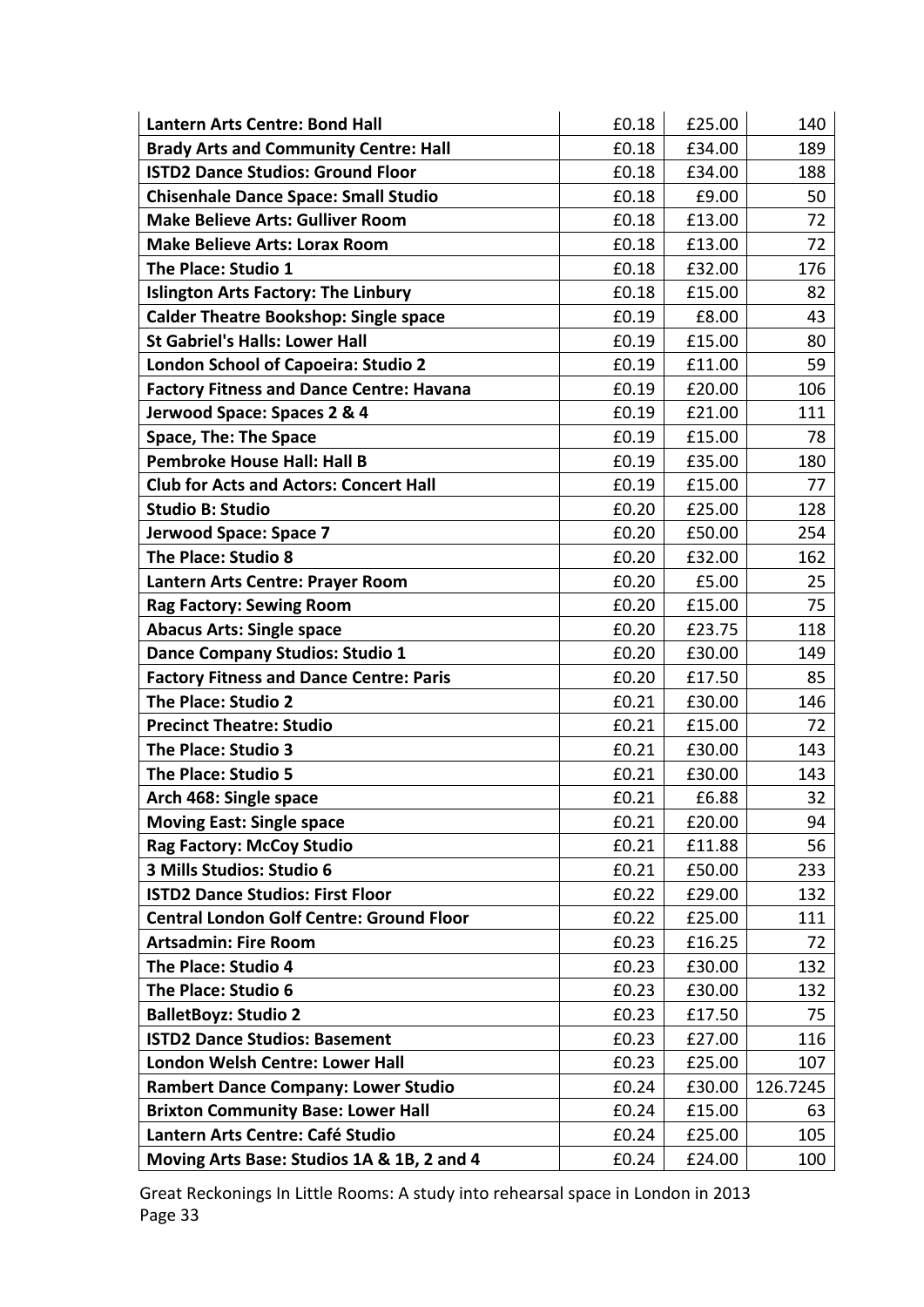| <b>Rambert Dance Company: Upper Studio</b>               | £0.24 | £30.00 | 124 |
|----------------------------------------------------------|-------|--------|-----|
| al: Upper Vestry Hall                                    | £0.24 | £20.00 | 82  |
| <b>Dance Company Studios: Studio 3</b>                   | £0.25 | £20.00 | 81  |
| The Place: Studio 7                                      | £0.25 | £27.00 | 109 |
| <b>Identity Rehearsal and Performance Studios: The</b>   |       |        |     |
| <b>Drum Studio</b>                                       | £0.25 | £20.00 | 80  |
| <b>English Touring Theatre: Studio 1</b>                 | £0.25 | £32.50 | 130 |
| <b>Paddington Arts Centre: Main Hall</b>                 | £0.26 | £52.50 | 202 |
| <b>Artsadmin: Studio 5</b>                               | £0.26 | £10.00 | 38  |
| Jerwood Space: Spaces 5 & 6                              | £0.26 | £14.00 | 53  |
| <b>Identity Rehearsal and Performance Studios: Main</b>  |       |        |     |
| <b>Studio</b>                                            | £0.26 | £30.00 | 114 |
| <b>Lost Theatre: Room 1</b>                              | £0.27 | £15.00 | 56  |
| <b>Artsadmin: Steve Whitson Studio</b>                   | £0.27 | £40.00 | 150 |
| London Bubble: Rehearsal Room                            | £0.27 | £26.00 | 97  |
| <b>Expressions Studios: Studio 2</b>                     | £0.27 | £21.00 | 77  |
| <b>Expressions Studios: Studio 4</b>                     | £0.27 | £21.00 | 77  |
| National Opera Studio: Blackburn Hall                    | £0.27 | £36.25 | 133 |
| Midi Music Company: Performance Studio                   | £0.27 | £27.00 | 99  |
| <b>Identity Rehearsal and Performance Studios: Greta</b> |       |        |     |
| <b>Mendez Room</b>                                       | £0.27 | £25.00 | 91  |
| St George's Church Bloomsbury: Lower Vestry Hall         | £0.28 | £15.00 | 54  |
| The Place: Studio 9                                      | £0.28 | £27.00 | 97  |
| The Place: Studio 10                                     | £0.28 | £27.00 | 97  |
| <b>Hampstead Theatre: Rehearsal Room</b>                 | £0.28 | £31.25 | 112 |
| <b>Make Believe Arts: Helicopter Room</b>                | £0.28 | £10.00 | 36  |
| <b>Hoxton Hall: May Scott Studio</b>                     | £0.28 | £17.50 | 62  |
| 3 Mills Studios: Studio 5                                | £0.28 | £50.00 | 178 |
| Jacksons Lane: Space 4                                   | £0.28 | £17.00 | 60  |
| AYA Theatre Company / Factory Junction: Studio           | £0.29 | £12.00 | 42  |
| <b>Bridge Theatre Training Company: Studio 3</b>         | £0.29 | £17.50 | 61  |
| London Welsh Centre: Main Hall                           | £0.29 | £50.00 | 174 |
| <b>Shoreditch Town Hall: Mayor's Parlour</b>             | £0.29 | £20.00 | 70  |
| <b>Moving Arts Base: Studio 1</b>                        | £0.29 | £52.00 | 180 |
| <b>Bridge Theatre Training Company: Studio 4</b>         | £0.29 | £17.50 | 60  |
| <b>Bridge Theatre Training Company: Studio 1</b>         | £0.29 | £17.50 | 60  |
| <b>Pineapple: Studio 7</b>                               | £0.29 | £50.00 | 171 |
| Diorama Arts Studios: 4 Large Rooms                      | £0.29 | £21.25 | 72  |
| <b>London Bubble: Studio Space</b>                       | £0.30 | £17.00 | 57  |
| <b>The Tramshed: Studio</b>                              | £0.30 | £19.00 | 64  |
| <b>Paddington Arts Centre: Dance Studio</b>              | £0.30 | £24.00 | 81  |
| <b>Holy Trinity W6: Main Hall</b>                        | £0.30 | £37.50 | 126 |
| <b>RADA: Sarah Siddons</b>                               | £0.30 | £27.00 | 91  |
| London Fields Studio: Studio                             | £0.30 | £20.00 | 66  |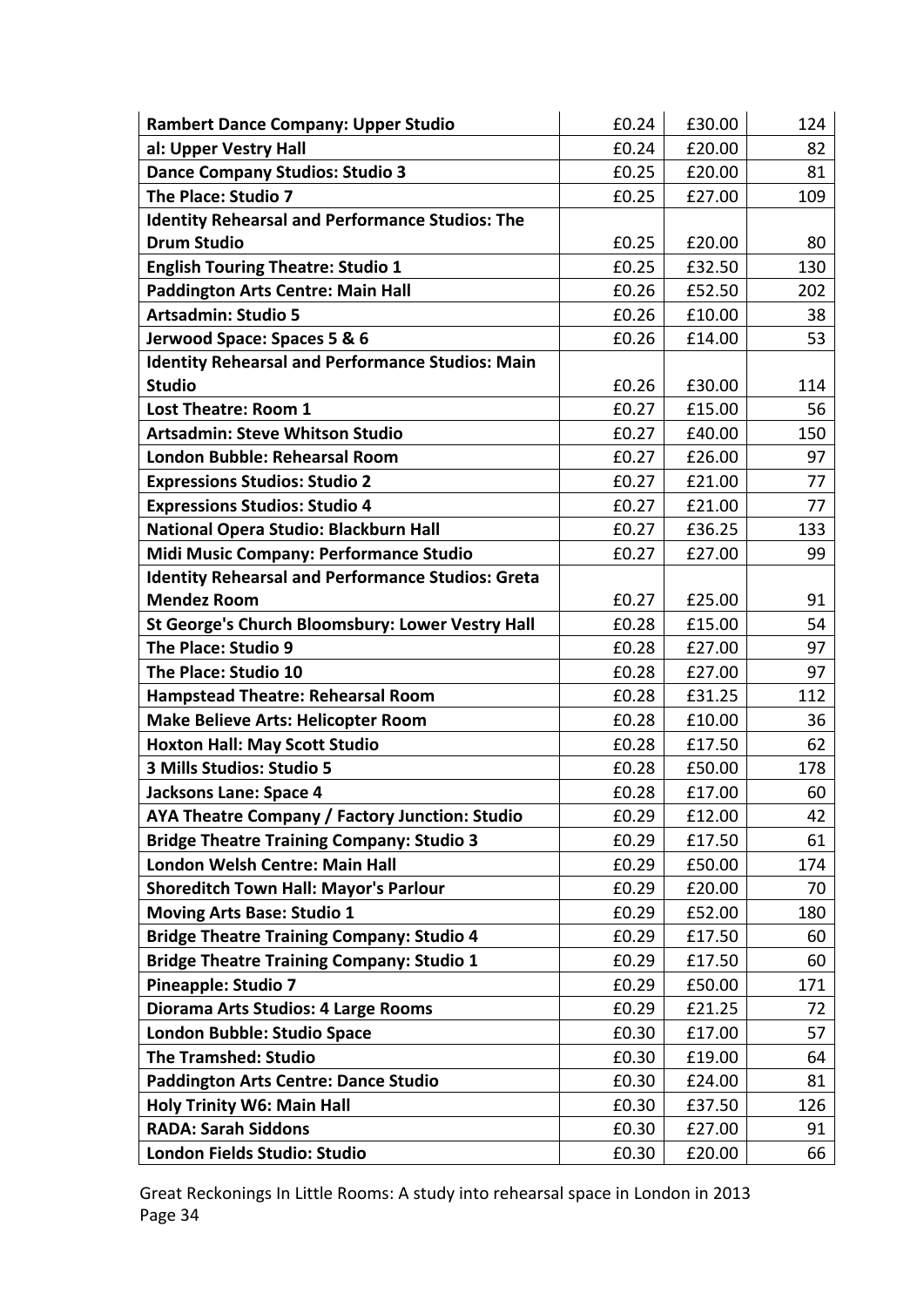| <b>Hoxton Hall: Palmer Room</b>                       | £0.31 | £17.50 | 57  |
|-------------------------------------------------------|-------|--------|-----|
| <b>Shoreditch Town Hall: Medium Committee Room</b>    | £0.31 | £15.00 | 49  |
| 3 Mills Studios: Studio C                             | £0.31 | £56.25 | 183 |
| Pineapple: Studio 11                                  | £0.31 | £50.00 | 162 |
| 3 Mills Studios: Studio 4                             | £0.31 | £21.88 | 71  |
| <b>Bridge Theatre Training Company: Studio 2</b>      | £0.31 | £17.50 | 56  |
| <b>Pembroke House Hall: Hall A</b>                    | £0.31 | £45.00 | 144 |
| <b>Heythrop College: Loyola Hall</b>                  | £0.31 | £62.50 | 200 |
| <b>SWC: Studio</b>                                    | £0.31 | £16.00 | 51  |
| Lantern Arts Centre: Rehearsal Studio                 | £0.31 | £20.00 | 64  |
| <b>Jacksons Lane: Space 3</b>                         | £0.31 | £17.00 | 54  |
| <b>Shoreditch Town Hall: Small Committee Room</b>     | £0.32 | £10.00 | 32  |
| Diorama Arts Studios: 4 Medium Rooms                  | £0.32 | £18.75 | 59  |
| <b>The Albany: Red Room</b>                           | £0.32 | £27.00 | 84  |
| <b>Pineapple: Studio 9</b>                            | £0.32 | £42.00 | 130 |
| Pineapple: Studio 12                                  | £0.32 | £42.00 | 130 |
| <b>Holy Trinity W6: Upper Hall</b>                    | £0.32 | £25.00 | 77  |
| <b>Invisible Dot: Studio</b>                          | £0.33 | £15.00 | 46  |
| <b>RADA: David Garrick</b>                            | £0.33 | £27.00 | 82  |
| <b>Oval House: Downstairs Dance Studio</b>            | £0.33 | £16.25 | 49  |
| <b>The Place: Founder's Studio</b>                    | £0.33 | £25.00 | 75  |
| <b>RADA: Henry Irving</b>                             | £0.34 | £27.00 | 81  |
| <b>Lost Theatre: Room 2</b>                           | £0.34 | £13.00 | 38  |
| <b>Clapham Community Project: Harlequin Room</b>      | £0.34 | £12.50 | 36  |
| <b>Maryland Studioz: City Studio</b>                  | £0.34 | £20.00 | 58  |
| <b>Rooms Above: Room 1</b>                            | £0.34 | £25.00 | 73  |
| <b>Clapham Community Project: Lower Hall</b>          | £0.34 | £25.00 | 72  |
| <b>Jacksons Lane: Studio 2</b>                        | £0.35 | £22.50 | 65  |
| <b>Jacksons Lane: Space 5</b>                         | £0.35 | £17.00 | 49  |
| Aircraft Circus (Hangar Arts Trust): Yoga Studio      | £0.35 | £12.50 | 36  |
| <b>Oval House: Upstairs Dance Studio</b>              | £0.35 | £18.75 | 54  |
| <b>RADA: Ellen Terry</b>                              | £0.35 | £27.00 | 78  |
| <b>Clean Break: Studio 3</b>                          | £0.35 | £21.00 | 60  |
| <b>Identity Rehearsal and Performance Studios:</b>    |       |        |     |
| <b>Mandela Studio</b>                                 | £0.35 | £20.00 | 57  |
| <b>Pleasance Theatre: Boiler Room</b>                 | £0.36 | £25.00 | 70  |
| <b>Paddington Arts Centre: Pyramid Room</b>           | £0.36 | £30.00 | 84  |
| <b>Clean Break: Studio 1</b>                          | £0.36 | £21.00 | 58  |
| <b>Dance Company Studios: Studio 2</b>                | £0.36 | £25.00 | 69  |
| <b>St James' Church Piccadilly: Conference Room</b>   | £0.37 | £27.50 | 75  |
| <b>Holly Lodge Community Centre: Community Centre</b> |       |        |     |
| Hall                                                  | £0.37 | £30.00 | 81  |
| <b>Pineapple: Studio 79</b>                           | £0.37 | £60.00 | 162 |
| <b>Clean Break: Studio 2</b>                          | £0.38 | £21.00 | 56  |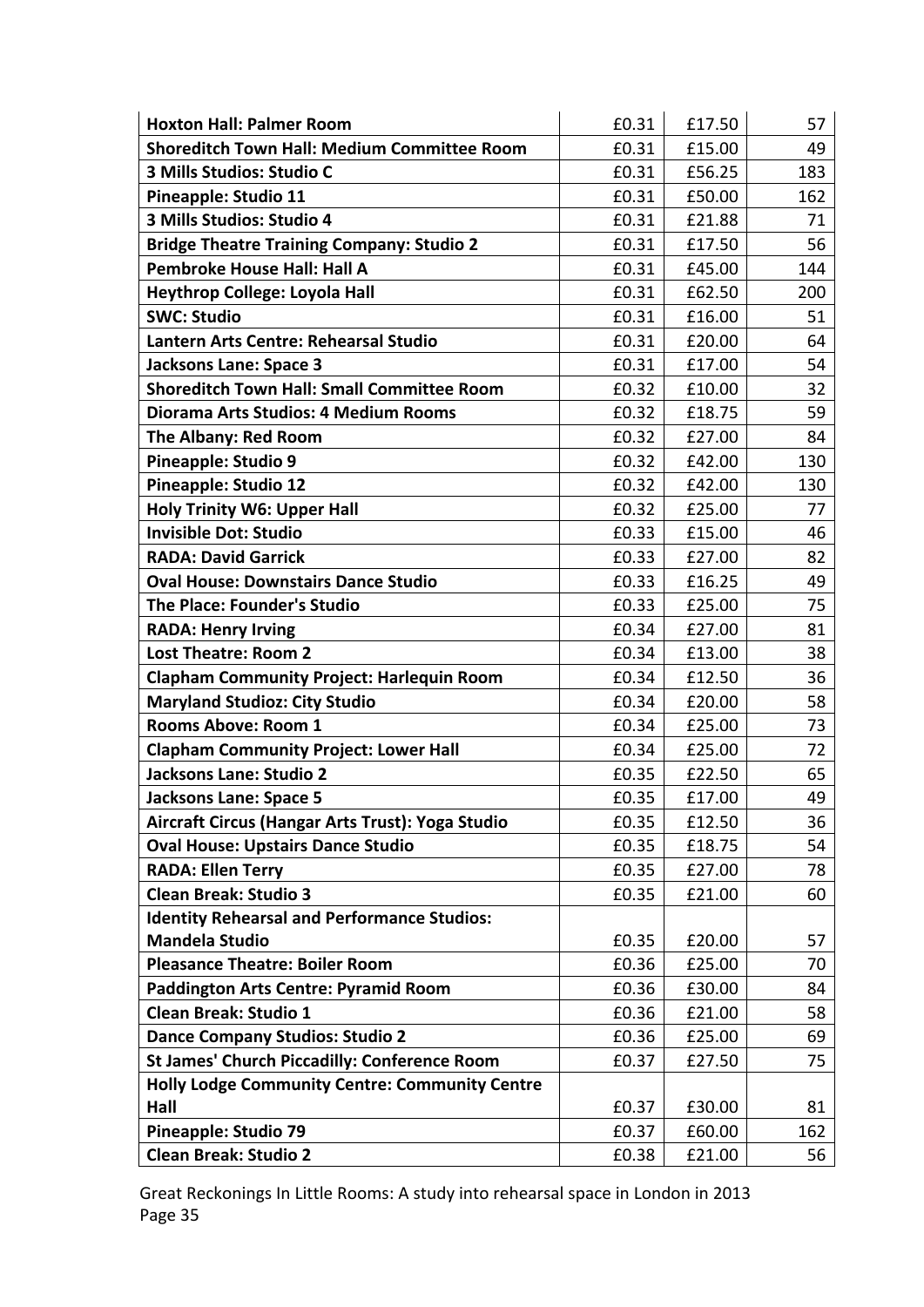| <b>Shoreditch Town Hall: Large Committee Room</b>   | £0.38 | £30.00  | 79  |
|-----------------------------------------------------|-------|---------|-----|
| <b>Rochelle School: First Floor</b>                 | £0.38 | £125.00 | 330 |
| <b>Urdang Academy: Studio 6</b>                     | £0.38 | £42.00  | 110 |
| Pineapple: Studio 1                                 | £0.38 | £42.00  | 110 |
| <b>Urdang Academy: Studio 2</b>                     | £0.38 | £57.00  | 149 |
| <b>Rooms Above: Room 5</b>                          | £0.39 | £18.00  | 47  |
| 3 Mills Studios: Studio 2                           | £0.39 | £31.25  | 80  |
| <b>Maryland Studioz: Bricklane Studio</b>           | £0.39 | £20.00  | 51  |
| <b>RADA: Squire Bancroft</b>                        | £0.40 | £49.50  | 125 |
| <b>RADA: Max Rayne</b>                              | £0.40 | £27.00  | 68  |
| <b>American Musical Theatre Academy: Main Dance</b> |       |         |     |
| <b>Studios x2</b>                                   | £0.41 | £28.00  | 69  |
| <b>Artsadmin: Theatre</b>                           | £0.42 | £37.50  | 90  |
| RADA: B25                                           | £0.42 | £38.50  | 92  |
| <b>RADA: Max Reinhart</b>                           | £0.42 | £27.00  | 64  |
| Moving Arts Base: Studios 3, 5 and 6                | £0.42 | £19.00  | 45  |
| <b>Urdang Academy: Great Hall</b>                   | £0.43 | £120.00 | 282 |
| <b>Rudeye Studio: Studio</b>                        | £0.43 | £20.00  | 47  |
| <b>Alford House: Main Hall</b>                      | £0.43 | £80.00  | 188 |
| <b>Cecil Sharp House: Kennedy Hall</b>              | £0.43 | £111.88 | 260 |
| <b>Oval House: Red Studio</b>                       | £0.44 | £12.50  | 29  |
| 3 Mills Studios: Studio 1                           | £0.44 | £31.25  | 71  |
| <b>Raindance Film Festival: Craven Room 2</b>       | £0.44 | £25.00  | 56  |
| <b>Sylvia Young Theatre School: 203</b>             | £0.44 | £35.00  | 79  |
| <b>RADA: AR2</b>                                    | £0.44 | £27.00  | 61  |
| RADA: Jerwood Vanburgh                              | £0.45 | £38.50  | 86  |
| London Palladium: Rehearsal Studio                  | £0.45 | £18.75  | 42  |
| <b>Cecil Sharp House: Storrow Hall</b>              | £0.45 | £31.25  | 70  |
| <b>Tricycle Theatre: Creative Space</b>             | £0.45 | £25.00  | 55  |
| <b>RADA: Studio 2</b>                               | £0.46 | £33.00  | 72  |
| <b>Urdang Academy: Studio 3</b>                     | £0.46 | £36.00  | 78  |
| <b>RADA: Fanny Kemble</b>                           | £0.46 | £27.00  | 58  |
| <b>American Musical Theatre Academy: Smaller</b>    |       |         |     |
| <b>Studios x2</b>                                   | £0.46 | £28.00  | 61  |
| Half Moon Young People's Theatre: Main Studio       | £0.46 | £43.75  | 94  |
| <b>Cecil Sharp House: Committee Room</b>            | £0.47 | £18.75  | 40  |
| Lantern Arts Centre: Wesley Room                    | £0.47 | £15.00  | 32  |
| <b>October Gallery: Theatre Showroom</b>            | £0.47 | £40.00  | 85  |
| <b>October Gallery: Club Room</b>                   | £0.47 | £40.00  | 85  |
| Danceworks: Studio 1                                | £0.47 | £52.00  | 110 |
| <b>Sylvia Young Theatre School: 202</b>             | £0.47 | £35.00  | 74  |
| <b>Maryland Studioz: Soho Studio</b>                | £0.48 | £20.00  | 42  |
| The Albany: Blue Room                               | £0.48 | £19.20  | 40  |
| The Albany: Orange Room                             | £0.48 | £19.20  | 40  |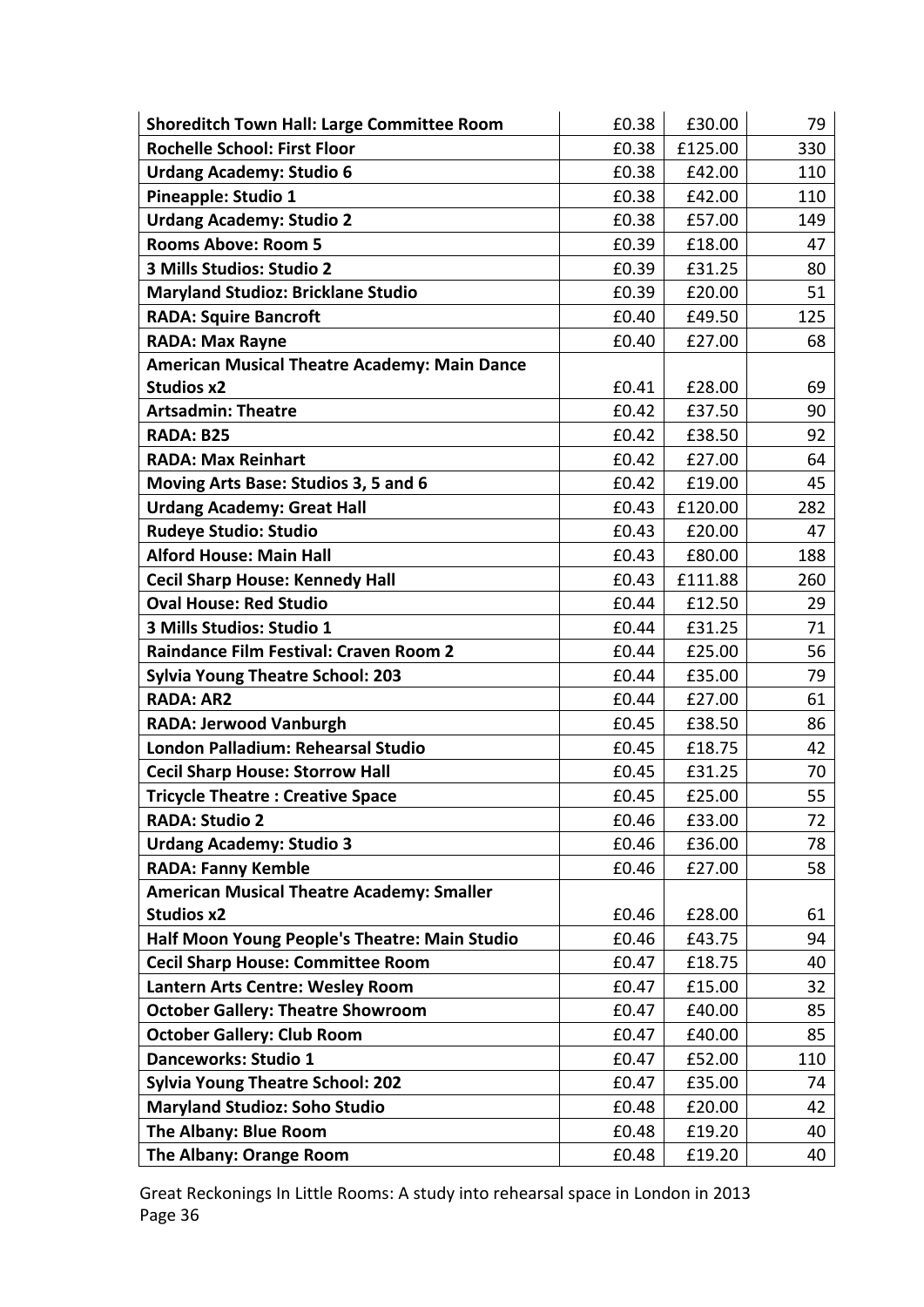| Half Moon Young People's Theatre: Red Room       | £0.48 | £12.50  | 26  |
|--------------------------------------------------|-------|---------|-----|
| 3 Mills Studios: Studio 7                        | £0.48 | £50.00  | 104 |
| <b>RADA: Studio 7</b>                            | £0.48 | £27.00  | 56  |
| <b>Neals Yard Meeting Rooms: Big Room</b>        | £0.49 | £28.13  | 57  |
| <b>Urdang Academy: Council Chamber</b>           | £0.49 | £60.00  | 122 |
| <b>Cecil Sharp House: Trefusis Hall</b>          | £0.50 | £56.25  | 113 |
| <b>St James' Church Piccadilly: Meeting Room</b> | £0.50 | £18.75  | 38  |
| <b>Rooms Above: Room 2</b>                       | £0.50 | £25.00  | 50  |
| <b>RADA: Studio 1</b>                            | £0.50 | £33.00  | 66  |
| <b>Etcetera Theatre: Theatre</b>                 | £0.50 | £10.00  | 20  |
| <b>Dragon Hall: Main Hall</b>                    | £0.51 | £60.00  | 119 |
| <b>Bloomsbury Theatre: Studio</b>                | £0.51 | £45.00  | 88  |
| Paines Plough: Rehearsal Room                    | £0.52 | £14.38  | 28  |
| <b>Cecil Sharp House: Sharp's Bar</b>            | £0.52 | £15.00  | 29  |
| <b>Tricycle Theatre: Baldwin Studio</b>          | £0.52 | £30.00  | 58  |
| Danceworks: Studio 11                            | £0.52 | £60.00  | 115 |
| <b>Pineapple: Studio 2</b>                       | £0.53 | £35.00  | 66  |
| <b>RADA: Edmund Kean</b>                         | £0.54 | £27.00  | 50  |
| <b>Danceworks: Studio 10</b>                     | £0.54 | £62.00  | 115 |
| <b>Rooms Above: Room 4</b>                       | £0.55 | £18.00  | 33  |
| 3 Mills Studios: Studio A                        | £0.55 | £100.00 | 183 |
| <b>The Albany: Studio</b>                        | £0.55 | £25.20  | 46  |
| <b>RADA: Training Suite</b>                      | £0.55 | £33.00  | 60  |
| <b>Actors Centre: John Thaw Media Studio</b>     | £0.55 | £32.50  | 59  |
| <b>Alford House: Gymnasium</b>                   | £0.55 | £77.50  | 140 |
| <b>RADA: Wolfson Gielgud</b>                     | £0.55 | £33.00  | 60  |
| The Albany: Yellow Room                          | £0.56 | £16.80  | 30  |
| 3 Mills Studios: Studio B                        | £0.56 | £50.00  | 90  |
| Raindance Film Festival: Craven Room 1           | £0.56 | £25.00  | 45  |
| <b>Holy Trinity W6: Carini Room</b>              | £0.57 | £12.50  | 22  |
| <b>Expressions Studios: Studio 1</b>             | £0.57 | £16.00  | 28  |
| <b>Sylvia Young Theatre School: 101</b>          | £0.57 | £35.00  | 61  |
| <b>Sylvia Young Theatre School: 102</b>          | £0.57 | £35.00  | 61  |
| <b>Urdang Academy: Studio 4</b>                  | £0.58 | £44.00  | 76  |
| Half Moon Young People's Theatre: Upper Studio   | £0.58 | £25.00  | 43  |
| <b>Pineapple: Studio 5</b>                       | £0.58 | £28.00  | 48  |
| Pineapple: Studio 6                              | £0.58 | £28.00  | 48  |
| <b>Actors Centre: Rehearsal Studio</b>           | £0.59 | £27.50  | 47  |
| Pineapple: Studio 10                             | £0.59 | £32.00  | 54  |
| <b>Theatro Technis: Rehearsal Studio</b>         | £0.60 | £15.00  | 25  |
| <b>Rooms Above: Room 3</b>                       | £0.60 | £18.00  | 30  |
| <b>RADA: GBS Studio</b>                          | £0.60 | £38.50  | 64  |
| <b>Chelsea Theatre: Dance Studio</b>             | £0.62 | £32.00  | 52  |
| 3 Mills Studios: Studio 3                        | £0.62 | £15.63  | 25  |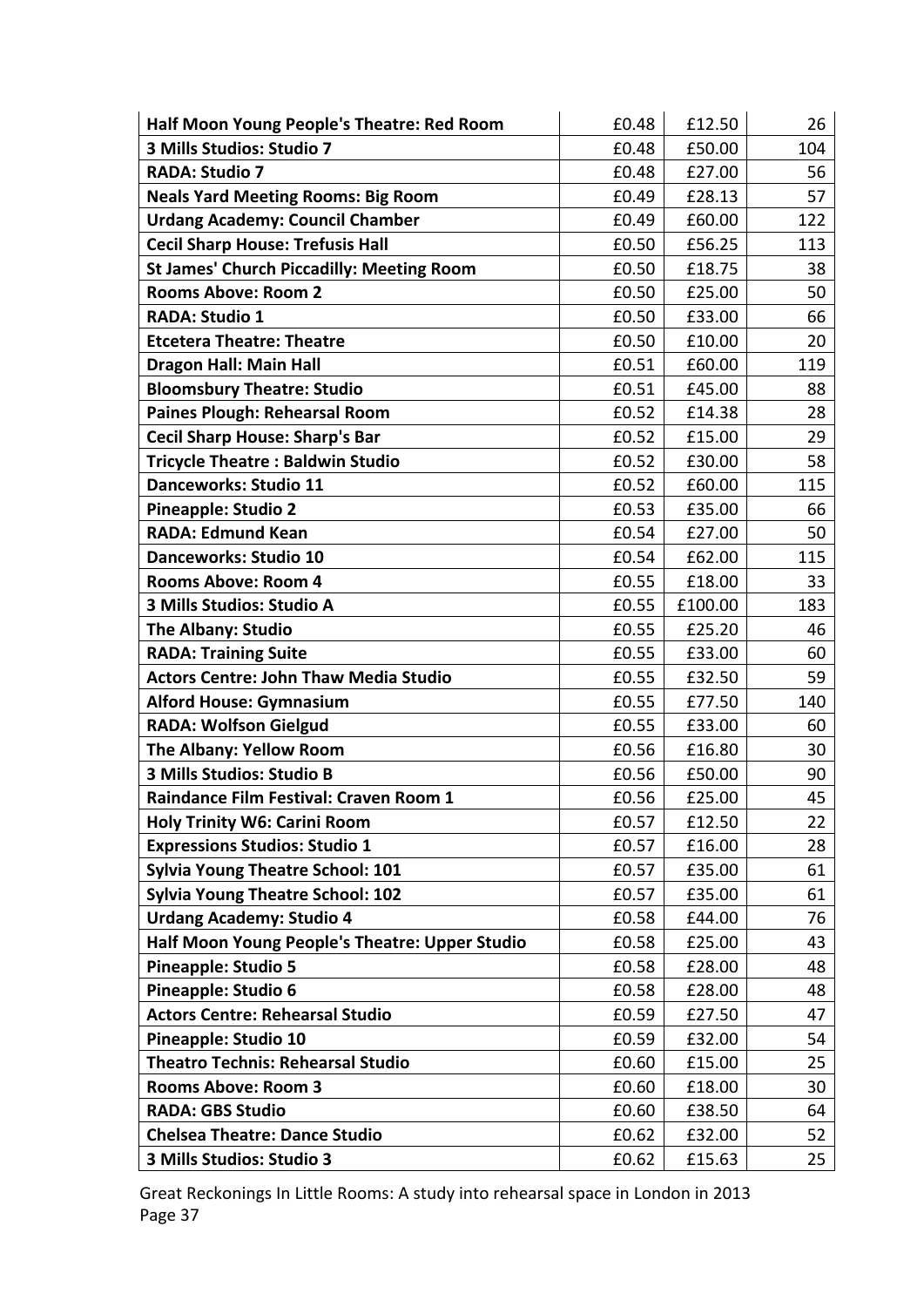| <b>Stratford Circus: Circus 1</b>                   | £0.62 | £112.50 | 182 |
|-----------------------------------------------------|-------|---------|-----|
| <b>Invisible Dot: Blue Room</b>                     | £0.62 | £15.00  | 24  |
| <b>Diorama Arts Studios: 4 Small Rooms</b>          | £0.63 | £15.00  | 24  |
| <b>Actors Centre: Patricia Lawrence Room</b>        | £0.64 | £24.50  | 38  |
| <b>Urdang Academy: Studio 5</b>                     | £0.65 | £34.00  | 52  |
| <b>Sylvia Young Theatre School: 103</b>             | £0.65 | £35.00  | 54  |
| <b>Sylvia Young Theatre School: 104</b>             | £0.65 | £35.00  | 54  |
| <b>Sylvia Young Theatre School: 201</b>             | £0.65 | £35.00  | 54  |
| <b>Danceworks: Studio 5</b>                         | £0.65 | £46.00  | 70  |
| The Albany: Purple Room                             | £0.66 | £13.20  | 20  |
| <b>St George's Church Bloomsbury: Upper Meeting</b> |       |         |     |
| Room                                                | £0.67 | £10.00  | 15  |
| <b>Danceworks: Studio 3</b>                         | £0.68 | £40.00  | 59  |
| <b>Danceworks: Studio 6</b>                         | £0.68 | £40.00  | 59  |
| <b>Graeae Theatre Company: Rehearsal Room</b>       | £0.69 | £63.00  | 91  |
| <b>Invisible Dot: Studio</b>                        | £0.70 | £30.00  | 43  |
| <b>RADA: Room 3</b>                                 | £0.71 | £30.00  | 42  |
| <b>Alford House: Lower Hall</b>                     | £0.76 | £73.75  | 97  |
| <b>Sylvia Young Theatre School: 204</b>             | £0.76 | £35.00  | 46  |
| <b>Tara Theatre: Theatre</b>                        | £0.76 | £25.00  | 33  |
| <b>Pleasance Theatre: White Room</b>                | £0.78 | £25.00  | 32  |
| <b>Sylvia Young Theatre School: 105</b>             | £0.79 | £35.00  | 44  |
| <b>Sylvia Young Theatre School: 106</b>             | £0.79 | £35.00  | 44  |
| <b>Menier Chocolate Factory: Single space</b>       | £0.79 | £23.75  | 30  |
| <b>Young Actors Theatre: Theatre</b>                | £0.80 | £35.00  | 44  |
| <b>Chelsea Theatre: Red Room</b>                    | £0.81 | £30.00  | 37  |
| <b>Chelsea Theatre: Studio 2</b>                    | £0.82 | £40.00  | 49  |
| <b>Chelsea Theatre: Yellow Room</b>                 | £0.83 | £15.00  | 18  |
| <b>Treadwells: Basement</b>                         | £0.83 | £25.00  | 30  |
| <b>Rochelle School: Ground Floor</b>                | £0.83 | £250.00 | 300 |
| <b>Actors Centre: John Curry Room</b>               | £0.85 | £37.00  | 44  |
| <b>Dragon Hall: Green Room</b>                      | £0.85 | £50.00  | 59  |
| Paddington Arts Centre: Green Room                  | £0.87 | £24.50  | 28  |
| <b>Midi Music Company: Live Access Room</b>         | £0.90 | £12.00  | 13  |
| <b>Chelsea Theatre: Studio 1</b>                    | £0.97 | £28.00  | 29  |
| <b>Urdang Academy: Meeting Room</b>                 | £1.02 | £34.00  | 33  |
| <b>RADA: Room 5</b>                                 | £1.05 | £22.00  | 21  |
| Rag Factory: Bangkok Studio                         | £1.08 | £15.00  | 14  |
| <b>Stratford Circus: Circus 2</b>                   | £1.11 | £68.75  | 62  |
| <b>Urdang Academy: Lecture Room</b>                 | £1.12 | £33.00  | 29  |
| <b>Graeae Theatre Company: Creative Hub</b>         | £1.32 | £37.00  | 28  |
| <b>RADA: Nancy Diguid Room</b>                      | £1.43 | £30.00  | 21  |
| <b>RADA: Attic Suite</b>                            | £1.43 | £30.00  | 21  |
| <b>Actors Centre: Vocal &amp; Singing Studio</b>    | £1.63 | £22.00  | 14  |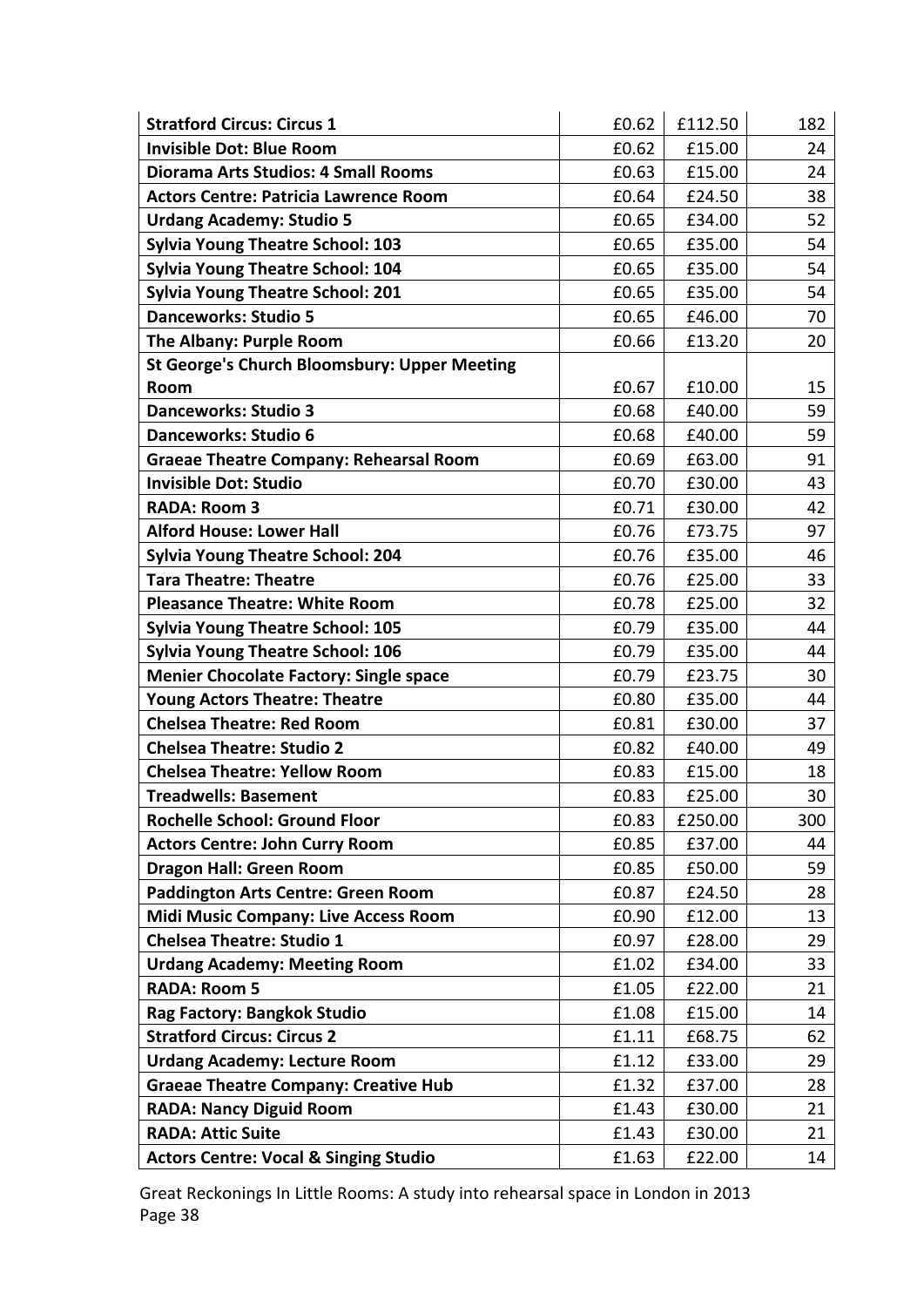| <b>Neals Yard Meeting Rooms: Small Room</b> | £1.69 | £31.25 | 18 |
|---------------------------------------------|-------|--------|----|
| <b>Dragon Hall: Purple Room</b>             | £1.79 | £40.00 |    |
| <b>RADA: Room 4</b>                         | £1.83 | £22.00 | 12 |
| Danceworks: Studio 4 (Mini)                 | £1.85 | £25.00 | 14 |
| <b>Exchange Theatre: Rehearsal Room</b>     | £2.42 | £12.00 | 35 |
| <b>Hoxton Hall: Theatre</b>                 | £2.70 | £84.38 | 31 |
| <b>Dragon Hall: Meeting Room</b>            | £5.93 | £35.00 |    |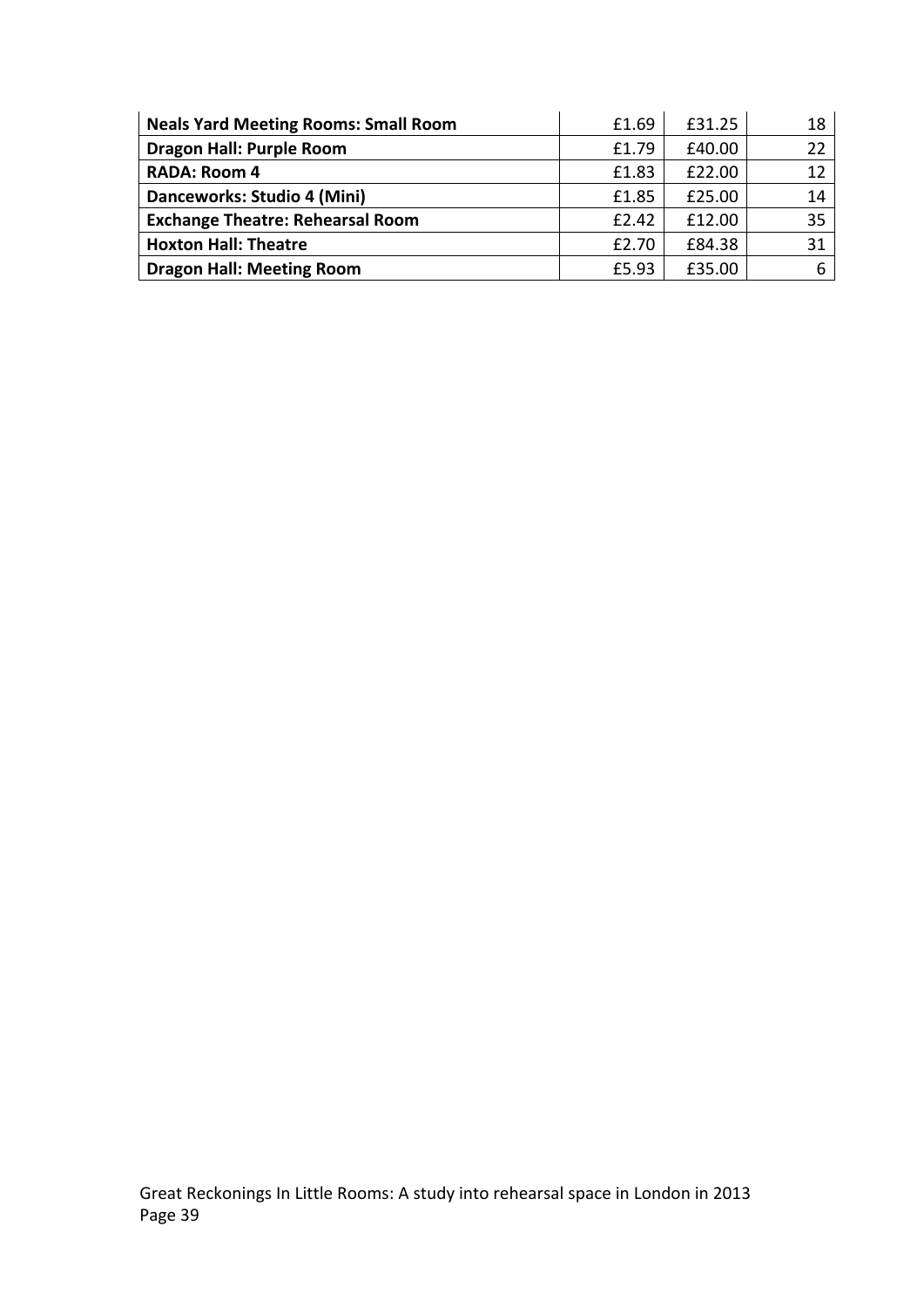|                                                    | f/<br><b>Square</b><br><b>Meter</b> | <b>Daily</b> | <b>Square</b> |
|----------------------------------------------------|-------------------------------------|--------------|---------------|
| <b>Space Name</b>                                  | (daily)                             | Rate         | <b>Meters</b> |
| <b>Apiary Studios: Studio 2</b>                    | £0.44                               | £135.00      | 305           |
| Aircraft Circus (Hangar Arts Trust): Mezzanine     | £0.45                               | £100.00      | 224           |
| <b>Apiary Studios: Studio 1</b>                    | £0.57                               | £120.00      | 210           |
| <b>Shoreditch Town Hall: Old Servery</b>           | £0.58                               | £65.00       | 112           |
| <b>Apiary Studios: Studio 3</b>                    | £0.65                               | £130.00      | 200           |
| <b>Dance Attic Studios: Largest space</b>          | £0.67                               | £150.00      | 223           |
| <b>St Gabriel's Halls: Main Hall</b>               | £0.79                               | £150.00      | 190           |
| <b>Chisenhale Dance Space: Main Studio</b>         | £0.90                               | £112.00      | 125           |
| <b>Brady Arts and Community Centre: Hall</b>       | £0.90                               | £170.00      | 189           |
| Jacksons Lane: Studio 1                            | £0.93                               | £276.00      | 296           |
| Rag Factory: Hume Studio                           | £0.95                               | £205.00      | 216           |
| <b>Whirled Studio: Rehearsal Studio</b>            | £0.95                               | £100.00      | 105           |
| <b>Shoreditch Town Hall: Council Chamber</b>       | £0.96                               | £375.00      | 389           |
| <b>St Gabriel's Halls: Men's Club</b>              | £0.99                               | £130.00      | 131           |
| London School of Capoeira: Studio 1                | £1.02                               | £110.00      | 108           |
| Aircraft Circus (Hangar Arts Trust): Studio 1      | £1.04                               | £250.00      | 240           |
| The Poor School: Studio Theatre                    | £1.06                               | £110.00      | 104           |
| <b>Stratford Circus: Circus 3</b>                  | £1.07                               | £240.00      | 225           |
| Artsadmin: Studio 3                                | £1.07                               | £225.00      | 210           |
| <b>Islington Arts Factory: The Chase</b>           | £1.08                               | £108.00      | 100           |
| <b>The Tramshed: Theatre</b>                       | £1.11                               | £156.00      | 140           |
| <b>Out of Joint: Rehearsal Room</b>                | £1.16                               | £90.00       | 77            |
| Jerwood Space: Spaces 1 & 3                        | £1.18                               | £190.00      | 161           |
| <b>National Youth Theatre: Main Rehearsal Room</b> | £1.18                               | £300.00      | 254           |
| <b>Rag Factory: Apricot Studio</b>                 | £1.21                               | £125.00      | 103           |
| <b>St Gabriel's Halls: Boy's Club</b>              | £1.22                               | £140.00      | 115           |
| <b>Factory Fitness and Dance Centre: New York</b>  | £1.26                               | £200.00      | 159           |
| <b>Tricycle Theatre: Cameron Mackintosh Studio</b> | £1.26                               | £170.00      | 135           |
| <b>Expressions Studios: Studio 3</b>               | £1.29                               | £184.00      | 143           |
| Aircraft Circus (Hangar Arts Trust): Studio 2      | £1.30                               | £175.00      | 135           |
| <b>Islington Arts Factory: The Linbury</b>         | £1.32                               | £108.00      | 82            |
| <b>National Youth Theatre: Studio</b>              | £1.36                               | £110.00      | 81            |
| <b>Clapham Community Project: Main Hall</b>        | £1.37                               | £300.00      | 219           |
| <b>Dance Research Studio: DRS</b>                  | £1.37                               | £96.00       | 70            |
| <b>BalletBoyz: Studio 1</b>                        | £1.38                               | £170.00      | 124           |
| <b>Maryland Studioz: City Studio</b>               | £1.38                               | £80.00       | 58            |

# List of spaces in order of cost per square meter per day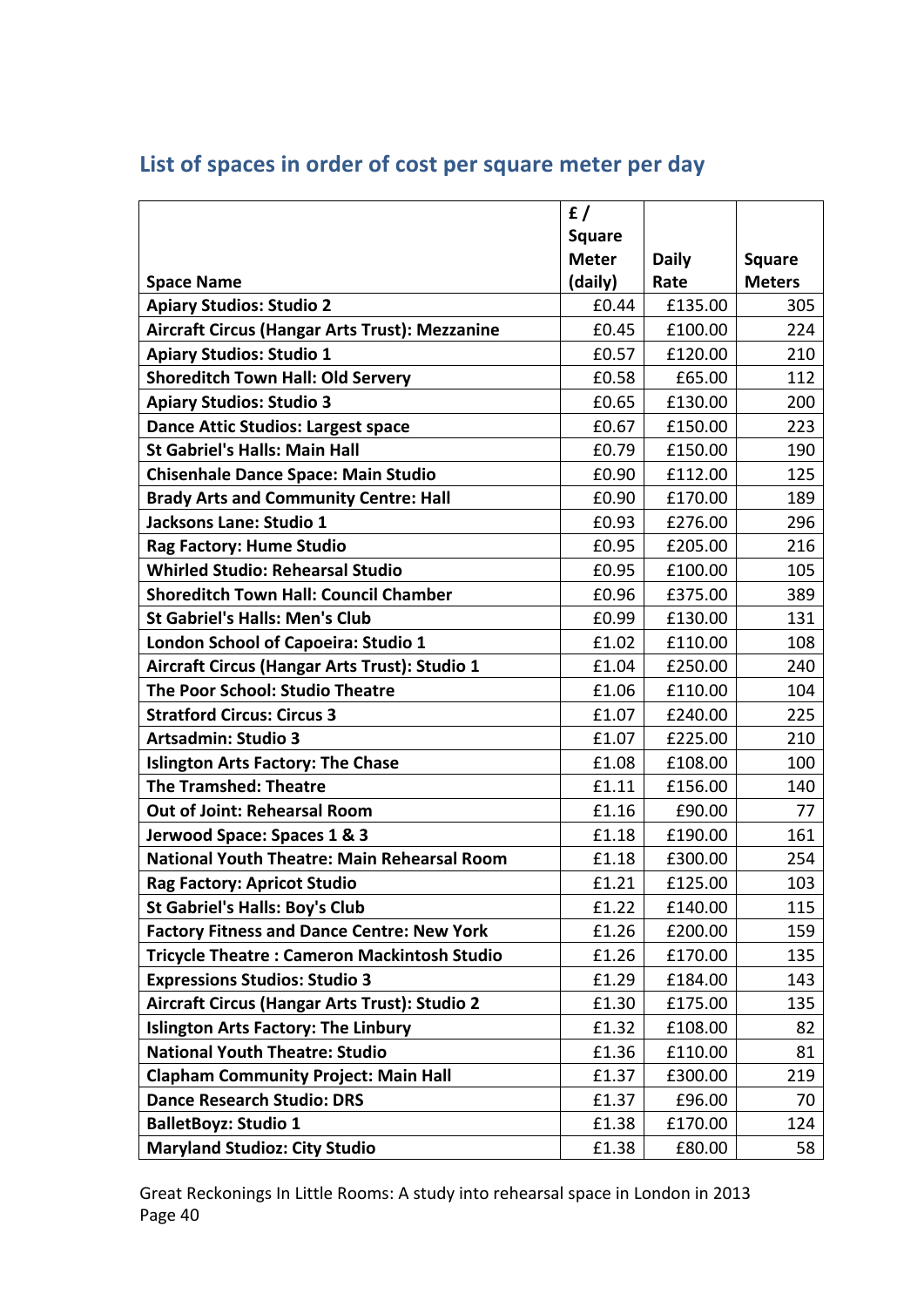| <b>Make Believe Arts: Gulliver Room</b>                | £1.40 | £100.00 | 72  |
|--------------------------------------------------------|-------|---------|-----|
| <b>Make Believe Arts: Lorax Room</b>                   | £1.40 | £100.00 | 72  |
| Jerwood Space: Space 7                                 | £1.40 | £357.00 | 254 |
| <b>Space, The: The Space</b>                           | £1.41 | £110.00 | 78  |
| London Bubble: Studio Space                            | £1.41 | £81.00  | 57  |
| <b>Artsadmin: Court Room</b>                           | £1.42 | £170.00 | 120 |
| <b>Polka Theatre: Rehearsal Room</b>                   | £1.42 | £128.00 | 90  |
| <b>ISTD2 Dance Studios: Ground Floor</b>               | £1.43 | £268.00 | 188 |
| The Poor School: Studio 1                              | £1.43 | £90.00  | 63  |
| The Poor School: Studio 2                              | £1.43 | £90.00  | 63  |
| <b>Lantern Arts Centre: Bond Hall</b>                  | £1.43 | £200.00 | 140 |
| <b>ISTD2 Dance Studios: Basement</b>                   | £1.44 | £167.00 | 116 |
| Jerwood Space: Spaces 2 & 4                            | £1.44 | £160.00 | 111 |
| <b>Chisenhale Dance Space: Small Studio</b>            | £1.45 | £72.00  | 50  |
| The Place: Studio 1                                    | £1.45 | £256.00 | 176 |
| <b>London Bubble: Rehearsal Room</b>                   | £1.49 | £144.00 | 97  |
| <b>Calder Theatre Bookshop: Single space</b>           | £1.50 | £64.00  | 43  |
| <b>St Gabriel's Halls: Lower Hall</b>                  | £1.50 | £120.00 | 80  |
| <b>Factory Fitness and Dance Centre: Havana</b>        | £1.51 | £160.00 | 106 |
| <b>ISTD2 Dance Studios: First Floor</b>                | £1.53 | £202.00 | 132 |
| <b>London School of Capoeira: Studio 2</b>             | £1.54 | £90.00  | 59  |
| AYA Theatre Company / Factory Junction: Studio         | £1.55 | £65.00  | 42  |
| <b>Pembroke House Hall: Hall B</b>                     | £1.56 | £280.00 | 180 |
| <b>Club for Acts and Actors: Concert Hall</b>          | £1.56 | £120.00 | 77  |
| <b>Studio B: Studio</b>                                | £1.56 | £200.00 | 128 |
| <b>Maryland Studioz: Bricklane Studio</b>              | £1.58 | £80.00  | 51  |
| The Place: Studio 8                                    | £1.58 | £256.00 | 162 |
| <b>Brixton Community Base: Lower Hall</b>              | £1.59 | £100.00 | 63  |
| Lantern Arts Centre: Prayer Room                       | £1.60 | £40.00  | 25  |
| <b>Rag Factory: Sewing Room</b>                        | £1.60 | £120.00 | 75  |
| <b>Abacus Arts: Single space</b>                       | £1.61 | £190.00 | 118 |
| <b>Dance Company Studios: Studio 1</b>                 | £1.61 | £240.00 | 149 |
| <b>Factory Fitness and Dance Centre: Paris</b>         | £1.64 | £140.00 | 85  |
| The Place: Studio 2                                    | £1.64 | £240.00 | 146 |
| <b>Precinct Theatre: Studio</b>                        | £1.67 | £120.00 | 72  |
| <b>Brixton Community Base: Upper Hall</b>              | £1.67 | £200.00 | 120 |
| The Place: Studio 3                                    | £1.68 | £240.00 | 143 |
| The Place: Studio 5                                    | £1.68 | £240.00 | 143 |
| Arch 468: Single space                                 | £1.70 | £55.00  | 32  |
| <b>Moving East: Single space</b>                       | £1.70 | £160.00 | 94  |
| <b>Rag Factory: McCoy Studio</b>                       | £1.71 | £95.00  | 56  |
| 3 Mills Studios: Studio 6                              | £1.72 | £400.00 | 233 |
| <b>Shoreditch Town Hall: Mayor's Parlour</b>           | £1.72 | £120.00 | 70  |
| <b>Identity Rehearsal and Performance Studios: The</b> | £1.74 | £140.00 | 80  |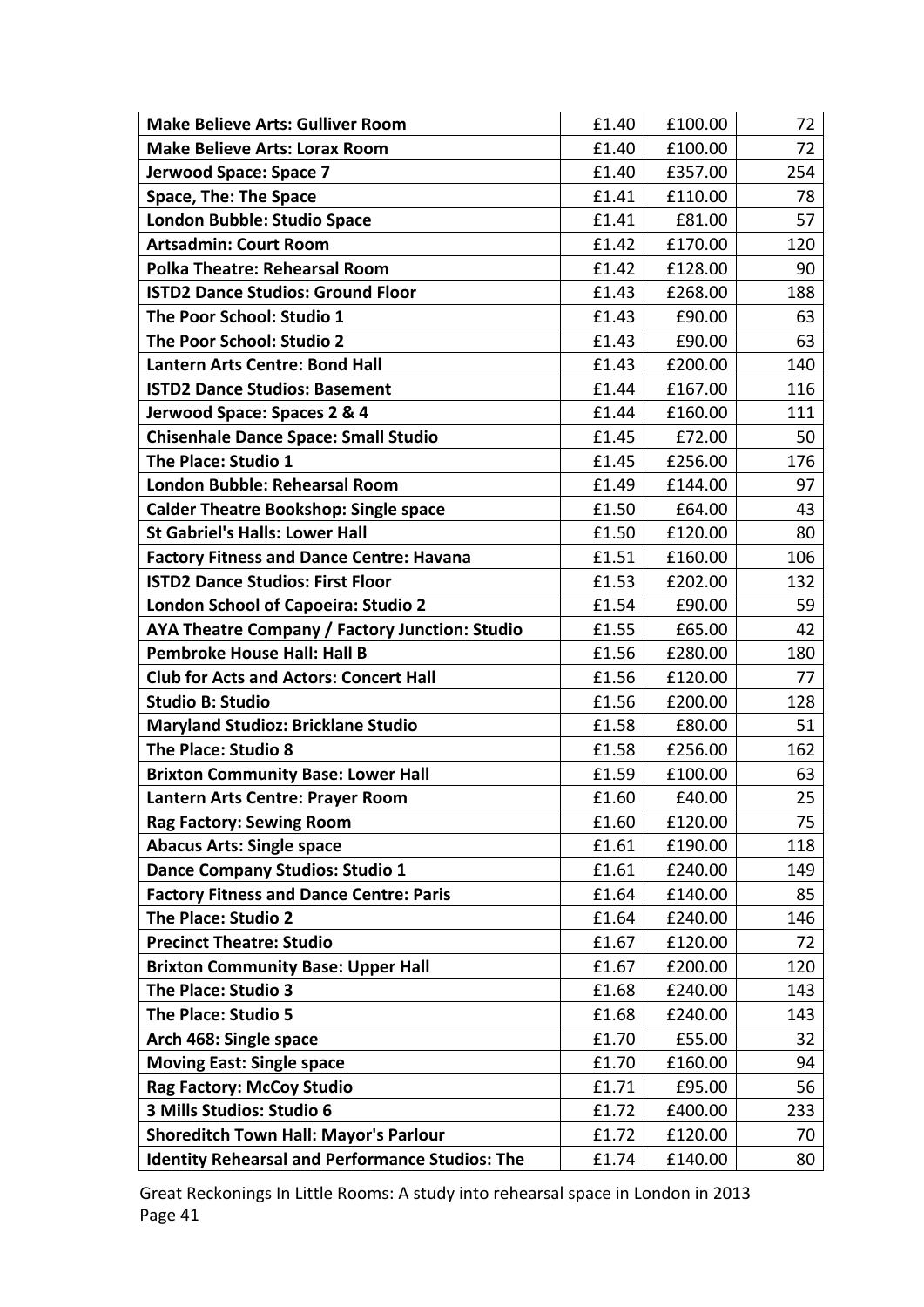| <b>Drum Studio</b>                                       |       |         |          |
|----------------------------------------------------------|-------|---------|----------|
| <b>Invisible Dot: Studio</b>                             | £1.75 | £80.00  | 46       |
| <b>Central London Golf Centre: Ground Floor</b>          | £1.79 | £200.00 | 111      |
| <b>Artsadmin: Fire Room</b>                              | £1.81 | £130.00 | 72       |
| The Place: Studio 4                                      | £1.82 | £240.00 | 132      |
| The Place: Studio 6                                      | £1.82 | £240.00 | 132      |
| <b>Identity Rehearsal and Performance Studios: Main</b>  |       |         |          |
| <b>Studio</b>                                            | £1.84 | £210.00 | 114      |
| <b>Shoreditch Town Hall: Medium Committee Room</b>       | £1.84 | £90.00  | 49       |
| <b>BalletBoyz: Studio 2</b>                              | £1.86 | £140.00 | 75       |
| <b>London Welsh Centre: Lower Hall</b>                   | £1.87 | £200.00 | 107      |
| <b>Shoreditch Town Hall: Large Committee Room</b>        | £1.89 | £150.00 | 79       |
| <b>Rambert Dance Company: Lower Studio</b>               | £1.89 | £240.00 | 126.7245 |
| Lantern Arts Centre: Café Studio                         | £1.90 | £200.00 | 105      |
| <b>Maryland Studioz: Soho Studio</b>                     | £1.91 | £80.00  | 42       |
| Moving Arts Base: Studios 1A & 1B, 2 and 4               | £1.92 | £192.00 | 100      |
| <b>English Touring Theatre: Studio 1</b>                 | £1.92 | £250.00 | 130      |
| <b>Rambert Dance Company: Upper Studio</b>               | £1.94 | £240.00 | 124      |
| al: Upper Vestry Hall                                    | £1.95 | £160.00 | 82       |
| <b>Identity Rehearsal and Performance Studios: Greta</b> |       |         |          |
| <b>Mendez Room</b>                                       | £1.97 | £180.00 | 91       |
| <b>Dance Company Studios: Studio 3</b>                   | £1.98 | £160.00 | 81       |
| <b>Exchange Theatre: Rehearsal Room</b>                  | £1.98 | £70.00  | 35       |
| The Place: Studio 7                                      | £1.99 | £216.00 | 109      |
| Jerwood Space: Spaces 5 & 6                              | £1.99 | £106.00 | 53       |
| <b>Shoreditch Town Hall: Small Committee Room</b>        | £2.05 | £65.00  | 32       |
| <b>The Tramshed: Studio</b>                              | £2.06 | £132.00 | 64       |
| <b>Paddington Arts Centre: Main Hall</b>                 | £2.08 | £420.00 | 202      |
| <b>Artsadmin: Studio 5</b>                               | £2.09 | £80.00  | 38       |
| <b>Bridge Theatre Training Company: Studio 3</b>         | £2.13 | £130.00 | 61       |
| <b>Lost Theatre: Room 1</b>                              | £2.14 | £120.00 | 56       |
| <b>Artsadmin: Steve Whitson Studio</b>                   | £2.14 | £320.00 | 150      |
| <b>Pleasance Theatre: Boiler Room</b>                    | £2.14 | £150.00 | 70       |
| <b>Bridge Theatre Training Company: Studio 4</b>         | £2.15 | £130.00 | 60       |
| <b>Bridge Theatre Training Company: Studio 1</b>         | £2.15 | £130.00 | 60       |
| <b>Paddington Arts Centre: Dance Studio</b>              | £2.17 | £175.00 | 81       |
| <b>Expressions Studios: Studio 2</b>                     | £2.18 | £168.00 | 77       |
| <b>Expressions Studios: Studio 4</b>                     | £2.18 | £168.00 | 77       |
| <b>RADA: Sarah Siddons</b>                               | £2.19 | £198.00 | 91       |
| National Opera Studio: Blackburn Hall                    | £2.19 | £290.00 | 133      |
| Midi Music Company: Performance Studio                   | £2.19 | £216.00 | 99       |
| St George's Church Bloomsbury: Lower Vestry Hall         | £2.22 | £120.00 | 54       |
| The Place: Studio 9                                      | £2.22 | £216.00 | 97       |
| The Place: Studio 10                                     | £2.22 | £216.00 | 97       |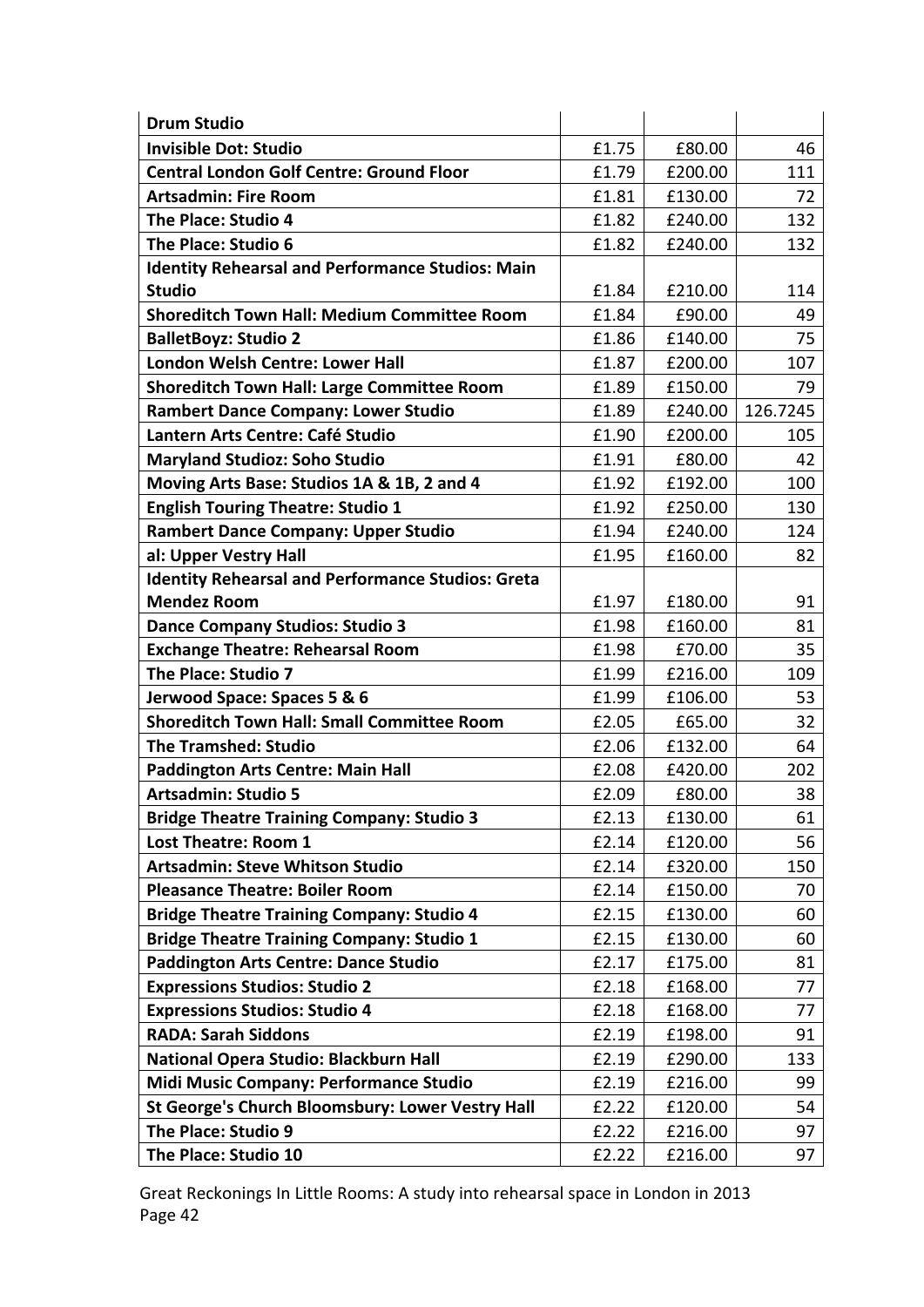| <b>Hampstead Theatre: Rehearsal Room</b>            | £2.23 | £250.00 | 112 |
|-----------------------------------------------------|-------|---------|-----|
| <b>Make Believe Arts: Helicopter Room</b>           | £2.24 | £80.00  | 36  |
| <b>Hoxton Hall: May Scott Studio</b>                | £2.24 | £140.00 | 62  |
| 3 Mills Studios: Studio 5                           | £2.25 | £400.00 | 178 |
| <b>Jacksons Lane: Space 4</b>                       | £2.27 | £136.00 | 60  |
| London Welsh Centre: Main Hall                      | £2.30 | £400.00 | 174 |
| <b>Bridge Theatre Training Company: Studio 2</b>    | £2.30 | £130.00 | 56  |
| <b>Moving Arts Base: Studio 1</b>                   | £2.31 | £416.00 | 180 |
| <b>Pineapple: Studio 7</b>                          | £2.34 | £400.00 | 171 |
| <b>Pleasance Theatre: White Room</b>                | £2.34 | £75.00  | 32  |
| Diorama Arts Studios: 4 Large Rooms                 | £2.35 | £170.00 | 72  |
| <b>Holy Trinity W6: Main Hall</b>                   | £2.38 | £300.00 | 126 |
| <b>RADA: David Garrick</b>                          | £2.42 | £198.00 | 82  |
| London Fields Studio: Studio                        | £2.42 | £160.00 | 66  |
| <b>Hoxton Hall: Palmer Room</b>                     | £2.45 | £140.00 | 57  |
| <b>RADA: Henry Irving</b>                           | £2.46 | £198.00 | 81  |
| 3 Mills Studios: Studio C                           | £2.46 | £450.00 | 183 |
| <b>Identity Rehearsal and Performance Studios:</b>  |       |         |     |
| <b>Mandela Studio</b>                               | £2.46 | £140.00 | 57  |
| Pineapple: Studio 11                                | £2.47 | £400.00 | 162 |
| 3 Mills Studios: Studio 4                           | £2.47 | £175.00 | 71  |
| <b>Pembroke House Hall: Hall A</b>                  | £2.50 | £360.00 | 144 |
| <b>Heythrop College: Loyola Hall</b>                | £2.50 | £500.00 | 200 |
| <b>SWC: Studio</b>                                  | £2.51 | £128.00 | 51  |
| Lantern Arts Centre: Rehearsal Studio               | £2.51 | £160.00 | 64  |
| <b>Jacksons Lane: Space 3</b>                       | £2.52 | £136.00 | 54  |
| <b>American Musical Theatre Academy: Main Dance</b> |       |         |     |
| <b>Studios x2</b>                                   | £2.55 | £175.00 | 69  |
| <b>RADA: Ellen Terry</b>                            | £2.55 | £198.00 | 78  |
| Diorama Arts Studios: 4 Medium Rooms                | £2.56 | £150.00 | 59  |
| The Albany: Red Room                                | £2.57 | £216.00 | 84  |
| <b>Pineapple: Studio 9</b>                          | £2.58 | £336.00 | 130 |
| <b>Pineapple: Studio 12</b>                         | £2.58 | £336.00 | 130 |
| <b>Holy Trinity W6: Upper Hall</b>                  | £2.60 | £200.00 | 77  |
| <b>RADA: Squire Bancroft</b>                        | £2.63 | £330.00 | 125 |
| <b>Oval House: Downstairs Dance Studio</b>          | £2.65 | £130.00 | 49  |
| <b>Clean Break: Studio 3</b>                        | £2.67 | £160.00 | 60  |
| The Place: Founder's Studio                         | £2.67 | £200.00 | 75  |
| <b>Lost Theatre: Room 2</b>                         | £2.74 | £104.00 | 38  |
| <b>Clapham Community Project: Harlequin Room</b>    | £2.75 | £100.00 | 36  |
| <b>Rooms Above: Room 1</b>                          | £2.76 | £200.00 | 73  |
| <b>Clapham Community Project: Lower Hall</b>        | £2.76 | £200.00 | 72  |
| <b>Jacksons Lane: Studio 2</b>                      | £2.77 | £180.00 | 65  |
| <b>Clean Break: Studio 1</b>                        | £2.77 | £160.00 | 58  |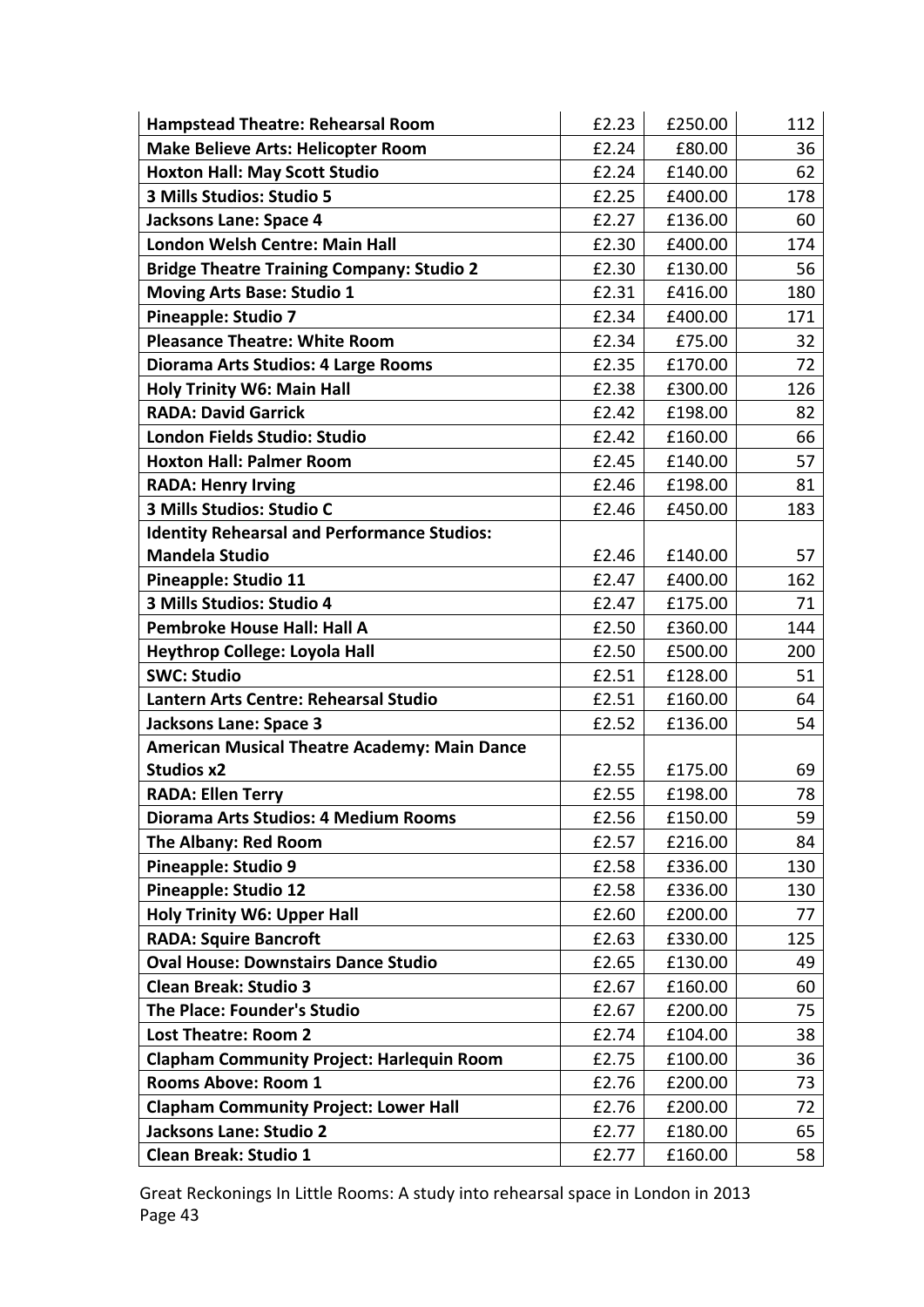| <b>Jacksons Lane: Space 5</b>                         | £2.78 | £136.00   | 49  |
|-------------------------------------------------------|-------|-----------|-----|
| Aircraft Circus (Hangar Arts Trust): Yoga Studio      | £2.78 | £100.00   | 36  |
| <b>Oval House: Upstairs Dance Studio</b>              | £2.78 | £150.00   | 54  |
| <b>Clean Break: Studio 2</b>                          | £2.86 | £160.00   | 56  |
| <b>Paddington Arts Centre: Pyramid Room</b>           | £2.87 | £240.00   | 84  |
| <b>American Musical Theatre Academy: Smaller</b>      |       |           |     |
| <b>Studios x2</b>                                     | £2.89 | £175.00   | 61  |
| <b>Dance Company Studios: Studio 2</b>                | £2.91 | £200.00   | 69  |
| <b>RADA: Max Rayne</b>                                | £2.93 | £198.00   | 68  |
| <b>St James' Church Piccadilly: Conference Room</b>   | £2.93 | £220.00   | 75  |
| <b>Holly Lodge Community Centre: Community Centre</b> |       |           |     |
| Hall                                                  | £2.96 | £240.00   | 81  |
| <b>Pineapple: Studio 79</b>                           | £2.96 | £480.00   | 162 |
| RADA: B25                                             | £2.99 | £275.00   | 92  |
| <b>Rochelle School: First Floor</b>                   | £3.03 | £1,000.00 | 330 |
| <b>Urdang Academy: Studio 6</b>                       | £3.05 | £336.00   | 110 |
| <b>Pineapple: Studio 1</b>                            | £3.05 | £336.00   | 110 |
| <b>RADA: Studio 2</b>                                 | £3.06 | £220.00   | 72  |
| <b>Urdang Academy: Studio 2</b>                       | £3.06 | £456.00   | 149 |
| <b>RADA: Max Reinhart</b>                             | £3.07 | £198.00   | 64  |
| <b>Rooms Above: Room 5</b>                            | £3.10 | £144.00   | 47  |
| 3 Mills Studios: Studio 2                             | £3.12 | £250.00   | 80  |
| <b>RADA: Jerwood Vanburgh</b>                         | £3.19 | £275.00   | 86  |
| <b>Etcetera Theatre: Theatre</b>                      | £3.25 | £65.00    | 20  |
| <b>RADA: AR2</b>                                      | £3.26 | £198.00   | 61  |
| <b>RADA: Studio 1</b>                                 | £3.33 | £220.00   | 66  |
| <b>Artsadmin: Theatre</b>                             | £3.33 | £300.00   | 90  |
| Moving Arts Base: Studios 3, 5 and 6                  | £3.38 | £152.00   | 45  |
| <b>RADA: Fanny Kemble</b>                             | £3.39 | £198.00   | 58  |
| <b>Urdang Academy: Great Hall</b>                     | £3.41 | £960.00   | 282 |
| <b>Rudeye Studio: Studio</b>                          | £3.41 | £160.00   | 47  |
| <b>Alford House: Main Hall</b>                        | £3.41 | £640.00   | 188 |
| <b>Cecil Sharp House: Kennedy Hall</b>                | £3.44 | £895.00   | 260 |
| <b>Graeae Theatre Company: Rehearsal Room</b>         | £3.46 | £315.00   | 91  |
| <b>Invisible Dot: Studio</b>                          | £3.49 | £150.00   | 43  |
| <b>Oval House: Red Studio</b>                         | £3.51 | £100.00   | 29  |
| 3 Mills Studios: Studio 1                             | £3.53 | £250.00   | 71  |
| <b>Dragon Hall: Main Hall</b>                         | £3.54 | £420.00   | 119 |
| <b>RADA: Studio 7</b>                                 | £3.54 | £198.00   | 56  |
| <b>Invisible Dot: Blue Room</b>                       | £3.54 | £85.00    | 24  |
| <b>Raindance Film Festival: Craven Room 2</b>         | £3.54 | £200.00   | 56  |
| <b>Sylvia Young Theatre School: 203</b>               | £3.55 | £280.00   | 79  |
| <b>Actors Centre: John Thaw Media Studio</b>          | £3.56 | £210.00   | 59  |
| London Palladium: Rehearsal Studio                    | £3.57 | £150.00   | 42  |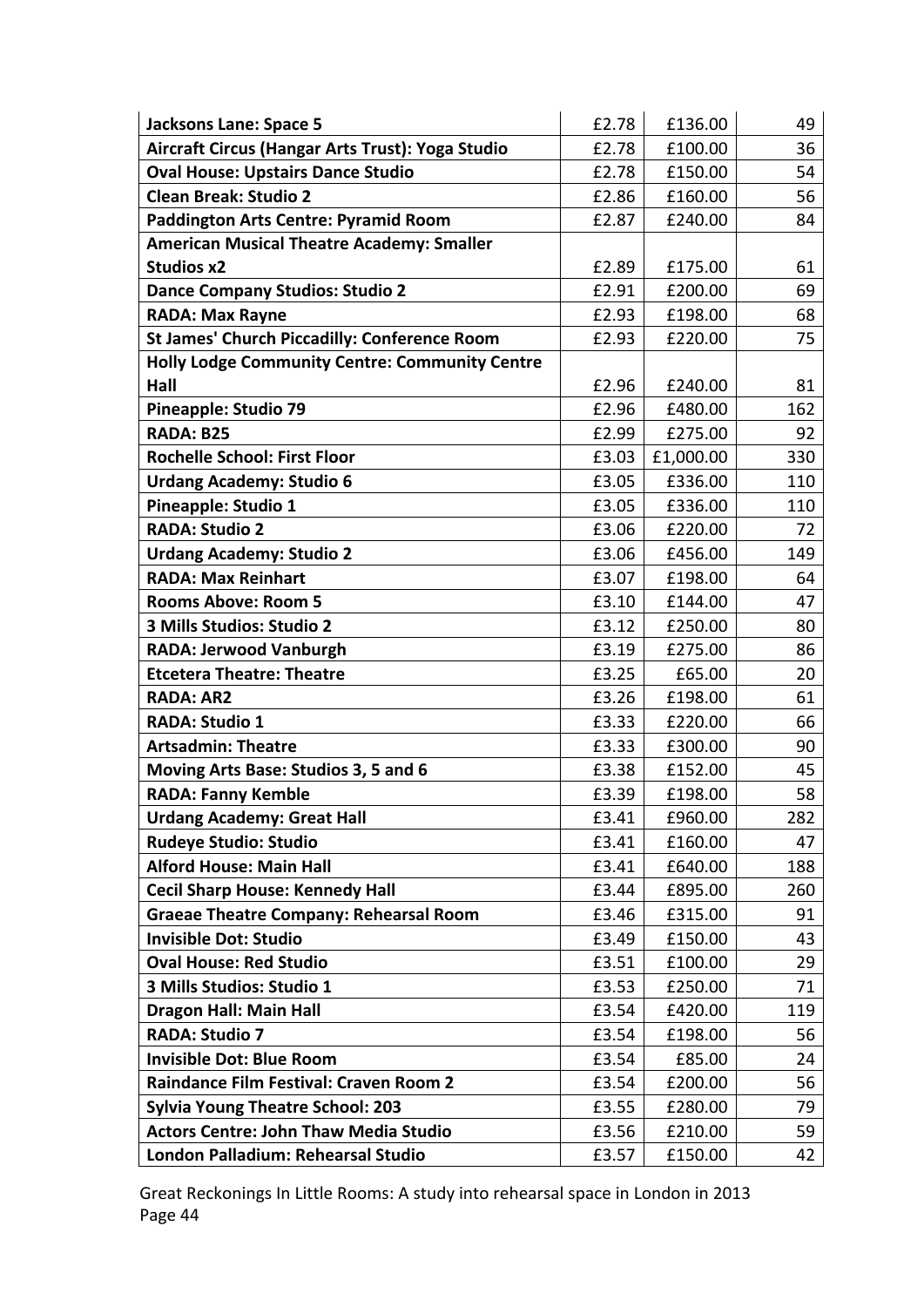| <b>Cecil Sharp House: Storrow Hall</b>           | £3.59 | £250.00 | 70  |
|--------------------------------------------------|-------|---------|-----|
| <b>Tricycle Theatre: Creative Space</b>          | £3.63 | £200.00 | 55  |
| <b>RADA: Training Suite</b>                      | £3.67 | £220.00 | 60  |
| <b>Urdang Academy: Studio 3</b>                  | £3.69 | £288.00 | 78  |
| <b>RADA: Wolfson Gielgud</b>                     | £3.70 | £220.00 | 60  |
| Half Moon Young People's Theatre: Main Studio    | £3.71 | £350.00 | 94  |
| <b>Cecil Sharp House: Committee Room</b>         | £3.74 | £150.00 | 40  |
| Lantern Arts Centre: Wesley Room                 | £3.75 | £120.00 | 32  |
| <b>October Gallery: Theatre Showroom</b>         | £3.75 | £320.00 | 85  |
| <b>October Gallery: Club Room</b>                | £3.75 | £320.00 | 85  |
| Danceworks: Studio 1                             | £3.78 | £416.00 | 110 |
| <b>Sylvia Young Theatre School: 202</b>          | £3.79 | £280.00 | 74  |
| The Albany: Blue Room                            | £3.84 | £153.60 | 40  |
| <b>The Albany: Orange Room</b>                   | £3.84 | £153.60 | 40  |
| Half Moon Young People's Theatre: Red Room       | £3.85 | £100.00 | 26  |
| 3 Mills Studios: Studio 7                        | £3.85 | £400.00 | 104 |
| <b>Actors Centre: Rehearsal Studio</b>           | £3.85 | £180.00 | 47  |
| <b>Neals Yard Meeting Rooms: Big Room</b>        | £3.94 | £225.00 | 57  |
| <b>RADA: Edmund Kean</b>                         | £3.95 | £198.00 | 50  |
| <b>Urdang Academy: Council Chamber</b>           | £3.95 | £480.00 | 122 |
| <b>Cecil Sharp House: Trefusis Hall</b>          | £3.99 | £450.00 | 113 |
| <b>Treadwells: Basement</b>                      | £4.00 | £120.00 | 30  |
| <b>St James' Church Piccadilly: Meeting Room</b> | £4.00 | £150.00 | 38  |
| <b>Rooms Above: Room 2</b>                       | £4.00 | £200.00 | 50  |
| <b>Actors Centre: Patricia Lawrence Room</b>     | £4.06 | £155.00 | 38  |
| <b>Bloomsbury Theatre: Studio</b>                | £4.09 | £360.00 | 88  |
| <b>Paines Plough: Rehearsal Room</b>             | £4.13 | £115.00 | 28  |
| <b>Cecil Sharp House: Sharp's Bar</b>            | £4.14 | £120.00 | 29  |
| <b>Tricycle Theatre: Baldwin Studio</b>          | £4.15 | £240.00 | 58  |
| <b>Danceworks: Studio 11</b>                     | £4.18 | £480.00 | 115 |
| <b>Pineapple: Studio 2</b>                       | £4.24 | £280.00 | 66  |
| Rag Factory: Bangkok Studio                      | £4.31 | £60.00  | 14  |
| <b>RADA: GBS Studio</b>                          | £4.31 | £275.00 | 64  |
| <b>Danceworks: Studio 10</b>                     | £4.31 | £496.00 | 115 |
| <b>Rooms Above: Room 4</b>                       | £4.36 | £144.00 | 33  |
| 3 Mills Studios: Studio A                        | £4.38 | £800.00 | 183 |
| <b>The Albany: Studio</b>                        | £4.38 | £201.60 | 46  |
| <b>Alford House: Gymnasium</b>                   | £4.43 | £620.00 | 140 |
| The Albany: Yellow Room                          | £4.44 | £134.40 | 30  |
| 3 Mills Studios: Studio B                        | £4.44 | £400.00 | 90  |
| Raindance Film Festival: Craven Room 1           | £4.49 | £200.00 | 45  |
| <b>Holy Trinity W6: Carini Room</b>              | £4.55 | £100.00 | 22  |
| <b>Expressions Studios: Studio 1</b>             | £4.57 | £128.00 | 28  |
| <b>Sylvia Young Theatre School: 101</b>          | £4.59 | £280.00 | 61  |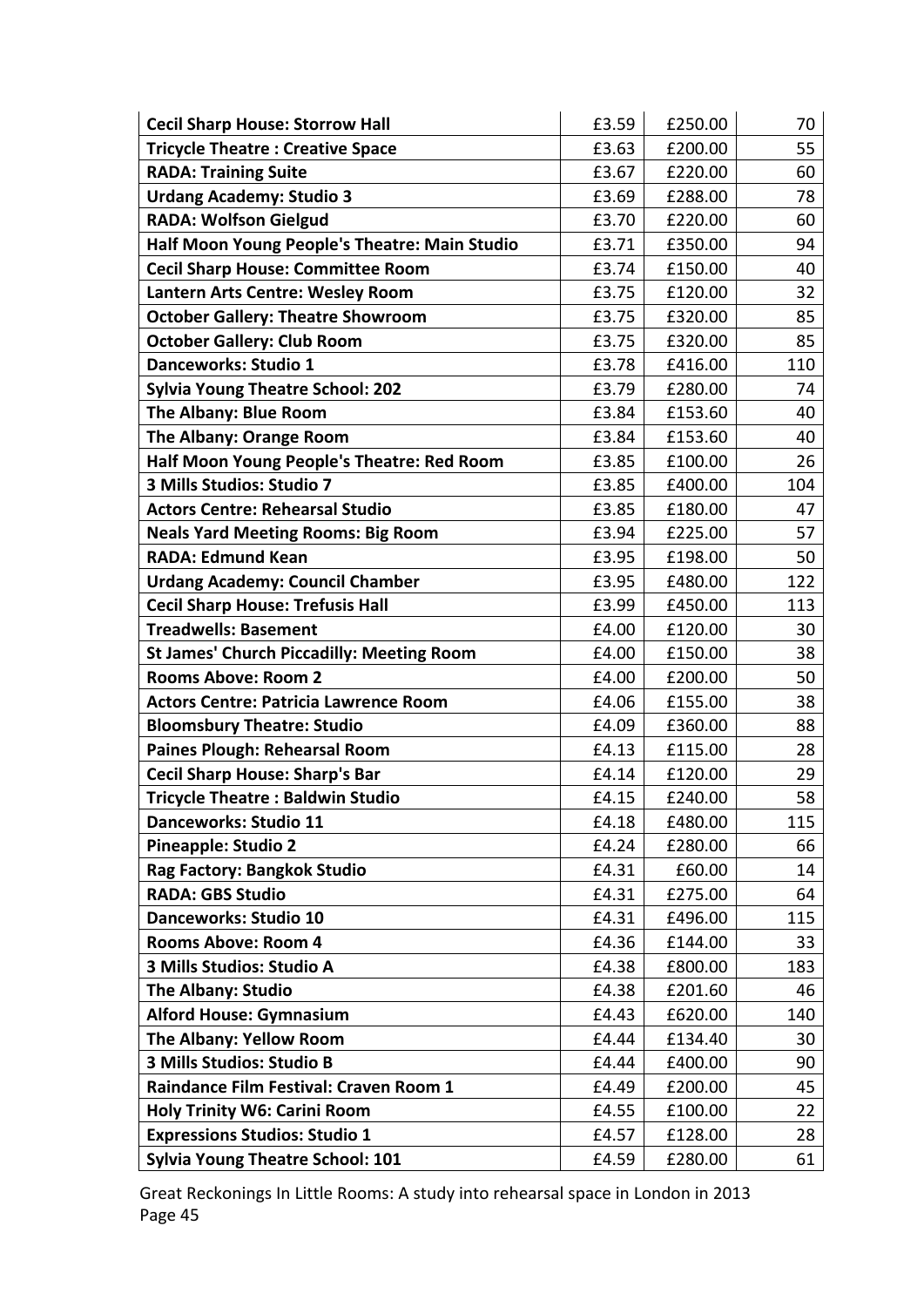| <b>Sylvia Young Theatre School: 102</b>             | £4.59 | £280.00   | 61  |
|-----------------------------------------------------|-------|-----------|-----|
| <b>Urdang Academy: Studio 4</b>                     | £4.62 | £352.00   | 76  |
| Half Moon Young People's Theatre: Upper Studio      | £4.63 | £200.00   | 43  |
| <b>Pineapple: Studio 5</b>                          | £4.67 | £224.00   | 48  |
| Pineapple: Studio 6                                 | £4.67 | £224.00   | 48  |
| Pineapple: Studio 10                                | £4.74 | £256.00   | 54  |
| <b>Theatro Technis: Rehearsal Studio</b>            | £4.80 | £120.00   | 25  |
| <b>Rooms Above: Room 3</b>                          | £4.80 | £144.00   | 30  |
| <b>Chelsea Theatre: Dance Studio</b>                | £4.92 | £256.00   | 52  |
| 3 Mills Studios: Studio 3                           | £4.94 | £125.00   | 25  |
| <b>Stratford Circus: Circus 1</b>                   | £4.95 | £900.00   | 182 |
| <b>RADA: Room 3</b>                                 | £4.98 | £209.00   | 42  |
| <b>Diorama Arts Studios: 4 Small Rooms</b>          | £5.00 | £120.00   | 24  |
| <b>Actors Centre: John Curry Room</b>               | £5.15 | £225.00   | 44  |
| <b>Urdang Academy: Studio 5</b>                     | £5.18 | £272.00   | 52  |
| <b>Sylvia Young Theatre School: 103</b>             | £5.19 | £280.00   | 54  |
| <b>Sylvia Young Theatre School: 104</b>             | £5.19 | £280.00   | 54  |
| <b>Sylvia Young Theatre School: 201</b>             | £5.19 | £280.00   | 54  |
| <b>Danceworks: Studio 5</b>                         | £5.23 | £368.00   | 70  |
| The Albany: Purple Room                             | £5.28 | £105.60   | 20  |
| <b>St George's Church Bloomsbury: Upper Meeting</b> |       |           |     |
| Room                                                | £5.33 | £80.00    | 15  |
| <b>Danceworks: Studio 3</b>                         | £5.41 | £320.00   | 59  |
| <b>Danceworks: Studio 6</b>                         | £5.41 | £320.00   | 59  |
| <b>Young Actors Theatre: Theatre</b>                | £5.70 | £250.00   | 44  |
| <b>Dragon Hall: Green Room</b>                      | £5.94 | £350.00   | 59  |
| <b>Alford House: Lower Hall</b>                     | £6.06 | £590.00   | 97  |
| <b>Sylvia Young Theatre School: 204</b>             | £6.07 | £280.00   | 46  |
| <b>Tara Theatre: Theatre</b>                        | £6.07 | £200.00   | 33  |
| <b>Sylvia Young Theatre School: 105</b>             | £6.33 | £280.00   | 44  |
| <b>Sylvia Young Theatre School: 106</b>             | £6.33 | £280.00   | 44  |
| <b>Menier Chocolate Factory: Single space</b>       | £6.33 | £190.00   | 30  |
| <b>Chelsea Theatre: Red Room</b>                    | £6.49 | £240.00   | 37  |
| <b>Chelsea Theatre: Studio 2</b>                    | £6.53 | £320.00   | 49  |
| <b>Chelsea Theatre: Yellow Room</b>                 | £6.67 | £120.00   | 18  |
| <b>Rochelle School: Ground Floor</b>                | £6.67 | £2,000.00 | 300 |
| <b>Graeae Theatre Company: Creative Hub</b>         | £6.79 | £190.00   | 28  |
| <b>Paddington Arts Centre: Green Room</b>           | £6.97 | £196.00   | 28  |
| <b>Midi Music Company: Live Access Room</b>         | £7.20 | £96.00    | 13  |
| <b>RADA: Room 5</b>                                 | £7.62 | £160.00   | 21  |
| <b>Chelsea Theatre: Studio 1</b>                    | £7.72 | £224.00   | 29  |
| <b>Urdang Academy: Meeting Room</b>                 | £8.17 | £272.00   | 33  |
| <b>Stratford Circus: Circus 2</b>                   | £8.90 | £550.00   | 62  |
| <b>Urdang Academy: Lecture Room</b>                 | £8.97 | £264.00   | 29  |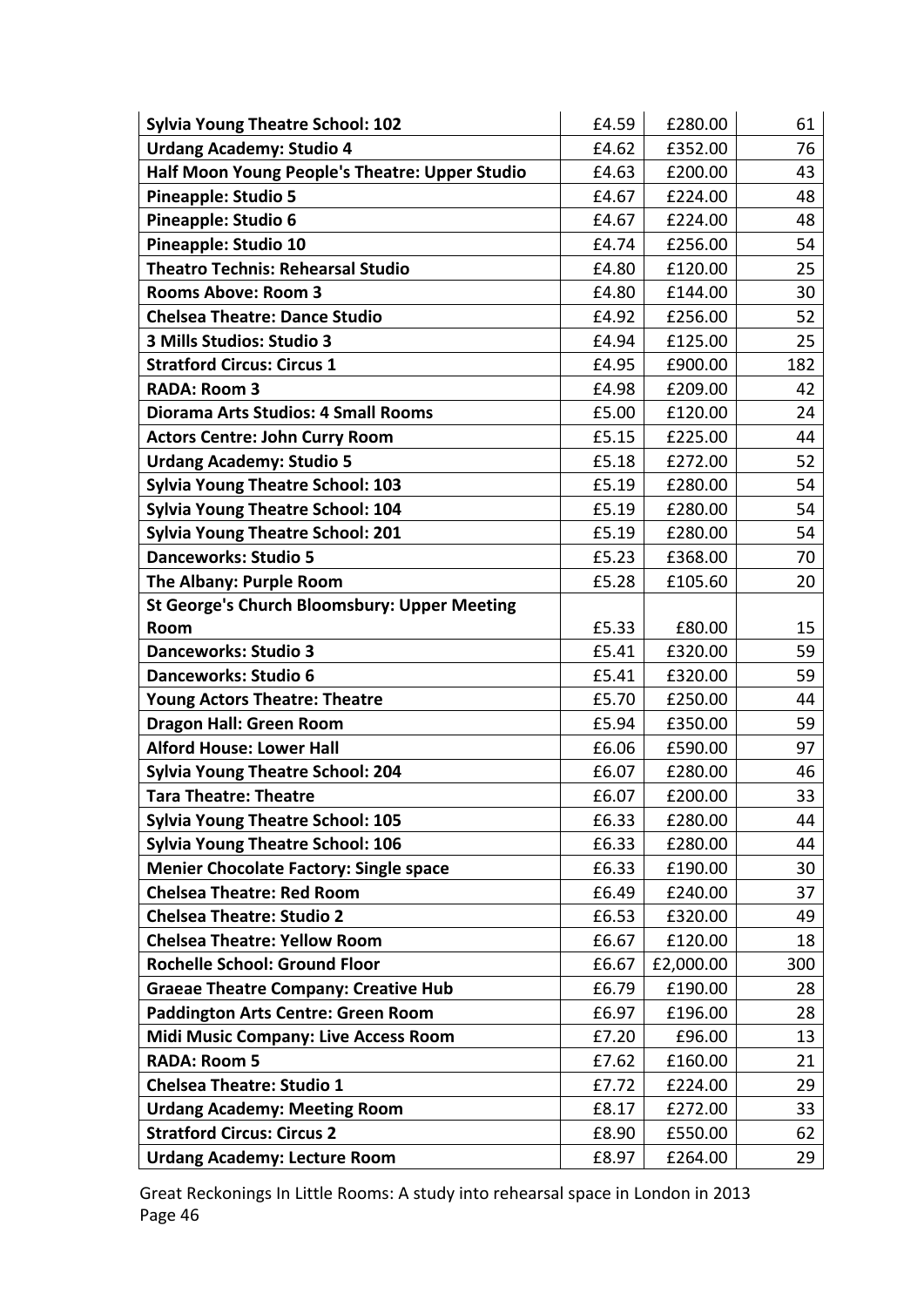| £9.95<br>£209.00<br><b>RADA: Nancy Diguid Room</b>                    |    |
|-----------------------------------------------------------------------|----|
| <b>RADA: Attic Suite</b><br>£209.00<br>£9.95                          | 21 |
| <b>Actors Centre: Vocal &amp; Singing Studio</b><br>£135.00<br>£10.00 | 14 |
| <b>Dragon Hall: Purple Room</b><br>£12.52<br>£280.00                  | 22 |
| <b>RADA: Room 4</b><br>£160.00<br>£13.33                              | 12 |
| <b>Neals Yard Meeting Rooms: Small Room</b><br>£13.52<br>£250.00      | 18 |
| Danceworks: Studio 4 (Mini)<br>£200.00<br>£14.81                      | 14 |
| <b>Hoxton Hall: Theatre</b><br>£675.00<br>£21.63                      | 31 |
| <b>Dragon Hall: Meeting Room</b><br>£245.00<br>£41.53                 | 6  |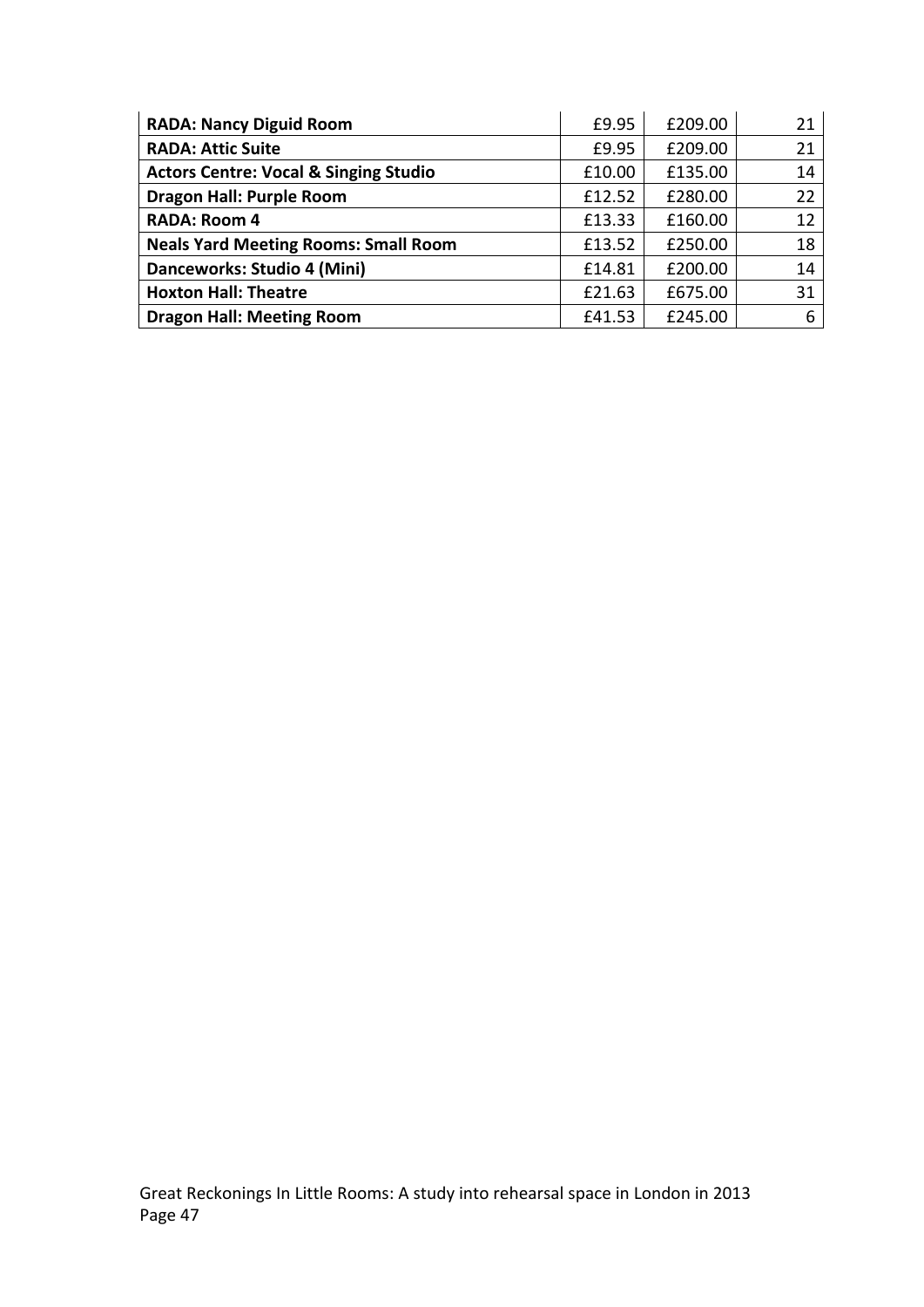|                                                       | f/            |               |               |
|-------------------------------------------------------|---------------|---------------|---------------|
|                                                       | <b>Square</b> |               |               |
|                                                       | <b>Meter</b>  | <b>Weekly</b> | <b>Square</b> |
| <b>Space Name</b>                                     | (weekly)      | Rate          | <b>Meters</b> |
| <b>Apiary Studios: Studio 2</b>                       | £1.97         | £600.00       | 305           |
| <b>Aircraft Circus (Hangar Arts Trust): Mezzanine</b> | £2.23         | £500.00       | 224           |
| <b>Apiary Studios: Studio 1</b>                       | £2.38         | £500.00       | 210           |
| <b>Shoreditch Town Hall: Old Servery</b>              | £2.67         | £300.00       | 112           |
| <b>Apiary Studios: Studio 3</b>                       | £2.75         | £550.00       | 200           |
| <b>Shoreditch Town Hall: Council Chamber</b>          | £3.08         | £1,200.00     | 389           |
| <b>Dance Attic Studios: Largest space</b>             | £3.36         | £750.00       | 223           |
| <b>St Gabriel's Halls: Main Hall</b>                  | £3.95         | £750.00       | 190           |
| <b>Artsadmin: Studio 3</b>                            | £4.29         | £900.00       | 210           |
| <b>Chisenhale Dance Space: Main Studio</b>            | £4.48         | £560.00       | 125           |
| Jacksons Lane: Studio 1                               | £4.66         | £1,380.00     | 296           |
| <b>Rag Factory: Hume Studio</b>                       | £4.76         | £1,025.00     | 216           |
| <b>Whirled Studio: Rehearsal Studio</b>               | £4.76         | £500.00       | 105           |
| The Poor School: Studio Theatre                       | £4.81         | £500.00       | 104           |
| <b>St Gabriel's Halls: Men's Club</b>                 | £4.97         | £650.00       | 131           |
| London School of Capoeira: Studio 1                   | £5.09         | £550.00       | 108           |
| Aircraft Circus (Hangar Arts Trust): Studio 1         | £5.21         | £1,250.00     | 240           |
| <b>Stratford Circus: Circus 3</b>                     | £5.33         | £1,200.00     | 225           |
| <b>Islington Arts Factory: The Chase</b>              | £5.38         | £540.00       | 100           |
| <b>London Bubble: Studio Space</b>                    | £5.40         | £310.00       | 57            |
| <b>The Tramshed: Theatre</b>                          | £5.57         | £780.00       | 140           |
| Jerwood Space: Spaces 1 & 3                           | £5.59         | £900.00       | 161           |
| <b>Artsadmin: Court Room</b>                          | £5.67         | £680.00       | 120           |
| <b>Dance Research Studio: DRS</b>                     | £5.71         | £400.00       | 70            |
| <b>Out of Joint: Rehearsal Room</b>                   | £5.81         | £450.00       | 77            |
| <b>London Bubble: Rehearsal Room</b>                  | £5.82         | £564.00       | 97            |
| <b>National Youth Theatre: Main Rehearsal Room</b>    | £5.90         | £1,500.00     | 254           |
| AYA Theatre Company / Factory Junction: Studio        | £5.95         | £250.00       | 42            |
| <b>Rag Factory: Apricot Studio</b>                    | £6.05         | £625.00       | 103           |
| <b>St Gabriel's Halls: Boy's Club</b>                 | £6.11         | £700.00       | 115           |
| <b>Brixton Community Base: Upper Hall</b>             | £6.25         | £750.00       | 120           |
| <b>Factory Fitness and Dance Centre: New York</b>     | £6.29         | £1,000.00     | 159           |
| <b>Tricycle Theatre: Cameron Mackintosh Studio</b>    | £6.30         | £850.00       | 135           |
| The Poor School: Studio 1                             | £6.35         | £400.00       | 63            |
| The Poor School: Studio 2                             | £6.35         | £400.00       | 63            |
| <b>Expressions Studios: Studio 3</b>                  | £6.43         | £920.00       | 143           |
| Aircraft Circus (Hangar Arts Trust): Studio 2         | £6.48         | £875.00       | 135           |
| <b>Islington Arts Factory: The Linbury</b>            | £6.62         | £540.00       | 82            |

# List of venues in order of cost per square meter per week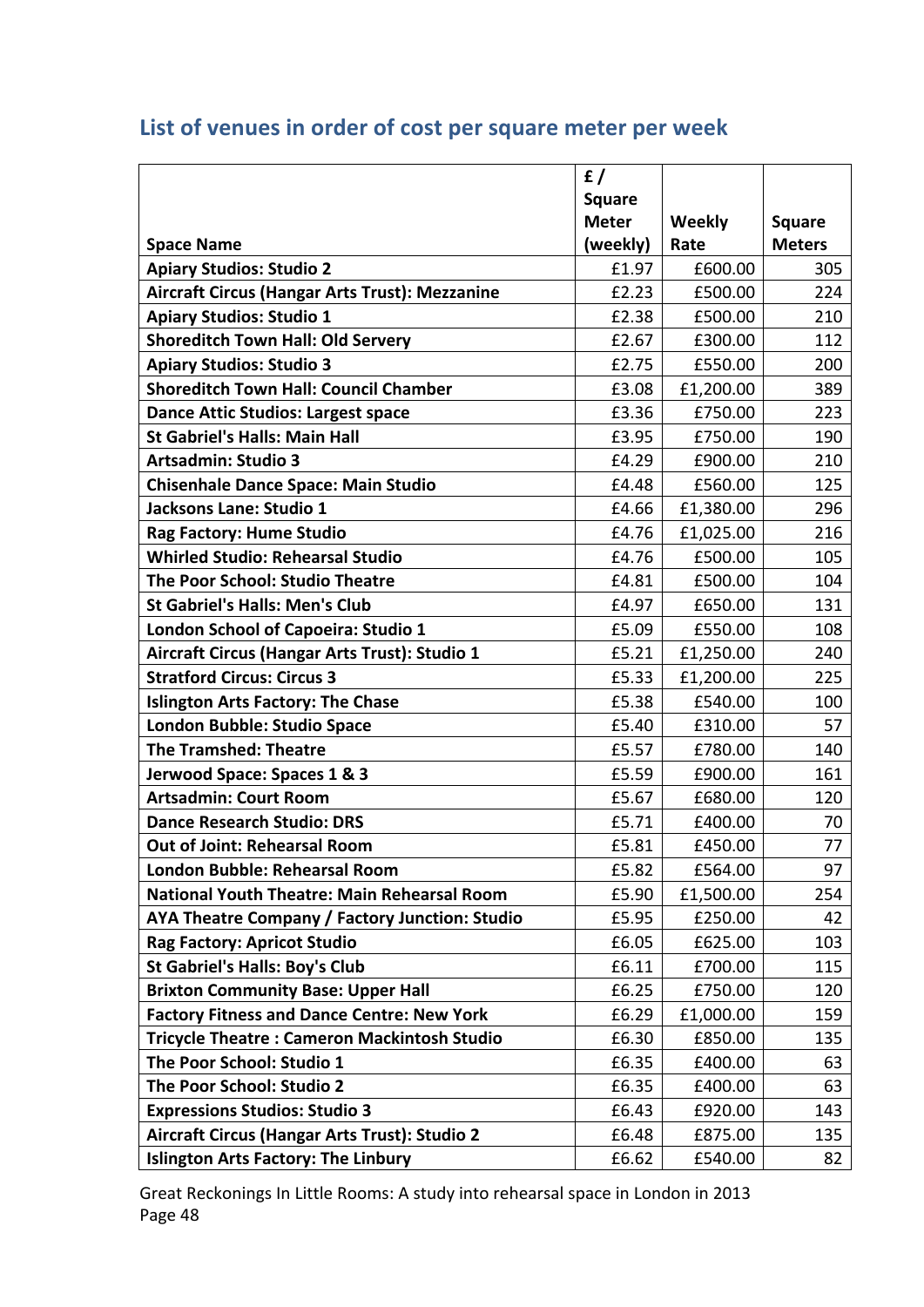| Jerwood Space: Spaces 2 & 4                     | £6.81 | £756.00   | 111 |
|-------------------------------------------------|-------|-----------|-----|
| <b>National Youth Theatre: Studio</b>           | £6.82 | £550.00   | 81  |
| <b>Clapham Community Project: Main Hall</b>     | £6.84 | £1,500.00 | 219 |
| 3 Mills Studios: Studio 6                       | £6.87 | £1,600.00 | 233 |
| <b>BalletBoyz: Studio 1</b>                     | £6.88 | £850.00   | 124 |
| <b>Maryland Studioz: City Studio</b>            | £6.89 | £400.00   | 58  |
| <b>Make Believe Arts: Gulliver Room</b>         | £6.99 | £500.00   | 72  |
| <b>Make Believe Arts: Lorax Room</b>            | £6.99 | £500.00   | 72  |
| <b>Abacus Arts: Single space</b>                | £7.01 | £830.00   | 118 |
| <b>Space, The: The Space</b>                    | £7.05 | £550.00   | 78  |
| <b>Polka Theatre: Rehearsal Room</b>            | £7.11 | £640.00   | 90  |
| <b>ISTD2 Dance Studios: Ground Floor</b>        | £7.13 | £1,340.00 | 188 |
| <b>Lantern Arts Centre: Bond Hall</b>           | £7.14 | £1,000.00 | 140 |
| <b>Shoreditch Town Hall: Mayor's Parlour</b>    | £7.19 | £500.00   | 70  |
| <b>ISTD2 Dance Studios: Basement</b>            | £7.20 | £835.00   | 116 |
| <b>Artsadmin: Fire Room</b>                     | £7.22 | £520.00   | 72  |
| <b>Chisenhale Dance Space: Small Studio</b>     | £7.26 | £360.00   | 50  |
| The Place: Studio 1                             | £7.27 | £1,280.00 | 176 |
| <b>Calder Theatre Bookshop: Single space</b>    | £7.50 | £320.00   | 43  |
| <b>St Gabriel's Halls: Lower Hall</b>           | £7.52 | £600.00   | 80  |
| <b>Factory Fitness and Dance Centre: Havana</b> | £7.55 | £800.00   | 106 |
| <b>ISTD2 Dance Studios: First Floor</b>         | £7.67 | £1,010.00 | 132 |
| London School of Capoeira: Studio 2             | £7.69 | £450.00   | 59  |
| <b>Pembroke House Hall: Hall B</b>              | £7.78 | £1,400.00 | 180 |
| <b>Club for Acts and Actors: Concert Hall</b>   | £7.79 | £600.00   | 77  |
| <b>Studio B: Studio</b>                         | £7.81 | £1,000.00 | 128 |
| <b>Maryland Studioz: Bricklane Studio</b>       | £7.89 | £400.00   | 51  |
| <b>The Place: Studio 8</b>                      | £7.90 | £1,280.00 | 162 |
| <b>Brixton Community Base: Lower Hall</b>       | £7.94 | £500.00   | 63  |
| Lantern Arts Centre: Prayer Room                | £8.00 | £200.00   | 25  |
| <b>Rag Factory: Sewing Room</b>                 | £8.02 | £600.00   | 75  |
| <b>Dance Company Studios: Studio 1</b>          | £8.07 | £1,200.00 | 149 |
| <b>Factory Fitness and Dance Centre: Paris</b>  | £8.19 | £700.00   | 85  |
| The Place: Studio 2                             | £8.20 | £1,200.00 | 146 |
| <b>Clean Break: Studio 3</b>                    | £8.33 | £500.00   | 60  |
| <b>Precinct Theatre: Studio</b>                 | £8.33 | £600.00   | 72  |
| <b>Artsadmin: Studio 5</b>                      | £8.37 | £320.00   | 38  |
| The Place: Studio 3                             | £8.39 | £1,200.00 | 143 |
| The Place: Studio 5                             | £8.39 | £1,200.00 | 143 |
| <b>English Touring Theatre: Studio 1</b>        | £8.46 | £1,100.00 | 130 |
| <b>Exchange Theatre: Rehearsal Room</b>         | £8.47 | £300.00   | 35  |
| Arch 468: Single space                          | £8.51 | £275.00   | 32  |
| <b>Moving East: Single space</b>                | £8.51 | £800.00   | 94  |
| <b>Rag Factory: McCoy Studio</b>                | £8.55 | £475.00   | 56  |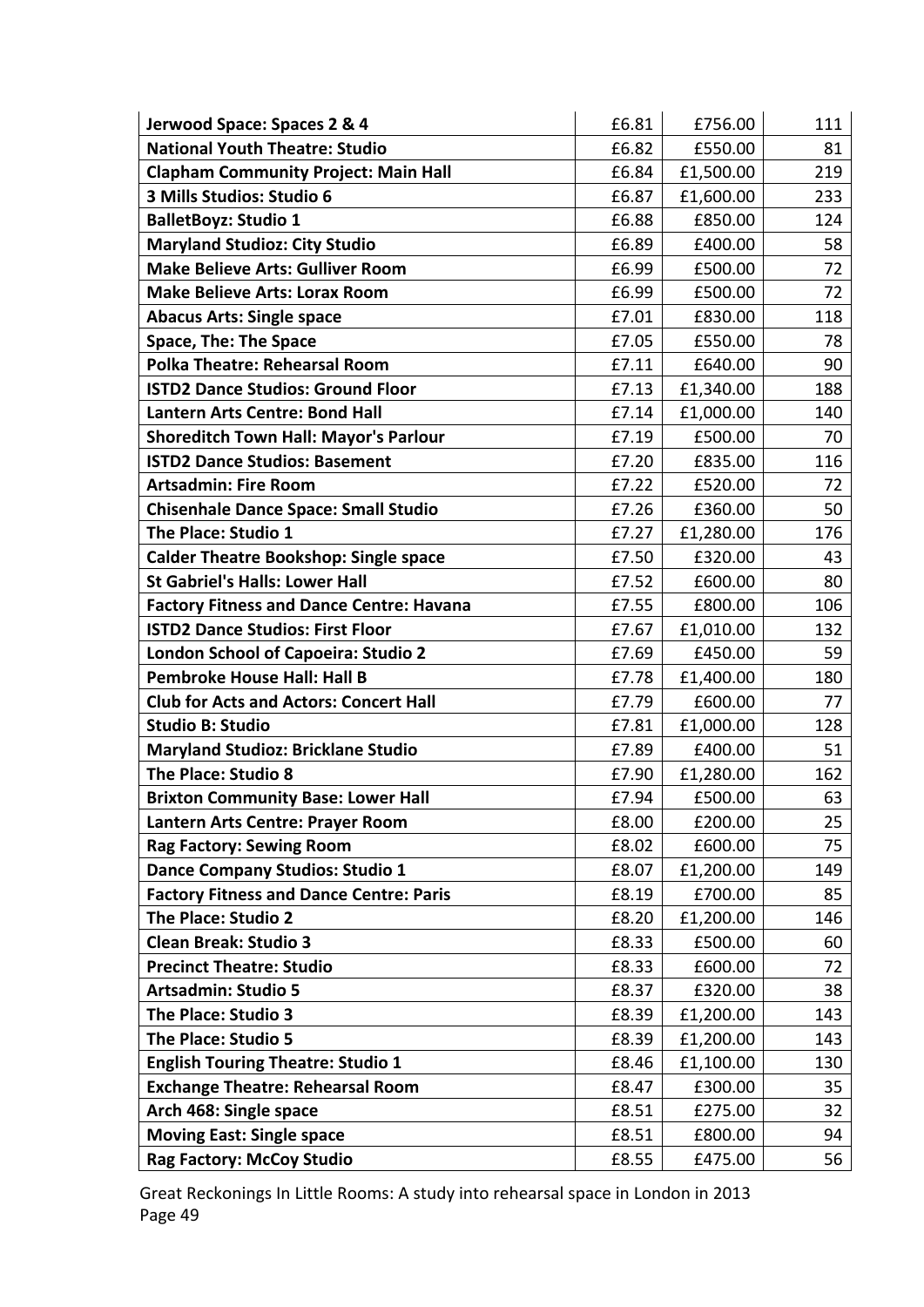| <b>Clean Break: Studio 1</b>                             | £8.66  | £500.00   | 58       |
|----------------------------------------------------------|--------|-----------|----------|
| <b>Artsadmin: Steve Whitson Studio</b>                   | £8.70  | £1,300.00 | 150      |
| <b>Identity Rehearsal and Performance Studios: The</b>   |        |           |          |
| <b>Drum Studio</b>                                       | £8.71  | £700.00   | 80       |
| <b>Invisible Dot: Studio</b>                             | £8.76  | £400.00   | 46       |
| <b>Shoreditch Town Hall: Large Committee Room</b>        | £8.82  | £700.00   | 79       |
| Jerwood Space: Space 7                                   | £8.87  | £2,256.00 | 254      |
| <b>Clean Break: Studio 2</b>                             | £8.93  | £500.00   | 56       |
| <b>Central London Golf Centre: Ground Floor</b>          | £8.97  | £1,000.00 | 111      |
| 3 Mills Studios: Studio 5                                | £9.01  | £1,600.00 | 178      |
| The Place: Studio 4                                      | £9.09  | £1,200.00 | 132      |
| The Place: Studio 6                                      | £9.09  | £1,200.00 | 132      |
| <b>Identity Rehearsal and Performance Studios: Main</b>  |        |           |          |
| <b>Studio</b>                                            | £9.21  | £1,050.00 | 114      |
| <b>Shoreditch Town Hall: Medium Committee Room</b>       | £9.22  | £450.00   | 49       |
| <b>BalletBoyz: Studio 2</b>                              | £9.29  | £700.00   | 75       |
| London Welsh Centre: Lower Hall                          | £9.35  | £1,000.00 | 107      |
| Jerwood Space: Spaces 5 & 6                              | £9.46  | £504.00   | 53       |
| <b>Shoreditch Town Hall: Small Committee Room</b>        | £9.46  | £300.00   | 32       |
| <b>Rambert Dance Company: Lower Studio</b>               | £9.47  | £1,200.00 | 126.7245 |
| Lantern Arts Centre: Café Studio                         | £9.52  | £1,000.00 | 105      |
| <b>Maryland Studioz: Soho Studio</b>                     | £9.57  | £400.00   | 42       |
| Moving Arts Base: Studios 1A & 1B, 2 and 4               | £9.60  | £960.00   | 100      |
| <b>Rambert Dance Company: Upper Studio</b>               | £9.69  | £1,200.00 | 124      |
| al: Upper Vestry Hall                                    | £9.77  | £800.00   | 82       |
| <b>Graeae Theatre Company: Rehearsal Room</b>            | £9.79  | £890.00   | 91       |
| 3 Mills Studios: Studio C                                | £9.85  | £1,800.00 | 183      |
| <b>Identity Rehearsal and Performance Studios: Greta</b> |        |           |          |
| <b>Mendez Room</b>                                       | £9.87  | £900.00   | 91       |
| <b>Dance Company Studios: Studio 3</b>                   | £9.88  | £800.00   | 81       |
| 3 Mills Studios: Studio 4                                | £9.89  | £700.00   | 71       |
| <b>Paddington Arts Centre: Dance Studio</b>              | £9.91  | £800.00   | 81       |
| The Place: Studio 7                                      | £9.94  | £1,080.00 | 109      |
| London Welsh Centre: Main Hall                           | £10.06 | £1,750.00 | 174      |
| <b>The Tramshed: Studio</b>                              | £10.31 | £660.00   | 64       |
| <b>Paddington Arts Centre: Main Hall</b>                 | £10.42 | £2,100.00 | 202      |
| <b>Bridge Theatre Training Company: Studio 3</b>         | £10.63 | £650.00   | 61       |
| <b>Lost Theatre: Room 1</b>                              | £10.70 | £600.00   | 56       |
| <b>Bridge Theatre Training Company: Studio 4</b>         | £10.75 | £650.00   | 60       |
| <b>Bridge Theatre Training Company: Studio 1</b>         | £10.76 | £650.00   | 60       |
| <b>Expressions Studios: Studio 2</b>                     | £10.91 | £840.00   | 77       |
| <b>Expressions Studios: Studio 4</b>                     | £10.91 | £840.00   | 77       |
| <b>RADA: Sarah Siddons</b>                               | £10.93 | £990.00   | 91       |
| National Opera Studio: Blackburn Hall                    | £10.94 | £1,450.00 | 133      |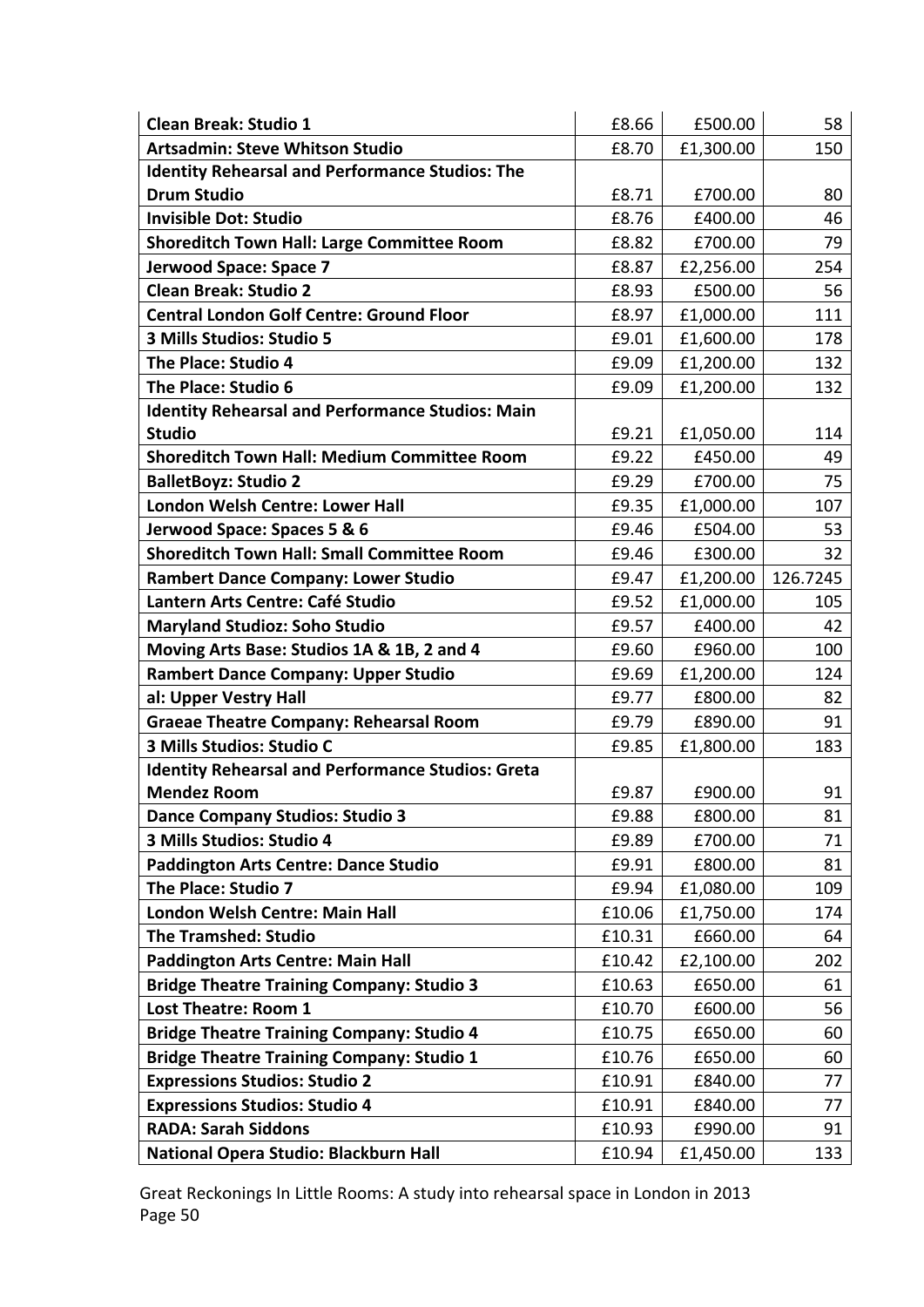| Midi Music Company: Performance Studio                     | £10.94 | £1,080.00 | 99  |
|------------------------------------------------------------|--------|-----------|-----|
| St George's Church Bloomsbury: Lower Vestry Hall           | £11.11 | £600.00   | 54  |
| The Place: Studio 9                                        | £11.11 | £1,080.00 | 97  |
| The Place: Studio 10                                       | £11.11 | £1,080.00 | 97  |
| <b>Hampstead Theatre: Rehearsal Room</b>                   | £11.14 | £1,250.00 | 112 |
| <b>Make Believe Arts: Helicopter Room</b>                  | £11.19 | £400.00   | 36  |
| <b>Hoxton Hall: May Scott Studio</b>                       | £11.22 | £700.00   | 62  |
| Jacksons Lane: Space 4                                     | £11.33 | £680.00   | 60  |
| <b>Pleasance Theatre: Boiler Room</b>                      | £11.43 | £800.00   | 70  |
| <b>Bridge Theatre Training Company: Studio 2</b>           | £11.52 | £650.00   | 56  |
| <b>Moving Arts Base: Studio 1</b>                          | £11.56 | £2,080.00 | 180 |
| American Musical Theatre Academy: Main Dance               |        |           |     |
| <b>Studios x2</b>                                          | £11.64 | £800.00   | 69  |
| <b>Pineapple: Studio 7</b>                                 | £11.70 | £2,000.00 | 171 |
| Diorama Arts Studios: 4 Large Rooms                        | £11.76 | £850.00   | 72  |
| <b>Holy Trinity W6: Main Hall</b>                          | £11.90 | £1,500.00 | 126 |
| <b>RADA: David Garrick</b>                                 | £12.12 | £990.00   | 82  |
| London Fields Studio: Studio                               | £12.12 | £800.00   | 66  |
| <b>Oval House: Downstairs Dance Studio</b>                 | £12.24 | £600.00   | 49  |
| <b>Hoxton Hall: Palmer Room</b>                            | £12.25 | £700.00   | 57  |
| <b>RADA: Henry Irving</b>                                  | £12.30 | £990.00   | 81  |
| <b>Identity Rehearsal and Performance Studios: Mandela</b> |        |           |     |
| <b>Studio</b>                                              | £12.32 | £700.00   | 57  |
| Pineapple: Studio 11                                       | £12.35 | £2,000.00 | 162 |
| 3 Mills Studios: Studio 2                                  | £12.49 | £1,000.00 | 80  |
| <b>Pleasance Theatre: White Room</b>                       | £12.50 | £400.00   | 32  |
| <b>Pembroke House Hall: Hall A</b>                         | £12.50 | £1,800.00 | 144 |
| <b>Heythrop College: Loyola Hall</b>                       | £12.50 | £2,500.00 | 200 |
| <b>SWC: Studio</b>                                         | £12.55 | £640.00   | 51  |
| Lantern Arts Centre: Rehearsal Studio                      | £12.55 | £800.00   | 64  |
| <b>Jacksons Lane: Space 3</b>                              | £12.59 | £680.00   | 54  |
| <b>RADA: Ellen Terry</b>                                   | £12.76 | £990.00   | 78  |
| Diorama Arts Studios: 4 Medium Rooms                       | £12.82 | £750.00   | 59  |
| <b>The Albany: Red Room</b>                                | £12.86 | £1,080.00 | 84  |
| Pineapple: Studio 9                                        | £12.92 | £1,680.00 | 130 |
| <b>Pineapple: Studio 12</b>                                | £12.92 | £1,680.00 | 130 |
| <b>Oval House: Upstairs Dance Studio</b>                   | £12.96 | £700.00   | 54  |
| <b>Holy Trinity W6: Upper Hall</b>                         | £12.99 | £1,000.00 | 77  |
| <b>RADA: Squire Bancroft</b>                               | £13.17 | £1,650.00 | 125 |
| <b>American Musical Theatre Academy: Smaller Studios</b>   |        |           |     |
| x2                                                         | £13.22 | £800.00   | 61  |
| The Place: Founder's Studio                                | £13.33 | £1,000.00 | 75  |
| <b>Artsadmin: Theatre</b>                                  | £13.33 | £1,200.00 | 90  |
| <b>Lost Theatre: Room 2</b>                                | £13.70 | £520.00   | 38  |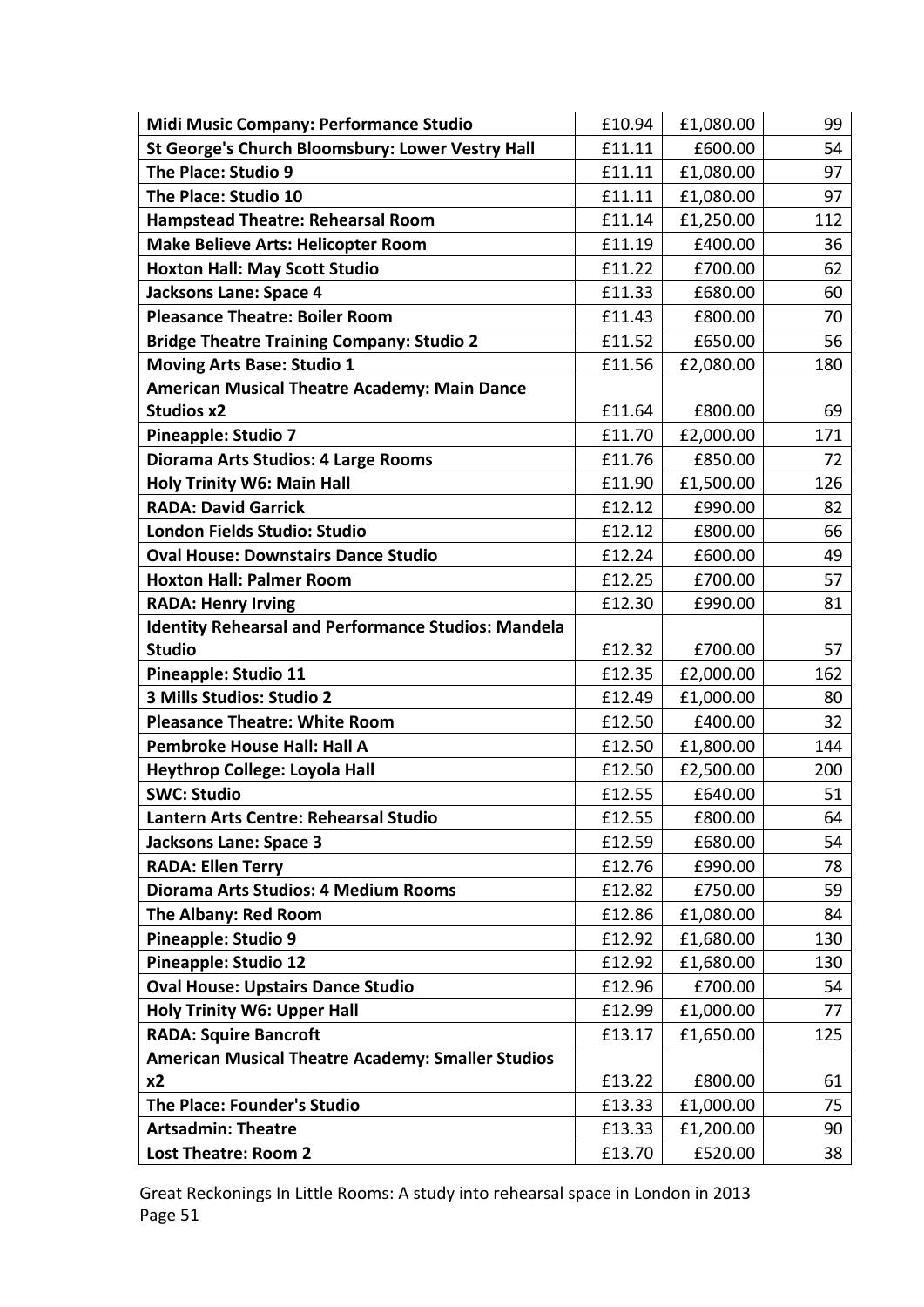| <b>Urdang Academy: Studio 6</b>                       | £13.75 | £1,512.00 | 110 |
|-------------------------------------------------------|--------|-----------|-----|
| <b>Clapham Community Project: Harlequin Room</b>      | £13.75 | £500.00   | 36  |
| <b>Urdang Academy: Studio 2</b>                       | £13.79 | £2,052.00 | 149 |
| <b>Rooms Above: Room 1</b>                            | £13.79 | £1,000.00 | 73  |
| <b>Clapham Community Project: Lower Hall</b>          | £13.80 | £1,000.00 | 72  |
| <b>Jacksons Lane: Studio 2</b>                        | £13.85 | £900.00   | 65  |
| <b>Jacksons Lane: Space 5</b>                         | £13.88 | £680.00   | 49  |
| Aircraft Circus (Hangar Arts Trust): Yoga Studio      | £13.89 | £500.00   | 36  |
| 3 Mills Studios: Studio 1                             | £14.11 | £1,000.00 | 71  |
| <b>Paddington Arts Centre: Pyramid Room</b>           | £14.33 | £1,200.00 | 84  |
| <b>Dance Company Studios: Studio 2</b>                | £14.55 | £1,000.00 | 69  |
| <b>RADA: Max Rayne</b>                                | £14.67 | £990.00   | 68  |
| <b>St James' Church Piccadilly: Conference Room</b>   | £14.67 | £1,100.00 | 75  |
| <b>Holly Lodge Community Centre: Community Centre</b> |        |           |     |
| Hall                                                  | £14.81 | £1,200.00 | 81  |
| <b>Pineapple: Studio 79</b>                           | £14.81 | £2,400.00 | 162 |
| RADA: B25                                             | £14.95 | £1,375.00 | 92  |
| <b>Rochelle School: First Floor</b>                   | £15.15 | £5,000.00 | 330 |
| Pineapple: Studio 1                                   | £15.27 | £1,680.00 | 110 |
| <b>RADA: Studio 2</b>                                 | £15.28 | £1,100.00 | 72  |
| <b>Urdang Academy: Great Hall</b>                     | £15.34 | £4,320.00 | 282 |
| <b>RADA: Max Reinhart</b>                             | £15.35 | £990.00   | 64  |
| 3 Mills Studios: Studio 7                             | £15.39 | £1,600.00 | 104 |
| <b>Rooms Above: Room 5</b>                            | £15.48 | £720.00   | 47  |
| <b>Dragon Hall: Main Hall</b>                         | £15.74 | £1,870.00 | 119 |
| <b>Oval House: Red Studio</b>                         | £15.79 | £450.00   | 29  |
| <b>RADA: Jerwood Vanburgh</b>                         | £15.94 | £1,375.00 | 86  |
| <b>Etcetera Theatre: Theatre</b>                      | £16.27 | £325.00   | 20  |
| <b>RADA: AR2</b>                                      | £16.29 | £990.00   | 61  |
| <b>Urdang Academy: Studio 3</b>                       | £16.60 | £1,296.00 | 78  |
| <b>RADA: Studio 1</b>                                 | £16.67 | £1,100.00 | 66  |
| Moving Arts Base: Studios 3, 5 and 6                  | £16.89 | £760.00   | 45  |
| <b>RADA: Fanny Kemble</b>                             | £16.95 | £990.00   | 58  |
| <b>Rudeye Studio: Studio</b>                          | £17.06 | £800.00   | 47  |
| <b>Alford House: Main Hall</b>                        | £17.06 | £3,200.00 | 188 |
| <b>Cecil Sharp House: Kennedy Hall</b>                | £17.20 | £4,475.00 | 260 |
| <b>Invisible Dot: Studio</b>                          | £17.44 | £750.00   | 43  |
| 3 Mills Studios: Studio A                             | £17.52 | £3,200.00 | 183 |
| <b>RADA: Studio 7</b>                                 | £17.68 | £990.00   | 56  |
| <b>Invisible Dot: Blue Room</b>                       | £17.70 | £425.00   | 24  |
| Raindance Film Festival: Craven Room 2                | £17.72 | £1,000.00 | 56  |
| <b>Sylvia Young Theatre School: 203</b>               | £17.76 | £1,400.00 | 79  |
| <b>Urdang Academy: Council Chamber</b>                | £17.77 | £2,160.00 | 122 |
| 3 Mills Studios: Studio B                             | £17.78 | £1,600.00 | 90  |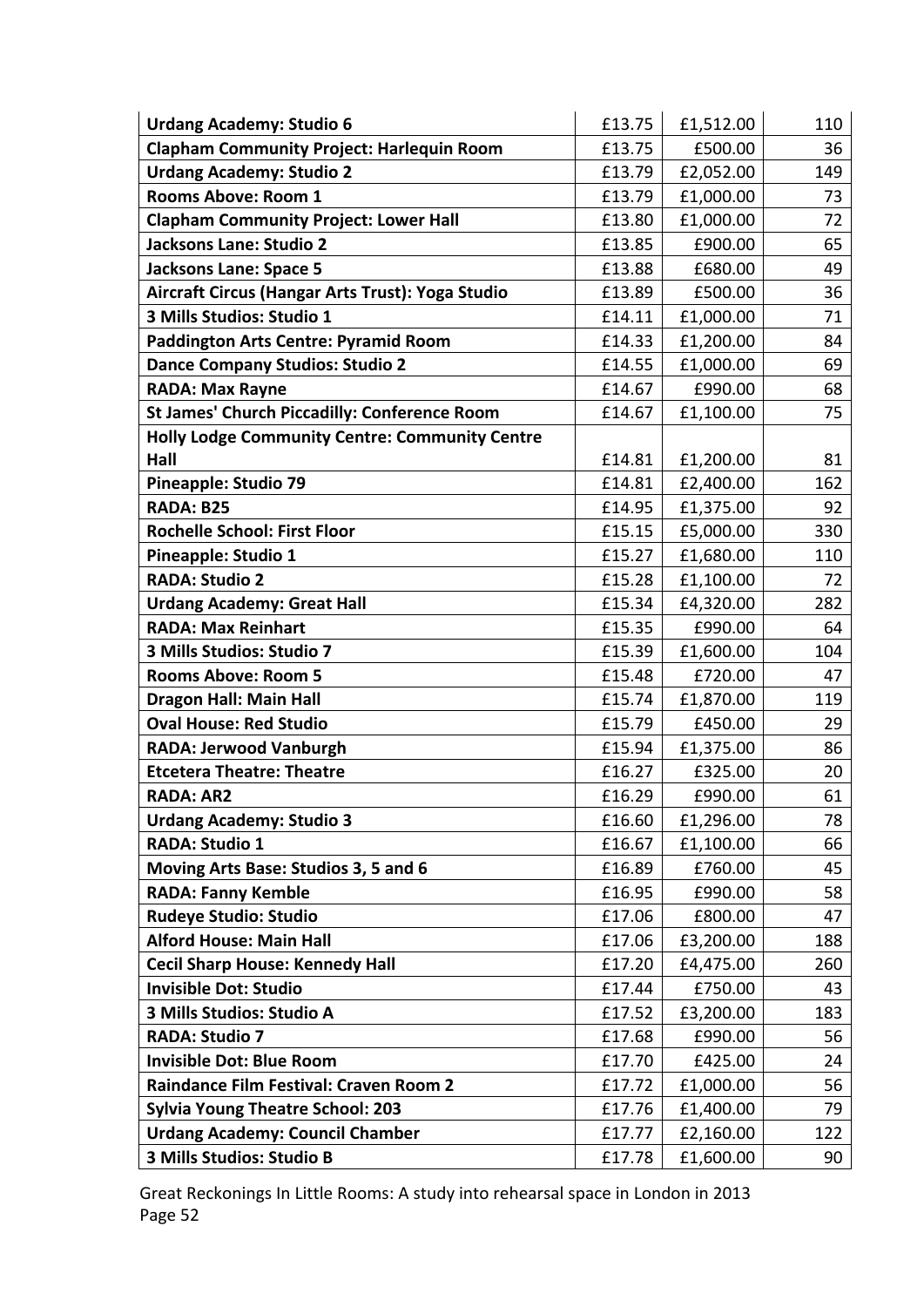| 3 Mills Studios: Studio 3                        | £17.79 | £450.00   | 25  |
|--------------------------------------------------|--------|-----------|-----|
| <b>Actors Centre: John Thaw Media Studio</b>     | £17.81 | £1,050.00 | 59  |
| London Palladium: Rehearsal Studio               | £17.86 | £750.00   | 42  |
| Paines Plough: Rehearsal Room                    | £17.94 | £500.00   | 28  |
| <b>Cecil Sharp House: Storrow Hall</b>           | £17.94 | £1,250.00 | 70  |
| <b>Tricycle Theatre: Creative Space</b>          | £18.14 | £1,000.00 | 55  |
| <b>RADA: Training Suite</b>                      | £18.33 | £1,100.00 | 60  |
| <b>RADA: Wolfson Gielgud</b>                     | £18.49 | £1,100.00 | 60  |
| Half Moon Young People's Theatre: Upper Studio   | £18.53 | £800.00   | 43  |
| Half Moon Young People's Theatre: Main Studio    | £18.53 | £1,750.00 | 94  |
| <b>Cecil Sharp House: Committee Room</b>         | £18.69 | £750.00   | 40  |
| Lantern Arts Centre: Wesley Room                 | £18.75 | £600.00   | 32  |
| <b>October Gallery: Theatre Showroom</b>         | £18.77 | £1,600.00 | 85  |
| <b>October Gallery: Club Room</b>                | £18.77 | £1,600.00 | 85  |
| Danceworks: Studio 1                             | £18.91 | £2,080.00 | 110 |
| <b>Sylvia Young Theatre School: 202</b>          | £18.96 | £1,400.00 | 74  |
| The Albany: Blue Room                            | £19.20 | £768.00   | 40  |
| The Albany: Orange Room                          | £19.20 | £768.00   | 40  |
| Half Moon Young People's Theatre: Red Room       | £19.24 | £500.00   | 26  |
| <b>Actors Centre: Rehearsal Studio</b>           | £19.26 | £900.00   | 47  |
| <b>Neals Yard Meeting Rooms: Big Room</b>        | £19.70 | £1,125.00 | 57  |
| <b>RADA: Edmund Kean</b>                         | £19.74 | £990.00   | 50  |
| <b>Cecil Sharp House: Trefusis Hall</b>          | £19.93 | £2,250.00 | 113 |
| <b>Treadwells: Basement</b>                      | £20.00 | £600.00   | 30  |
| <b>St James' Church Piccadilly: Meeting Room</b> | £20.00 | £750.00   | 38  |
| <b>Rooms Above: Room 2</b>                       | £20.00 | £1,000.00 | 50  |
| <b>Actors Centre: Patricia Lawrence Room</b>     | £20.28 | £775.00   | 38  |
| <b>Bloomsbury Theatre: Studio</b>                | £20.45 | £1,800.00 | 88  |
| <b>Cecil Sharp House: Sharp's Bar</b>            | £20.70 | £600.00   | 29  |
| <b>Tricycle Theatre: Baldwin Studio</b>          | £20.76 | £1,200.00 | 58  |
| <b>Urdang Academy: Studio 4</b>                  | £20.77 | £1,584.00 | 76  |
| Danceworks: Studio 11                            | £20.88 | £2,400.00 | 115 |
| <b>Pineapple: Studio 2</b>                       | £21.21 | £1,400.00 | 66  |
| Rag Factory: Bangkok Studio                      | £21.53 | £300.00   | 14  |
| <b>RADA: GBS Studio</b>                          | £21.54 | £1,375.00 | 64  |
| Danceworks: Studio 10                            | £21.57 | £2,480.00 | 115 |
| <b>Rooms Above: Room 4</b>                       | £21.82 | £720.00   | 33  |
| <b>The Albany: Studio</b>                        | £21.91 | £1,008.00 | 46  |
| <b>Alford House: Gymnasium</b>                   | £22.14 | £3,100.00 | 140 |
| The Albany: Yellow Room                          | £22.21 | £672.00   | 30  |
| Raindance Film Festival: Craven Room 1           | £22.46 | £1,000.00 | 45  |
| <b>Holy Trinity W6: Carini Room</b>              | £22.73 | £500.00   | 22  |
| <b>Expressions Studios: Studio 1</b>             | £22.86 | £640.00   | 28  |
| <b>Sylvia Young Theatre School: 101</b>          | £22.93 | £1,400.00 | 61  |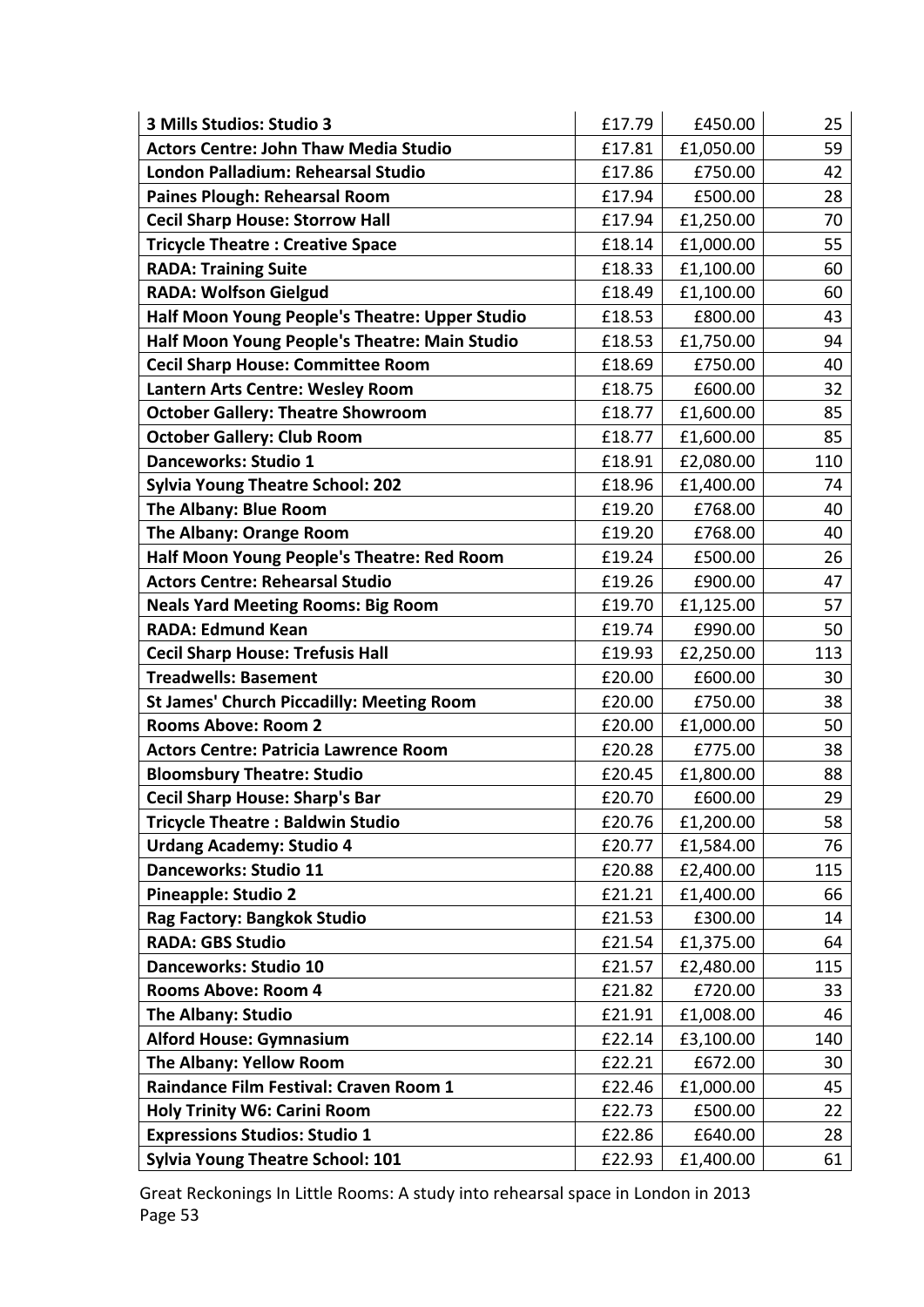| <b>Sylvia Young Theatre School: 102</b>           | £22.93 | £1,400.00  | 61  |
|---------------------------------------------------|--------|------------|-----|
| <b>Urdang Academy: Studio 5</b>                   | £23.32 | £1,224.00  | 52  |
| <b>Pineapple: Studio 5</b>                        | £23.33 | £1,120.00  | 48  |
| Pineapple: Studio 6                               | £23.33 | £1,120.00  | 48  |
| <b>Pineapple: Studio 10</b>                       | £23.70 | £1,280.00  | 54  |
| <b>Theatro Technis: Rehearsal Studio</b>          | £24.00 | £600.00    | 25  |
| <b>Rooms Above: Room 3</b>                        | £24.00 | £720.00    | 30  |
| <b>Chelsea Theatre: Dance Studio</b>              | £24.62 | £1,280.00  | 52  |
| <b>Stratford Circus: Circus 1</b>                 | £24.74 | £4,500.00  | 182 |
| <b>RADA: Room 3</b>                               | £24.88 | £1,045.00  | 42  |
| <b>Diorama Arts Studios: 4 Small Rooms</b>        | £25.00 | £600.00    | 24  |
| <b>Actors Centre: John Curry Room</b>             | £25.76 | £1,125.00  | 44  |
| <b>Sylvia Young Theatre School: 103</b>           | £25.95 | £1,400.00  | 54  |
| <b>Sylvia Young Theatre School: 104</b>           | £25.95 | £1,400.00  | 54  |
| <b>Sylvia Young Theatre School: 201</b>           | £25.95 | £1,400.00  | 54  |
| <b>Dragon Hall: Green Room</b>                    | £25.95 | £1,530.00  | 59  |
| <b>Danceworks: Studio 5</b>                       | £26.14 | £1,840.00  | 70  |
| The Albany: Purple Room                           | £26.40 | £528.00    | 20  |
| St George's Church Bloomsbury: Upper Meeting Room | £26.67 | £400.00    | 15  |
| <b>Danceworks: Studio 3</b>                       | £27.04 | £1,600.00  | 59  |
| <b>Danceworks: Studio 6</b>                       | £27.04 | £1,600.00  | 59  |
| <b>Young Actors Theatre: Theatre</b>              | £28.52 | £1,250.00  | 44  |
| <b>Alford House: Lower Hall</b>                   | £30.32 | £2,950.00  | 97  |
| <b>Sylvia Young Theatre School: 204</b>           | £30.34 | £1,400.00  | 46  |
| <b>Tara Theatre: Theatre</b>                      | £30.36 | £1,000.00  | 33  |
| <b>Sylvia Young Theatre School: 105</b>           | £31.64 | £1,400.00  | 44  |
| <b>Sylvia Young Theatre School: 106</b>           | £31.64 | £1,400.00  | 44  |
| <b>Menier Chocolate Factory: Single space</b>     | £31.67 | £950.00    | 30  |
| <b>Chelsea Theatre: Red Room</b>                  | £32.43 | £1,200.00  | 37  |
| <b>Chelsea Theatre: Studio 2</b>                  | £32.65 | £1,600.00  | 49  |
| <b>Chelsea Theatre: Yellow Room</b>               | £33.33 | £600.00    | 18  |
| <b>Rochelle School: Ground Floor</b>              | £33.33 | £10,000.00 | 300 |
| <b>Graeae Theatre Company: Creative Hub</b>       | £33.93 | £950.00    | 28  |
| <b>Paddington Arts Centre: Green Room</b>         | £34.84 | £980.00    | 28  |
| <b>Midi Music Company: Live Access Room</b>       | £36.00 | £480.00    | 13  |
| <b>Urdang Academy: Meeting Room</b>               | £36.78 | £1,224.00  | 33  |
| <b>RADA: Room 5</b>                               | £38.10 | £800.00    | 21  |
| <b>Chelsea Theatre: Studio 1</b>                  | £38.62 | £1,120.00  | 29  |
| <b>Urdang Academy: Lecture Room</b>               | £40.35 | £1,188.00  | 29  |
| <b>Stratford Circus: Circus 2</b>                 | £44.50 | £2,750.00  | 62  |
| <b>RADA: Nancy Diguid Room</b>                    | £49.76 | £1,045.00  | 21  |
| <b>RADA: Attic Suite</b>                          | £49.76 | £1,045.00  | 21  |
| <b>Actors Centre: Vocal &amp; Singing Studio</b>  | £50.00 | £675.00    | 14  |
| <b>Dragon Hall: Purple Room</b>                   | £53.22 | £1,190.00  | 22  |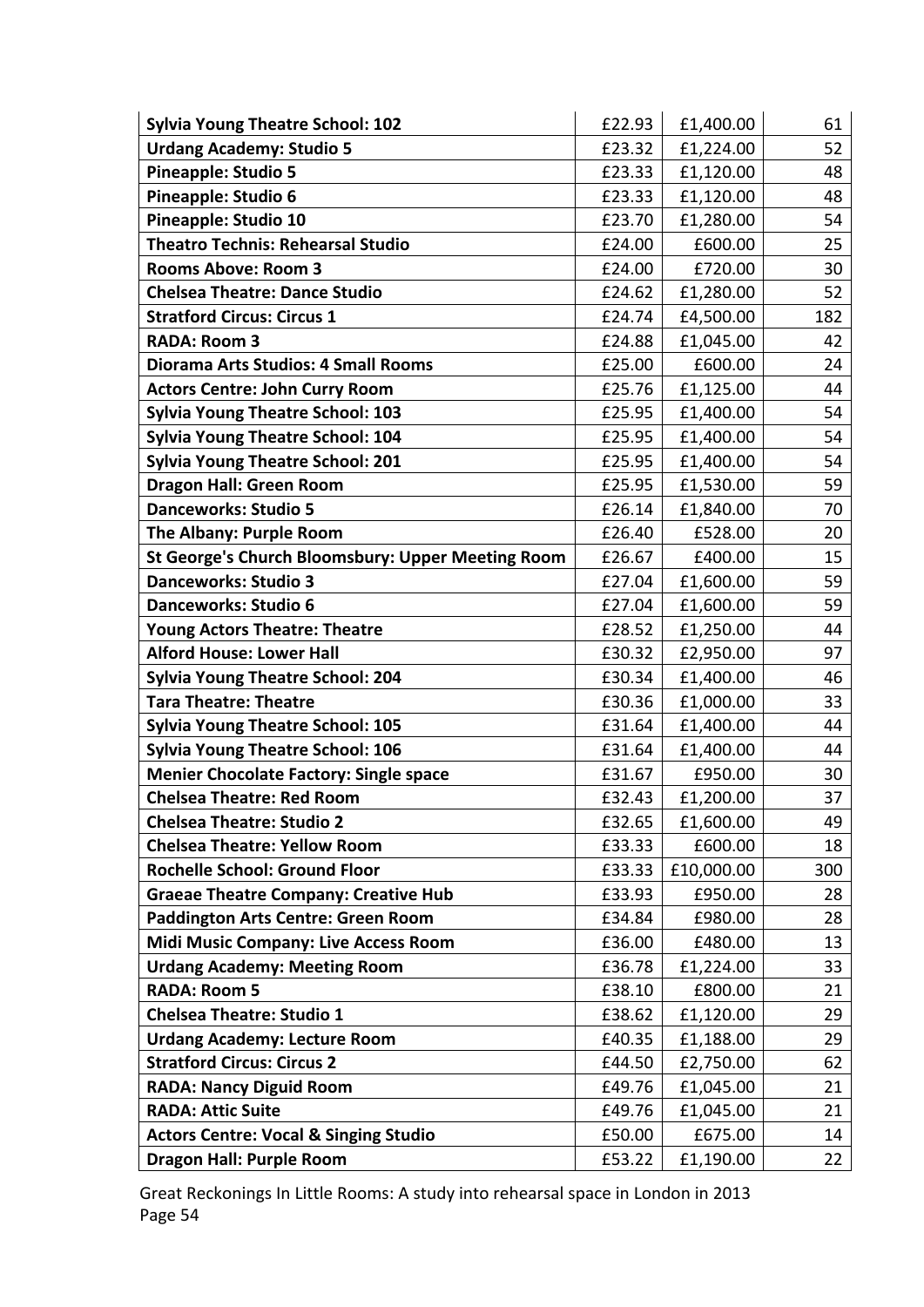| <b>RADA: Room 4</b>                         | £66.67  | £800.00   |    |
|---------------------------------------------|---------|-----------|----|
| <b>Neals Yard Meeting Rooms: Small Room</b> | £67.60  | £1,250.00 | 18 |
| Danceworks: Studio 4 (Mini)                 | £74.07  | £1,000.00 | 14 |
| <b>Hoxton Hall: Theatre</b>                 | £108.17 | £3,375.00 |    |
| <b>Dragon Hall: Meeting Room</b>            | f172.88 | £1,020.00 |    |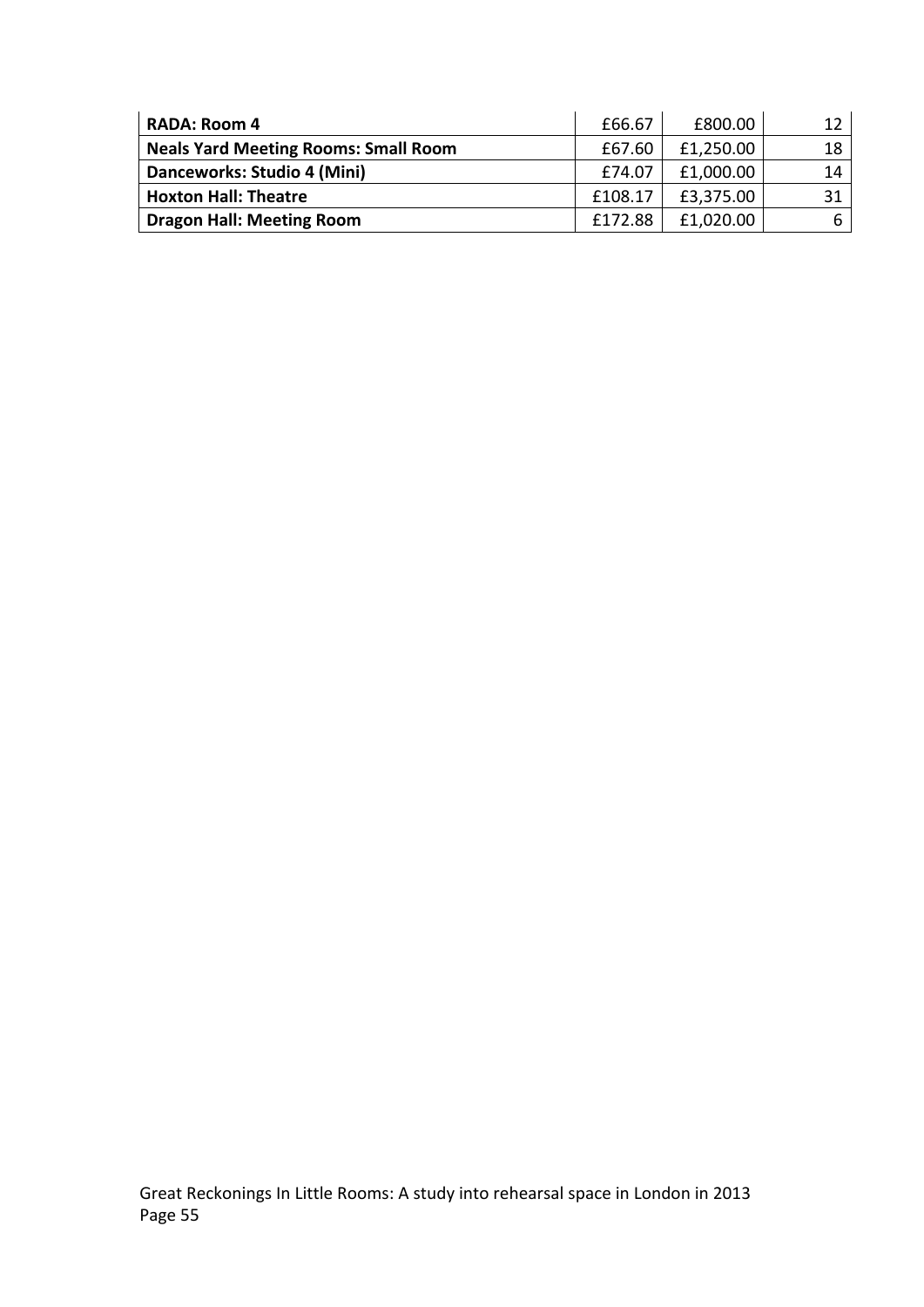#### **Space Name Square Meters Hourly Rate Daily Rate Weekly Rate Shoreditch Town Hall: Council Chamber**  $\vert$  389  $\vert$  £60.00  $\vert$  £375.00  $\vert$  £1,200.00 **Rochelle School: First Floor** 1 230 £125.00 £1,000.00 £5,000.00 **Apiary Studios: Studio 2**  $\vert$  305  $E$ 17.00  $E$ 135.00  $E$  600.00 **Rochelle School: Ground Floor**  $\vert$  300  $\vert$  £250.00  $\vert$  £2,000.00  $\vert$  £10,000.00 **Jacksons Lane: Studio 1 1 1 1 1 1 1 296**  $\left| \begin{array}{c} 296 \ 634.50 \end{array} \right|$  **£276.00 £1,380.00 Urdang Academy: Great Hall** 282 E120.00 E960.00 E4,320.00 **Cecil Sharp House: Kennedy Hall** 260 E111.88 E895.00 £4,475.00 **National Youth Theatre: Main Rehearsal Room**  $\vert$  **254 £37.50 £300.00 £1,500.00 Jerwood Space: Space 7** 254 E50.00 E357.00 E2,256.00 **Aircraft Circus (Hangar Arts Trust): Studio 1**  $\vert$  240  $\vert$  £31.25  $\vert$  £250.00  $\vert$  £1,250.00 **3 Mills Studios: Studio 6** 233 £50.00 £400.00 £1,600.00 **Stratford Circus: Circus 3** 225 E30.00 E240.00 1200 **Aircraft Circus (Hangar Arts Trust): Mezzanine**  $\vert$  **224**  $\vert$  **£12.50**  $\vert$  **£100.00**  $\vert$  **£500.00 Dance Attic Studios: Largest space**  $\vert$  223  $\vert$  £20.00  $\vert$  £150.00  $\vert$  £750.00 **Clapham Community Project: Main Hall** 219 £37.50 £300.00 £1,500.00 **Rag Factory: Hume Studio** 216 | 216 £25.63  $\vert$  £205.00  $\vert$  £1,025.00 **Apiary Studios: Studio 1** 210 **E15.00 E120.00** £500.00 **Artsadmin: Studio 3** 210 **210 £28.13 £225.00 £900.00 Paddington Arts Centre: Main Hall** 202 £52.50 £420.00 £2,100.00 **Apiary Studios: Studio 3** 200 **£17.00 £130.00 £550.00 Heythrop College: Loyola Hall** 200 £62.50 £500.00 £2,500.00 **St Gabriel's Halls: Main Hall** 190 | 190 £18.75 £150.00 £750.00 **Brady Arts and Community Centre: Hall** 189 E34.00 E170.00 n/a **ISTD2 Dance Studios: Ground Floor**  $\vert$  188  $\vert$  £34.00  $\vert$  £268.00  $\vert$  £1,340.00 **Alford House: Main Hall** 188 | E80.00  $\vert$  £640.00  $\vert$  £3,200.00 **3 Mills Studios: Studio C**  $\vert$  183  $\vert$  £56.25  $\vert$  £450.00  $\vert$  £1,800.00 **3 Mills Studios: Studio A** 183 E100.00 E800.00 E3,200.00 **Stratford Circus: Circus 1** 182 E112.50 **E900.00** 1500 **Pembroke House Hall: Hall B**  $\vert$  180  $\vert$  £35.00  $\vert$  £280.00  $\vert$  £1,400.00 **Moving Arts Base: Studio 1** 180 | £52.00  $\vert$  £416.00  $\vert$  £2,080.00 **3 Mills Studios: Studio 5** 178  $\vert$  178  $\vert$  £50.00  $\vert$  £400.00  $\vert$  £1,600.00 **The Place: Studio 1** 176  $\vert$  176  $\vert$  £32.00  $\vert$  £256.00  $\vert$  £1,280.00 **London Welsh Centre: Main Hall** 174 | £50.00 £400.00 £1,750.00 **Pineapple: Studio 7** 171 £50.00 £400.00 £2,000.00 **The Place: Studio 8** 162 | 232.00  $\left| \right|$  256.00  $\left| \right|$  £1,280.00 **Pineapple: Studio 11 162 a. 3. 162 £400.00 £2,000.00 £2,000.00 £2,000.00 £2,000.00 Pineapple: Studio 79** 162 **162 £60.00 £480.00** £2,400.00 **Jerwood Space: Spaces 1 & 3** 161 E25.00 E190.00 E900.00

### List of venues in descending order of size (pricing included)

Great Reckonings In Little Rooms: A study into rehearsal space in London in 2013 Page 56

**Factory Fitness and Dance Centre: New York** | 159 | £25.00 | £200.00 | £1,000.00 **Artsadmin: Steve Whitson Studio** 150 | 150  $\vert$  £40.00  $\vert$  £320.00  $\vert$  £1,300.00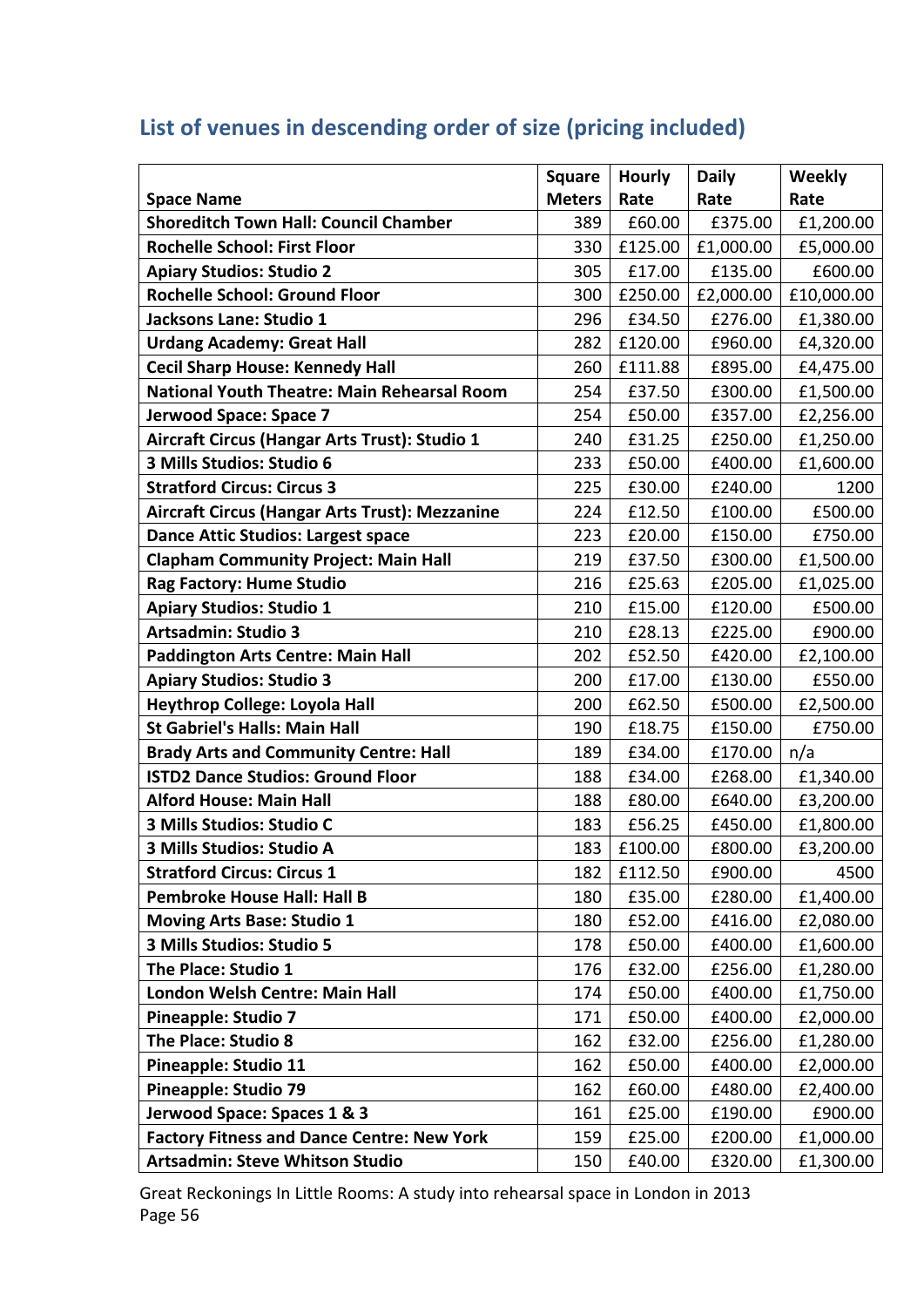| <b>Urdang Academy: Studio 2</b>                    | 149 | £57.00 | £456.00 | £2,052.00 |
|----------------------------------------------------|-----|--------|---------|-----------|
| Dance Company Studios: Studio 1                    | 149 | £30.00 | £240.00 | £1,200.00 |
| The Place: Studio 2                                | 146 | £30.00 | £240.00 | £1,200.00 |
| Pembroke House Hall: Hall A                        | 144 | £45.00 | £360.00 | £1,800.00 |
| <b>Expressions Studios: Studio 3</b>               | 143 | £23.00 | £184.00 | £920.00   |
| The Place: Studio 3                                | 143 | £30.00 | £240.00 | £1,200.00 |
| The Place: Studio 5                                | 143 | £30.00 | £240.00 | £1,200.00 |
| <b>The Tramshed: Theatre</b>                       | 140 | £24.00 | £156.00 | £780.00   |
| <b>Lantern Arts Centre: Bond Hall</b>              | 140 | £25.00 | £200.00 | £1,000.00 |
| <b>Alford House: Gymnasium</b>                     | 140 | £77.50 | £620.00 | £3,100.00 |
| <b>Tricycle Theatre: Cameron Mackintosh Studio</b> | 135 | £21.25 | £170.00 | £850.00   |
| Aircraft Circus (Hangar Arts Trust): Studio 2      | 135 | £21.88 | £175.00 | £875.00   |
| National Opera Studio: Blackburn Hall              | 133 | £36.25 | £290.00 | £1,450.00 |
| The Place: Studio 4                                | 132 | £30.00 | £240.00 | £1,200.00 |
| The Place: Studio 6                                | 132 | £30.00 | £240.00 | £1,200.00 |
| <b>ISTD2 Dance Studios: First Floor</b>            | 132 | £29.00 | £202.00 | £1,010.00 |
| <b>St Gabriel's Halls: Men's Club</b>              | 131 | £16.25 | £130.00 | £650.00   |
| <b>English Touring Theatre: Studio 1</b>           | 130 | £32.50 | £250.00 | £1,100.00 |
| Pineapple: Studio 9                                | 130 | £42.00 | £336.00 | £1,680.00 |
| <b>Pineapple: Studio 12</b>                        | 130 | £42.00 | £336.00 | £1,680.00 |
| <b>Studio B: Studio</b>                            | 128 | £25.00 | £200.00 | £1,000.00 |
| <b>Rambert Dance Company: Lower Studio</b>         | 127 | £30.00 | £240.00 | £1,200.00 |
| <b>Holy Trinity W6: Main Hall</b>                  | 126 | £37.50 | £300.00 | £1,500.00 |
| <b>RADA: Squire Bancroft</b>                       | 125 | £49.50 | £330.00 | £1,650.00 |
| <b>Chisenhale Dance Space: Main Studio</b>         | 125 | £14.00 | £112.00 | £560.00   |
| <b>Rambert Dance Company: Upper Studio</b>         | 124 | £30.00 | £240.00 | £1,200.00 |
| <b>BalletBoyz: Studio 1</b>                        | 124 | £21.25 | £170.00 | £850.00   |
| <b>Urdang Academy: Council Chamber</b>             | 122 | £60.00 | £480.00 | £2,160.00 |
| <b>Brixton Community Base: Upper Hall</b>          | 120 | £20.00 | £200.00 | £750.00   |
| <b>Artsadmin: Court Room</b>                       | 120 | £21.25 | £170.00 | £680.00   |
| <b>Dragon Hall: Main Hall</b>                      | 119 | £60.00 | £420.00 | £1,870.00 |
| <b>Abacus Arts: Single space</b>                   | 118 | £23.75 | £190.00 | £830.00   |
| <b>ISTD2 Dance Studios: Basement</b>               | 116 | £27.00 | £167.00 | £835.00   |
| <b>Danceworks: Studio 11</b>                       | 115 | £60.00 | £480.00 | £2,400.00 |
| <b>Danceworks: Studio 10</b>                       | 115 | £62.00 | £496.00 | £2,480.00 |
| <b>St Gabriel's Halls: Boy's Club</b>              | 115 | £17.50 | £140.00 | £700.00   |
| <b>Identity Rehearsal and Performance Studios:</b> |     |        |         |           |
| <b>Main Studio</b>                                 | 114 | £30.00 | £210.00 | £1,050.00 |
| <b>Cecil Sharp House: Trefusis Hall</b>            | 113 | £56.25 | £450.00 | £2,250.00 |
| <b>Hampstead Theatre: Rehearsal Room</b>           | 112 | £31.25 | £250.00 | £1,250.00 |
| <b>Shoreditch Town Hall: Old Servery</b>           | 112 | £10.00 | £65.00  | £300.00   |
| <b>Central London Golf Centre: Ground Floor</b>    | 111 | £25.00 | £200.00 | £1,000.00 |
| Jerwood Space: Spaces 2 & 4                        | 111 | £21.00 | £160.00 | £756.00   |
| <b>Urdang Academy: Studio 6</b>                    | 110 | £42.00 | £336.00 | £1,512.00 |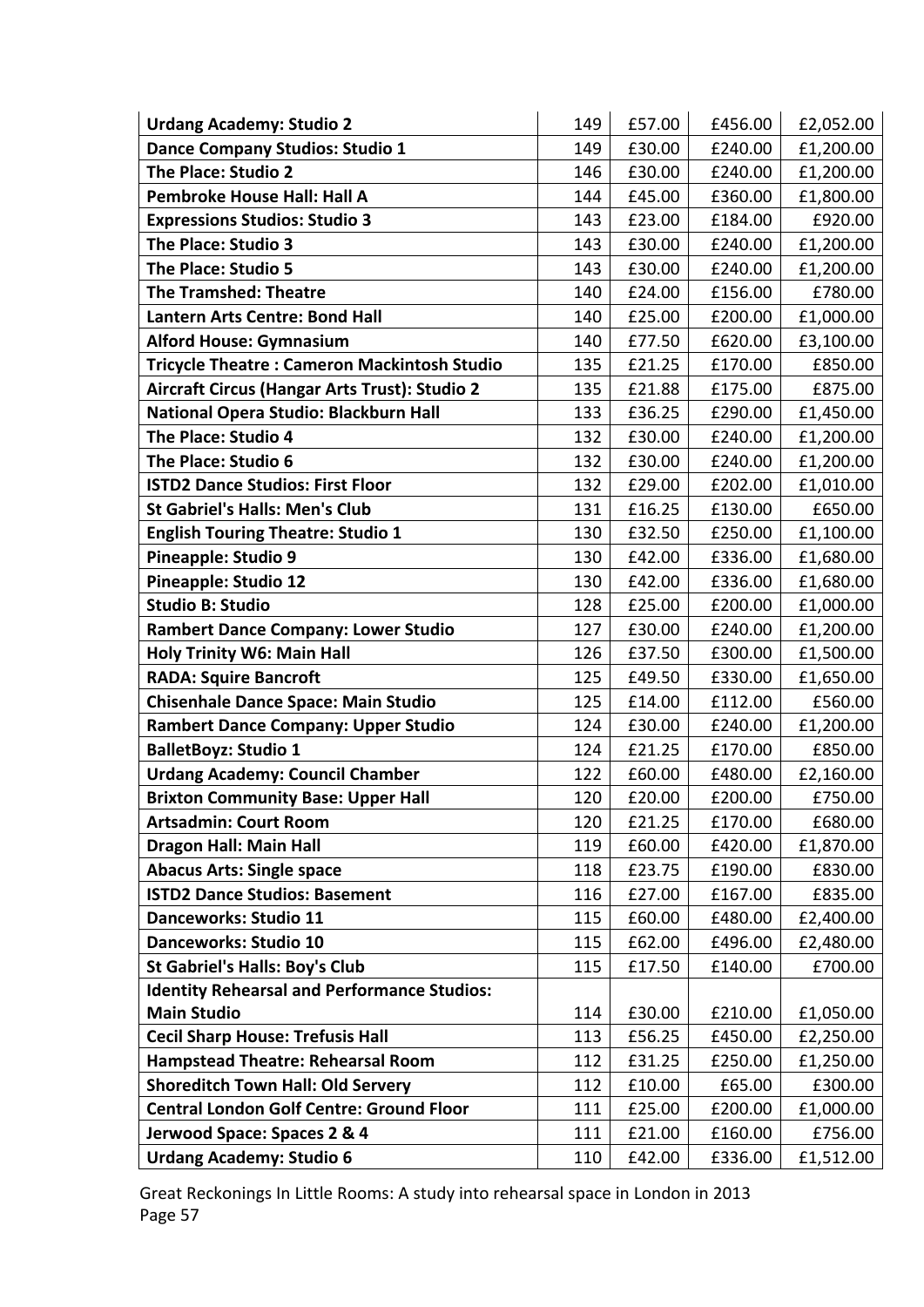| <b>Pineapple: Studio 1</b>                         | 110 | £42.00 | £336.00 | £1,680.00 |
|----------------------------------------------------|-----|--------|---------|-----------|
| Danceworks: Studio 1                               | 110 | £52.00 | £416.00 | £2,080.00 |
| The Place: Studio 7                                | 109 | £27.00 | £216.00 | £1,080.00 |
| London School of Capoeira: Studio 1                | 108 | £15.00 | £110.00 | £550.00   |
| London Welsh Centre: Lower Hall                    | 107 | £25.00 | £200.00 | £1,000.00 |
| <b>Factory Fitness and Dance Centre: Havana</b>    | 106 | £20.00 | £160.00 | £800.00   |
| <b>Whirled Studio: Rehearsal Studio</b>            | 105 | £12.50 | £100.00 | £500.00   |
| Lantern Arts Centre: Café Studio                   | 105 | £25.00 | £200.00 | £1,000.00 |
| The Poor School: Studio Theatre                    | 104 | £13.75 | £110.00 | £500.00   |
| 3 Mills Studios: Studio 7                          | 104 | £50.00 | £400.00 | £1,600.00 |
| <b>Rag Factory: Apricot Studio</b>                 | 103 | £15.63 | £125.00 | £625.00   |
| <b>Islington Arts Factory: The Chase</b>           | 100 | £15.00 | £108.00 | £540.00   |
| Moving Arts Base: Studios 1A & 1B, 2 and 4         | 100 | £24.00 | £192.00 | £960.00   |
| Midi Music Company: Performance Studio             | 99  | £27.00 | £216.00 | £1,080.00 |
| <b>Alford House: Lower Hall</b>                    | 97  | £73.75 | £590.00 | £2,950.00 |
| The Place: Studio 9                                | 97  | £27.00 | £216.00 | £1,080.00 |
| The Place: Studio 10                               | 97  | £27.00 | £216.00 | £1,080.00 |
| <b>London Bubble: Rehearsal Room</b>               | 97  | £26.00 | £144.00 | £564.00   |
| Half Moon Young People's Theatre: Main Studio      | 94  | £43.75 | £350.00 | £1,750.00 |
| <b>Moving East: Single space</b>                   | 94  | £20.00 | £160.00 | £800.00   |
| RADA: B25                                          | 92  | £38.50 | £275.00 | £1,375.00 |
| <b>Identity Rehearsal and Performance Studios:</b> |     |        |         |           |
| <b>Greta Mendez Room</b>                           | 91  | £25.00 | £180.00 | £900.00   |
| <b>Graeae Theatre Company: Rehearsal Room</b>      | 91  | £63.00 | £315.00 | £890.00   |
| <b>RADA: Sarah Siddons</b>                         | 91  | £27.00 | £198.00 | £990.00   |
| <b>Polka Theatre: Rehearsal Room</b>               | 90  | £16.00 | £128.00 | £640.00   |
| <b>Artsadmin: Theatre</b>                          | 90  | £37.50 | £300.00 | £1,200.00 |
| 3 Mills Studios: Studio B                          | 90  | £50.00 | £400.00 | £1,600.00 |
| <b>Bloomsbury Theatre: Studio</b>                  | 88  | £45.00 | £360.00 | £1,800.00 |
| RADA: Jerwood Vanburgh                             | 86  | £38.50 | £275.00 | £1,375.00 |
| <b>Factory Fitness and Dance Centre: Paris</b>     | 85  | £17.50 | £140.00 | £700.00   |
| <b>October Gallery: Theatre Showroom</b>           | 85  | £40.00 | £320.00 | £1,600.00 |
| <b>October Gallery: Club Room</b>                  | 85  | £40.00 | £320.00 | £1,600.00 |
| <b>The Albany: Red Room</b>                        | 84  | £27.00 | £216.00 | £1,080.00 |
| <b>Paddington Arts Centre: Pyramid Room</b>        | 84  | £30.00 | £240.00 | £1,200.00 |
| al: Upper Vestry Hall                              | 82  | £20.00 | £160.00 | £800.00   |
| <b>RADA: David Garrick</b>                         | 82  | £27.00 | £198.00 | £990.00   |
| <b>Islington Arts Factory: The Linbury</b>         | 82  | £15.00 | £108.00 | £540.00   |
| <b>Dance Company Studios: Studio 3</b>             | 81  | £20.00 | £160.00 | £800.00   |
| <b>Holly Lodge Community Centre: Community</b>     |     |        |         |           |
| <b>Centre Hall</b>                                 | 81  | £30.00 | £240.00 | £1,200.00 |
| <b>Paddington Arts Centre: Dance Studio</b>        | 81  | £24.00 | £175.00 | £800.00   |
| <b>National Youth Theatre: Studio</b>              | 81  | £13.75 | £110.00 | £550.00   |
| <b>RADA: Henry Irving</b>                          | 81  | £27.00 | £198.00 | £990.00   |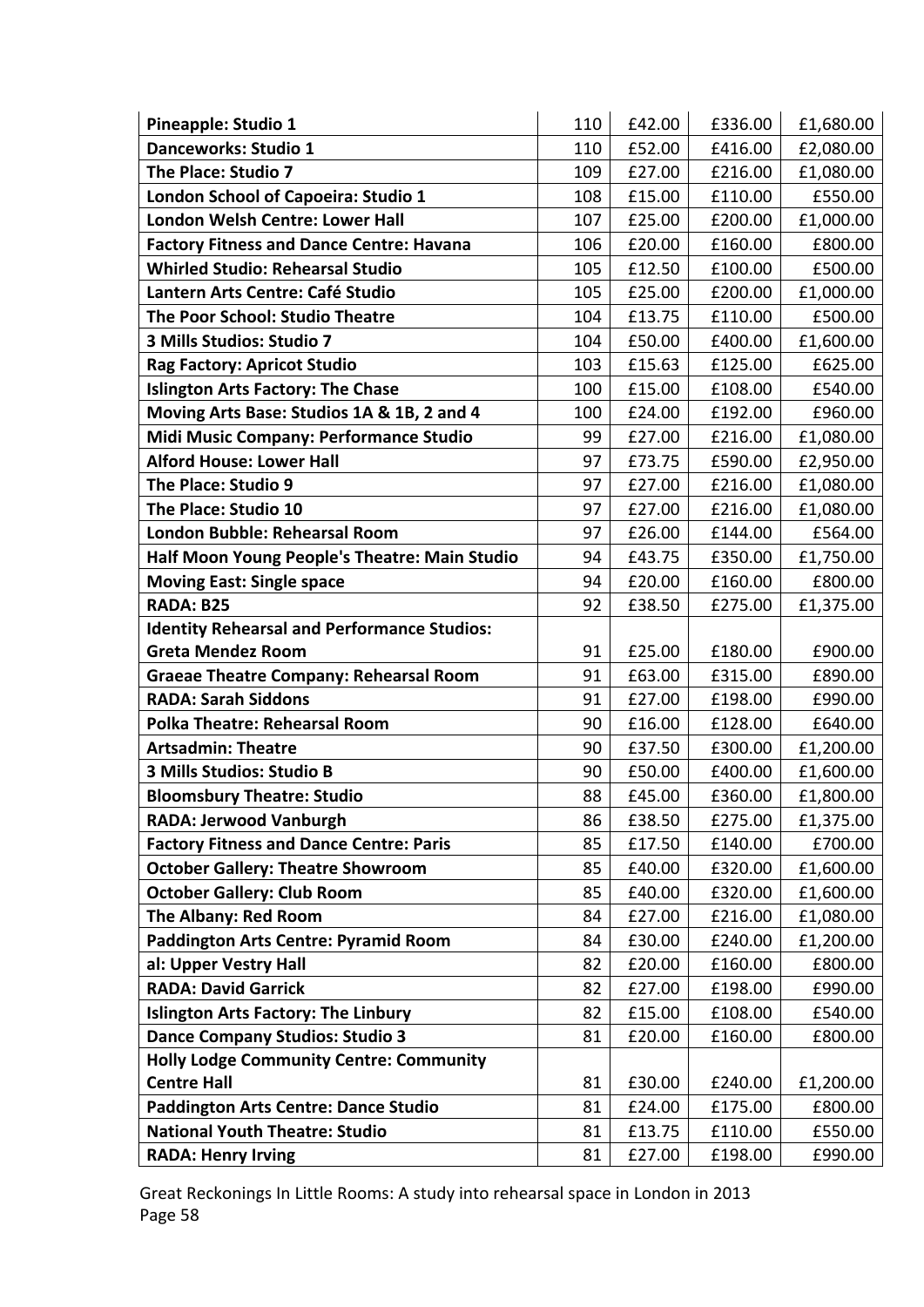| <b>Identity Rehearsal and Performance Studios: The</b> |    |        |         |           |
|--------------------------------------------------------|----|--------|---------|-----------|
| <b>Drum Studio</b>                                     | 80 | £20.00 | £140.00 | £700.00   |
| 3 Mills Studios: Studio 2                              | 80 | £31.25 | £250.00 | £1,000.00 |
| <b>St Gabriel's Halls: Lower Hall</b>                  | 80 | £15.00 | £120.00 | £600.00   |
| <b>Shoreditch Town Hall: Large Committee Room</b>      | 79 | £30.00 | £150.00 | £700.00   |
| <b>Sylvia Young Theatre School: 203</b>                | 79 | £35.00 | £280.00 | £1,400.00 |
| <b>Urdang Academy: Studio 3</b>                        | 78 | £36.00 | £288.00 | £1,296.00 |
| <b>Space, The: The Space</b>                           | 78 | £15.00 | £110.00 | £550.00   |
| <b>RADA: Ellen Terry</b>                               | 78 | £27.00 | £198.00 | £990.00   |
| <b>Out of Joint: Rehearsal Room</b>                    | 77 | £11.25 | £90.00  | £450.00   |
| <b>Club for Acts and Actors: Concert Hall</b>          | 77 | £15.00 | £120.00 | £600.00   |
| <b>Expressions Studios: Studio 2</b>                   | 77 | £21.00 | £168.00 | £840.00   |
| <b>Expressions Studios: Studio 4</b>                   | 77 | £21.00 | £168.00 | £840.00   |
| <b>Holy Trinity W6: Upper Hall</b>                     | 77 | £25.00 | £200.00 | £1,000.00 |
| <b>Urdang Academy: Studio 4</b>                        | 76 | £44.00 | £352.00 | £1,584.00 |
| <b>BalletBoyz: Studio 2</b>                            | 75 | £17.50 | £140.00 | £700.00   |
| <b>The Place: Founder's Studio</b>                     | 75 | £25.00 | £200.00 | £1,000.00 |
| <b>St James' Church Piccadilly: Conference Room</b>    | 75 | £27.50 | £220.00 | £1,100.00 |
| <b>Rag Factory: Sewing Room</b>                        | 75 | £15.00 | £120.00 | £600.00   |
| <b>Sylvia Young Theatre School: 202</b>                | 74 | £35.00 | £280.00 | £1,400.00 |
| Rooms Above: Room 1                                    | 73 | £25.00 | £200.00 | £1,000.00 |
| <b>Clapham Community Project: Lower Hall</b>           | 72 | £25.00 | £200.00 | £1,000.00 |
| Diorama Arts Studios: 4 Large Rooms                    | 72 | £21.25 | £170.00 | £850.00   |
| <b>Precinct Theatre: Studio</b>                        | 72 | £15.00 | £120.00 | £600.00   |
| <b>Artsadmin: Fire Room</b>                            | 72 | £16.25 | £130.00 | £520.00   |
| <b>RADA: Studio 2</b>                                  | 72 | £33.00 | £220.00 | £1,100.00 |
| <b>Make Believe Arts: Gulliver Room</b>                | 72 | £13.00 | £100.00 | £500.00   |
| <b>Make Believe Arts: Lorax Room</b>                   | 72 | £13.00 | £100.00 | £500.00   |
| 3 Mills Studios: Studio 1                              | 71 | £31.25 | £250.00 | £1,000.00 |
| 3 Mills Studios: Studio 4                              | 71 | £21.88 | £175.00 | £700.00   |
| <b>Danceworks: Studio 5</b>                            | 70 | £46.00 | £368.00 | £1,840.00 |
| <b>Dance Research Studio: DRS</b>                      | 70 | £12.00 | £96.00  | £400.00   |
| <b>Pleasance Theatre: Boiler Room</b>                  | 70 | £25.00 | £150.00 | £800.00   |
| <b>Cecil Sharp House: Storrow Hall</b>                 | 70 | £31.25 | £250.00 | £1,250.00 |
| <b>Shoreditch Town Hall: Mayor's Parlour</b>           | 70 | £20.00 | £120.00 | £500.00   |
| <b>Dance Company Studios: Studio 2</b>                 | 69 | £25.00 | £200.00 | £1,000.00 |
| <b>American Musical Theatre Academy: Main Dance</b>    |    |        |         |           |
| <b>Studios x2</b>                                      | 69 | £28.00 | £175.00 | £800.00   |
| <b>RADA: Max Rayne</b>                                 | 68 | £27.00 | £198.00 | £990.00   |
| London Fields Studio: Studio                           | 66 | £20.00 | £160.00 | £800.00   |
| <b>RADA: Studio 1</b>                                  | 66 | £33.00 | £220.00 | £1,100.00 |
| <b>Pineapple: Studio 2</b>                             | 66 | £35.00 | £280.00 | £1,400.00 |
| Jacksons Lane: Studio 2                                | 65 | £22.50 | £180.00 | £900.00   |
| <b>RADA: Max Reinhart</b>                              | 64 | £27.00 | £198.00 | £990.00   |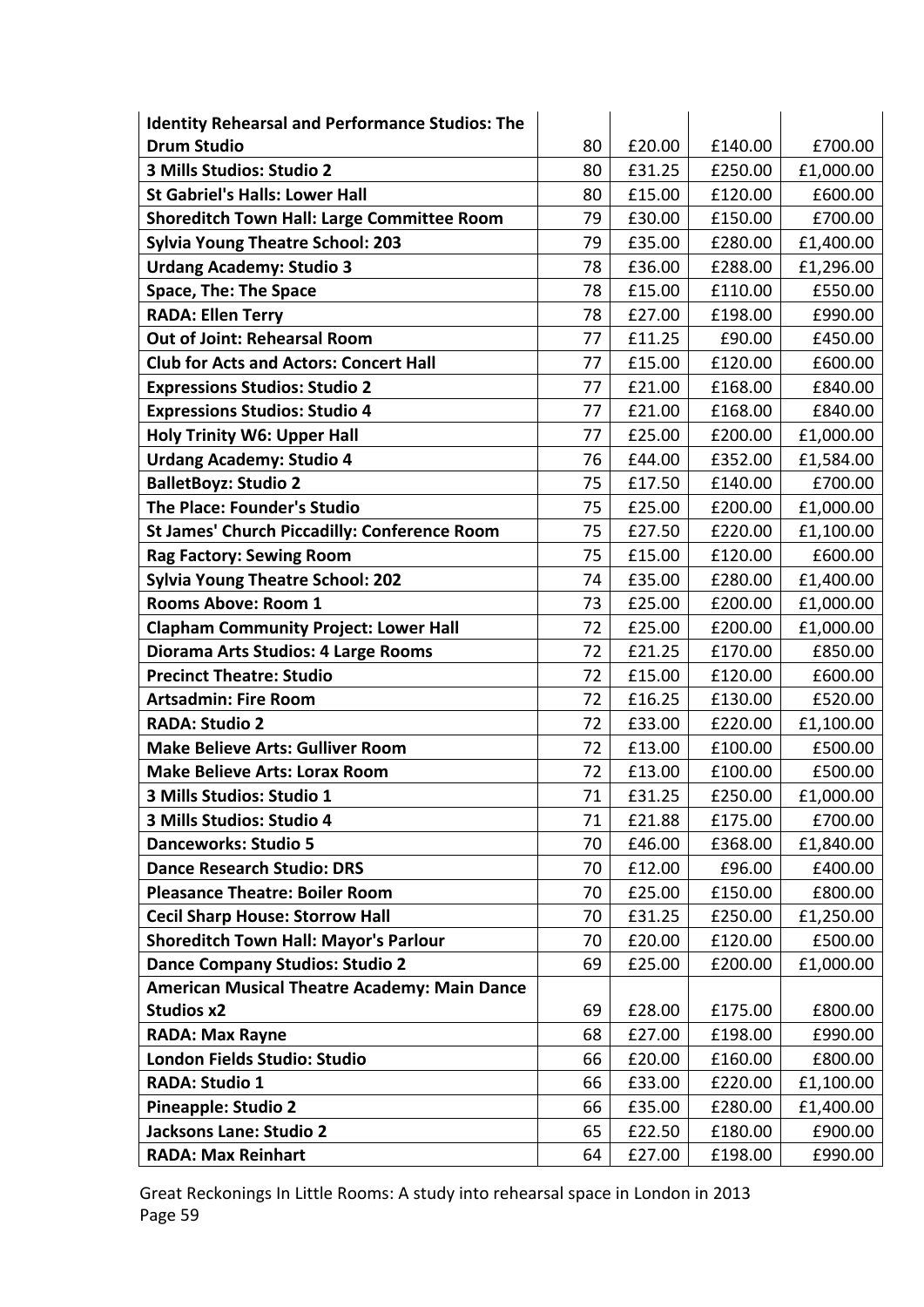| <b>The Tramshed: Studio</b>                        | 64 | £19.00 | £132.00 | £660.00   |
|----------------------------------------------------|----|--------|---------|-----------|
| <b>RADA: GBS Studio</b>                            | 64 | £38.50 | £275.00 | £1,375.00 |
| Lantern Arts Centre: Rehearsal Studio              | 64 | £20.00 | £160.00 | £800.00   |
| The Poor School: Studio 1                          | 63 | £11.25 | £90.00  | £400.00   |
| The Poor School: Studio 2                          | 63 | £11.25 | £90.00  | £400.00   |
| <b>Brixton Community Base: Lower Hall</b>          | 63 | £15.00 | £100.00 | £500.00   |
| <b>Hoxton Hall: May Scott Studio</b>               | 62 | £17.50 | £140.00 | £700.00   |
| <b>Stratford Circus: Circus 2</b>                  | 62 | £68.75 | £550.00 | 2750      |
| <b>Bridge Theatre Training Company: Studio 3</b>   | 61 | £17.50 | £130.00 | £650.00   |
| <b>Sylvia Young Theatre School: 101</b>            | 61 | £35.00 | £280.00 | £1,400.00 |
| <b>Sylvia Young Theatre School: 102</b>            | 61 | £35.00 | £280.00 | £1,400.00 |
| <b>RADA: AR2</b>                                   | 61 | £27.00 | £198.00 | £990.00   |
| <b>American Musical Theatre Academy: Smaller</b>   |    |        |         |           |
| <b>Studios x2</b>                                  | 61 | £28.00 | £175.00 | £800.00   |
| <b>Bridge Theatre Training Company: Studio 4</b>   | 60 | £17.50 | £130.00 | £650.00   |
| <b>Bridge Theatre Training Company: Studio 1</b>   | 60 | £17.50 | £130.00 | £650.00   |
| <b>Jacksons Lane: Space 4</b>                      | 60 | £17.00 | £136.00 | £680.00   |
| <b>Clean Break: Studio 3</b>                       | 60 | £21.00 | £160.00 | £500.00   |
| <b>RADA: Training Suite</b>                        | 60 | £33.00 | £220.00 | £1,100.00 |
| <b>RADA: Wolfson Gielgud</b>                       | 60 | £33.00 | £220.00 | £1,100.00 |
| <b>Danceworks: Studio 3</b>                        | 59 | £40.00 | £320.00 | £1,600.00 |
| <b>Danceworks: Studio 6</b>                        | 59 | £40.00 | £320.00 | £1,600.00 |
| <b>Actors Centre: John Thaw Media Studio</b>       | 59 | £32.50 | £210.00 | £1,050.00 |
| <b>Dragon Hall: Green Room</b>                     | 59 | £50.00 | £350.00 | £1,530.00 |
| London School of Capoeira: Studio 2                | 59 | £11.00 | £90.00  | £450.00   |
| Diorama Arts Studios: 4 Medium Rooms               | 59 | £18.75 | £150.00 | £750.00   |
| <b>RADA: Fanny Kemble</b>                          | 58 | £27.00 | £198.00 | £990.00   |
| <b>Maryland Studioz: City Studio</b>               | 58 | £20.00 | £80.00  | £400.00   |
| <b>Tricycle Theatre: Baldwin Studio</b>            | 58 | £30.00 | £240.00 | £1,200.00 |
| <b>Clean Break: Studio 1</b>                       | 58 | £21.00 | £160.00 | £500.00   |
| London Bubble: Studio Space                        | 57 | £17.00 | £81.00  | £310.00   |
| <b>Hoxton Hall: Palmer Room</b>                    | 57 | £17.50 | £140.00 | £700.00   |
| <b>Neals Yard Meeting Rooms: Big Room</b>          | 57 | £28.13 | £225.00 | £1,125.00 |
| <b>Identity Rehearsal and Performance Studios:</b> |    |        |         |           |
| <b>Mandela Studio</b>                              | 57 | £20.00 | £140.00 | £700.00   |
| <b>Bridge Theatre Training Company: Studio 2</b>   | 56 | £17.50 | £130.00 | £650.00   |
| Raindance Film Festival: Craven Room 2             | 56 | £25.00 | £200.00 | £1,000.00 |
| <b>Lost Theatre: Room 1</b>                        | 56 | £15.00 | £120.00 | £600.00   |
| <b>Clean Break: Studio 2</b>                       | 56 | £21.00 | £160.00 | £500.00   |
| <b>RADA: Studio 7</b>                              | 56 | £27.00 | £198.00 | £990.00   |
| <b>Rag Factory: McCoy Studio</b>                   | 56 | £11.88 | £95.00  | £475.00   |
| <b>Tricycle Theatre: Creative Space</b>            | 55 | £25.00 | £200.00 | £1,000.00 |
| St George's Church Bloomsbury: Lower Vestry        |    |        |         |           |
| Hall                                               | 54 | £15.00 | £120.00 | £600.00   |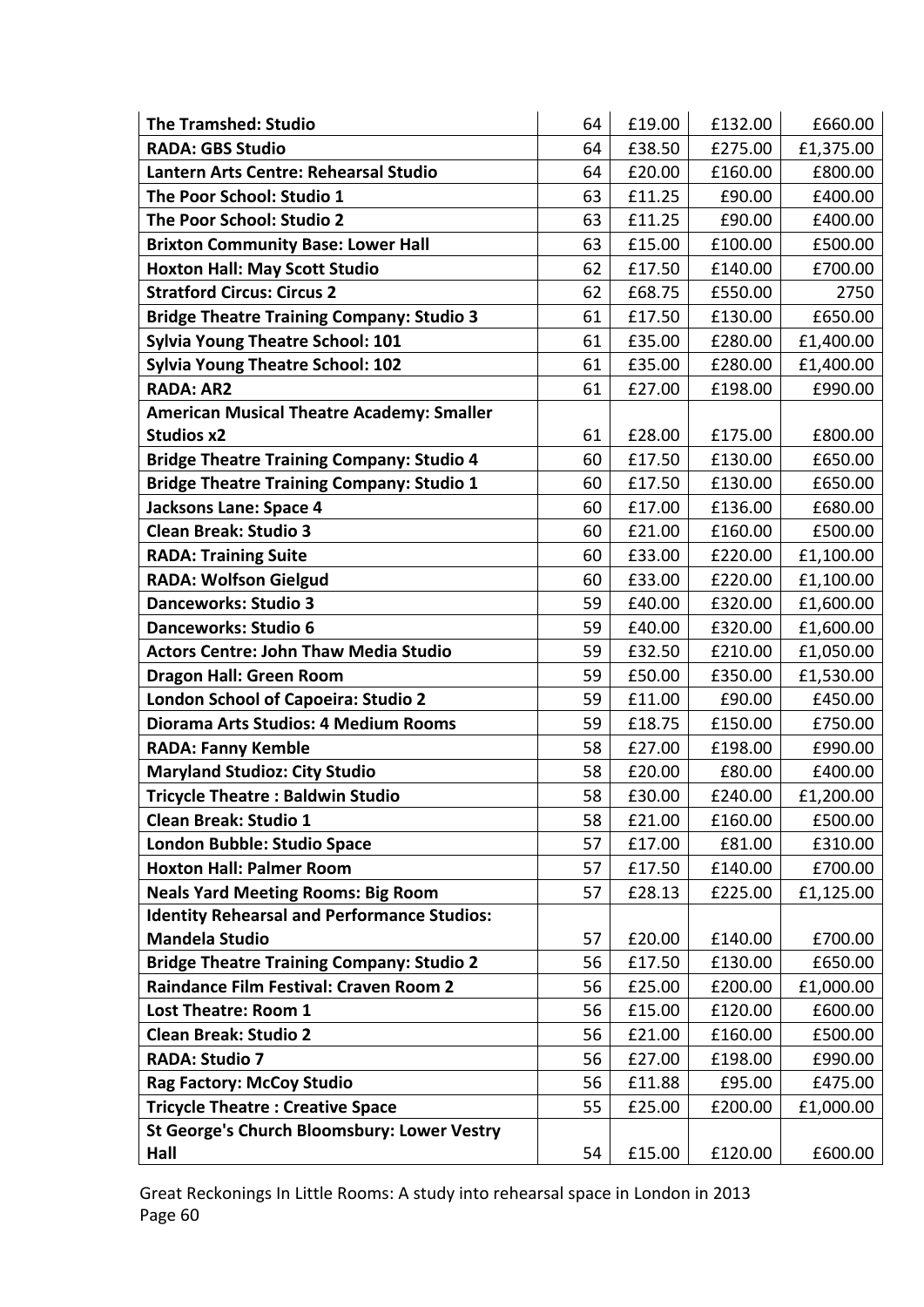| <b>Jacksons Lane: Space 3</b>                      | 54 | £17.00 | £136.00 | £680.00   |
|----------------------------------------------------|----|--------|---------|-----------|
| <b>Oval House: Upstairs Dance Studio</b>           | 54 | £18.75 | £150.00 | £700.00   |
| Pineapple: Studio 10                               | 54 | £32.00 | £256.00 | £1,280.00 |
| <b>Sylvia Young Theatre School: 103</b>            | 54 | £35.00 | £280.00 | £1,400.00 |
| <b>Sylvia Young Theatre School: 104</b>            | 54 | £35.00 | £280.00 | £1,400.00 |
| <b>Sylvia Young Theatre School: 201</b>            | 54 | £35.00 | £280.00 | £1,400.00 |
| Jerwood Space: Spaces 5 & 6                        | 53 | £14.00 | £106.00 | £504.00   |
| <b>Urdang Academy: Studio 5</b>                    | 52 | £34.00 | £272.00 | £1,224.00 |
| <b>Chelsea Theatre: Dance Studio</b>               | 52 | £32.00 | £256.00 | £1,280.00 |
| <b>SWC: Studio</b>                                 | 51 | £16.00 | £128.00 | £640.00   |
| <b>Maryland Studioz: Bricklane Studio</b>          | 51 | £20.00 | £80.00  | £400.00   |
| <b>RADA: Edmund Kean</b>                           | 50 | £27.00 | £198.00 | £990.00   |
| <b>Rooms Above: Room 2</b>                         | 50 | £25.00 | £200.00 | £1,000.00 |
| <b>Chisenhale Dance Space: Small Studio</b>        | 50 | £9.00  | £72.00  | £360.00   |
| <b>Oval House: Downstairs Dance Studio</b>         | 49 | £16.25 | £130.00 | £600.00   |
| <b>Jacksons Lane: Space 5</b>                      | 49 | £17.00 | £136.00 | £680.00   |
| <b>Chelsea Theatre: Studio 2</b>                   | 49 | £40.00 | £320.00 | £1,600.00 |
| <b>Shoreditch Town Hall: Medium Committee Room</b> | 49 | £15.00 | £90.00  | £450.00   |
| <b>Pineapple: Studio 5</b>                         | 48 | £28.00 | £224.00 | £1,120.00 |
| Pineapple: Studio 6                                | 48 | £28.00 | £224.00 | £1,120.00 |
| <b>Rudeye Studio: Studio</b>                       | 47 | £20.00 | £160.00 | £800.00   |
| <b>Actors Centre: Rehearsal Studio</b>             | 47 | £27.50 | £180.00 | £900.00   |
| <b>Rooms Above: Room 5</b>                         | 47 | £18.00 | £144.00 | £720.00   |
| <b>Sylvia Young Theatre School: 204</b>            | 46 | £35.00 | £280.00 | £1,400.00 |
| <b>The Albany: Studio</b>                          | 46 | £25.20 | £201.60 | £1,008.00 |
| <b>Invisible Dot: Studio</b>                       | 46 | £15.00 | £80.00  | £400.00   |
| Moving Arts Base: Studios 3, 5 and 6               | 45 | £19.00 | £152.00 | £760.00   |
| Raindance Film Festival: Craven Room 1             | 45 | £25.00 | £200.00 | £1,000.00 |
| <b>Sylvia Young Theatre School: 105</b>            | 44 | £35.00 | £280.00 | £1,400.00 |
| <b>Sylvia Young Theatre School: 106</b>            | 44 | £35.00 | £280.00 | £1,400.00 |
| <b>Young Actors Theatre: Theatre</b>               | 44 | £35.00 | £250.00 | £1,250.00 |
| <b>Actors Centre: John Curry Room</b>              | 44 | £37.00 | £225.00 | £1,125.00 |
| Half Moon Young People's Theatre: Upper Studio     | 43 | £25.00 | £200.00 | £800.00   |
| <b>Invisible Dot: Studio</b>                       | 43 | £30.00 | £150.00 | £750.00   |
| <b>Calder Theatre Bookshop: Single space</b>       | 43 | £8.00  | £64.00  | £320.00   |
| AYA Theatre Company / Factory Junction: Studio     | 42 | £12.00 | £65.00  | £250.00   |
| London Palladium: Rehearsal Studio                 | 42 | £18.75 | £150.00 | £750.00   |
| <b>RADA: Room 3</b>                                | 42 | £30.00 | £209.00 | £1,045.00 |
| <b>Maryland Studioz: Soho Studio</b>               | 42 | £20.00 | £80.00  | £400.00   |
| <b>Cecil Sharp House: Committee Room</b>           | 40 | £18.75 | £150.00 | £750.00   |
| The Albany: Blue Room                              | 40 | £19.20 | £153.60 | £768.00   |
| <b>The Albany: Orange Room</b>                     | 40 | £19.20 | £153.60 | £768.00   |
| <b>Artsadmin: Studio 5</b>                         | 38 | £10.00 | £80.00  | £320.00   |
| <b>Actors Centre: Patricia Lawrence Room</b>       | 38 | £24.50 | £155.00 | £775.00   |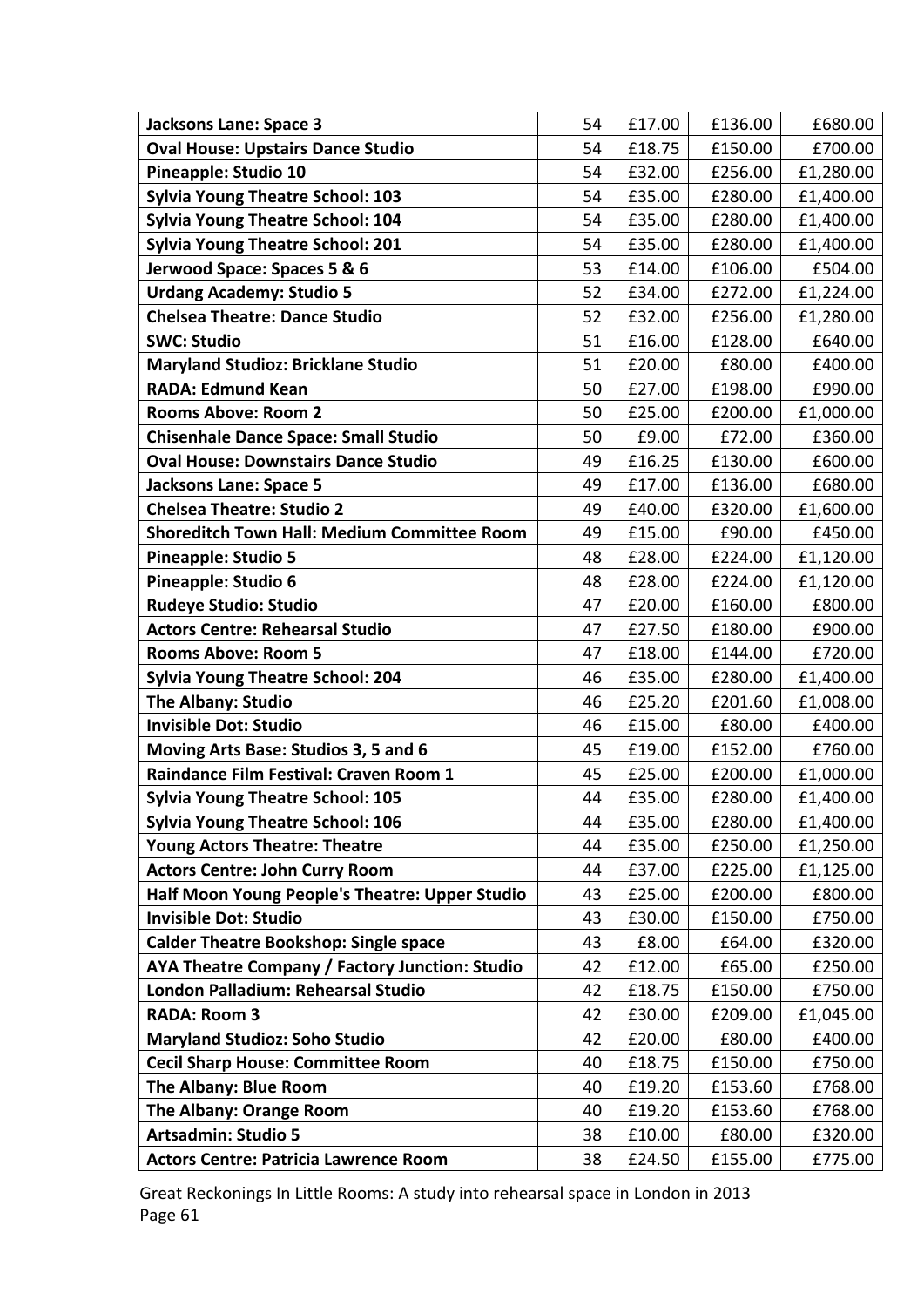| <b>Lost Theatre: Room 2</b>                       | 38 | £13.00 | £104.00 | £520.00   |
|---------------------------------------------------|----|--------|---------|-----------|
| <b>St James' Church Piccadilly: Meeting Room</b>  | 38 | £18.75 | £150.00 | £750.00   |
| <b>Chelsea Theatre: Red Room</b>                  | 37 | £30.00 | £240.00 | £1,200.00 |
| <b>Clapham Community Project: Harlequin Room</b>  | 36 | £12.50 | £100.00 | £500.00   |
| Aircraft Circus (Hangar Arts Trust): Yoga Studio  | 36 | £12.50 | £100.00 | £500.00   |
| <b>Make Believe Arts: Helicopter Room</b>         | 36 | £10.00 | £80.00  | £400.00   |
| <b>Exchange Theatre: Rehearsal Room</b>           | 35 | £12.00 | £70.00  | £300.00   |
| <b>Urdang Academy: Meeting Room</b>               | 33 | £34.00 | £272.00 | £1,224.00 |
| <b>Rooms Above: Room 4</b>                        | 33 | £18.00 | £144.00 | £720.00   |
| <b>Tara Theatre: Theatre</b>                      | 33 | £25.00 | £200.00 | £1,000.00 |
| Arch 468: Single space                            | 32 | £6.88  | £55.00  | £275.00   |
| Lantern Arts Centre: Wesley Room                  | 32 | £15.00 | £120.00 | £600.00   |
| <b>Pleasance Theatre: White Room</b>              | 32 | £25.00 | £75.00  | £400.00   |
| <b>Shoreditch Town Hall: Small Committee Room</b> | 32 | £10.00 | £65.00  | £300.00   |
| <b>Hoxton Hall: Theatre</b>                       | 31 | £84.38 | £675.00 | £3,375.00 |
| <b>The Albany: Yellow Room</b>                    | 30 | £16.80 | £134.40 | £672.00   |
| <b>Rooms Above: Room 3</b>                        | 30 | £18.00 | £144.00 | £720.00   |
| <b>Menier Chocolate Factory: Single space</b>     | 30 | £23.75 | £190.00 | £950.00   |
| <b>Treadwells: Basement</b>                       | 30 | £25.00 | £120.00 | £600.00   |
| <b>Urdang Academy: Lecture Room</b>               | 29 | £33.00 | £264.00 | £1,188.00 |
| <b>Chelsea Theatre: Studio 1</b>                  | 29 | £28.00 | £224.00 | £1,120.00 |
| <b>Cecil Sharp House: Sharp's Bar</b>             | 29 | £15.00 | £120.00 | £600.00   |
| <b>Oval House: Red Studio</b>                     | 29 | £12.50 | £100.00 | £450.00   |
| <b>Paddington Arts Centre: Green Room</b>         | 28 | £24.50 | £196.00 | £980.00   |
| <b>Expressions Studios: Studio 1</b>              | 28 | £16.00 | £128.00 | £640.00   |
| <b>Graeae Theatre Company: Creative Hub</b>       | 28 | £37.00 | £190.00 | £950.00   |
| <b>Paines Plough: Rehearsal Room</b>              | 28 | £14.38 | £115.00 | £500.00   |
| Half Moon Young People's Theatre: Red Room        | 26 | £12.50 | £100.00 | £500.00   |
| 3 Mills Studios: Studio 3                         | 25 | £15.63 | £125.00 | £450.00   |
| Lantern Arts Centre: Prayer Room                  | 25 | £5.00  | £40.00  | £200.00   |
| <b>Theatro Technis: Rehearsal Studio</b>          | 25 | £15.00 | £120.00 | £600.00   |
| <b>Invisible Dot: Blue Room</b>                   | 24 | £15.00 | £85.00  | £425.00   |
| Diorama Arts Studios: 4 Small Rooms               | 24 | £15.00 | £120.00 | £600.00   |
| <b>Dragon Hall: Purple Room</b>                   | 22 | £40.00 | £280.00 | £1,190.00 |
| <b>Holy Trinity W6: Carini Room</b>               | 22 | £12.50 | £100.00 | £500.00   |
| <b>RADA: Room 5</b>                               | 21 | £22.00 | £160.00 | £800.00   |
| <b>RADA: Nancy Diguid Room</b>                    | 21 | £30.00 | £209.00 | £1,045.00 |
| <b>RADA: Attic Suite</b>                          | 21 | £30.00 | £209.00 | £1,045.00 |
| The Albany: Purple Room                           | 20 | £13.20 | £105.60 | £528.00   |
| <b>Etcetera Theatre: Theatre</b>                  | 20 | £10.00 | £65.00  | £325.00   |
| <b>Neals Yard Meeting Rooms: Small Room</b>       | 18 | £31.25 | £250.00 | £1,250.00 |
| <b>Chelsea Theatre: Yellow Room</b>               | 18 | £15.00 | £120.00 | £600.00   |
| St George's Church Bloomsbury: Upper Meeting      |    |        |         |           |
| Room                                              | 15 | £10.00 | £80.00  | £400.00   |